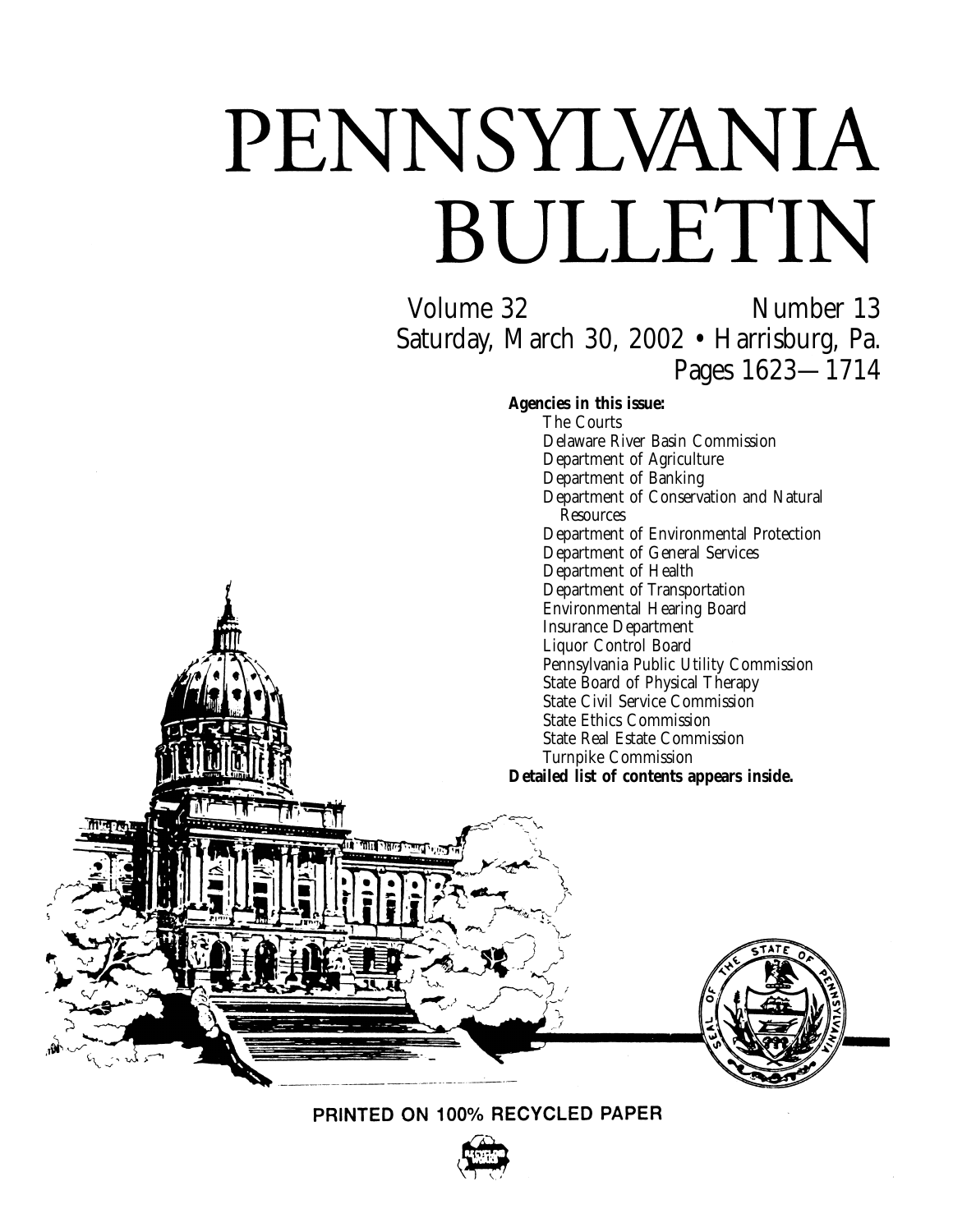|                                                                                         | If information on mailing idbel is incorrect, please make changes in space provided below and mail to:<br>17055-3198                                                     | <b>Code</b>                                                                                                                     |
|-----------------------------------------------------------------------------------------|--------------------------------------------------------------------------------------------------------------------------------------------------------------------------|---------------------------------------------------------------------------------------------------------------------------------|
| Latest Pennsylvania Code Reporter<br>(Master Transmittal Sheet):<br>No. 328, March 2002 | CUT ON DOTTED LINES AND ENCLOSE IN AN ENVELOPE<br>FRY COMMUNICATIONS, INC<br>Pennsylvania Bulletin<br>800 W. Church Rd.<br>Mechanicsburg, PA 1<br>CHANGE NOTICE<br>Attr: | <b>YPE OR PRINT LEGIBLY</b><br>(State)                                                                                          |
|                                                                                         |                                                                                                                                                                          | CUSTOMER NUMBER (6 digit number above name)<br>ADDRESS (Number and Street)<br>NAME OF INDIVIDUAL<br>OFFICE NAME-TITLE<br>(City) |
|                                                                                         |                                                                                                                                                                          |                                                                                                                                 |

**PENNSYLVANIA**



**BULLETIN** (ISSN 0162-2137)

Commonwealth of Pennsylvania, Legislative Reference Bureau, 647 Main Capitol Building, State & Third Streets, Harrisburg, Pa. 17120, under the policy supervision and direction of the Joint Committee on Documents pursuant to Part II of Title 45 of the Pennsylvania Consolidated Statutes (relating to publication and effectiveness of Commonwealth Documents). Subscription rate \$82.00 per year, postpaid to points in the United States. Individual copies \$2.50. Checks for subscriptions and individual copies should be made payable to ''*Fry Communications, Inc.*'' Periodicals postage paid at Harrisburg, Pennsylvania.

published weekly by Fry Communications, Inc. for the

Orders for subscriptions and other circulation matters should be sent to:

Fry Communications, Inc. Attn: *Pennsylvania Bulletin* 800 W. Church Rd. Mechanicsburg, PA 17055-3198

Postmaster send address changes to:

FRY COMMUNICATIONS Attn: *Pennsylvania Bulletin* 800 W. Church Rd. Mechanicsburg, Pennsylvania 17055-3198 (717) 766-0211 ext. 2340 (800) 334-1429 ext. 2340 (toll free, out-of-State) (800) 524-3232 ext. 2340 (toll free, in State)

Copyright 2002 Commonwealth of Pennsylvania ISBN 0-8182-0004-9

Editorial preparation, composition, printing and distribution of the *Pennsylvania Bulletin* is effected on behalf of the Commonwealth of Pennsylvania by FRY COMMUNICATIONS, Inc., 800 W. Church Road, Mechanicsburg, Pennsylvania 17055-3198.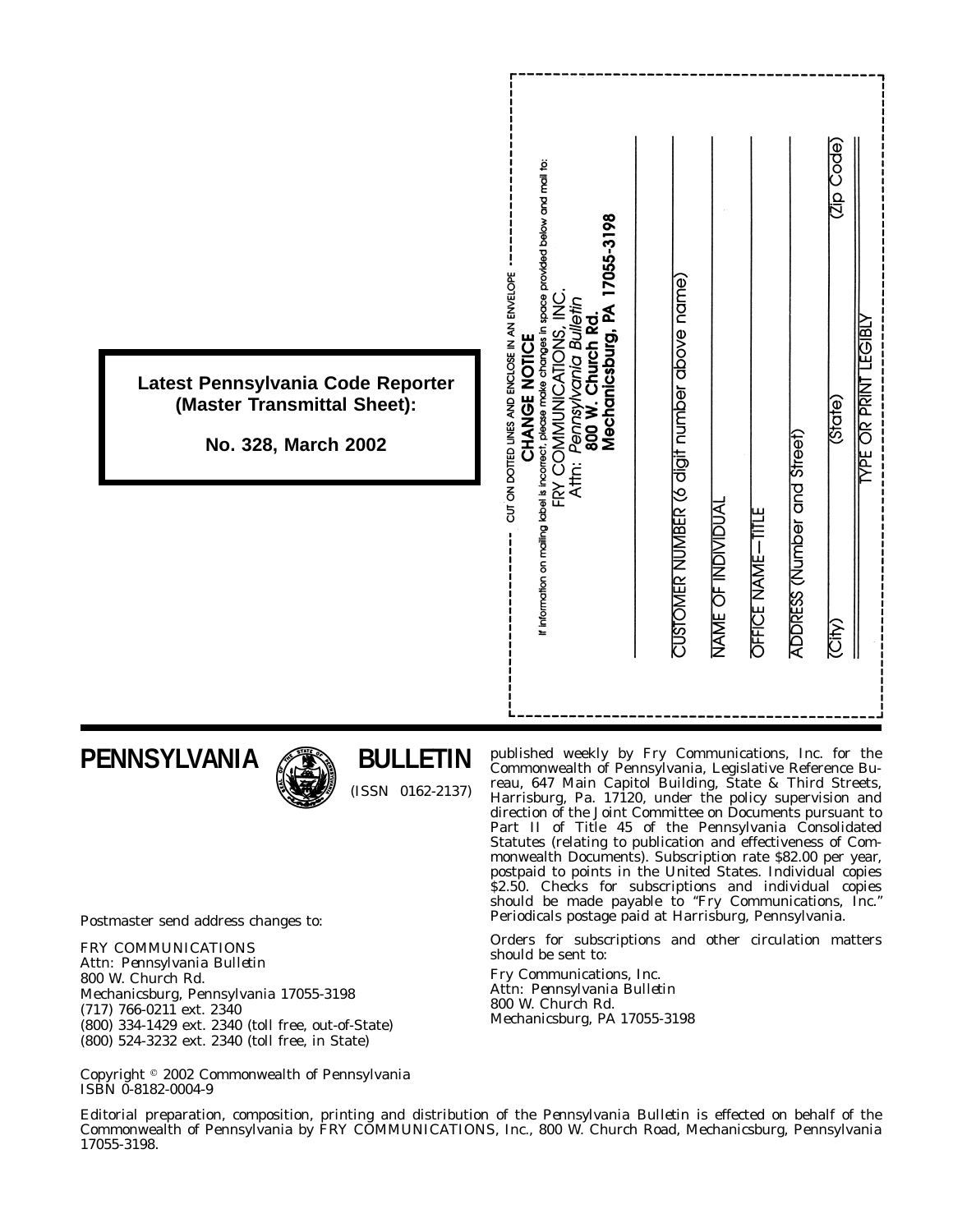# **THE COURTS**

# **LOCAL COURT RULES**

**Delaware County**

| Orphans' Court Rules; no. 137-2002 1631 |  |  |
|-----------------------------------------|--|--|
|-----------------------------------------|--|--|

# **RULES OF CRIMINAL PROCEDURE**

| Order amending rule 131; no. 279 criminal proce- |  |  |  |  |
|--------------------------------------------------|--|--|--|--|
|                                                  |  |  |  |  |

# **SUPREME COURT**

| Assessment of fees for use of advanced communica-    |  |
|------------------------------------------------------|--|
| tion technology; no. 241 judicial administration;    |  |
|                                                      |  |
| Schedule of holidays for year 2003 for staffs of the |  |
| appellate courts and the Administrative Office of    |  |
| Pennsylvania Courts; no. 240 judicial administra-    |  |
|                                                      |  |
| Sessions of the Supreme Court of Pennsylvania for    |  |
| the year 2003; no. 136 appellate court rules; doc.   |  |
|                                                      |  |

# **EXECUTIVE AGENCIES**

# **DELAWARE RIVER BASIN COMMISSION**

# **Proposed Rulemaking**

| Proposed amendments to the Administrative<br>Manual-Rules of Practice and Procedure con-<br>cerning fees associated with responses to FOIA |      |
|--------------------------------------------------------------------------------------------------------------------------------------------|------|
| <b>Notices</b>                                                                                                                             |      |
| Commission meeting and public hearing 1662                                                                                                 |      |
| DEPARTMENT OF AGRICULTURE                                                                                                                  |      |
| <b>Notices</b>                                                                                                                             |      |
| Plum Pox Virus; order of quarantine  1663                                                                                                  |      |
| <b>DEPARTMENT OF BANKING</b>                                                                                                               |      |
| <b>Notices</b>                                                                                                                             |      |
| Action on applications 1664                                                                                                                |      |
| Maximum lawful rate of interest for residential<br>mortgages for the month of April 2002  1665                                             |      |
| DEPARTMENT OF CONSERVATION AND NATURAL<br><b>RESOURCES</b>                                                                                 |      |
| <b>Notices</b>                                                                                                                             |      |
| Pennsylvania Recreational Trails Advisory Board                                                                                            |      |
| DEPARTMENT OF ENVIRONMENTAL PROTECTION                                                                                                     |      |
| <b>Notices</b>                                                                                                                             |      |
| Applications actions and special potices                                                                                                   | 1666 |

| Applications, actions and special notices 1666 |  |
|------------------------------------------------|--|
| Availability of technical guidance  1701       |  |
| Technical Advisory Committee on Diesel-Powered |  |
| Equipment; change of meeting location and      |  |
|                                                |  |

# **DEPARTMENT OF GENERAL SERVICES**

| Notices              |  |
|----------------------|--|
| Contract awards 1714 |  |
|                      |  |

# **DEPARTMENT OF HEALTH**

**Notices**

Traumatic Brain Injury Advisory Board meeting .... 1702

# **DEPARTMENT OF TRANSPORTATION**

#### **Notices**

| Contemplated sale of land no longer needed for |  |  |  |  |
|------------------------------------------------|--|--|--|--|
|                                                |  |  |  |  |
|                                                |  |  |  |  |

# **ENVIRONMENTAL HEARING BOARD**

# **Notices**

| Donald F. Goetz v. DEP and National Wind Power. |  |  |  |                                          |  |  |  |
|-------------------------------------------------|--|--|--|------------------------------------------|--|--|--|
|                                                 |  |  |  | permittee; EHB doc. no. 2002-069-K  1703 |  |  |  |

# **INSURANCE DEPARTMENT**

#### **Notices**

| Review procedure hearings under the Unfair Insur- |  |
|---------------------------------------------------|--|
|                                                   |  |

# **LIQUOR CONTROL BOARD**

# **Notices**

| PENNSYLVANIA PUBLIC UTILITY COMMISSION |  |
|----------------------------------------|--|

# **Notices**

| Service of notice of motor carrier applications 1704 |  |
|------------------------------------------------------|--|
|                                                      |  |
|                                                      |  |

# **STATE BOARD OF PHYSICAL THERAPY Rules and Regulations**

# **Now Available Online at http://www.pabulletin.com**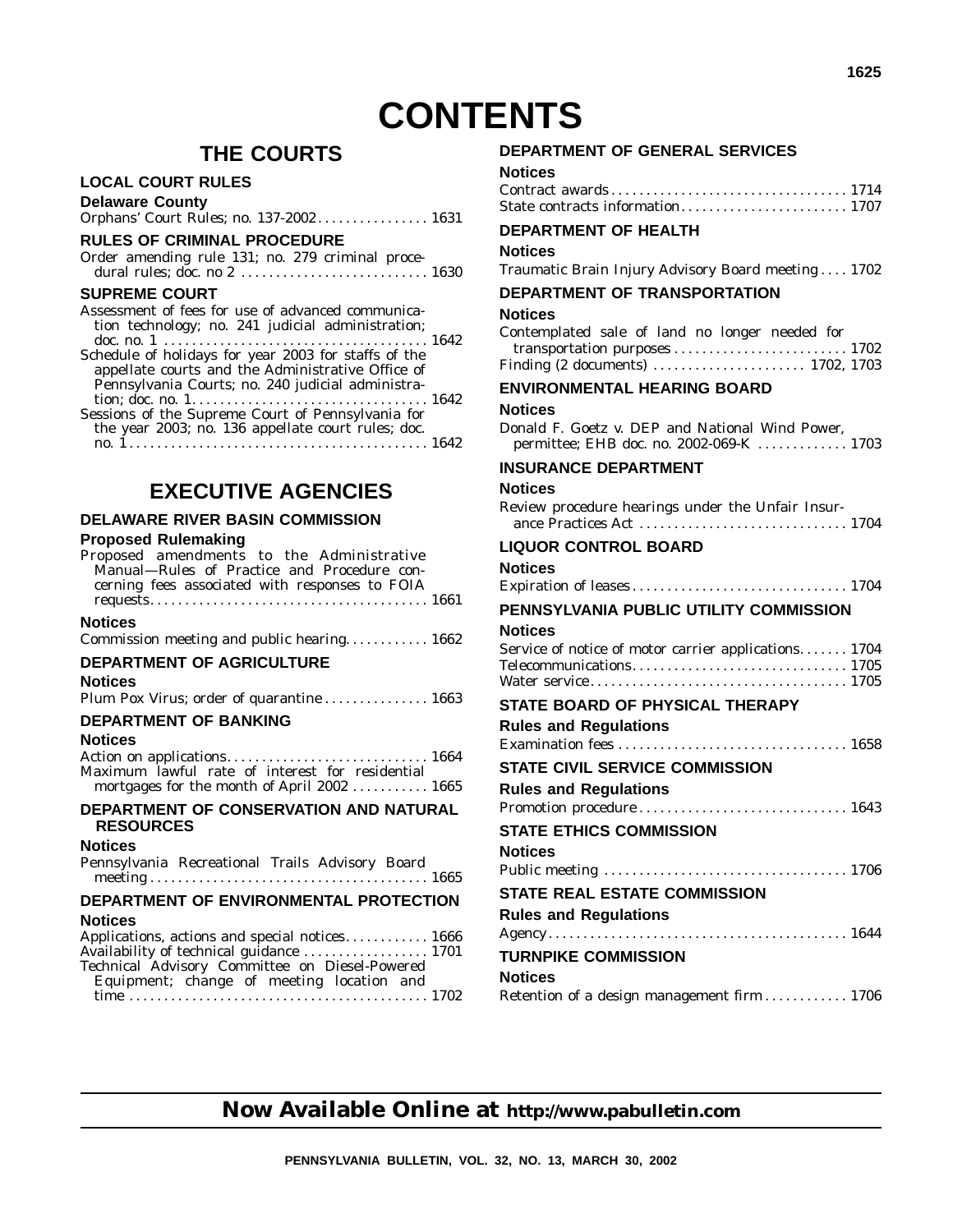# *Pennsylvania Bulletin*

The *Pennsylvania Bulletin* is the official gazette of the Commonwealth of Pennsylvania. It is published every week and includes a table of contents. A cumulative subject matter index is published quarterly.

The *Pennsylvania Bulletin* serves several purposes. First, it is the temporary supplement to the *Pennsylvania Code*, which is the official codification of agency rules and regulations and other statutorily authorized documents. Changes in the codified text, whether by adoption, amendment, repeal or emergency action must be published in the *Pennsylvania Bulletin*. Further, agencies proposing changes to the codified text do so in the *Pennsylvania Bulletin*.

Second, the *Pennsylvania Bulletin* also publishes: Governor's Executive Orders; State Contract Notices; Summaries of Enacted Statutes; Statewide and Local Court Rules; Attorney General Opinions; Motor Carrier Applications before the Public Utility Commission; Applications and Actions before the Department of Environmental Protection; Orders of the Independent Regulatory Review Commission; and other documents authorized by law.

The text of certain documents published in the *Pennsylvania Bulletin* is the only valid and enforceable text. Courts are required to take judicial notice of the *Pennsylvania Bulletin*.

# **Adoption, Amendment or Repeal of Regulations**

Generally an agency wishing to adopt, amend or repeal regulations must first publish in the *Pennsylvania Bulletin* a Notice of Proposed Rulemaking. There are limited instances where the agency may omit the proposal step; they still must publish the adopted version.

The Notice of Proposed Rulemaking contains the full text of the change, the agency contact person, a fiscal note required by law and background for the action.

The agency then allows sufficient time for public comment before taking final action. An adopted proposal must be published in the *Pennsylvania*

*Bulletin* before it can take effect. If the agency wishes to adopt changes to the Notice of Proposed Rulemaking to enlarge the scope, they must repropose.

# **Citation to the** *Pennsylvania Bulletin*

Cite material in the *Pennsylvania Bulletin* by volume number and page number. Example: Volume 1, *Pennsylvania Bulletin*, page 801 (short form: 1 Pa.B. 801).

# *Pennsylvania Code*

The *Pennsylvania Code* is the official codification of rules and regulations issued by Commonwealth agencies and other statutorily authorized documents. The *Pennsylvania Bulletin* is the temporary supplement to the *Pennsylvania Code*, printing changes as soon as they occur. These changes are then permanently codified by the *Pennsylvania Code Reporter*, a monthly, loose-leaf supplement.

The *Pennsylvania Code* is cited by title number and section number. Example: Title 10 *Pennsylvania Code*, § 1.1 (short form: 10 Pa.Code § 1.1).

Under the *Pennsylvania Code* codification system, each regulation is assigned a unique number by title and section. Titles roughly parallel the organization of Commonwealth government. Title 1 *Pennsylvania Code* lists every agency and its corresponding *Code* title location.

# **How to Find Documents**

Search for your area of interest in the *Pennsylvania Code*.

The *Pennsylvania Code* contains, as Finding Aids, subject indexes for the complete *Code* and for each individual title, a list of Statutes Used As Authority for Adopting Rules and a list of annotated cases. Source Notes give you the history of the documents. To see if there have been recent changes, not yet codified, check the List of *Pennsylvania Code* Chapters Affected in the most recent issue of the *Pennsylvania Bulletin*.

The *Pennsylvania Bulletin* also publishes a quarterly List of Pennsylvania Code Sections Affected which lists the regulations in numerical order, followed by the citation to the *Pennsylvania Bulletin* in which the change occurred.

# **SUBSCRIPTION INFORMATION: (717) 766-0211 GENERAL INFORMATION AND FINDING AIDS: (717) 783-1530**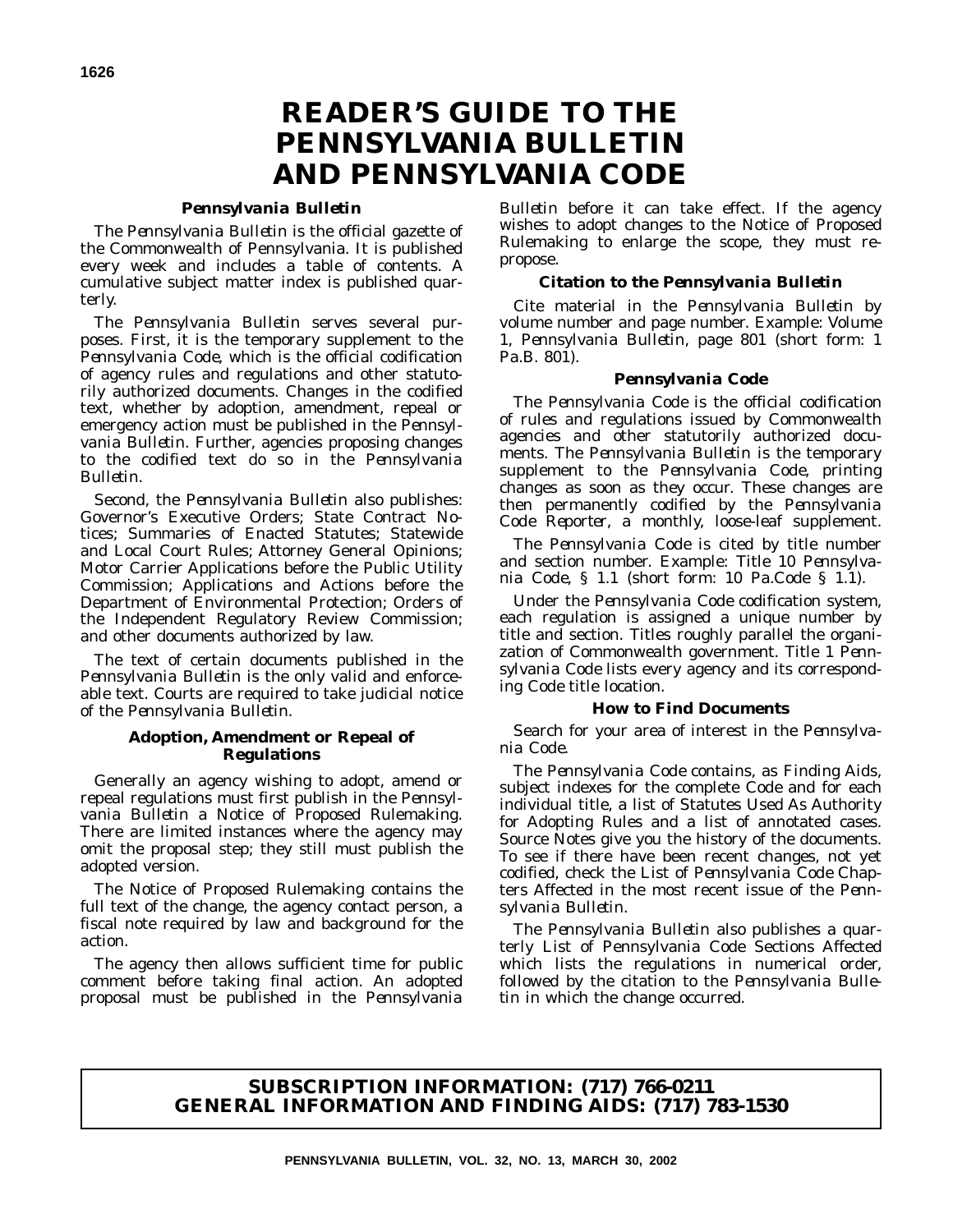#### **Printing Format**

Material proposed to be added to an existing rule or regulation is printed in **bold face** and material proposed to be deleted from such a rule or regulation is enclosed in brackets **[ ]** and printed in **bold face.** Asterisks indicate ellipsis of *Pennsylvania Code* text retained without change. Proposed new or additional regulations are printed in ordinary style face.

#### **Fiscal Notes**

Section 612 of The Administrative Code of 1929 (71 P. S. § 232) requires that the Office of Budget prepare a fiscal note for regulatory actions and administrative procedures of the administrative departments, boards, commissions or authorities receiving money from the State Treasury stating whether the proposed action or procedure causes a loss of revenue or an increase in the cost of programs for the Commonwealth or its political subdivisions; that the fiscal note be published in the *Pennsylvania Bulletin* at the same time as the proposed change is advertised; and that the fiscal note shall provide the following information: (1) the designation of the fund out of which the appropriation providing for expenditures under the action or procedure shall be made; (2) the probable cost for the fiscal year the program is implemented; (3) projected cost estimate of the program for each of the five succeeding fiscal years; (4) fiscal history of the program for which expenditures are to be made; (5) probable loss of revenue for the fiscal year of its implementation; (6) projected loss of revenue from the program for each of the five succeeding fiscal years; (7) line item, if any, of the General Appropriation Act or other appropriation act out of which expenditures or losses of Commonwealth funds shall occur as a result of the action or procedures; (8) recommendation, if any, of the Secretary of the Budget and the reasons therefor.

The required information is published in the foregoing order immediately following the proposed change to which it relates; the omission of an item indicates that the agency text of the fiscal note states that there is no information available with respect thereto. In items (3) and (6) information is set forth for the first through fifth fiscal years; in that order, following the year the program is implemented, which is stated. In item (4) information is set forth for the current and two immediately preceding years, in that order. In item (8) the recommendation, if any, made by the Secretary of Budget is published with the fiscal note. See 4 Pa. Code § 7.231 *et seq.* Where ''no fiscal impact'' is published, the statement means no additional cost or revenue loss to the Commonwealth or its local political subdivision is intended.

#### **Reproduction, Dissemination or Publication of Information**

Third parties may not take information from the *Pennsylvania Code* and *Pennsylvania Bulletin* and reproduce, disseminate or publish such information except as provided by 1 Pa. Code § 3.44. 1 Pa. Code § 3.44 reads as follows:

#### **§ 3.44. General permission to reproduce content of Code and Bulletin.**

Information published under this part, which information includes, but is not limited to, cross references, tables of cases, notes of decisions, tables of contents, indexes, source notes, authority notes, numerical lists and codification guides, other than the actual text of rules or regulations may be reproduced only with the written consent of the Bureau. The information which appears on the same leaf with the text of a rule or regulation, however, may be incidentally reproduced in connection with the reproduction of the rule or regulation, if the reproduction is for the private use of a subscriber and not for resale. There are no other restrictions on the reproduction of information published under this part, and the Commonwealth hereby consents to a reproduction.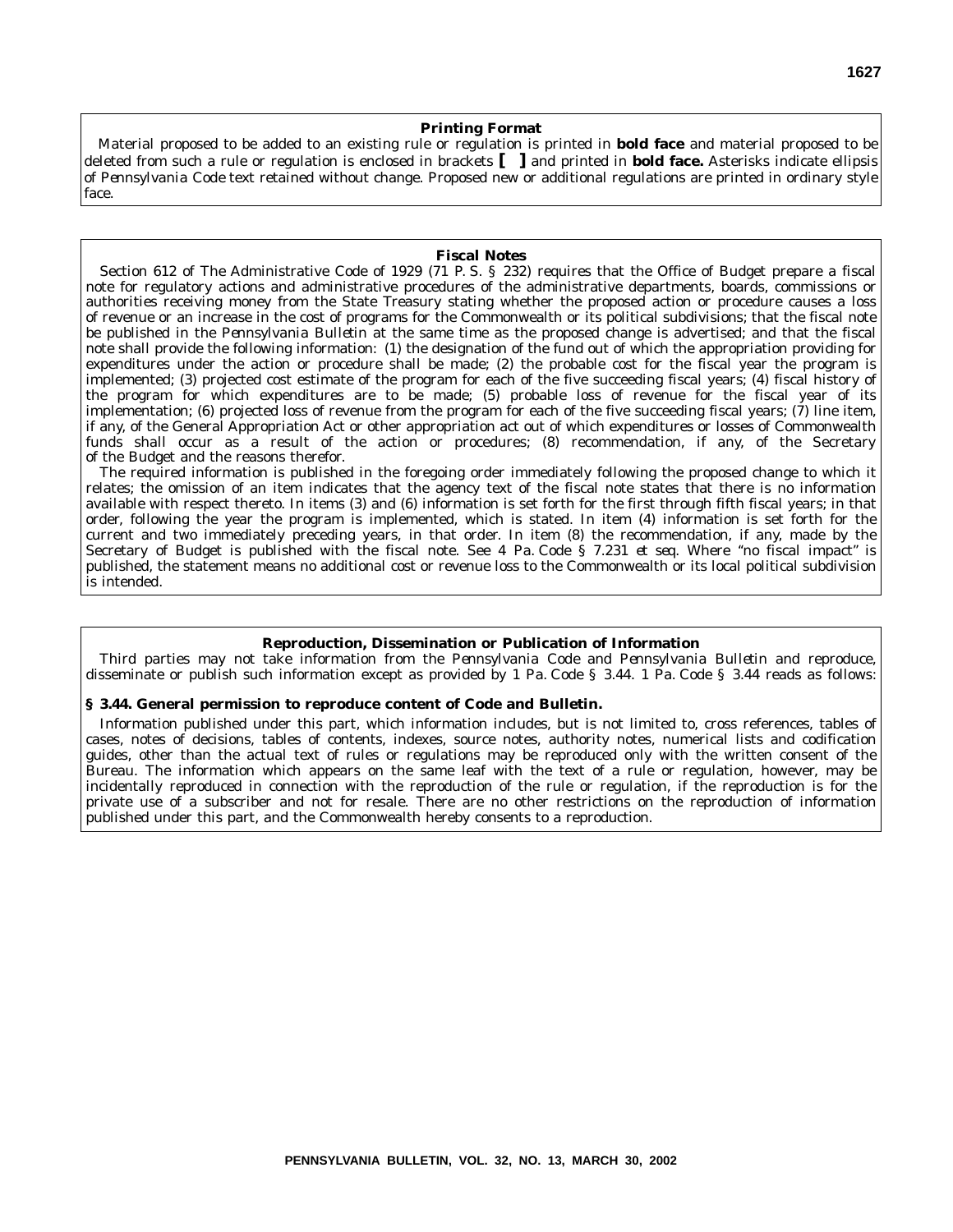The following numerical guide is a list of the chapters of each title of the *Pennsylvania Code* affected by documents published in the *Pennsylvania Bulletin* during 2002.

| <b>Statements of Policy</b><br>$9 \ldots \ldots \ldots \ldots \ldots \ldots \ldots \ldots \ldots \ldots 255, 948, 1227, 1412, 1514$ |  |  |  |
|-------------------------------------------------------------------------------------------------------------------------------------|--|--|--|
|                                                                                                                                     |  |  |  |
|                                                                                                                                     |  |  |  |
|                                                                                                                                     |  |  |  |
| 7 Pa. Code (Agriculture)<br><b>Proposed Rulemaking</b>                                                                              |  |  |  |
|                                                                                                                                     |  |  |  |
|                                                                                                                                     |  |  |  |
|                                                                                                                                     |  |  |  |
|                                                                                                                                     |  |  |  |
|                                                                                                                                     |  |  |  |
|                                                                                                                                     |  |  |  |
|                                                                                                                                     |  |  |  |
|                                                                                                                                     |  |  |  |
|                                                                                                                                     |  |  |  |
|                                                                                                                                     |  |  |  |
|                                                                                                                                     |  |  |  |
|                                                                                                                                     |  |  |  |
|                                                                                                                                     |  |  |  |
|                                                                                                                                     |  |  |  |
|                                                                                                                                     |  |  |  |
|                                                                                                                                     |  |  |  |
|                                                                                                                                     |  |  |  |
|                                                                                                                                     |  |  |  |
|                                                                                                                                     |  |  |  |
| 10 Pa. Code (Banks and Banking)<br><b>Adopted Rules</b>                                                                             |  |  |  |
|                                                                                                                                     |  |  |  |
| 17 Pa. Code (Conservation and Natural Resources)<br><b>Proposed Rulemaking</b>                                                      |  |  |  |
| 22 Pa. Code (Education)<br><b>Adopted Rules</b><br><del>лаорса кась</del><br>4 …………………………………………………17                                |  |  |  |
|                                                                                                                                     |  |  |  |
|                                                                                                                                     |  |  |  |
|                                                                                                                                     |  |  |  |
|                                                                                                                                     |  |  |  |
| <b>Proposed Rulemaking</b><br>25 Pa. Code (Environmental Protection)                                                                |  |  |  |
|                                                                                                                                     |  |  |  |
|                                                                                                                                     |  |  |  |
|                                                                                                                                     |  |  |  |
|                                                                                                                                     |  |  |  |
| <b>Adopted Rules</b><br><b>Proposed Rulemaking</b>                                                                                  |  |  |  |
|                                                                                                                                     |  |  |  |
|                                                                                                                                     |  |  |  |
|                                                                                                                                     |  |  |  |

| Auvpluu Ivulus |  |  |  |  |  |  |  |  |  |  |  |  |  |  |  |  |  |  |  |  |  |  |  |  |  |
|----------------|--|--|--|--|--|--|--|--|--|--|--|--|--|--|--|--|--|--|--|--|--|--|--|--|--|
|                |  |  |  |  |  |  |  |  |  |  |  |  |  |  |  |  |  |  |  |  |  |  |  |  |  |
|                |  |  |  |  |  |  |  |  |  |  |  |  |  |  |  |  |  |  |  |  |  |  |  |  |  |
|                |  |  |  |  |  |  |  |  |  |  |  |  |  |  |  |  |  |  |  |  |  |  |  |  |  |
|                |  |  |  |  |  |  |  |  |  |  |  |  |  |  |  |  |  |  |  |  |  |  |  |  |  |
|                |  |  |  |  |  |  |  |  |  |  |  |  |  |  |  |  |  |  |  |  |  |  |  |  |  |
|                |  |  |  |  |  |  |  |  |  |  |  |  |  |  |  |  |  |  |  |  |  |  |  |  |  |

| <b>Proposed Rulemaking</b>                                                  |
|-----------------------------------------------------------------------------|
| 31 Pa. Code (Insurance)<br><b>Adopted Rules</b>                             |
| <b>Proposed Rulemaking</b>                                                  |
| 34 Pa. Code (Labor and Industry)<br><b>Proposed Rulemaking</b>              |
|                                                                             |
| 49 Pa. Code (Professional and Vocational Standards)<br><b>Adopted Rules</b> |
| <b>Proposed Rulemaking</b>                                                  |
| 52 Pa. Code (Public Utilities)<br><b>Proposed Rulemaking</b>                |
| 55 Pa. Code (Public Welfare)<br><b>Adopted Rules</b>                        |
| <b>Proposed Rulemaking</b>                                                  |
| 58 Pa. Code (Recreation)<br><b>Adopted Rules</b>                            |
| <b>Proposed Rulemaking</b>                                                  |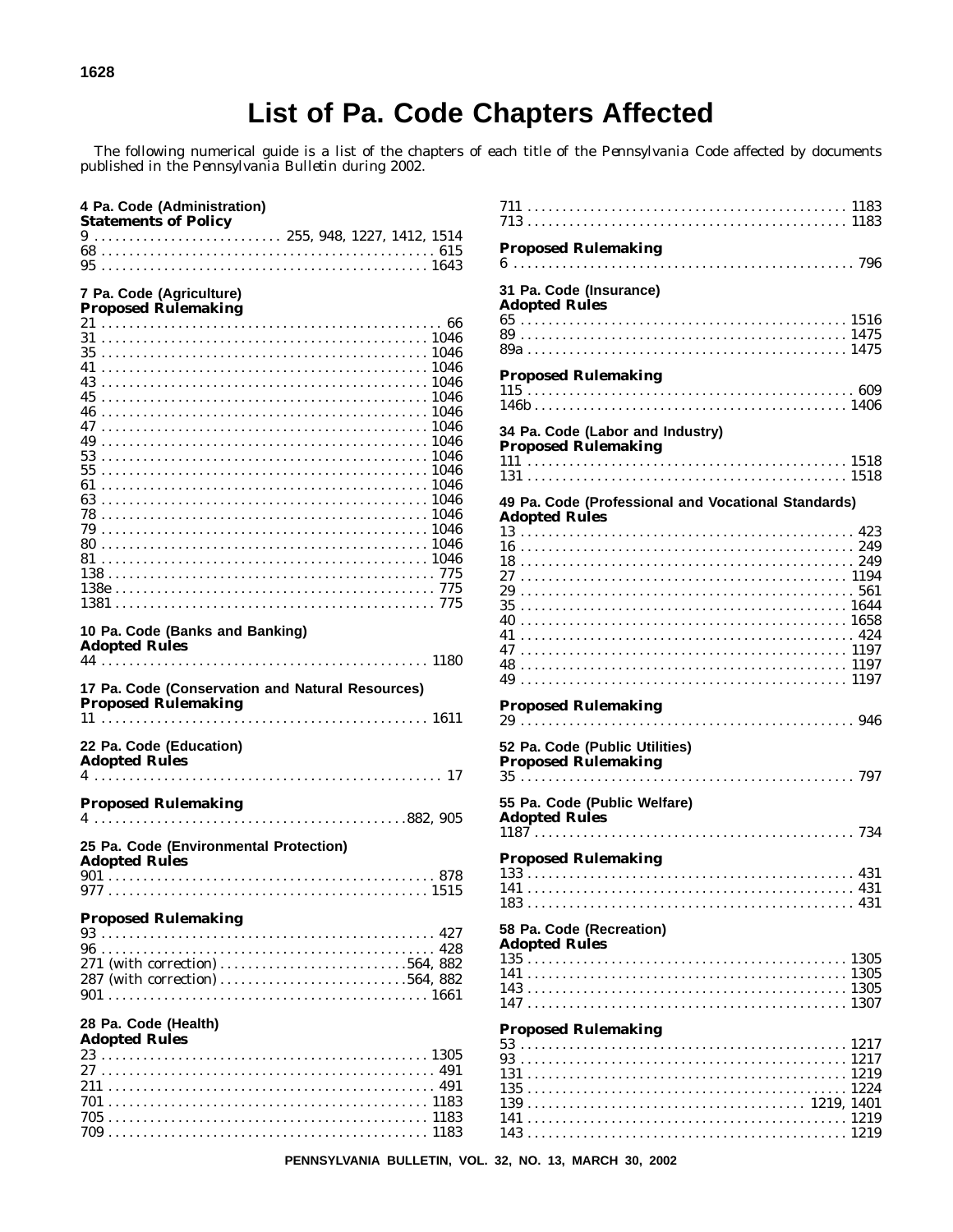| 61 Pa. Code (Revenue)<br><b>Adopted Rules</b>                                 |
|-------------------------------------------------------------------------------|
|                                                                               |
| 67 Pa. Code (Transportation)<br><b>Proposed Rulemaking</b>                    |
| 201 Pa. Code (Rules of Judicial Administration)<br><b>Proposed Rulemaking</b> |
| 204 Pa. Code (Judicial System General Provisions)<br><b>Adopted Rules</b>     |
| <b>Proposed Rulemaking</b>                                                    |
| 207 Pa. Code (Judicial Conduct)<br><b>Adopted Rules</b>                       |
| 210 Pa. Code (Appellate Procedure)<br><b>Adopted Rules</b>                    |
| 231 Pa. Code (Rules of Civil Procedure)<br><b>Adopted Rules</b>               |

#### **Proposed Rulemaking**

| 234 Pa. Code (Rules of Criminal Procedure) |  |
|--------------------------------------------|--|
| <b>Adopted Rules</b>                       |  |
|                                            |  |
|                                            |  |
|                                            |  |
|                                            |  |
| <b>Proposed Rulemaking</b>                 |  |
|                                            |  |
|                                            |  |
|                                            |  |
|                                            |  |
| 246 Pa. Code (Minor Court Civil Rules)     |  |
|                                            |  |
| <b>Adopted Rules</b>                       |  |
|                                            |  |
|                                            |  |
|                                            |  |
| 249 Pa. Code (Philadelphia Rules)          |  |
|                                            |  |
|                                            |  |
| 255 Pa. Code (Local Court Rules)           |  |
|                                            |  |
|                                            |  |
| 313, 314, 315, 548, 555, 556, 733, 1044,   |  |
| 1045, 1178, 1179, 1303, 1514, 1631         |  |
|                                            |  |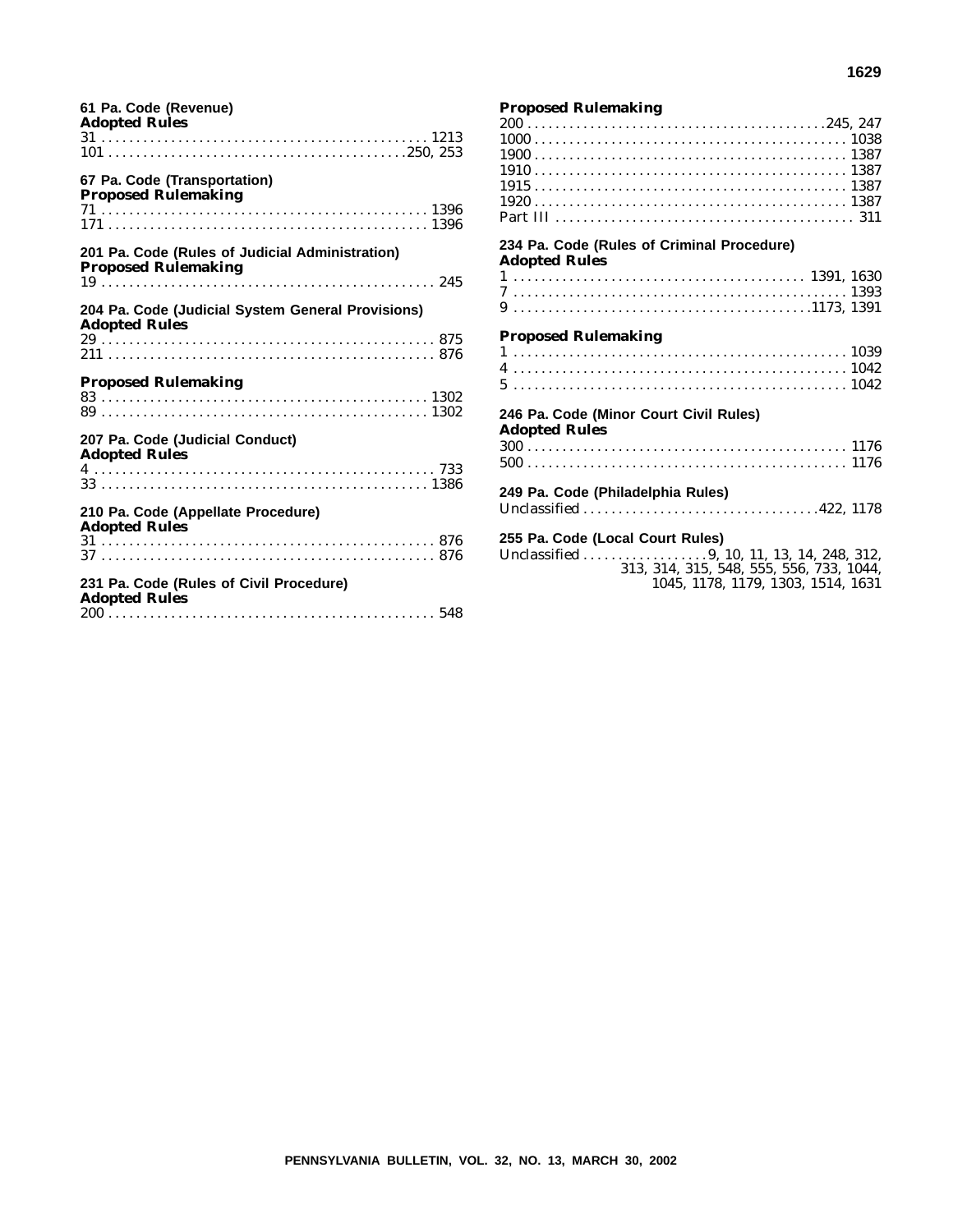# **THE COURTS**

# **Title 234—RULES OF CRIMINAL PROCEDURE**

# **[234 PA. CODE CH. 1]**

## **Order Amending Rule 131; No. 279 Criminal Procedural Rules; Doc. No. 2**

The Criminal Procedural Rules Committee has prepared a Final Report explaining the amendments to Rule of Criminal Procedure 131 (Location of Proceedings Before Issuing Authority). The amendments provide that the president judge of a judicial district may establish procedures for summary trials to be held a centralized location within the judicial district. The Final Report follows the Court's Order.

#### **Order**

#### *Per Curiam:*

*Now*, this 12th day of March, 2002, upon the recommendation of the Criminal Procedural Rules Committee; the proposal having been published before adoption at 30 Pa.B. 1362 (March 11, 2000), and in the *Atlantic Reporter* (Second Series Advance Sheets, Vol. 745), and a Final Report to be published with this Order:

*It Is Ordered* pursuant to Article V, Section 10 of the Constitution of Pennsylvania that Rule of Criminal Procedure 131 is amended in the following form.

This Order shall be processed in accordance with Pa.R.J.A. 103(b), and shall be effective July 1, 2002.

#### **Annex A**

## **TITLE 234. RULES OF CRIMINAL PROCEDURE**

#### **CHAPTER 1. SCOPE OF RULES, CONSTRUCTION AND DEFINITIONS, LOCAL RULES**

#### **PART C. Venue, Location, and Recording of Proceedings Before Issuing Authority**

#### **Rule 131. Location of Proceedings Before Issuing Authority.**

(A) An issuing authority within the magisterial district for which he is elected or appointed shall have jurisdiction and authority at any time other than during his established office hours to receive complaints, issue warrants, hold preliminary arraignments, fix and take bail and issue commitments to jail at his residence within the magisterial district, but all hearings and trials before such issuing authority shall be held publicly at his established office, or at another location, within or without the magisterial district, designated by the **[ President ] president** judge, unless an emergency exists or the number of persons lawfully assembled and entitled to be present is too great to be accommodated in such place, in which event the hearing or trial may be adjourned as quickly as may be, to a suitable place, within the magisterial district.

(B) **[ The ] When local conditions require, the [ President Judge shall, where local conditions require, ] president judge may** establish procedures **[ whereby, in all or certain classes of cases, ] for** preliminary hearings **or summary trials, in all cases or in certain classes of cases, [ may ] to** be held at a

central place or places within the **[ Judicial District ] judicial district** at certain specified times. The procedures established shall provide either for the transfer of the case or the transfer of the issuing authority to the designated central place as the needs of justice and efficient administration require. **[ When the defendant or his counsel and the attorney for the Commonwealth agree, the preliminary hearing shall be held at the established office of the issuing authority who received the complaint. ]**

#### **Comment**

# \*\*\*\*\*

This rule allows the **[ President Judge ] president judge** of a **[ Judicial District ] judicial district** the discretion to determine what classes of cases require centralized preliminary hearings **or summary trials,** and requires **[ him ] the president judge, or the president judge's designee,** to establish a schedule of central places **within the Commonwealth** to conduct such hearings **or summary trials,** and the hours **[ thereof ] for the hearings or trials at the central locations**.

Ideally, this rule should minimize the inconvenience to defense counsel and the attorney for the Commonwealth by eliminating the necessity of travel at various unpredictable times to many different locations throughout the **[ Judicial District ] judicial district** for the purpose of attending preliminary hearings **or summary trials**. **[ However, where it is convenient to hold the preliminary hearing in the magisterial district where the case arose, the rule allows the party to so stipulate. ]** Finally, this rule allows preliminary hearings **or summary trials** for jailed defendants to be held at a location close to the place of detention.

*Official Note:* Formerly Rule 156, paragraph (a) adopted January 16, 1970, effective immediately; **[ Paragraph ] paragraph** (a) amended and paragraph (b) adopted November 22, 1971, effective immediately; renumbered Rule 22 September 18, 1973, effective January 1974; renumbered Rule 131 and amended March 1, 2000, effective April 1, 2001**; amended March 12, 2002, effective July 1, 2002**.

*Committee Explanatory Reports:*

\*\*\*\*\*

**Final Report explaining the March 12, 2002 amendments concerning centralized courts for summary trials published with the Court's Order at 32 Pa.B. 1630 (March 30, 2002).**

#### *FINAL REPORT1*

#### *Amendments to Pa.R.Crim.P. 131*

#### **CENTRALIZED COURTS FOR SUMMARY TRIALS**

On March 12, 2002, effective July 1, 2002, upon the recommendation of the Criminal Procedural Rules Committee, the Court amended Rule of Criminal Procedure 131 (Location of Proceedings Before Issuing Authority) to provide that the president judge of a judicial district may

<sup>&</sup>lt;sup>1</sup> The Committee's Final Reports should not be confused with the official Committee Comments to the rules. Also note that the Supreme Court of Pennsylvania does not adopt the Committee's Comments or the contents of the Committee's explanatory Final Reports.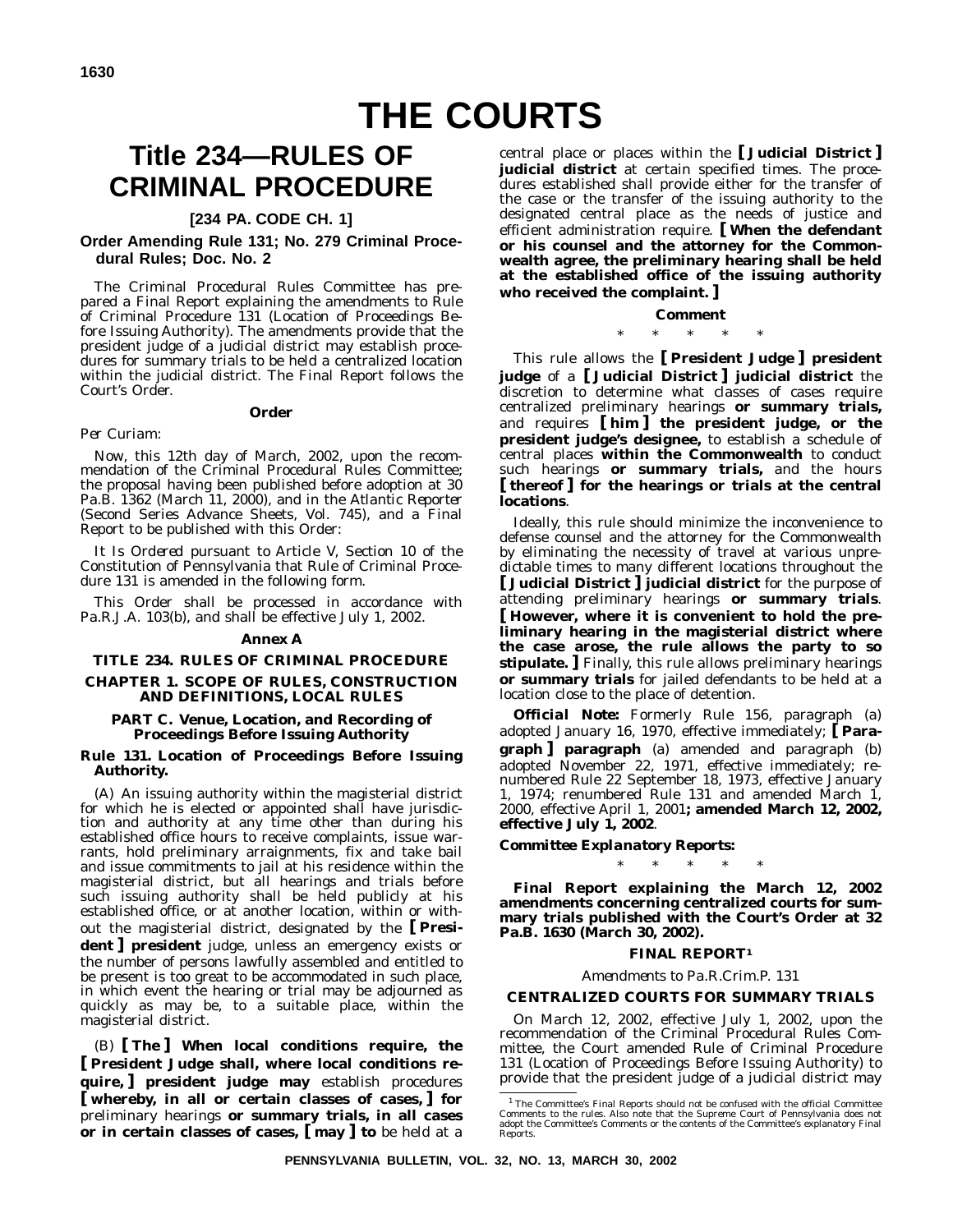establish procedures for summary trials to be held at a centralized location within the judicial district.

As part of its ongoing review of the Criminal Rules, the Committee has been reviewing the provisions of Rule 131.2 In considering correspondence we received concerning another proposal regarding Rule 1313 and the locations from which an issuing authority may conduct business, some members noted that the language in Rule 131(A) and (B) may be perceived as inconsistent, and pointed out that if a district justice has jurisdiction to conduct hearings and summary trials in their regular business office, the same should apply if the president judge has established a centralized court.

After considering this concept, the Committee agreed that the same reasons for creating a centralized court for preliminary hearings applies to summary trials. These reasons include: 1) minimizing the inconvenience to counsel, particularly the public defenders and attorneys for the Commonwealth, by eliminating the travel to many locations throughout the judicial district; and 2) allowing summary trials for imprisoned defendants to be held at a location close to the place of detention.

The Committee published a Report explaining the proposed Rule 131 amendments concerning centralized courts for summary trials.4 We received a number of publication responses from district justices expressing concerns about the propriety of these changes, particularly as it would impact the ''community based'' system of justice the minor courts now provide.

After a reviewing all the responses to the publication concerning centralized courts for summary trials, the Committee reaffirmed its proposal, and its conclusion that the decision whether there should be centralized courts should be left with the president judge who is in the best position to assess the needs of the judicial district. Furthermore, experience with the provision for centralized courts for preliminary hearings has shown that president judges have not exercised their discretion lightly. In view of this, the Committee expects that the president judges, in exercising their discretion under the rule, will weigh the concerns of the district justices and balance them against the need in the judicial district for establishing centralized courts for summary trials. However, sensitive to the concerns of the district justices to the amendments, the Committee, at three subsequent meetings, reexamined the changes and the reasons supporting them. The Committee each time reaffirmed the earlier decision to go forward with the proposal, because the decision whether to have centralized courts should rest with the president judge.

Accordingly, Rule 131(B) has been amended to provide that a president judge, in his or her discretion, may establish centralized courts for summary trials. These changes do not mandate that centralized courts be established for summary trials, but are discretionary, providing each president judge with the option to establish a centralized court for summary trials when the need outweighs the inconvenience to the parties, police, and public.

Paragraph (B) also has been amended by the deletion of the provision for the defendant and the Commonwealth to agree to have the preliminary hearing in the issuing

authority's office. The Committee agreed that if the president judge has decided that it is important to set up a central location(s) for preliminary hearings, then the parties should not be able to circumvent that decision, and also concluded that this provision applies to summary trials. The Comment has been revised to conform to this change.

Finally, correlative to these changes, the Comment has been revised to make it clear that the president judge's order moving proceedings could be a standing order rather than being a separate order in each case to accommodate, for example, conducting proceedings in a state prison located in a magisterial district.

[Pa.B. Doc. No. 02-488. Filed for public inspection March 29, 2002, 9:00 a.m.]

# **Title 255—LOCAL COURT RULES**

## **DELAWARE COUNTY**

#### **Orphans' Court Rules; No. 137-2002**

#### **Order**

*And Now*, to wit, this 27th day of February, 2002, it is hereby *Ordered* and *Decreed* that all Delaware County Orphans' Court Rules previously in effect up to the date of this Order are hereby rescinded, and the following Local Rules which are appended to this Order, are hereby adopted as the Local Rules of the Orphans' Court Division of Delaware County, Pennsylvania, effective this date.

#### KENNETH A. CLOUSE, *President Judge*

#### **Local Rule 1.2A. Index of Proceedings.**

The clerk shall assign to each new matter a file number. The file number, and the name of the matter shall be included in the caption of all papers filed in court or in the clerk's office.

#### **Local Rule 1.2B. Sessions of Court.**

(1) The court will sit in stated session on the first Monday of every month for the presentation for audit of accounts and such other business as may properly come before the court.

(2) The court will sit on such other occasions and for such other purposes as may from time to time be specially fixed with reasonable notice to the parties in interest or to counsel of record.

#### **Local Rule 1.2C. Arguments; Briefs.**

(1) The court from time to time shall fix dates for argument and shall give or cause to be given at least two (2) weeks prior written notice thereof by mail or by personal service to all parties in interest or their counsel of record. The court may require such notice to be given by counsel for the moving party. Matters so listed shall not be continued except by the court for cause shown on written application, or in open court, with due notice to all other parties in interest. If a matter so fixed for argument is reached on the date of argument and either or both sides are not ready to proceed, the court, in its discretion, may make final disposition of the matter.

 $^2$  The Committee's consideration of Rule 131 took place prior to the April 1, 2001<br>effective date of the Court's reorganization and renumbering of the Criminal Rules,<br>hence the Reports referenced in this Final Report re

of Rule 131. <sup>3</sup> See 29 Pa.B. 2664 (May 22, 1999). <sup>4</sup> See 30 Pa.B. 1362 (March 11, 2001).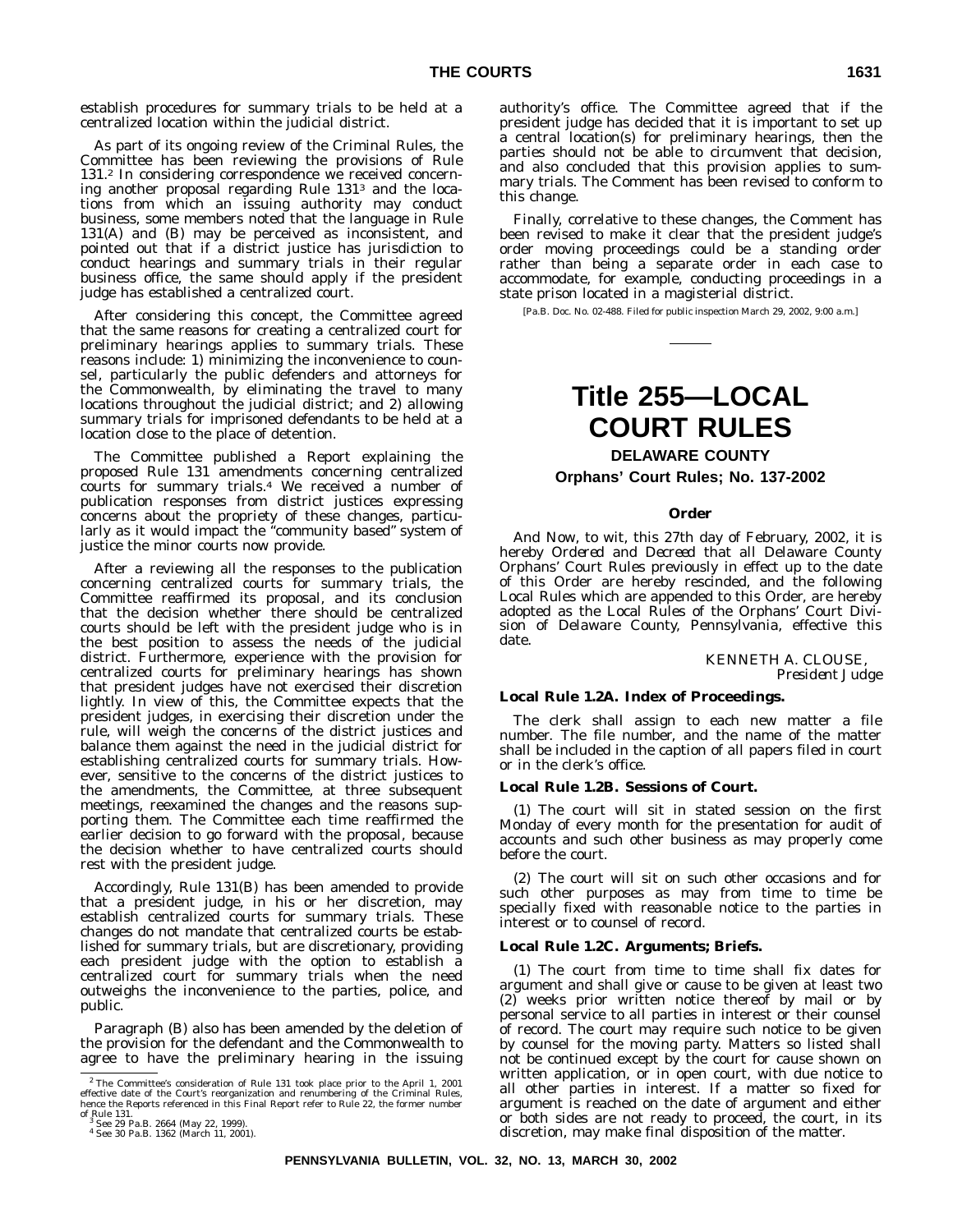(2) The form of briefs for arguments, the time for filing the same and the furnishing of copies thereof shall, as nearly as may be applicable, comply with the appropriate local rules.

#### **Local Rule 1.2D. Holidays and Court Postponements as Affecting Sessions and Return Days.**

Whenever a session of court, a return day, or the time for performing any judicial or clerical duty falls on a holiday, Saturday, or Sunday, the next following day which is not a holiday, Saturday, or Sunday shall be the day for the session, return day, or the time for performance of the judicial or clerical act, unless otherwise provided by these rules. The court may for any reason postpone a session, return day, or the time for performing a judicial duty to a time designated.

#### **Local Rule 1.2E. Attorney's Appearance.**

Every attorney participating in any proceeding shall enter an appearance by written order or by endorsement on papers filed and shall not withdraw the same without leave of court.

#### **Local Rule 1.2F. Trust Inter Vivos.**

The original trust instrument and any amendments thereto shall be filed with the clerk when the court is first required to exercise its jurisdiction over the inter vivos trust. The instrument shall be indexed and recorded by the clerk. Any revocation shall be likewise filed, indexed, and recorded. The rules of court applicable to testamentary trusts shall apply to trusts inter vivos as far as appropriate.

#### **Local Rule 1.2G. Sureties.**

*Individual Sureties.* Individuals or organizations proposed as sureties on bonds of fiduciaries shall take an affidavit on the printed form supplied by the Clerk of Orphans' Court, setting forth the facts required thereby. Such affidavit shall be filed together with the bond when that is filed for approval and shall be renewed annually thereafter as long as the bond shall remain in effect. No attorney or employee of this court shall act as surety in any proceeding in this court, except by leave of court.

#### **Local Rule 1.2H. Corporate Fiduciaries.**

(1) Corporations having fiduciary powers and authorized to do business in the Commonwealth may act as fiduciaries in matters pending in this court; provided, however, that initially there shall be filed with the clerk, after December 1, 1969, a copy of a certificate evidencing the approval of the State Banking Department, the Comptroller of Currency, or the Federal Reserve Board, as the case may be, to exercise fiduciary powers certified to be true and correct by an executive officer of the corporation. Thereafter on or before the first day of May of each year such corporation shall file a statement, verified by the oath or affirmation of an executive officer thereof, that it is qualified to continue to act in such capacity, to which statement shall be appended a copy of the most recent report of condition stated in call form, furnished to the Secretary of Banking, the Comptroller of Currency or the Federal Reserve Board as the case may be.

(2) Except where required by statute or for special cause shown, a bond will not be required of an approved corporate fiduciary.

#### **Local Rule 1.2I. Petition by Personal Representative to Fix or Waive Additional Security.**

(1) *Form of Petition.* In a sale, whether public or private, of real estate by a personal representative without benefit of an order of court directing or authorizing such sale, where he was required to give bond as such personal representative, he shall present his petition to the court before the proceeds of the sale are paid to him by the purchaser, setting forth:

(a) the date of death of the decedent.

(b) the date of the grant of letters to the petitioner.

(c) the amount of the bond or bonds filed by him and the date of such filing and the name or names of his surety;

(d) the total valuation of the personal estate as shown in the inventory and appraisement, if any; and the total proceeds of any real estate sold previously.

(e) a short description of the real property sold, the name of the purchaser, and the amount of the consideration to be paid; and,

(f) a prayer for an order fixing the amount of additional security or for an order excusing him from filing additional security, as the case may be.

(2) *Surety of Additional Bond.* The surety on any additional bond except for cause shown shall be the same as on the original bond.

#### **Local Rule 1.2J. Termination of Inactive Cases.**

Annually, all cases in which the dockets of the office of the Clerk of the Orphans' Court indicate there has been no activity for two (2) years or more, and where no active status certificate has been filed, shall be marked ''terminated under Pa. R.J.A. 1901.'' Any case so terminated shall not be reinstated except upon application to the court and for cause shown. Prior to the termination of any case under this Rule, notice shall be given pursuant to Pa. R.J.A. 1901.

#### **Local Rule 3.1A. Pretrial Conference.**

(1) In any action, the court, of its own motion or on motion of any party, may direct the attorneys for the parties to appear for a conference to consider:

(a) the simplification of the issues.

(b) the necessity or desirability of pleadings and/or amendments thereto.

(c) the possibility of obtaining admissions of fact and of documents which will avoid unnecessary proof.

(d) the limitations of the number of expert witnesses.

(e) the advisability of a preliminary referral of issues to a master for findings to be used as evidence when the trial is to be by jury; and,

(f) such other matters as may aid in the disposition of the action.

(2) The court may make an order reciting the action taken at the conference, the amendments allowed to the pleadings, and the agreements made by the parties as to any of the matters considered, and limiting the issues for trial to those not disposed of by admissions or agreements of the attorneys. Such order when entered shall control the subsequent course of the action unless modified at the trial to prevent manifest injustice.

#### **Local Rule 3.2A. Pleadings.**

The pleadings in matters before the Orphans' Court Division shall be limited to a petition, an answer, new matter, a reply, preliminary objections, and an answer to preliminary objections.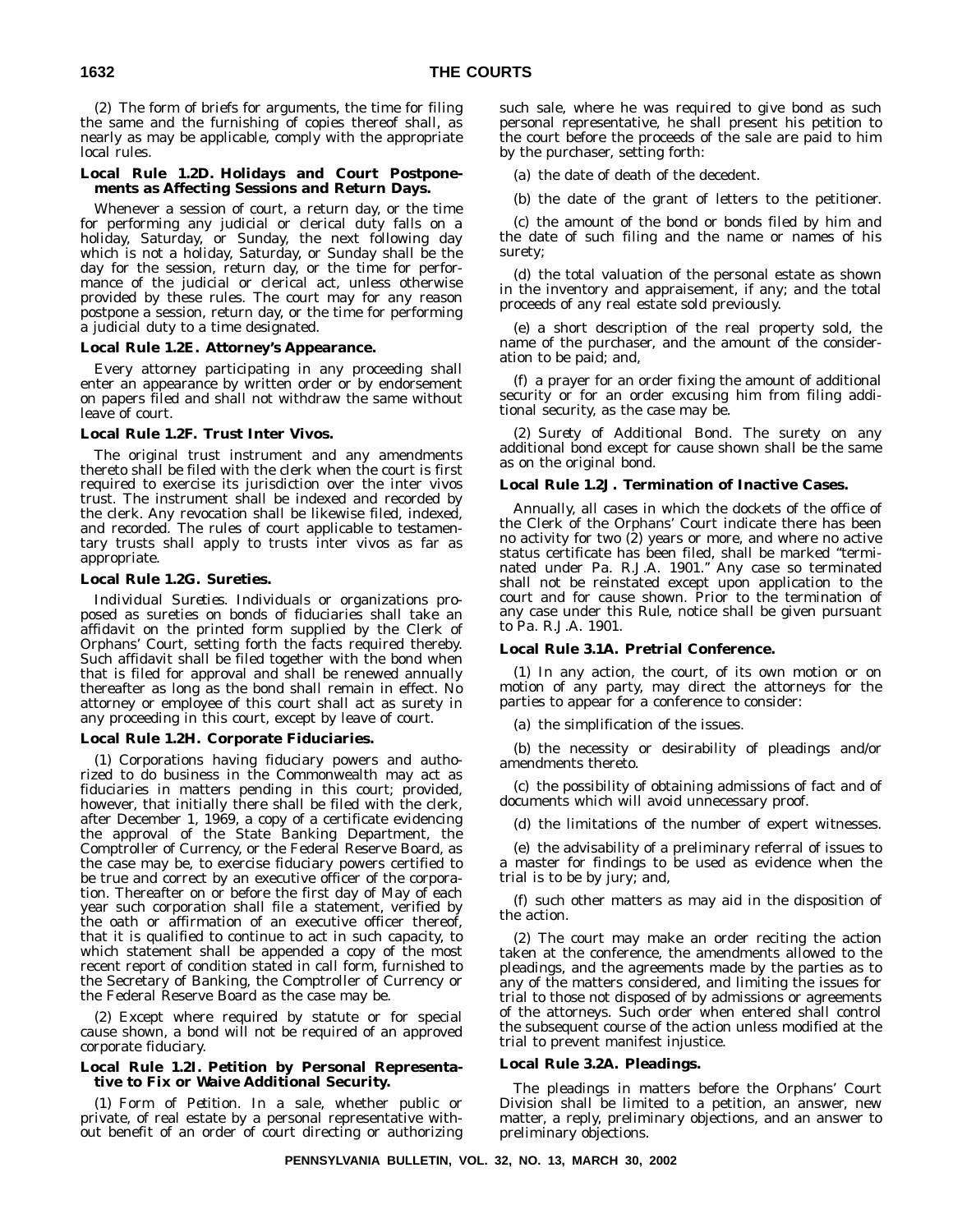#### **Local Rule 3.4A. Form; Additional Requirements.**

(1) *Endorsement.* Every pleading shall be endorsed with the name, address and Supreme Court I.D. number of counsel.

(2) *Signature and verification.* Every pleading shall be signed by the attorney or one of the parties and where facts are averred, shall be verified by one or more of the parties. If it is impracticable to meet this requirement, such pleading may be signed and verified by someone familiar with the facts, in which case the reasons for such failure to sign or failure of one of them to verify shall be set forth.

(3) *Decree.* The decree shall have a caption and be attached to the face of the petition.

#### **Local Rule 3.5A. Citations.**

Unless otherwise stated in both the court's decree and in the citation, the return date set forth in the citation shall represent a return date only, for filing return of service and/or notice, and for the filing of any response to the pleading pursuant to which the citation has been issued. Upon request of counsel or by order of court a hearing may be scheduled after the return date.

#### **Local Rule 5.1A. Method. Legal Publication.**

*The Delaware County Legal Journal* shall be the legal periodical for the publication of notices, whenever publication in a legal periodical is required by Act of Assembly or by rule or order of court.

#### **Local Rule 5.1B. Service; On Attorneys.**

Written notice, served personally on an attorney of record or the person in charge of his office, or by mail addressed to his office, shall be notice to the party whom he represents, except where personal service on the party is specifically required.

## **Local Rule 5.3A. Advance Notice.**

In any proceeding in which no preliminary decree is required, the notice may be given in advance of the filing of the petition or other application to the court. In such cases the requirements of Pa. O.C. Rule 5.4 and Del. Co. O.C.D. Rule 5.4A may be complied with by attaching the documents to the petition. The court may direct additional notice whenever that is deemed advisable by the nature of the proceedings or the circumstances.

#### **Local Rule 5.4A. Notice. Additional Requirements.**

In addition to the requirements of Pa. O.C. Rule 5.4 above, the following requirements shall be observed:

(1) *Copy of Notice to be Attached.* A copy of the notice required to be given shall be attached to the petition or return.

(2) *Personal Service.* Return of personal service of notice shall set forth the date, time, place and manner of service and that a true and correct copy of the notice was handed to the person served.

(3) *Registered or Certified Mail.* Return of notice by registered or certified mail shall state the date and place of mailing and shall include the return receipt or a photostatic copy thereof. When the person who gives notice by registered or certified mail has personal knowledge, or has cause to believe, that such notice was not received by the person to be notified, he shall so state in the return. When the address of the person to be served by registered or certified mail is in a country other than the United States of America, a statement that the notice

was so mailed to that person at the designated address shall be sufficient unless otherwise ordered.

#### **Local Rule 6.1A. Form. Additional Requirements. Style.**

(1) *Paper.* Accounts shall be stated upon paper not less than eight and one-half inches by eleven inches, in size, the pages to be fastened together securely at the top and numbered consecutively at the bottom.

(2) *Copies.* Neither carbon copies of typewritten accounts, nor copies made by any process which are not clearly legible, shall be filed.

(3) *Caption.* The caption shall be as shown in Del. Co. O.C.D. Rule 6.1C.

#### **Local Rule 6.1B. Gross Estate. Summary, Balance.**

The first page or pages of the account shall show, in addition to the caption, the gross estate, being the total of all receipts of principal and income.

#### **Local Rule 6.1C. Form of Accounts.**

For the form of accounts prescribed by the Rule, see the Appendix. To the model forms set forth in the Appendix, the court requires that there be inserted under Introductory Material in each of the accounts a listing of the gross estate which is the total of principal receipts and income receipts.

#### **Local Rule 6.1D. Appointed Estates.**

Assets appointed by the donee of a testamentary power and which must be accounted for by the fiduciary of the donee because awarded to him by a court of the donor's jurisdiction, shall be shown in an entirely separate account. Such assets shall not be included in an account of the donee's own estate unless the court of the donor's jurisdiction has adjudicated a blending by the donee of the appointed estate with his own. Separate accounts of appointed estates shall be captioned as the estate of the donor of the power. The caption shall also set forth accountant's name, describing him as fiduciary of the donee and the court which awarded the assets to the accountant.

#### **Local Rule 6.1E. Distribution before Filing Account.**

Payments made in distribution from principal or income, except those made by guardians or trustees under order of court or by the terms of the will or trust instrument, may be set forth under a separate heading following the itemized receipts and disbursements. Credit for such distributions, however, will not be noted in the adjudication, and they will not be deducted from the balance for distribution awarded in the adjudication unless vouchers for such distributions are filed with the Auditing Judge at the audit or at some subsequent time before the adjudication is filed. However, the court, where such vouchers are lacking, will make awards subject to distributions already properly made.

#### **Local Rule 6.1F. Blending.**

Accounts which blend items of receipt, disbursements or distribution, or which include receipts, disbursements or investments foreign to it, shall not be filed.

#### **Local Rule 6.1G. Orphans' Court Checklist.**

Accountants or their attorney shall file with the clerk the documents required by and comply with the checklist(s) (available in the clerk's office) for the type of account being filed.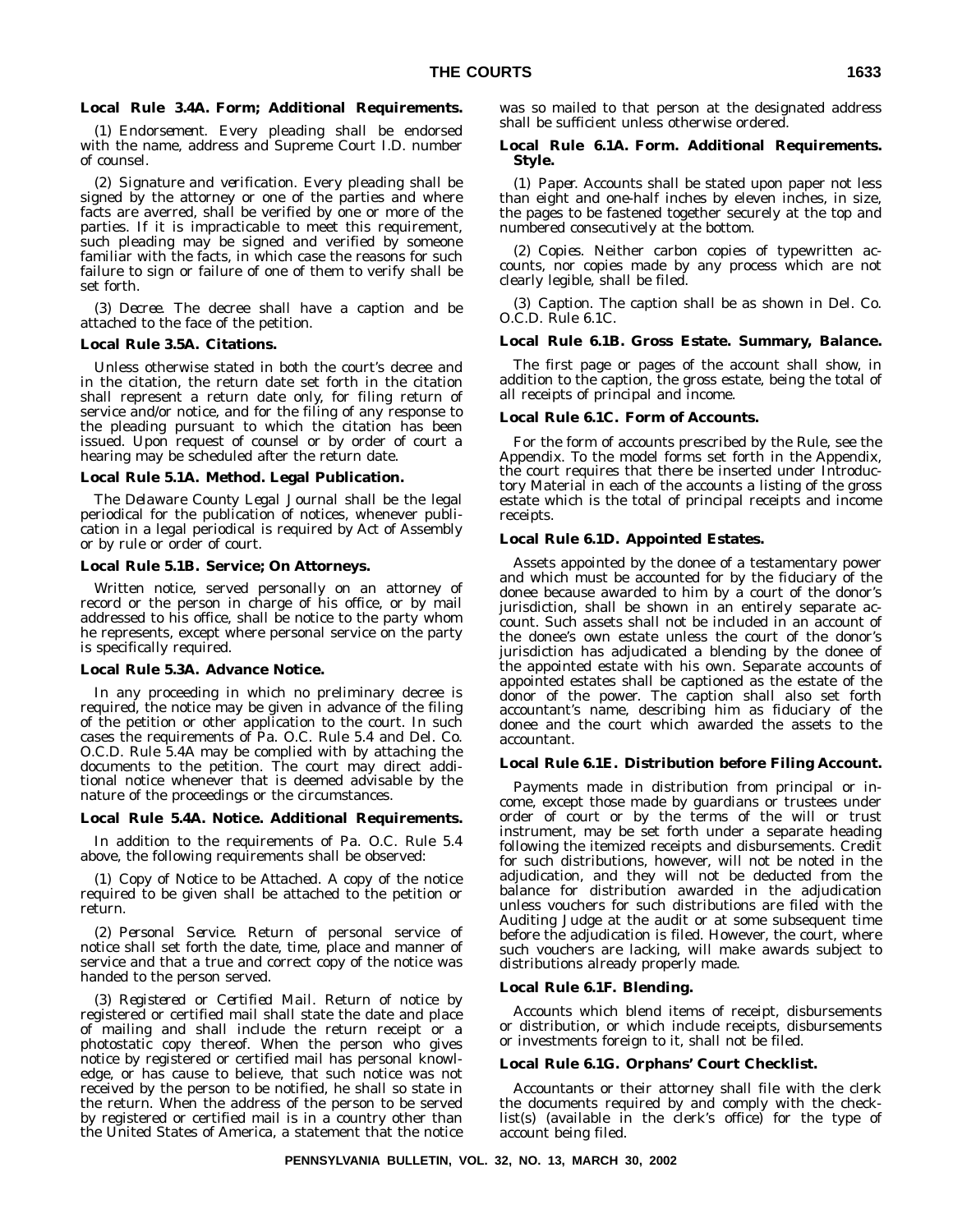## **Local Rule 6.1H. Execution.**

(1) *Signing.* Accounts shall be signed by the fiduciaries stating them.

(2) *Affidavit or verification.* Accounts shall have attached to the end thereof the affidavit or verified statement, as defined by Rule 76 of the Pennsylvania Rules of Civil Procedure, of one or more of the fiduciaries joining in the account, wherein it is sworn, affirmed or verified that the account as stated is true and correct and, except where accountants are trustees or guardians, that the grant of letters and the first complete advertisement thereof occurred more than four months before the filing of the account.

#### **Local Rule 6.1I. Annexed Accounts.**

A guardian, personal representative or trustee who has received property from a guardian, personal representative or trustee in distribution of another estate or trust may annex a copy of the account of said estate or trust to his or her account. Notice must be given to all interested parties of the annexation.

#### **Local Rule 6.3A. Time and Contents of Notice.**

Notice shall be given at least twenty (20) days prior to the audit and shall set forth in addition to the requirements of Pa. O.C. Rule 6.3:

(1) (except as to legatees or claimants whose legacies or claims have been or will be satisfied in full) either that a copy of the account and a copy of the will or trust instrument will be sent upon request or where a copy of same is available for inspection, and that any persons who object to the transactions shown in the account must either (a) file written objections in conformity with Pa. O.C. Rule 6.10 prior to audit or (b) appear in person or by counsel at the audit under penalty that the court may otherwise assume that you have no objections; and

(2) the accountant's interpretation of any dispute, or fairly disputable question, known to the accountant, together with a copy of the instrument or material parts thereof containing any provision which forms the basis of the dispute, and a statement that if the person notified does not agree with the accountant's interpretation, he must appear at the audit in person or by counsel to present his contention, under penalty for failure to appear that the court will assume that he agrees with the accountant's interpretation; and

(3) unless shown in the account the amount of any commission claimed by the accountant and the amount of any attorney's fee claimed as due the accountant's attorney; and

(4) in case of notice to a claimant, the accountant's understanding of the nature of the claim, whether the claim is admitted or contested; if admitted, whether it will be paid in full or in part, and, if contested that an appearance in person or by counsel must be made at the audit to press any such claim.

## **Local Rule 6.4A. Date of Filing.**

An account shall be filed not later than the fifth Tuesday preceding the day on which it is to be called for audit, except when that Tuesday falls on a Holiday, in which event such account must be filed not later than the next preceding non-Holiday.

#### **Local Rule 6.6A. Filing.**

No account shall be accepted for filing and advertisement unless accompanied by the Petition for Adjudication. Accounts received by the clerk or by the register and found to violate any provisions of these rules, will not be considered ''filed'' and will be immediately rejected or subsequently returned to accountants or their counsel.

## **Local Rule 6.9A. Filing Petition for Adjudication.**

The statement of proposed distribution shall be the concluding paragraph of the printed forms of petition for adjudication to be filed with the account. The petition for adjudication shall be signed by each accountant and sworn to by at least one of them.

#### **Local Rule 6.10A. Objections to Accounts—Form of Objections.**

Objections to accounts, petitions for adjudication and statements of proposed distribution shall be in writing, numbered consecutively, signed by the objector or his attorney, and each objection shall:

(1) be specific as to description and amount;

(2) raise but one issue of the law and fact, but if there are several objections to items included in or omitted from the account relating to the same issue, all such objections shall be included in the same objection; and

(3) set forth briefly the reason or reasons in support thereof.

#### **Local Rule 6.10B. Objections to Accounts—Filing— Service of Copy.**

(1) *Time of Filing.* Objections may be filed as of course, with the clerk, on any day prior to the session of court when the account or petition for adjudication objected to is listed for audit, or at, but not later than, such session.

(2) *Service of Copy.* A copy of the objections shall be served without delay after filing, on accountant's attorney or on the accountant if not represented, in the manner provided in Pa. O.C. Rule 5.1 and Del. Co. O.C.D. Rules 5.1A, B&C.

#### **Local Rule 6.10C. Objections to Accounts—Continue Audit.**

When objections have been filed, the audit of the account will be continued, upon call of the audit list, to a day fixed by the court for auditing the account and hearing the objections.

#### **Local Rule 6.10D. Audits and Claims.**

(1) *Audit List*—The audit list will be called as provided in Del. Co. O.C.D. Rule 1.2B(1) of these Rules. An appearance slip shall be filed on behalf of each party represented at audit, and counsel for the accountant shall be present at the audit unless excused by the court.

#### (2) *Audit—Contested Claims.*

(a) *Audit of Account.* Whenever a claim against an estate is not admitted by accountant or is contested by any interested party, or when a question of law is submitted for adjudication, the account of that estate will be audited at the stated meeting of court at which the account is called for audit, but the claim or question of law will not then be heard and a time for a hearing thereon will be fixed by the court.

(b) *Claimant's Statement.* The attorney for claimant shall file with the clerk, prior to the hearing, a written statement of all material facts relied upon and shall serve a copy thereof on the attorney for accountant or other contesting parties at least five (5) days prior to the hearing in the manner provided in Del. Co. O.C.D. Rule 5.1B.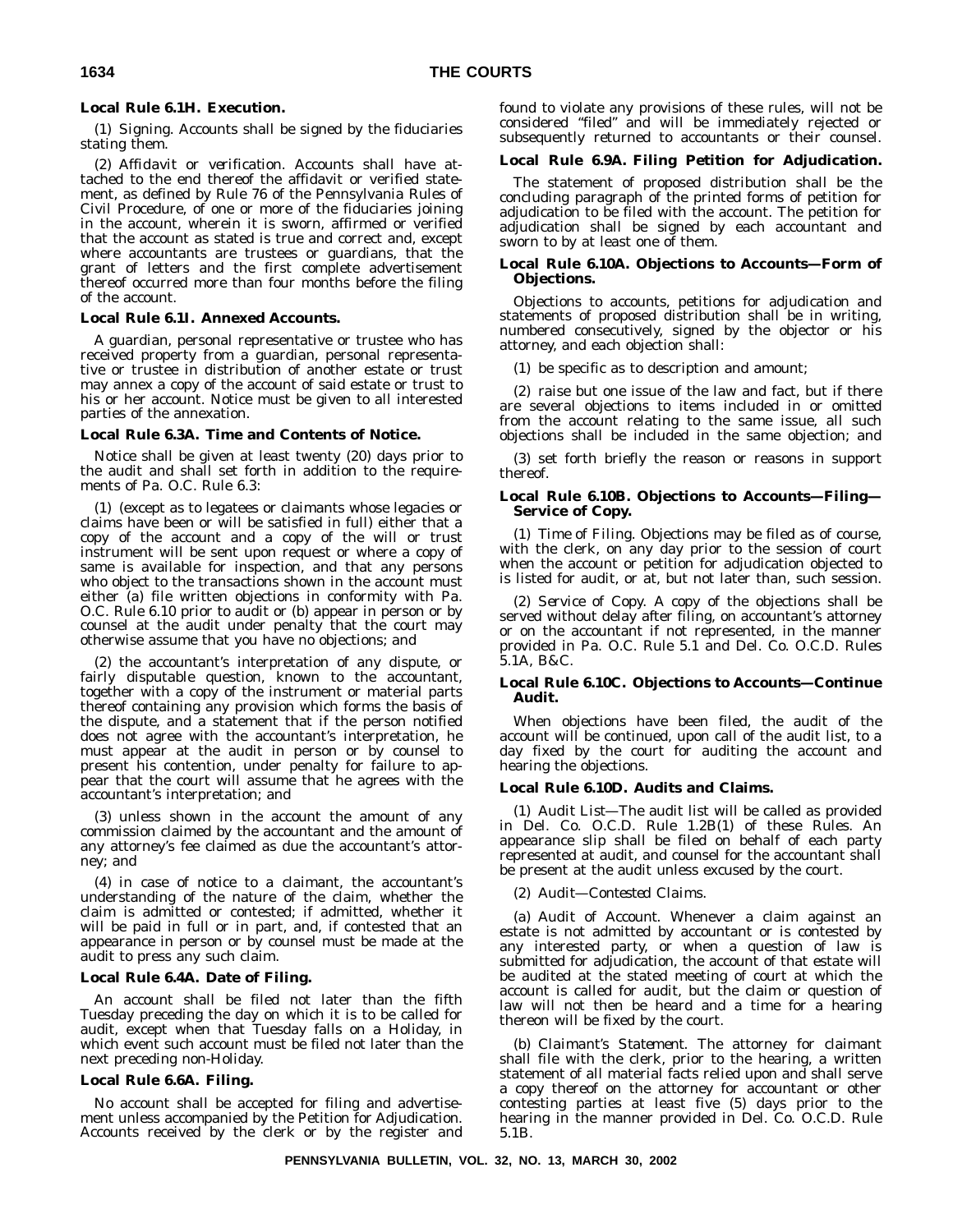#### (3) *Petition for Adjudication.*

(a) *Recital of Facts.* Accountant shall file with his account a petition for adjudication, setting forth all facts necessary to enter a proper decree.

(b) *Forms of Petitions.* The petition for adjudication shall be on forms provided by the clerk, or typewritten in conformity therewith, signed by the fiduciaries stating the account and verified by at least one of them.

(c) *Exhibits.* Accountants shall submit with the petition the several documents enumerated in the endorsement and in the marginal instructions of the forms provided by the clerk together with a copy of the audit notice under Del. Co. O.C.D. Rule 6.3A and an affidavit listing those to whom such audit notice was sent.

(d) *Objections.* Objections to the petition for adjudication may be made orally at the time of audit.

(4) *Additional Receipts and Disbursements.* Receipts and disbursements since the date to which the account was stated and to be included in the adjudication, shall be set forth in the petition for adjudication, or in a separate statement attached thereto, or in the appearance slip of the attorney for accountant.

#### **Local Rule 6.11A. Schedules of Distribution.**

(1) *Filing.* The court, when it appears advisable or when requested, will direct the attorney for accountant to prepare and file a schedule of distribution. Schedules shall be certified by the attorney for accountant to be correct and in conformity with the adjudication, and shall be filed with the clerk. When a schedule is approved in writing by parties in interest, the attorney for accountant shall also certify whether or not such parties constitute all of those affected thereby.

(2) *Confirmation.* If no objections are filed by the tenth day after the schedule was filed, it will be confirmed, as of course. Schedules approved in writing by all parties in interest affected thereby will be confirmed, as of course, on the day filed. Thereupon the accountant shall have authority to make necessary assignments and transfers of any assets awarded in kind.

(3) *Objections.* Objections to schedules of distribution shall be filed with the clerk, and may not be filed later than the tenth day after the schedule was filed, unless said period of ten (10) days is extended by the court. Such objections may raise questions relating only to the schedule itself, and shall in no event raise questions which were or could have been raised previously, by claims, or by objections to the account or statement of proposed distribution, or by exceptions to the adjudication. Objections to schedules shall be in writing, numbered consecutively, signed by the objector or his attorney and each objection shall:

(a) Be specific as to description and amount.

(b) Raise but one issue of law or fact, but if there are several objections to items included in or omitted from the schedule relating to the same issue, all such objections shall be included in the objection.

(c) Set forth briefly the reason(s) in support thereof.

(4) *Partial Confirmation.* Where the matters which are the subject of a schedule of distribution are so separate and distinct that an objection to any of them, whether sustained or dismissed, cannot affect the others, the confirmation of such schedule shall not be suspended except to the extent of the objection. Distribution may proceed as to all other matters and the usual process to enforce it may issue.

(5) *Additional Receipts and Disbursements.* Receipts and disbursements since the date to which the account was stated shall be set forth in the schedule of distribution.

#### **Local Rule 6.11B. Schedules of Distribution—Notice of Filing.**

(1) *When Notice Given.* Notice of filing the schedule of distribution shall be given to all parties in interest affected thereby who do not attach to it or submit with it their written approval, but only when the schedule contains:

(a) items of additional receipts or disbursements not included in the adjudication; or

(b) distribution of assets which were awarded in kind in the adjudication, but which were neither specifically bequeathed to the distributee nor elected by him to be taken in kind or which were revalued.

(2) *Time and Method of Notice.* Such notice shall be given no later than the day of the filing of the schedule, by letter addressed to the last known address of the party in interest or his attorney.

(3) *Return of Notice.* The attorney for accountant shall certify on the schedule that due notice of the filing thereof was given as required by this rule and he shall attach a copy of the notice and a list of those to whom such notice was sent.

#### **Local Rule 6.11C. Objections to Schedule of Distribution—Notice of Filing, Time Method, and Return.**

(1) *To Whom Given.* Notice of filing of objections to the schedule of distribution shall be given to the accountant and to all parties in interest affected thereby or their attorneys.

(2) *Time and Method of Notice.* Written notice shall be given no later than the day of the filing of the objections to the schedule by letter addressed to the last known address of accountant and all other parties in interest affected thereby or their attorneys. A copy of the objections shall be included with the notice to the accountant or the accountant's attorney.

(3) *Return of Notice.* At the time of the filing of the objections, the attorney for the objector shall file a written certification that due notice of the filing thereof was given as required by these rules, to which certification there shall be attached a copy of said notice as well as the names and addresses of the parties notified or their attorneys.

#### **Local Rule 6.11D. Distribution of Real Estate.**

(1) *When no partition or allotment required, or when distributees agree to schedule.* Schedules of distribution shall include separate awards of real estate to the parties entitled thereto, whether individually or, where the circumstances require, in undivided interests. The real estate so awarded shall be described in the same detail and with the same particularity as is commonly required to be included in deeds and should recite how the title was acquired by decedent. Approval of schedules of distribution shall be in the nature of confirmation of title in the respective distributees, and the clerk is authorized to certify to integral excerpts or extracts from such schedules, so approved, for purposes of recording such devolutions of real estate in the Office of the Recorder of Deeds.

(2) *Partition or Allotment of Real Estate Requested by Accountant or by a Party in Interest.* Whenever partition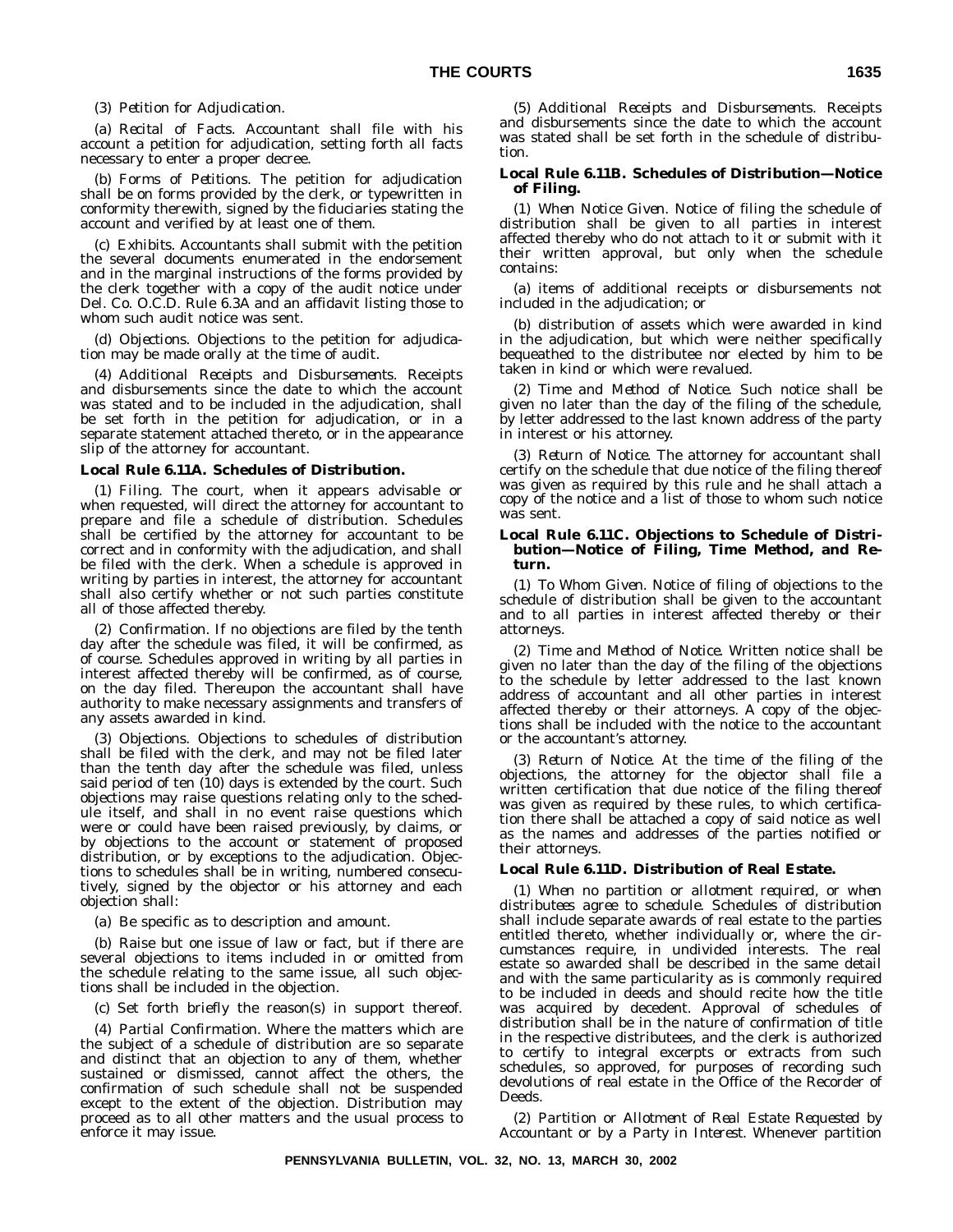or allotment of real estate is requested by the accountant or a party in interest, the request shall be made at the audit and the court shall make such order, including a direction to submit an information certificate, issued by an attorney or a responsible title insurance company, showing the current state of the title, if required, provisions for owelty, if any, the preparation of a schedule of distribution, notice to the parties, and fixing the dates of further hearings, as may be necessary under the circumstances to protect all parties in interest.

(3) *Form of Clerk's Certificate.* The following form shall be prepared by the attorney for the accountant, and submitted to the clerk for execution on final confirmation of an adjudication awarding real estate:

#### See Form in Appendix

#### **Local Rule 6.11E. Settlement of Small Estates.**

*Forms of Petitions. Contents.* Petitions under Probate, Estates, and Fiduciaries Code § 3102 for distribution of small estates shall set forth:

(1) The name and address of the petitioner and his relationship to the decedent.

(2) The name, date of death and domicile of decedent, whether he died testate or intestate, the dates of the probate of the will and of the grant of letters if any and whether the personal representative has been required to give bond, and in what amount.

(3) The names and relationships of all beneficiaries entitled to any part of the estate under the will or intestate laws, a brief description of their respective interests, whether any of them has received or retained any property of the decedent by payment of wages under Probate, Estates and Fiduciaries Code § 3101, or otherwise, and whether any of them are minors, incompetents or deceased with the names of their fiduciaries, if any.

(4) The person or persons, if any, entitled to the family exemption and, if a claim therefor is made in the petition, any additional facts necessary to establish the prima facie right thereto, as required by Pa. O.C. Rule 12.1.

(5) An inventory of the real and personal estate of the decedent, with values ascribed to each item, either incorporated in the petition or attached as an exhibit.

(6) A list showing the nature, amount and preference of all unpaid claims against the estate and indicating which are admitted.

(7) An averment showing the status of the inheritance tax return.

(8) If any unpaid beneficiary, heir, or claimant has not joined in the petition, a statement that twenty (20) days' notice of intention to present the petition has been given in accordance with these rules.

(9) A prayer for distribution of the personal property to those entitled, and in appropriate cases for the discharge of the personal representatives.

*Exhibits.* There shall be attached to the petition the following exhibits.

(1) The original of the decedent's will if it has not been probated, or a copy of the will if it has been probated.

(2) Joinders of unpaid beneficiaries, heirs, and claimants insofar as they are obtainable, or copies of proofs of service.

(3) An itemized list of disbursements made prior to the filing of the petition, indicating the payor and whether the disbursements were in payment of administration expenses, preferred or ordinary debts, items of distribution or the family exemption.

(4) Original Death Certificate.

*Appraisements.* No appraisement shall be required unless ordered by the Court.

*Committee Comment*: Forms may be made available for settlement of small estates in the office of the Clerk of Orphans' Court.

#### **Local Rule 7.1A. Place for Filing.**

Exceptions, to the extent permitted by Supreme Court Orphans' Court Rule 7.1, shall be filed in the Office of the Clerk of Orphans' Court.

#### **Local Rule 8.1A. Local Rule as to Notice.**

Auditors and masters shall give at least ten (10) days' notice of hearings held by them to all parties interested or to their attorneys of record in the manner provided in Pa. O.C. Rule 5.1.

#### **Local Rule 8.6A. Notice and Objections.**

An auditor or master shall give notice of the filing of his report to all parties of record. Any party in interest shall have the right to file objections to such report within said period of ten (10) days. If any objection is filed, the matter shall be set for argument in the manner provided in Del. Co. O.C.D. Rule 1.2C.

#### **Local Rule 8.7A. Decree.**

If no objection is filed within the period expressed in Del. Co. O.C.D. Rule 8.6A, the court may enter a decree confirming the auditor's report or adopting the master's report.

#### **Local Rule 9.1A. Duties.**

Whenever an examination of assets is ordered in connection with an accounting, the special order of appointment will be included in the adjudication of the account, and the examiner shall make his examination after the schedule of distribution shall have been filed and approved, so that the assets distributable to fiduciaries which are the assets to be examined will have been determined.

#### **Local Rule 9.1B. Reports and Fees.**

Reports of examiners shall be filed with the clerk. The examiner's fee will be fixed and awarded by the court when acting on the report, payable out of the assets examined.

#### **Local Rule 10.2A. Form of Appeal.**

Appeals taken from the judicial acts or proceedings of the Register of Wills shall be addressed to Court of Common Pleas, Orphans' Court Division, and filed with the clerk of said division, shall specify the issues upon which based, and shall set forth the names of all interested parties and the necessary jurisdictional facts. A copy thereof shall be filed concurrently with the Register of Wills.

#### **Local Rule 10.2B. Issuance of Citation.**

When an appeal has been filed, the record shall be transmitted to the clerk of this court, and thereafter a citation shall issue as of course, without petition, directed to all persons named in the appeal as interested parties to show cause why the appeal should not be sustained. The citation, with a copy of the appeal, shall be served in the manner provided by Pa. O.C. Rule 3.5 and Del. Co.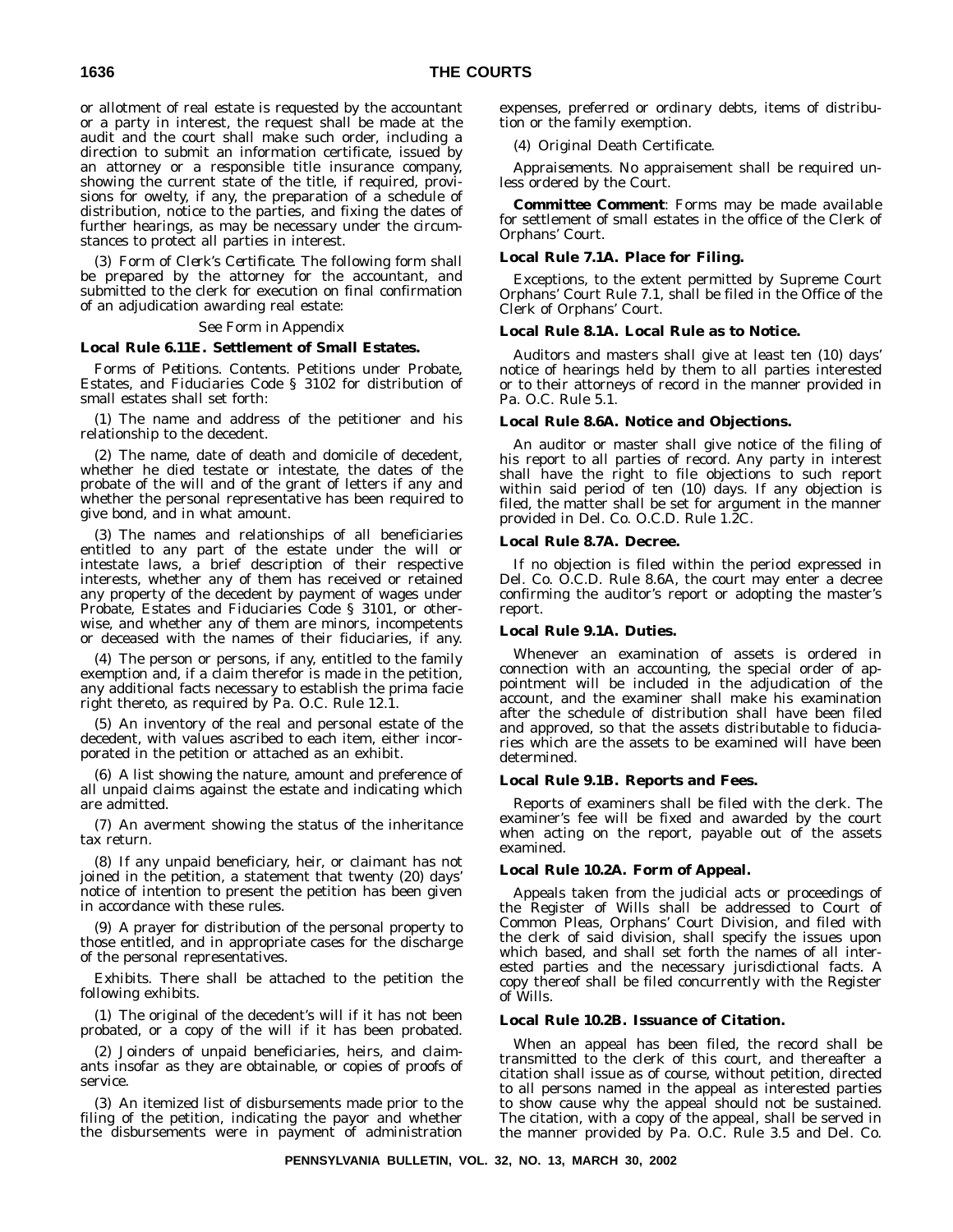O.C.D. Rule. Such citations will be made returnable to a day certain; but not less than twenty (20) days after issuance.

#### **Local Rule 12.1A. Whether Petition Required.**

The procedure for the family exemption may be by petition to the court in any case and must be by petition in all cases not within rules 12.1B and 12.1C below.

#### **Local Rule 12.1B. Voluntary Distribution.**

When the personal representative at his own risk delivers or permits to be retained assets of the estate in satisfaction or partial satisfaction of the exemption he shall set forth the same as a credit in the account.

#### **Local Rule 12.1C. Award in Adjudication.**

When the spouse or an adult child claims the exemption, but payment or delivery thereof is not to be made until distribution of the estate is awarded by the court upon the personal representative's account, the award thereof will be included in the adjudication upon written request submitted at the audit. Such request may be made by the personal representative or the claimant and may be made by including it in the petition for adjudication.

#### **Local Rule 12.1D. When Appraisement Unnecessary.**

Unless otherwise directed by the court, no appraisement shall be required, if the exemption is claimed under any one or more of the following:

(1) Money.

(2) From personal property and the gross value of the decedent's estate does not exceed the statutory amount for the family exemption.

(3) In real or personal property at valuations agreed upon by all parties in interest.

#### **Local Rule 12.1E. Procedure when Appraisement Necessary.**

(1) *Personal Property.* When personal property is claimed and an appraisal is necessary, the court will direct the appraisement to be made by special order in each case.

(2) *Real Property.* When real property is claimed and an appraisement is necessary, appraisement shall be made by two appraisers as outlined in Section 3123 of the Probate, Estates, and Fiduciaries Code.

#### **Local Rule 12.1F. Notice.**

(1) *When no Petition.* When the procedure is without petition, no notice other than that to the personal representative need be given of the claim for exemption.

(2) *When Petition Filed.* When the procedure is by petition, notice of the filing thereof and of the date fixed by the court for confirmation and allowance shall be given by:

(a) Actual notice to the personal representative, if any, and to all parties in interest, other than creditors, adversely affected by allowance of the exemption who do not join in the prayer of the petition, and by

(b) Advertisement once a week for two successive weeks in *Delaware County Legal Journal* and in the newspaper of general circulation which is designated by the court in the preliminary decree.

(3) *After Appraisement.* When it is necessary for the court to appoint appraisers, the foregoing notice shall be given after the appraisement has been made and filed.

#### **Local Rule 12.1G. Objections.**

(1) *Voluntary Distribution.* Questions regarding disbursements claimed in the personal representative's account for assets delivered or permitted to be retained for or on account of the exemption may be raised only by objections to the account.

(2) *Audit.* Objections to exemptions claimed at the audit may be made orally, but shall subsequently be reduced to writing, or noted by the clerk upon the minutes or by the stenographer on his notes.

(3) *When Petition Filed.* When the procedure is by petition, questions as to the appraisement or allowance, or both, may be raised only by objections filed with the clerk on or before the time fixed for confirmation and allowance.

(4) *Objections to Appraisement.* Objections which relate only to the amount of the appraisement will be dismissed unless a definite and bona fide higher bid for the property is made, or facts warranting consideration by the court appear.

#### **Local Rule 12.1H. Final Decree.**

When the procedure is by petition, if no objections are filed on or before the time fixed in the preliminary decree, confirmation of the appraisement and allowance of the exemption may be obtained by submitting to the court the proof of notice and a form of final decree.

#### **Local Rule 12.2A. Appraisal of Property.**

If an appraisal of property is needed, the manner of appraising the property, of filing and confirming the appraisal, and of an advertising or giving notice thereof shall be by special order in each case.

#### **Local Rule 12.3A. Extension of Time.**

A petition for an extension of time in which the surviving spouse may file an election to take against the will shall include the items required for a petition under Pa. O.C. Rule 12.3(a) to the extent applicable.

## **Local Rule 12.4A. Time of Filing Report.**

A guardian ad litem or trustee ad litem will be expected to file a report within sixty (60) days of his appointment, unless the time is otherwise fixed by the court.

#### **Local Rule 12.5A. Appearance at Presentation of Petition.**

Except as may be required by the court, the appearance of the minor in court to make the selection of a guardian of the estate or of the person is not required.

#### **Local Rule 12.5B. Restricted Accounts; Waiver of Bond.**

In lieu of the appointment of a guardian, the court may authorize the deposit of funds of a minor in a fully insured account pursuant to the provisions of Section 5103 of the Probate, Estates and Fiduciaries Code.

#### **Local Rule 12.5C. Allowances.**

When a petition is necessary for an allowance from a minor's estate, the petition shall set forth:

(1) The manner of the guardian's appointment and qualification, and the dates thereof.

(2) The age and residence of the minor, whether his or her parents are living, the name of the person with whom he or she resides, the name and address of the minor's spouse and children, if any.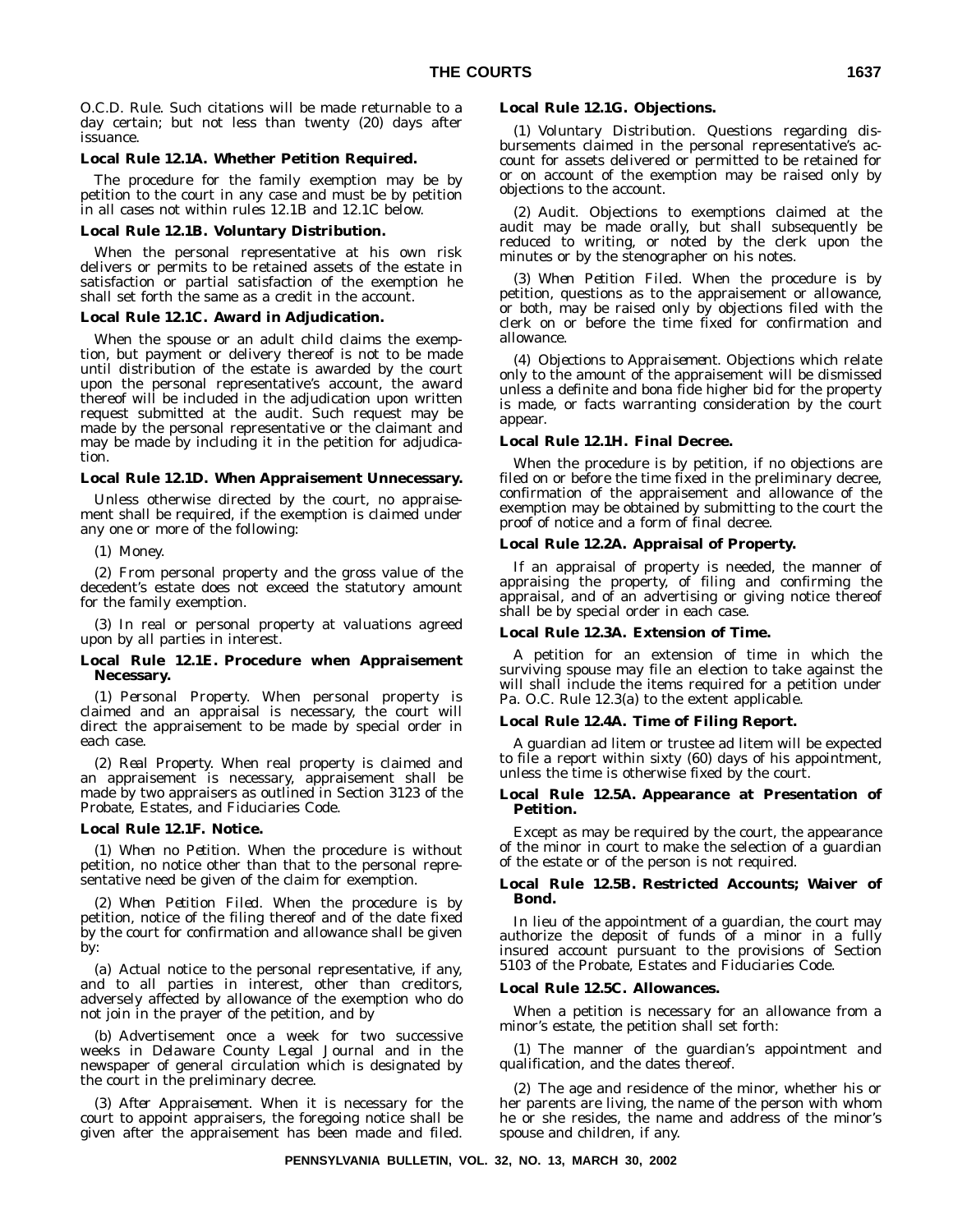(3) The value of the minor's estate, real and personal, and the net annual income.

(4) The circumstances of the minor, whether employed or attending school; if the minor's father, mother or other person charged with the duty of supporting the minor is living, the financial condition and income of such person and why he is not discharging his duty to support the minor; and whether there is adequate provision for the support and education of the minor, his spouse and children.

(1) The date and amount of any previous allowance by the court.

(2) The financial requirements of the minor and his family unit, in detail, and the circumstances making such allowance necessary.

#### **Local Rule 12.6A. Exhibits.**

The following exhibits shall be annexed to the petition:

(1) A copy of the trust instrument.

(2) The consent by the proposed trustee to act as such.

(3) Any consent or joinders of parties in interest.

#### **Local Rule 12.7A. Discharge of Personal Representative Under Section 3531 of Probate, Estates, and Fiduciaries Code.**

A petition with account annexed under Section 3531 of Probate, Estates and Fiduciaries Code shall conform to the extent practicable with the requirements of a petition for the settlement of a small estate under Section 3102 of Probate, Estates, and Fiduciaries Code, as set out in Del. Co. O.C.D. Rule 6.11E.

#### **Local Rule 12.9A. Public Sale, Contents of Petition, Additional Requirements.**

(1) *Personal Representative*—A petition by a personal representative to sell real property at public sale, under Section 3353 of the Probate, Estates and Fiduciaries Code shall also set forth in separate paragraphs:

(a) The name, residence and date of death of the decedent, whether the decedent died testate or intestate, and the date of the grant of letters;

(b) That the personal representative is not otherwise authorized to sell by the Code; or is not authorized or is denied the power to do so by the Will, or that it is desirable that the sale have the effect of a judicial sale, stating the reasons;

(c) Whether an inventory and appraisement has been filed, the total value of the property shown therein, and the value at which the real property to be sold was included therein;

(d) If the personal representative entered bond with the Register, the name of the surety and the amount of such bond;

(e) The names and relationships of all parties in interest, a brief description of their respective interests, whether any of them are deceased, minors, or incapacitated persons, and if so, the names and a reference to the record of the appointment of their fiduciaries;

(f) A full description of the real property to be sold, the improvements thereon, by whom and in what capacity it is occupied, its rental value and current tax assessment; and

(g) Sufficient facts to enable the court to determine that the sale is desirable for the proper administration and distribution of the estate.

(2) *Trustee—*A petition by a trustee to sell real property at public sale, under Section 7133 of the Probate, Estates and Fiduciaries Code shall also set forth in separate paragraphs:

(a) How title was acquired to the property which is the subject of the Petition, including the date and place of probate of the will, or recording of the deed;

(b) A recital of the relevant provisions of the will or deed pertaining to the real property to be sold, and of the relevant history of the trust;

(c) The names and relationships of all parties in interest, a brief description of their respective interests, and whether any of them are deceased, minors, or incapacitated persons, and if so, the names and a reference to the record of the appointment of their fiduciaries;

(d) The improvements on the property, by whom and in what capacity it is occupied, its rental value and current tax assessment;

(e) That the trustee is not otherwise authorized to sell by the Code, or is denied the power by the trust instrument, or that it is advisable that the sale have the effect of a judicial sale, stating the reason; and

(f) Sufficient facts to enable the Court to determine that the proposed sale is for the best interests of the trust.

(3) *Guardian—*A petition by a guardian of a minor's estate to sell real property at public sale, under Section 5155(1) of the Code shall also set forth in separate paragraphs:

(a) The age of the ward;

(b) The names of the ward's next-of-kin and the notice given them of the presentation of the petition. When there are no known next-of-kin who are sui juris to whom notice may be given, public notice in accordance with Del. Co. O.C.D. Rule 12.9C, must be given and proofs thereof must be attached to the petition as an exhibit;

(c) How title was acquired, stating the date and place of probate of the will or recording of the deed;

(d) A recital of the provisions of the will or deed relating to the real property to be sold;

(e) The nature and extent of the interest of the ward, and of other persons in the real property;

(f) The improvements on the property, by whom and in what capacity it is occupied, its rental value and current tax assessment; and

(g) Sufficient facts to enable the court to determine that the proposed sale will be in the best interest of the ward.

#### **Local Rule 12.9B. Public Sale, Exhibits.**

The following exhibits shall be attached to a petition by a personal representative, trustee or guardian, to sell real property at public sale;

(1) a copy of the will, deed, or decree by which the fiduciary was appointed; and

(2) any consents or joinders of parties in interest, and the names and a copy of the notice which has been given to those parties who do not consent or join; and

(3) consent by any mortgagee whose lien would otherwise not be discharged by the sale; and

(4) an affidavit as to value by one real estate appraiser.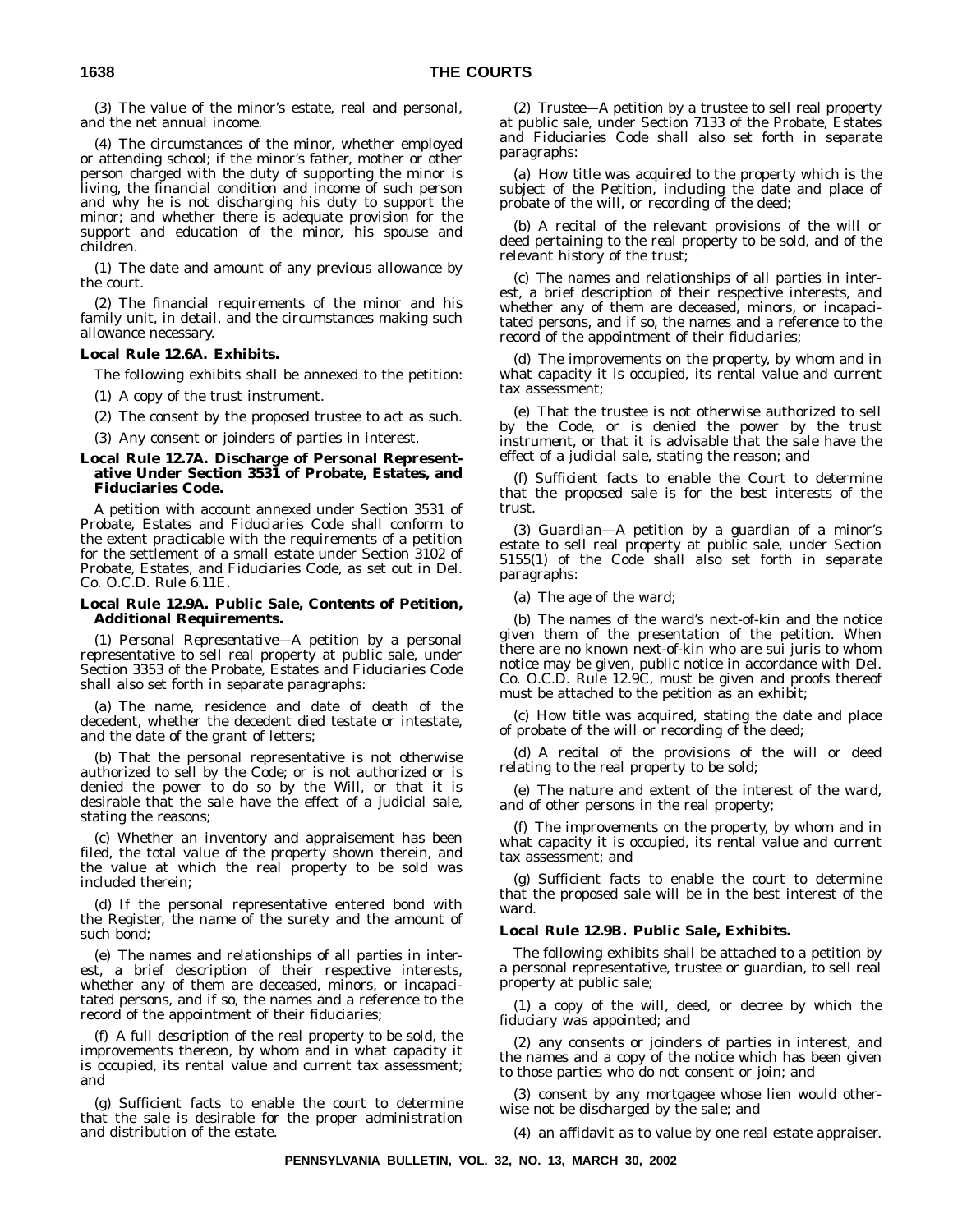#### **Local Rule 12.9C. Notice and Return.**

(1) *Notice—*After the allowance of a petition for public sale of real property, notice of the public sale shall be given:

(a) By advertisement once a week for three consecutive weeks in the *Delaware County Legal Journal* and in one other newspaper of general circulation in Delaware County in the vicinity of the subject property; and by posting a notice on the premises and three (3) additional notices in the immediate vicinity of the premises to be sold; and

(b) By personal notice or certified mail to all parties in interest of the time and place of the proposed sale at least ten (10) days prior thereto; or

(c) By such other notice as the court may by special order direct.

(2) *Return—*Returns of public sale of real property for the purpose of an approval or confirmation by the court shall be in the form of an affidavit, which shall set forth:

(a) The information required by Del. Co. O.C.D. Rule 5.4A with the attachment of proofs of publication in accordance with Del. Co. O.C.D. Rule  $12.9C(1)(a)$ ;

(b) The price obtained;

(c) The name and address of the purchaser and that he was the highest bidder.

#### **Local Rule 12.9D. Security.**

On the return day of the sale, the court, in the decree approving or confirming the public sale, will fix the amount of bond or additional security which the personal representative, trustee, or guardian shall be required to enter, or will excuse the fiduciary from entering additional security.

#### **Local Rule 12.10A. Exhibits.**

The following exhibits shall be attached to a petition by a personal representative, trustee, or guardian to sell real estate at private sale:

(1) A copy of the will, deed, or decree by which the fiduciary was appointed.

(2) Any consents or joinders of parties in interest, and the names and a copy of the notice which has been given to those parties who do not consent or join.

(3) Consent by any mortgagee whose lien would otherwise not be discharged by the sale, or if not attached, the reason therefore.

(4) A copy of the agreement of sale.

#### **Local Rule 12.10B. Procedure on Day Fixed for Approval.**

(1) *Private Sale.* Whenever on the day fixed for approval of a private sale a person other than the proposed purchaser named in the petition, or more than one such other person, shall appear for the purpose of offering a higher price than that to be paid by the proposed purchaser named in the petition, the following procedure shall be followed unless otherwise directed by the court;

(a) No offer from any proposed purchaser other than the one named in the petition will be considered, unless it is at least ten percent (10%) higher and is payable in cash.

(b) If one or more interested purchasers other than the proposed purchaser named in the petition do appear and state their willingness to offer at least ten percent (10%) more, the court will conduct an auction. The proposed purchaser named in the petition and all other interested purchasers shall have the opportunity to make cash offers at least ten percent (10%) higher than the offer of the original proposed purchaser, until the highest price offered by any interested purchaser shall be determined.

(c) The court will then entertain the highest offer made by an interested purchaser and will enter an appropriate decree.

(2) *Options for Private Sale.* Subparagraph (1) of this Rule shall apply to the approval of a grant of an option for private sale; however, in addition to the provisions of subparagraph (a) thereof, any other proposed purchaser must also offer a consideration for the option itself which is at least one hundred percent (100%) higher and is payable in cash.

(3) *Private Exchange.* The procedure in the event another person appears on the day fixed for approval of an exchange, for the purpose of offering a different consideration, shall be as the Court directs by special order.

#### **Local Rule 12.10C. Security.**

The court, in the decree approving or confirming the private sale, will fix the amount of bond or additional security which the personal representative, trustee or guardian shall be required to enter, or will excuse the fiduciary from entering bond or additional security.

#### **Local Rule 12.11A. Additional Requirements.**

(1) *Exhibits—*There shall be attached to a petition to mortgage or lease property, where applicable:

(a) A copy of the will, deed or decree by which the fiduciary was appointed;

(b) Consents to the mortgage or release signed by those parties in interest who do not join in the petition, and the names and a copy of the notice which has been given to those parties who do not consent;

(c) A written statement by the proposed mortgagee indicating a commitment to grant the mortgage loan;

(d) an appraisal by a real estate appraiser of the real property on which the proposed mortgage is to be secured;

(2) *Security—*The amount of the bond or initial security required to be entered, or the waiver thereof, will be determined by the court in its decree approving the proposed mortgage.

#### **Local Rule 14.2A. Testamentary Writings.**

All testamentary writings of the incapacitated person found by the guardian or in the possession of any other person shall at the time of the filing of the inventory be submitted by the guardian or such other person to the court for its inspection, together with a photographic type copy to be retained by the judge for his private file.

*Committee Comment*: Neither the will nor a copy thereof nor any description of its provisions should be permitted to become part of a file available for public inspection. See *Widener Estate*, 437 Pa. 294 (1970).

#### **Local Rule 14.2B. Allowances from Incapacitated Person's Estates.**

(1) *Petitions.* Petitions for allowances from an incapacitated person's estate or for the payment of counsel fees shall be governed by the appropriate provisions of Del. Co. O.C.D. Rule 12.5C and shall set forth: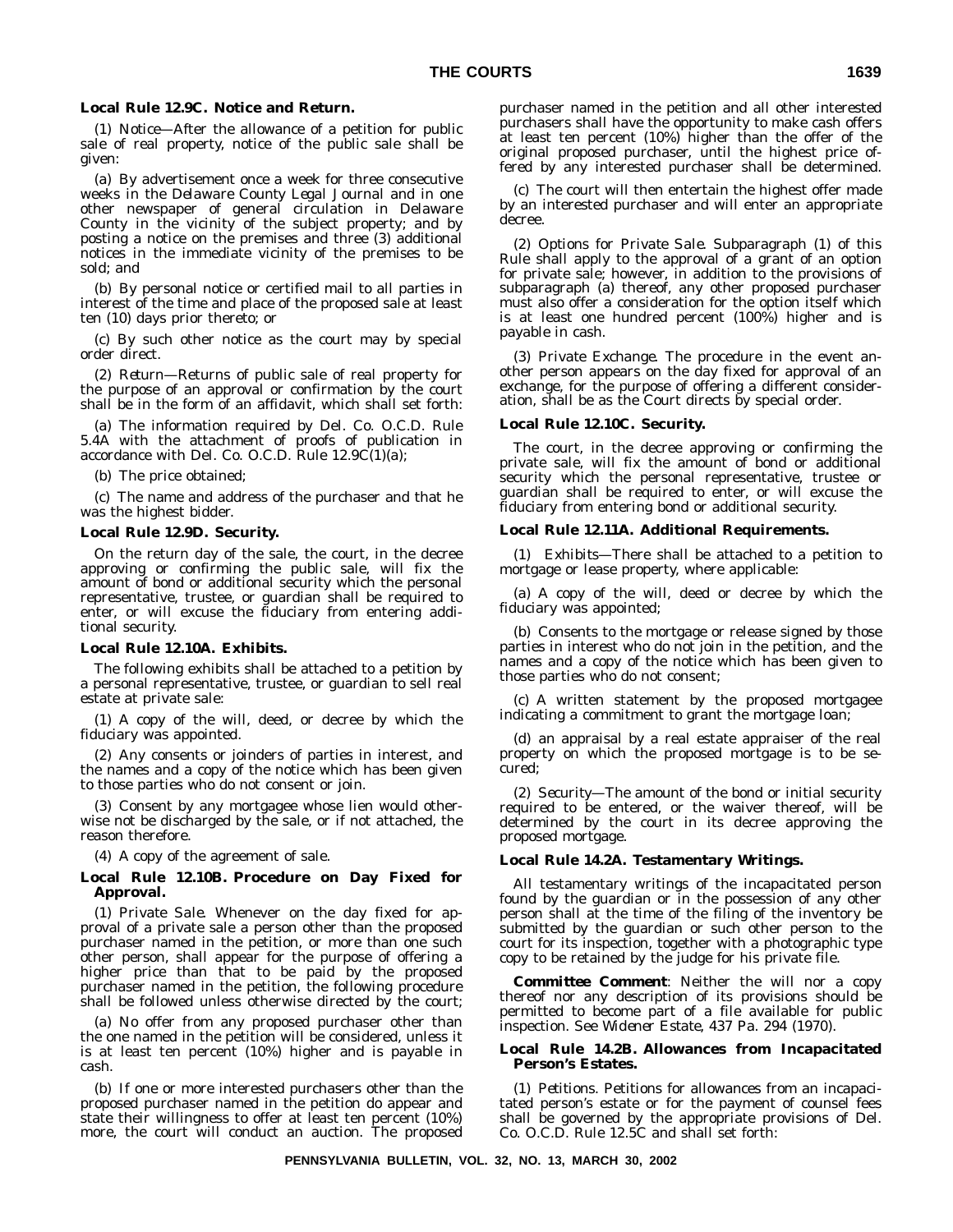(a) The name of the guardian, the date of his appointment; if the petitioner is not the guardian, his relationship to the incapacitated person, and, if not related, the nature of his interest.

(b) A summary of the inventory, the date it was filed, and the nature and present value of the estate.

(c) The address and the occupation, if any, of the incapacitated person.

(d) The names and addresses of the incapacitated person's dependents, if any.

(e) A statement of all claims of the incapacitated person's creditors known to petitioner.

(f) A statement of the requested distribution and the reasons therefor; a statement of all previous distributions allowed by the court.

(2) *Notice to Veterans' Administration.* If any portion of the incapacitated person's estate is received from the United States Veterans' Administration or its successor, notice of the request for allowance shall be given to this agency.

#### **Local Rule 14.2C. Certification.**

In any petition filed pursuant to 20 Pa.C.S. § 5511, counsel for petitioner shall file with the Clerk of Orphans' Court at least seven (7) days prior to the hearing a Certification substantially in compliance with the form set forth in Del. Co. O.C.D. Rule 14.2D that provides the following information to the best of counsel's knowledge, information and belief:

(1) Whether counsel has been retained by or on behalf of the alleged incapacitated person.

(2) Whether the issue of capacity is or is not contested.

(3) Whether the testimony on the issue of capacity shall be presented in one or more of the following manners:

(a) Deposition by written interrogatory;

(b) By videotape deposition;

(c) Live testimony in court.

(4) Whether the issue relating to the choice of guardian is contested.

(5) Whether the alleged incapacitated person will or will not be present at the hearing pursuant to 20 Pa.C.S. § 5511(a) 1 and 2.

*Note:* Counsel is advised to carefully review the requirements of 20 Pa.C.S. § 5511 in completing the Certification required.

*Committee Comment:* In uncontested matters the medical or psychological testimony may be provided via verified deposition by written interrogatories. Forms of such written interrogatories approved by the court are available at the Office of the Clerk of Orphans' Court.

#### **Local Rule 14.2D. Compliance.**

The requirements of Del Co. O.C.D. Rule 14.2C shall be met by the filing of a Certification substantially in compliance with the following:

#### **CAPTION CERTIFICATION**

The undersigned, \_\_\_\_\_\_\_\_\_\_\_\_\_\_\_\_\_\_\_\_\_\_\_\_\_\_, Counsel for the Petitioner in the above captioned matter, hereby certifies that:

(1) Counsel has/has not been retained by or on behalf of the alleged incapacitated person.

(2) The issue of capacity is/is not contested.

(3) The testimony on the issue of capacity shall be presented in one or more of the following manners; as checked below:

a. ( ) Deposition by written interrogatory;

b. ( ) Videotape deposition;

c. ( ) Live testimony in court.

(4) The issue of the choice of guardian is/is not contested.

(5) It is expected that the alleged incapacitated person will/will not be present at the hearing in compliance with 20 Pa.C.S. § 5511(a) 1 and 2.

I hereby certify that the foregoing statements are true and correct to the best of my knowledge, information and belief.

Attorney for Petitioner

#### **Local Rule 14.3A. Accounts and Distribution.**

The practice and procedure with respect to the filing and audit of accounts, as well as the distribution of the assets comprising the estate, shall conform with the practice and procedure governing the accounts of guardians of minors.

*Note:* Del. Co. O.C.D. Rules 14.2A through 14.3A were initially adopted effective July 1, 1997 as Rules 14-2-1 through 14-3-1. Their adoption herein reflects only redesignation as Del. Co. O.C.D. Rules 14.2A through 14.3A in keeping with the renumbering of all Del. Co. O.C.D. Rules of the Orphans' Court.

#### **Local Rule 15.1A. Practice and Procedure Generally.**

This rule and the succeeding rules are adopted under the option given by Supreme Court Orphans' Court Rule 15.1 to adopt Del. Co. O.C.D. Rules in lieu of the ones otherwise provided by the Supreme Court. In selecting this option, the court is partly motivated by the concern that confusion could occur in attempting to follow rules adopted under an Act of Assembly since replaced by another Act of Assembly. These rules may be modified in a particular case by a special order of this court.

#### **Local Rule 15.1B. Appropriate Proposed Decree.**

In all proceedings hereunder, counsel for petitioner shall prepare and present at any hearing, the appropriate proposed decree.

#### **Local Rule 15.1C. Whether Hearing is Private.**

All hearings required under the Adoption Act, including relinquishment, termination and adoption proceedings, shall be held privately in the chambers of the hearing judge unless otherwise ordered by the court.

#### **Local Rule 15.1D. Whether Notice to Natural Father.**

(1) In agency (as opposed to private) proceedings only, if the mother whose rights are sought to be terminated, or who is voluntarily relinquishing the rights to her child or children shall appear at a hearing in regard to the termination or relinquishment of her rights, or at a hearing to confirm consent under § 2504(a) of the Adoption Act, as amended, and shall state that she knows the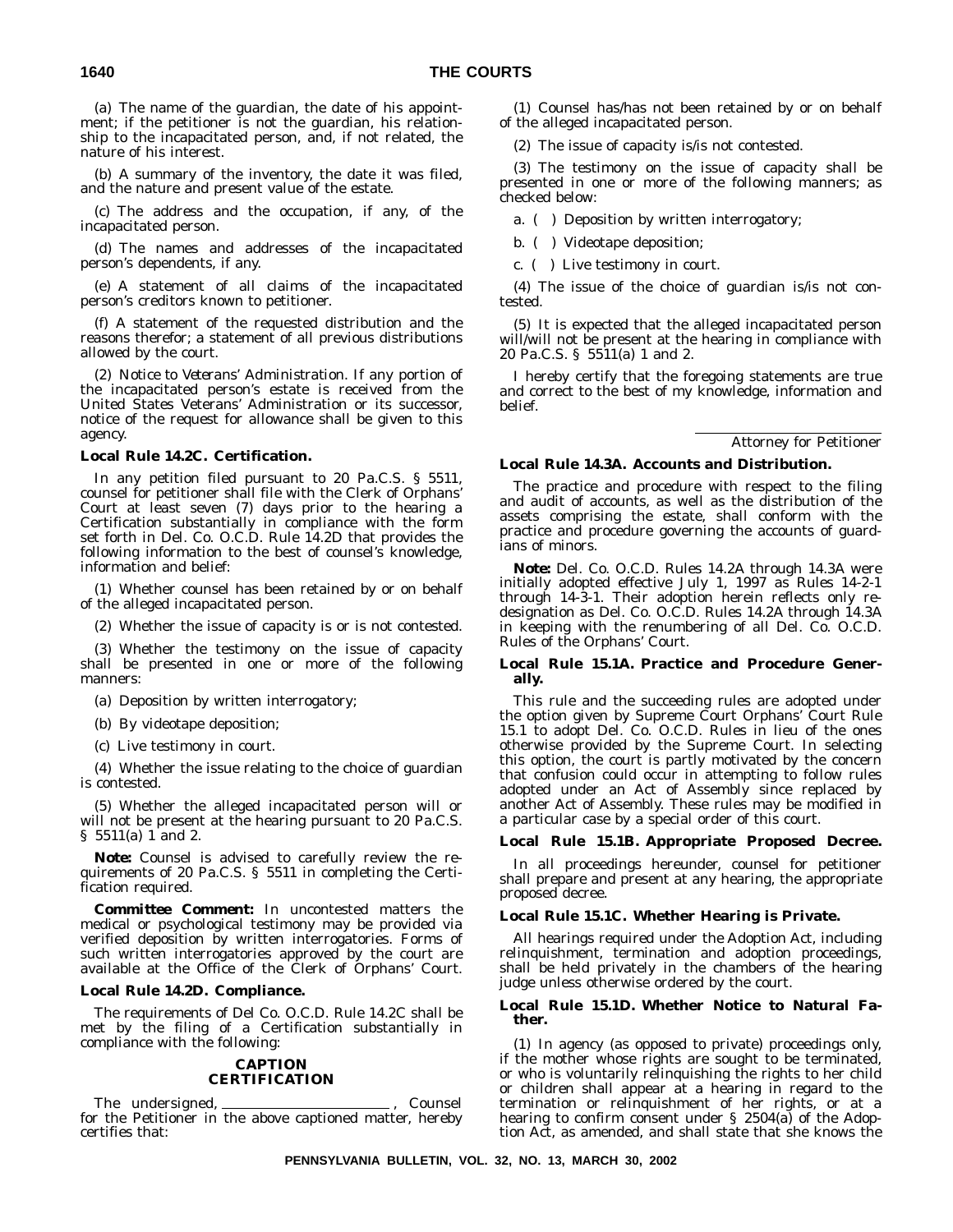identity of the natural father of the child or children, but refuses to identify that person for the court, then the court shall conduct an evidentiary hearing into the reasons why the mother refused to identify the natural father. If, after conducting this evidentiary hearing, the court is satisfied that the reasons for this refusal to identify the natural father are valid, and if the court should further find from this evidentiary hearing that sufficient evidence exists under the law for the termination of the parental rights of that natural father, then the court shall direct that the record of this evidentiary hearing be sealed, and the natural father not be given notice of the adoption hearing, at which time the mother shall then be required to state the name and last known address of the natural father of the child or children.

(2) Valid reason for refusing to identify the natural father shall include, but not be limited to, fear on the part of the mother for her life or physical safety in the event that the natural father is notified of the proceedings; irreparable harm to the child or the natural father or the present family of the natural father, if knowledge of this hearing shall be brought to the attention of the natural father; or a legitimate uncertainty on the part of the mother as to whether or not this person is, in fact, the natural father of the child or children.

(3) In private adoption proceedings only, the following notice provisions shall apply:

(a) If the name and whereabouts of the natural father are known, service shall be valid if mailed to his last known address by certified mail, return receipt requested.

(b) If the name of the natural father is known but no address is known, substituted service shall be valid by advertising once in the *Delaware County Legal Journal* and once in a newspaper of general circulation, as may be directed by the court.

(c) If no name for the natural father or address is known, the natural mother shall execute an affidavit (to be attached to the termination or confirmation petition or adoption petition) stating either that the identity of the natural father is unknown or that she refuses to identify the natural father.

In the case where identity is unknown, no notice to a putative father shall be required for either a termination or adoption hearing. In addition, the affidavit may contain averments establishing the existence of grounds for involuntary termination under § 2511 of the Adoption Act. The affidavit may be offered into evidence as substantive proof of the statements contained therein without the personal appearance of the affiant.

#### **Local Rule 15.1E. Representation for Child.**

Whenever it is appropriate for the appointment of counsel under Section 2313 of the Adoption Act, as amended, the following procedures shall prevail:

(1) It shall be the obligation of the agency (as defined by Section 2102 of the Adoption Act of 1981) or counsel for the adopting parents in a private adoption proceeding, to present the court with a written motion and proposed order for the appointment of counsel to represent a child in an involuntary termination proceeding as required by Section 2313 of the Adoption Act of 1981.

(2) Counsel shall be appointed from the list maintained by the Court Administrator for the appointment of attorneys and guardians ad litem in dependency and abuse cases. The fees to be paid to attorneys so appointed in termination proceedings, shall be the same as those paid in dependency and abuse cases for one day representation but shall not exceed the maximum set forth in the Adoption Act, as amended. Said fee shall be taxed as costs to the adopting parent or parents at the time of filing a petition for adoption. Unless the court otherwise directs, only one attorney and only one fee shall be required for more than one child of the same parent whose rights are being terminated.

#### **Local Rule 15.1F. Consents of Natural Parents.**

If both natural parents of the child intended to be adopted have executed consents to the adoption, the same may be admitted into evidence as proof of relinquishment, abandonment and consent to adoption at the time of the final adoption hearing.

#### **Local Rule 15.1G. Conditional Relinquishment.**

The hearing judge may, in his discretion, allow a relinquishment by one parent to be conditioned upon relinquishment or termination of the interest of the other parent of the child intended to be adopted.

#### **Local Rule 15.1H. Certificate of Birth.**

(1) If available, a certificate of birth from the Bureau of Vital Statistics must be produced and admitted into evidence prior to the signing of a final decree in adoption.

*Committee Comment***:** Section 2534 of the Adoption Act requires attachment of birth certificate as an exhibit if it can be obtained.

(2) If no birth, marriage, divorce or death certificate can be obtained, the reason therefore shall be so stated and efforts made to obtain same shall be stated in the report of intermediary or petition to adopt; and a request made that the court establish a date and place of birth, marriage, divorce or death.

#### **Local Rule 15.1I. Certificate of Health.**

At an adoption hearing there shall be offered into evidence a certificate of health signed by a licensed physician, attesting to the present condition of health of the following persons:

(1) Each adoptee;

(2) Any non-related adopting parent.

#### **Local Rule 15.1J. Child Abuse and Police Clearances.**

At an adoption hearing there shall be offered into evidence current (within one (1) year of the hearing) child abuse and police clearances on forms provided by the Department of Public Welfare and the State Police for the following persons:

(1) Any adopting parent;

(2) Any person over the age of eighteen (18) who is residing in the home of the adopting parent(s) and adoptee.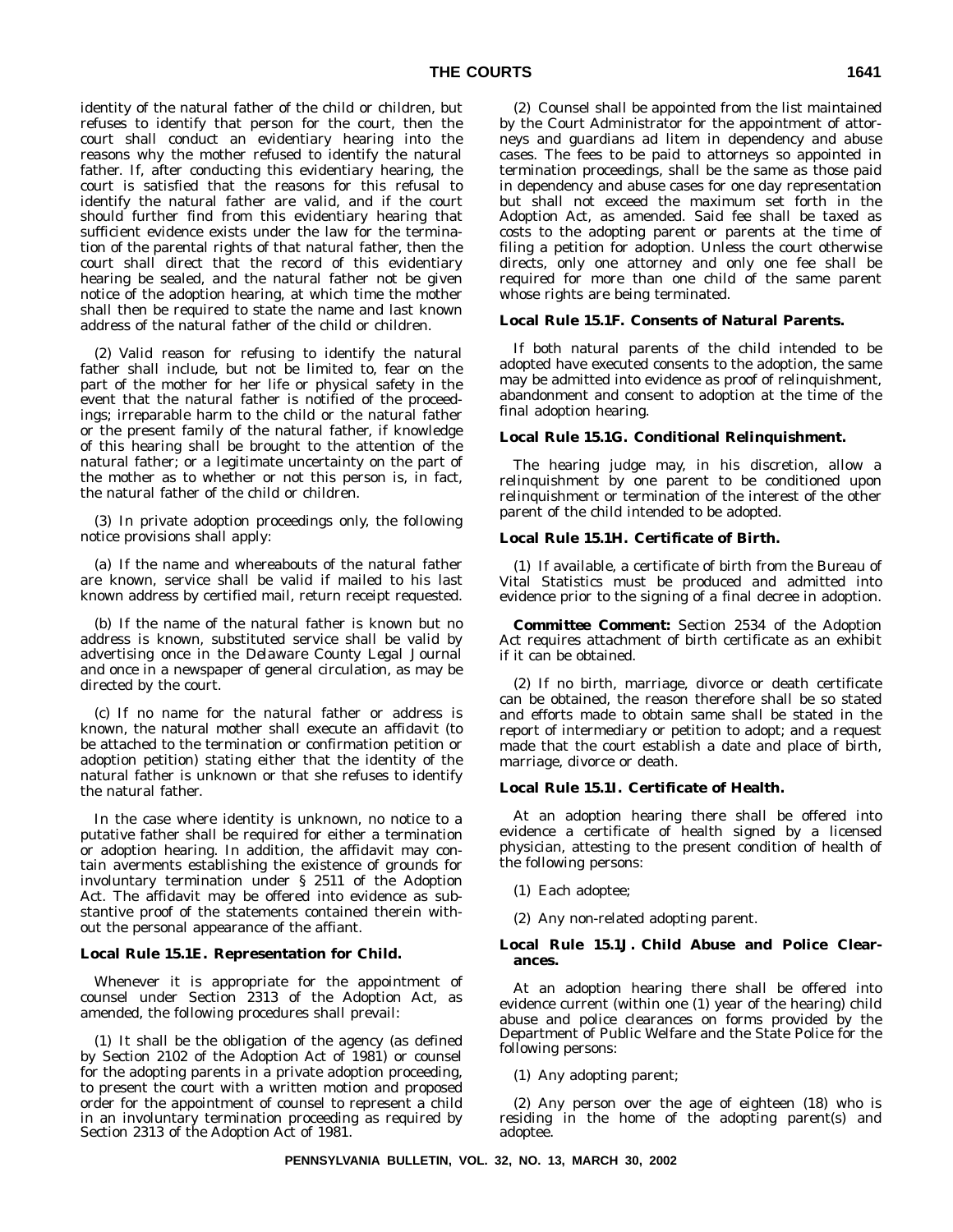#### **Local Rule 15.1K. Exhibits at Adoption Hearings.**

All exhibits to be entered into evidence at an adoption hearing, including birth certificates and certificates of health as required herein, and the proposed Final Decree shall be submitted to the court no later than one (1) week prior to the hearing unless otherwise directed by the court.

#### **Local Rule 15.1L. Final Adoption Decree.**

Following the entry of a decree of termination, either voluntary or involuntary, or pursuant to a petition to confirm consent, thirty (30) days shall elapse before a final adoption decree is entered.

#### **Local Rule 15.1M. Consent by Parents.**

In addition to the requirements of Section 2711(d) of the Adoption Act, as amended, a consent signed by either parent shall contain statements regarding the following:

- (1) Date and place of birth of child.
- (2) Authorization of Intermediary.
- (3) Authorization and release of hospital.
- (4) Waiver of notices.

(5) Admission of consent into evidence, if applicable.

#### **Local Rule 15.1N. Birth Outside Commonwealth.**

When the child proposed to be adopted has been born outside the Commonwealth of Pennsylvania, notification of the proposed adoption shall be given to the Pennsylvania Department of Public Welfare if required by, and if in conformance with, the Public Welfare Code, Article 7, Sub-Article (d), Act of June 13, 1967 (P. L. 31, No. 21) 62 P. S. § 742 et seq; and a clearance certificate from the Department shall be produced for the court.

*Note***:** Del. Co. O.C.D. Rules 15.1A through 15.1L were initially adopted April 29, 1981; amended September 28, 1982 as Rules 15-1-1 through 15-1-12. Their adoption herein reflects only re-designation as Del. Co. O.C.D. Rules 15.1A through 15.1L in keeping with the renumbering of all Del. Co. O.C.D. Rules.

#### **Local Rule 17.1A. Local Rules.**

The rules set forth herein which do not appear in boldface type shall be known as Delaware County Orphans' Court Division Rules and shall be cited as Del. Co. O.C.D. Rules.

[Pa.B. Doc. No. 02-489. Filed for public inspection March 29, 2002, 9:00 a.m.]

# **SUPREME COURT**

**Assessment of Fees for Use of Advanced Communication Technology; No. 241 Judicial Administration; Doc. No. 1**

#### **Order**

#### *Per Curiam*

*And Now*, this 13th day of March, 2002, no fees shall be imposed against a defendant in a criminal proceeding for the utilization of advanced communication technology.

[Pa.B. Doc. No. 02-490. Filed for public inspection March 29, 2002, 9:00 a.m.]

# **Schedule of Holidays for Year 2003 for Staffs of the Appellate Courts and the Administrative Office of Pennsylvania Courts; No. 240 Judicial Administration; Doc. No. 1**

#### **Order**

#### *Per Curiam:*

*And Now*, this 12th day of March, 2002, it is hereby ordered that the following paid holidays for calendar year 2003 will be observed on the dates specified below by all employees of the appellate courts and the Administrative Office of Pennsylvania Courts:

| January 1, 2003   | New Year's Day                 |
|-------------------|--------------------------------|
| January 20, 2003  | Martin Luther King, Jr. Day    |
| February 17, 2003 | Presidents' Day                |
| April 18, 2003    | Good Friday                    |
| May 26, 2003      | <b>Memorial Day (Observed)</b> |
| July 4, 2003      | Independence Day               |
| September 1, 2003 | Labor Day                      |
| October 13, 2003  | Columbus Day (Observed)        |
| November 4, 2003  | <b>Election Day</b>            |
| November 11, 2003 | <b>Veterans Day</b>            |
| November 27, 2003 | <b>Thanksgiving Day</b>        |
| November 28, 2003 | Day After Thanksgiving         |
| December 25, 2003 | Christmas Day                  |
|                   |                                |

[Pa.B. Doc. No. 02-491. Filed for public inspection March 29, 2002, 9:00 a.m.]

## **Sessions of the Supreme Court of Pennsylvania for the Year 2003; No. 136 Appellate Court Rules; Doc. No. 1**

**Order**

#### *Per Curiam:*

*And Now*, this 12th March, 2002, it is ordered that the argument/administrative sessions of the Supreme Court of Pennsylvania shall be held in the year 2003 as follows:

| Pittsburgh<br>(Administrative Session)   | January 9                           |
|------------------------------------------|-------------------------------------|
| Philadelphia<br>(Administrative Session) | February 13                         |
| Pittsburgh                               | March 3 through March 7             |
| Philadelphia                             | April 7 through April 11            |
| <b>Harrisburg</b>                        | May 13 through May 16               |
| Pittsburgh<br>(Administrative Session)   | June 4.                             |
| Pittsburgh                               | September 8 through<br>September 12 |
| Philadelphia                             | October 20 through<br>October 24    |
| <b>Harrisburg</b>                        | December 2 through<br>December 5    |

Additional argument/administrative sessions may be scheduled as the Court deems necessary.

[Pa.B. Doc. No. 02-492. Filed for public inspection March 29, 2002, 9:00 a.m.]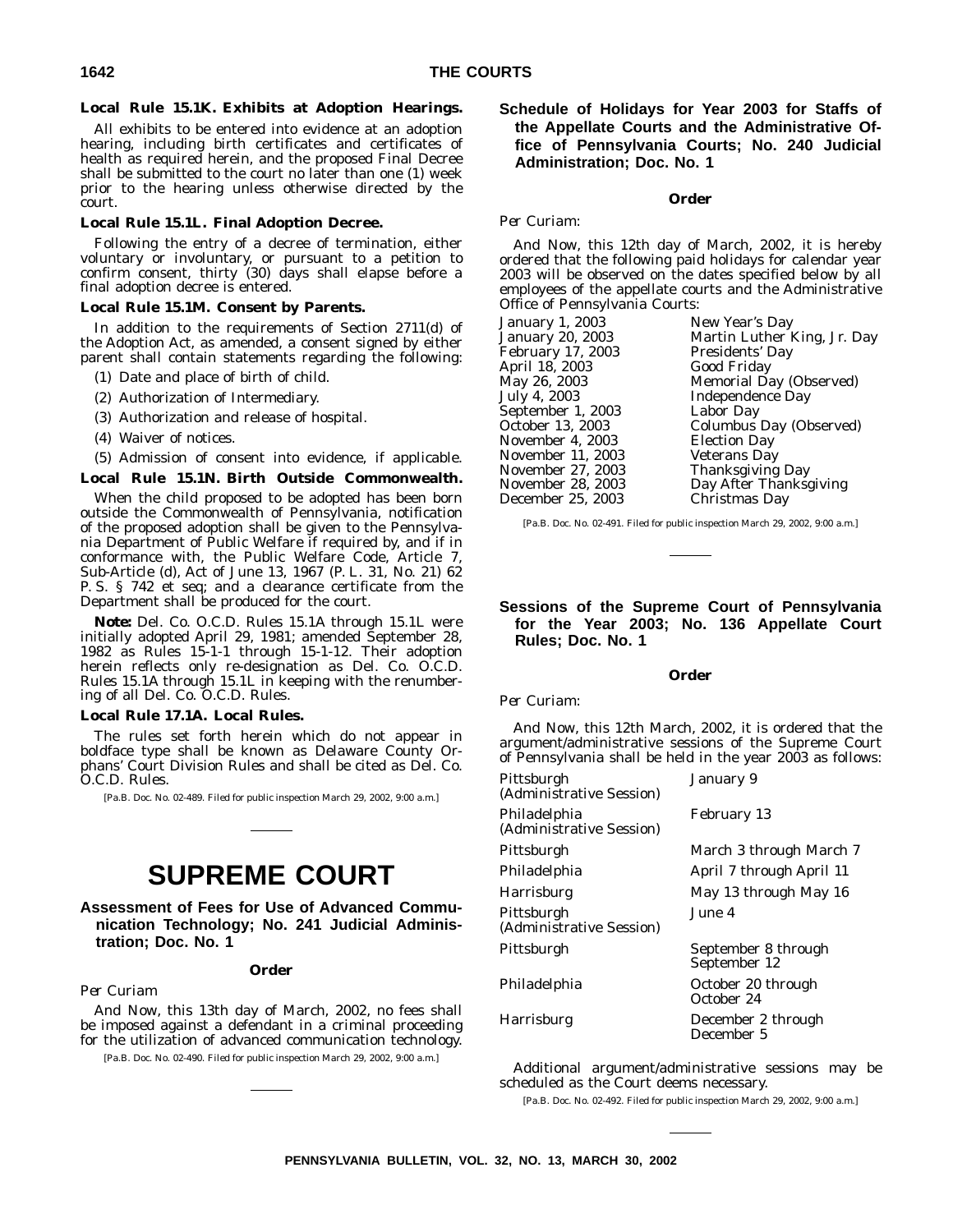# **RULES AND REGULATIONS**

# **Title 4—ADMINISTRATION**

# **STATE CIVIL SERVICE COMMISSION [4 PA. CODE CH. 95] Promotion Procedure**

The State Civil Service Commission (Commission) adopts an amendment to Chapter 95 (relating to selection of employees for entrance to, or promotion in, the classified service). The Commission is publishing this amendment as a notice of final-form rulemaking under the authority of section 208 of the Civil Service Act (act) (71 P. S. § 741.208).

#### *Regulatory Review*

The notice of proposed rulemaking was published at 31 Pa.B. 6454 (November 24, 2001). Under section 5(a) of the Regulatory Review Act (71 P. S. § 745.5(a)), the Commission submitted a copy of the notice of proposed rulemaking to the Independent Regulatory Review Commission (IRRC) and the Chairpersons of the House Labor Relations Committee and the Senate State Government Committee for review and comment.

In compliance with section 5(c) of the Regulatory Review Act, the Commission also provided IRRC and the committees with copies of the comments received as well as other documentation.

Under section 5.1(d) of the Regulatory Review Act (71 P. S. § 745.5a(d)), on February 26, 2002, this final-form rulemaking was deemed approved by the House Labor Relations Committee and the Senate State Government Committee. The amendment was deemed approved by IRRC effective February 26, 2002, under section 5(g) of the Regulatory Review Act. The Office of Attorney General approved this final-form rulemaking for form and legality on March 5, 2002.

#### A. *Comments*

In preparing this final-form rulemaking, the Commission has considered the comments received from the public. The Commission held four public hearings to which the public was invited to comment on this proposed amendment. These hearings were held: in Harrisburg on December 12, 2001, and January 15, 2002; in Pittsburgh on November 29, 2001; and in Philadelphia on December 3, 2001. The comments received at these hearings either sought clarification of the purpose of the amendment or were favorable. The Commission received nine letters commenting on the proposed amendment. These comments were favorable. The Commission's only response to these written comments was to acknowledge receipt and thank the sender. No comment was received from either the House Labor Relations Committee or the Senate State Government Committee to the proposed amendment. The response of IRRC was that they have "no objections, comments or suggestions to offer on this regulation.''

Changes have not been made to the published proposed rulemaking for this amendment.

#### B. *Statutory Authority*

The statutory authority for this final-form rulemaking is provided by section  $203(1)$  of the act  $(71 \text{ P. S.})$  $\S$  741.203(1)).

#### C. *Purpose and Background*

A change in the procedures for promotions was requested by Commonwealth agencies of the Commission. Currently, the Commonwealth's personnel system has civil service and noncivil service employees. Many are initially hired into noncivil service positions. These employees often work for the Commonwealth for years and sometimes are promoted from one noncivil service position to another. In many instances, however, they reach a point when their logical and natural career progression would call for a promotion to a particular position but that position is one that is covered by the act. Currently, the Commission's regulations require that noncivil service employees compete with and be treated in the same fashion as non-Commonwealth employees being newly hired into the civil service system. The result is that some career Commonwealth employees who started their employment as noncivil service reach a career ceiling prematurely. If not for the barrier presented by the Commission's current regulations, their skills, knowledge and abilities would allow for further promotion.

This final-form rulemaking gives the employing agency of State government an option to consider both civil service and noncivil service employees for promotion on an equal basis. This would amend the current section that precludes an agency from considering noncivil service Commonwealth employees for promotion into civil service positions. To be promoted, noncivil service employees would be required to take and pass an examination for the title and compete against other similarly situated Commonwealth employees both civil service and noncivil service. This amendment will enhance the employment opportunities for all Commonwealth employees.

#### D. *Summary of Final-Form Rulemaking*

The final-form rulemaking is designed to permit additional promotion methods by which noncivil service Commonwealth employees may compete with civil service Commonwealth employees for civil service covered positions. Noncivil service Commonwealth employees would be required to take and pass civil service examinations, and be appointable in accordance with the ''rule of three'' described by the act.

#### E. *Effective Date*

This final-form rulemaking will become effective immediately upon publication in the *Pennsylvania Bulletin*.

#### F. *Paperwork and Cost Requirements*

This final-form regulation will not add to existing paperwork requirements. No measurable savings or costs will occur as a result of this final-form rulemaking

#### G. *Fiscal Impact*

This final-form rulemaking will have no adverse fiscal impact on the Commonwealth or its appointing authorities.

#### H. *Contact Person*

For further information on this amendment, contact Randall C. Breon, Deputy for Operations, State Civil Service Commission, (717) 787-5343 or (717) 772-2685 (TT), P. O. Box 569, 320 Market Street, 4th Floor, Strawberry Square Complex, Harrisburg, PA 17108-0569; rbreon@state.pa.us.

The text of this amendment is available electronically through the Commission's website (http://www.scsc.state. pa.us).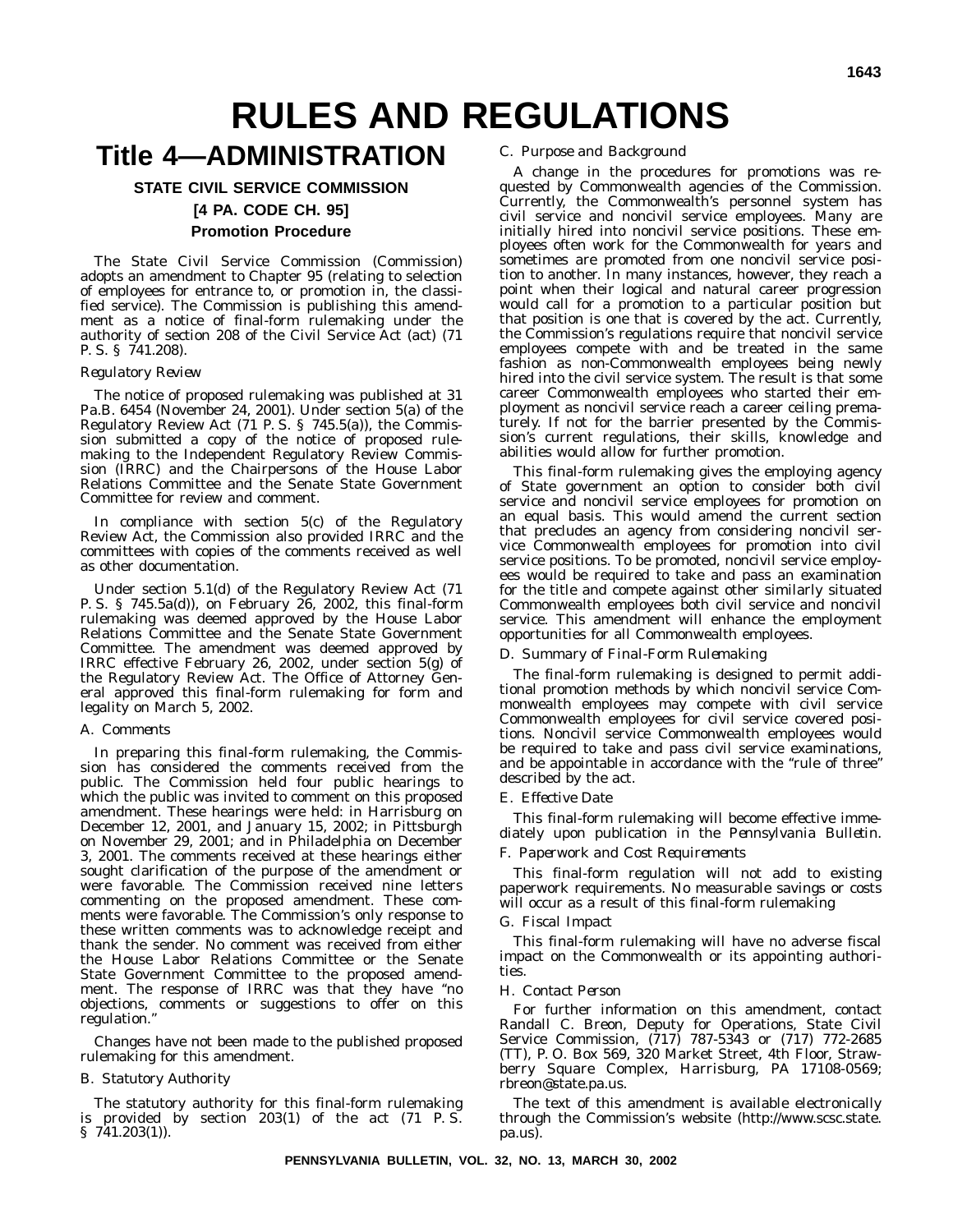*Findings*

The Commission finds that:

(1) Public notice of intention to adopt the administrative amendment adopted by this order has been given under sections 201 and 202 of the act of July 31, 1968 (P. L. 769, No. 240) (45 P. S. §§ 1201 and 1202) and the regulations thereunder, 1 Pa. Code §§ 7.1 and 7.2.

(2) The adoption of the amendment of the Commission in the manner provided in this order is necessary and appropriate for the administration and enforcement of the authorizing statute.

*Order*

(a) The regulations of the Commission, 4 Pa. Code Chapter 95, are amended by amending § 95.7 to read as set forth at 31 Pa.B. 6454.

(b) The Executive Director of the Commission shall submit this order and 31 Pa.B. 6454 and deposit them with the Legislative Reference Bureau as require by law.

(c) This order shall take effect upon final publication in the *Pennsylvania Bulletin*.

> RONALD K. ROWE, *Executive Director*

(*Editor's Note*: For the text of the order of the Independent Regulatory Review Commission, relating to this document, see 32 Pa.B. 1590 (March 23, 2002).)

**Fiscal Note:** Fiscal Note 61-104 remains valid for the final adoption of the subject regulation.

[Pa.B. Doc. No. 02-493. Filed for public inspection March 29, 2002, 9:00 a.m.]

# **Title 49—PROFESSIONAL AND VOCATIONAL STANDARDS**

# **STATE REAL ESTATE COMMISSION**

**[49 PA. CODE CH. 35]**

## **Agency**

The State Real Estate Commission (Commission) hereby amends Chapter 35 to read as set forth in Annex A. These regulations incorporate the changes necessitated by the act of November 24, 1998 (P. L. 908, No. 112) and the act of June 22, 2000 (P. L. 371, No. 47) (Act 47).

#### *Statutory Authority*

The final-form amendments are authorized under sections 404, 606—606.6 and 608—608.3 of the Real Estate Licensing and Registration Act (RELRA) (63 P. S. §§ 455.404, 455.606—455.606f and 455.608—455.608c).

#### *Response to Public Comments and Regulatory Review*

Notice of the proposed rulemaking was published at 30 Pa.B. 641 (February 5, 2000). Publication was followed by a 30-day public comment period during which the Commission received comments from three public commentators, including the Pennsylvania Association of Realtors (PAR). Following the close of the public comment period, the Commission received comments from the House Professional Licensure Committee (HPLC) and the Independent Regulatory Review Commission (IRRC). The Senate Consumer Protection and Professional Licensure Committee (SCP/PLC) did not comment.

The final-form rulemaking contains changes to the proposed rulemaking.<sup>1</sup> Part  $\overline{A}$  will address the comments to the proposed rulemaking. Part B will address amendments to the proposed rulemaking necessitated by Act 47.

A. *Response to comments to proposed rulemaking.*

#### *Section 35.201. Definitions.*

The HPLC and IRRC questioned why the definitions of ''agency relationship,'' ''buyer agent,'' ''designated agent,'' ''dual agent,'' ''listing broker,'' ''principal,'' ''salesperson,'' "seller agent" and "transaction licensee" differ from the definitions in section 201 of the RELRA (63 P. S. § 455.201). In formulating this rulemaking, the Commission shortens the definitions of the RELRA without changing their meaning.

An "agency relationship," as defined under section 201 of the RELRA requires brokers and licensees in their employ to "act as fiduciaries for a consumer of real estate services by the express authority of the consumer of real estate services.'' Thus, for the licensee to have a fiduciary relationship with a consumer, the consumer shall enter into a written agreement thereby becoming a principal under the definition.

The definition for ''buyer agent'' in the regulation includes ''tenant,'' ''seller agent'' includes ''landlord'' and ''dual agent'' includes ''landlord and tenant.'' Although "landlord" and "landlord and tenant" are not used in sections 201, 606.2, 606.3 or 606.4 of the RELRA, these definitions incorporate the language in section 606 of the RELRA which characterizes the ''buyer agent'' relationship as ''buyer/tenant'' and the ''seller agent'' relationship as ''seller/landlord.'' To provide meaning to each section of the RELRA and read the provisions in pari materia, the definitions in the regulation includes ''landlords'' and ''tenants'' along with ''sellers'' and ''buyers.'' Similarly, although sections 201 and 606 of the RELRA do not use the terms "buyer's agent" and "seller's agent," these terms are used in sections 606.2 and 606.3 of the RELRA.

As proposed, the definition of ''designated agent'' referred to the ''licensees employed by the broker of record.'' The Commission concurs with IRRC and a public commentator that the proposed definition should be modified. Accordingly, the Commission has replaced ''broker of record'' with ''broker'' and ''employed by the broker'' with ''within the broker's employ'' throughout the final-form rulemaking.

IRRC suggested that the definition of ''principal'' be amended since the RELRA defines it as ''a consumer who enters into an agency relationship with a broker.'' The definition of ''agency relationship'' in the RELRA includes both brokers and licensees. Reading these definitions in pari materia, the Commission has defined "principal" to include agency relationships with brokers and licensees in the brokers' employ.

IRRC opined that subparagraph (vii) in the definition of "salesperson" is inconsistent with section 201 of the RELRA because it does not include the phrase ''managing of property.'' The proposed amendments to this subparagraph were included in the Commission's general revisions final-form rulemaking at 30 Pa.B. 5954 (November 18, 2000) and are therefore not reflected in Annex A. The Commission has retained the phrase ''managing of property'' since the definition of ''salesperson'' in section 201 of

 $1$  A cross-reference of the statutory provisions, subject matter and amendments are charted in the preamble to the proposed rulemaking at 30 Pa.B. 641.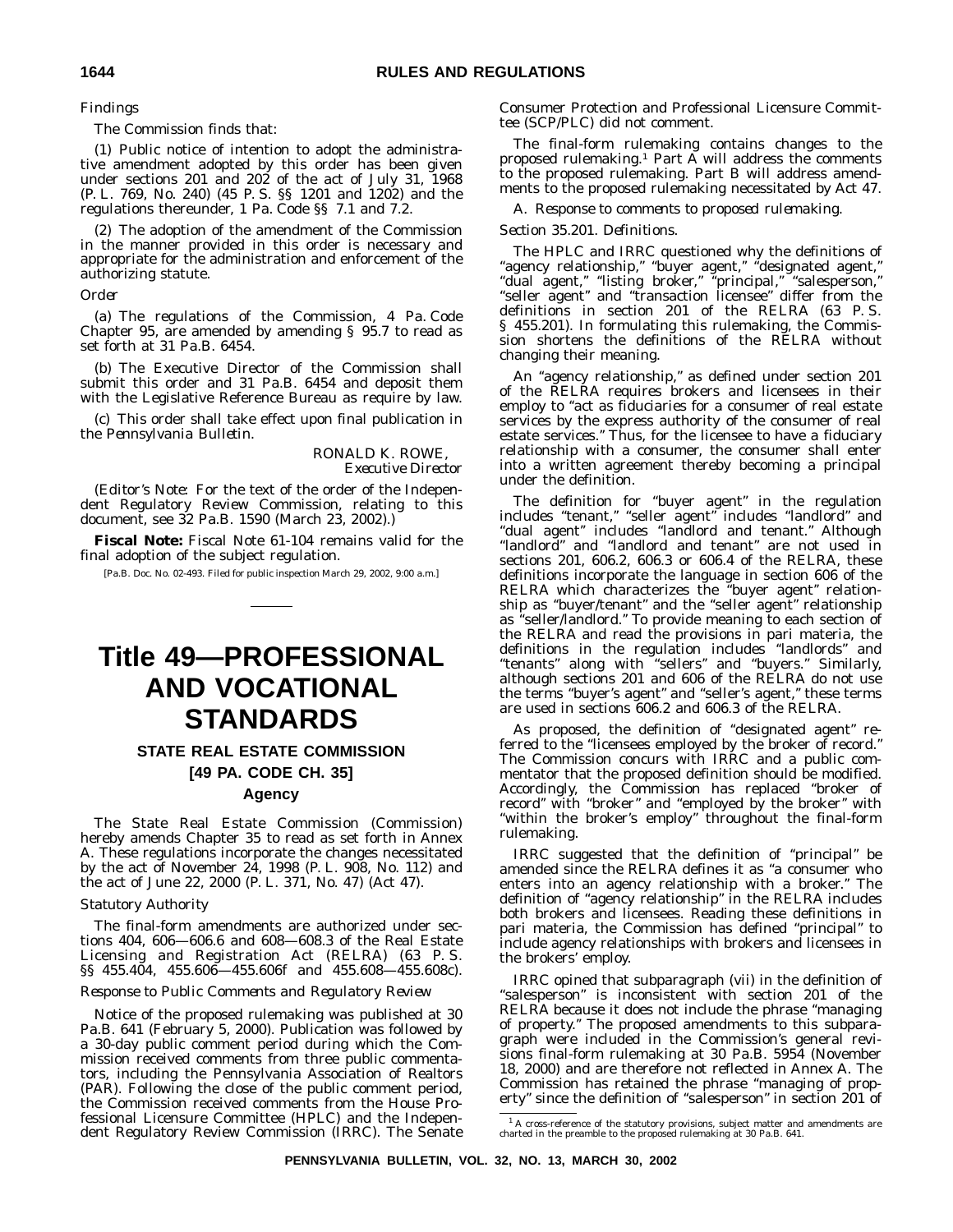the RELRA contains authorization for a salesperson to negotiate, lease, rent and collect rent, all of which relate to property management.

The proposed definition of ''subagent'' stated that the subagent acts or cooperates in selling the property as the seller's/landlord's agent. Upon further review, the Commission agrees with IRRC that the definition should be amended to specify that in addition to acting or cooperating as a seller's agent, by law, the subagent is deemed to have an agency relationship with the seller. Therefore, the definition was amended accordingly.

IRRC recommended that ''licensee'' be changed to ''broker" in the definitions of "buyer agent," "seller agent," "dual agent," "subagent" and "transaction licensee." While the Commission understands that a salesperson may work only through a broker, salespersons have repeatedly informed the Commission that they do not understand when they are obligated under the RELRA and regulations when the reference is made solely to a broker. Therefore, the Commission has not replaced ''licensee'' with ''broker'' when the provision applies to both brokers and salespersons as in § 35.281 (relating to putting contracts, commitments and agreements in writing).

The definition of ''transaction licensee'' in the proposed rulemaking includes the clause ''without entering into an agency relationship with the consumer'' rather than ''without being an agent or advocate of the consumer'' as described in the RELRA. The Commission believes that these definitions are synonymous. To have an agency relationship with a consumer, applying the definition of "agency relationship," the broker shall be an agent or advocate for that consumer.

On final-form rulemaking, the Commission has also added the definition of ''comparative market analysis'' from section 201 of the RELRA since it is used in § 35.340 (relating to comparative market analysis).

#### *Section 35.281. Putting contracts, commitments and agreements in writing.*

IRRC suggested that the Commission should define ''valuable consideration'' and ''open listing agreement.'' The term "valuable consideration" is commonly used in regulations in this Commonwealth. Black's Law Dictionary defines the term as ''consideration that is valid under law; consideration that either confers a pecuniary measurable benefit on one party or imposes a pecuniary measurable detriment on the other.'' The term is commonly employed and used in real estate transactions. Therefore, the Commission has not included a definition in this section. Conversely, "open listing agreement" is a term of art in the real estate industry. The definition taught to real estate students in the Fundamentals of Practice course has been added to § 35.201.

IRRC also suggested that subsection (b)(3) should be amended to cross-reference the materials required in § 35.331 (relating to written agreements generally). Subsection  $(b)(3)$  conforms to section  $606.1(b)(4)$  of the RELRA, which requires that the written disclosure statement contain a description of the services to be performed by the subagent or transaction licensee and the information required by section 608 of the RELRA. Since section 608.1 of the RELRA, and not section 608 of the RELRA, conforms to § 35.331, the Commission has not crossreferenced these sections, but has added a cross-reference to section 608 of the RELRA.

## *Section 35.283. Disclosure of interest.*

In the proposed rulemaking, this section was titled ''conflict of interest.'' One commentator recommended that

since this provision includes more than just conflicts, it should be renamed ''disclosure of interest.'' The Commission agrees with this suggestion and has renamed the provision accordingly.

Proposed subsections (d) and (e) required licensees to provide a written disclosure of financial interests to consumers for deed or document preparation services. PAR suggested that this requirement was too broad. Owing to this concern, the Commission amended subsection (d) to better conform with section 606.1(a)(13) of the RELRA.

The Commission has also corrected the typographical error in subsection (d) by changing the term ''service'' to ''services,'' as recommended by PAR.

#### *Section 35.284. Disclosures of business relationships.*

PAR sought clarification of the requirement in current subsection (a) that the Consumer Notice be provided to "all" consumers. It questioned whether the Consumer Notice must be provided to consumers of commercial property, both spouses and numerous representatives of a corporation. With regard to commercial transactions, section 608 of the RELRA, like all other provisions in the RELRA, does not differentiate between commercial and residential transactions. The Consumer Notice requirement applies equally to both. To insure that licensees are aware of its applicability, the Commission has expressly included residential and commercial property in the titles of §§ 35.336 and 35.337 (relating to disclosure summary for the purchase or sale of residential or commercial real estate or for the lease of residential or commercial real estate where the licensee is working on behalf of the tenant; and disclosure summary for the lease of residential or commercial real estate when the licensee is working on behalf of the owner).

With regard to groups of individuals, the Commission notes that the purpose of the Consumer Notice is to inform parties seeking to purchase, lease or sell property of the various business relationships they may have with a licensee. While the Commission believes that it is advisable for each spouse to understand the Consumer Notice, it does not believe that it is practicable to require both spouses to participate in the initial interview or sign the Consumer Notice. Similarly, the Commission believes that it is not practicable to require each member of the Board of Directors of a corporation to attend the initial interview and sign the Consumer Notice. Rather, the Commission believes that it is sufficient for one spouse or one representative of a company to sign the Consumer Notice.

PAR also questioned whether a designated buyer's agent who takes a buyer to a property to meet the seller must provide a Consumer Notice to the seller. The Commission does not believe that this is required under the regulation since the seller, by listing the property, has received the Consumer Notice and entered into a business relationship with a licensee. However, in light of PAR's questions, the Commission has deleted "all" from subsection (a).

Additionally, the HPLC pointed out that in proposed form, subsection (a) contained a typographical error and incorrectly cross-referenced the Disclosure Summary to § 33.336. The reference has been corrected to § 35.336.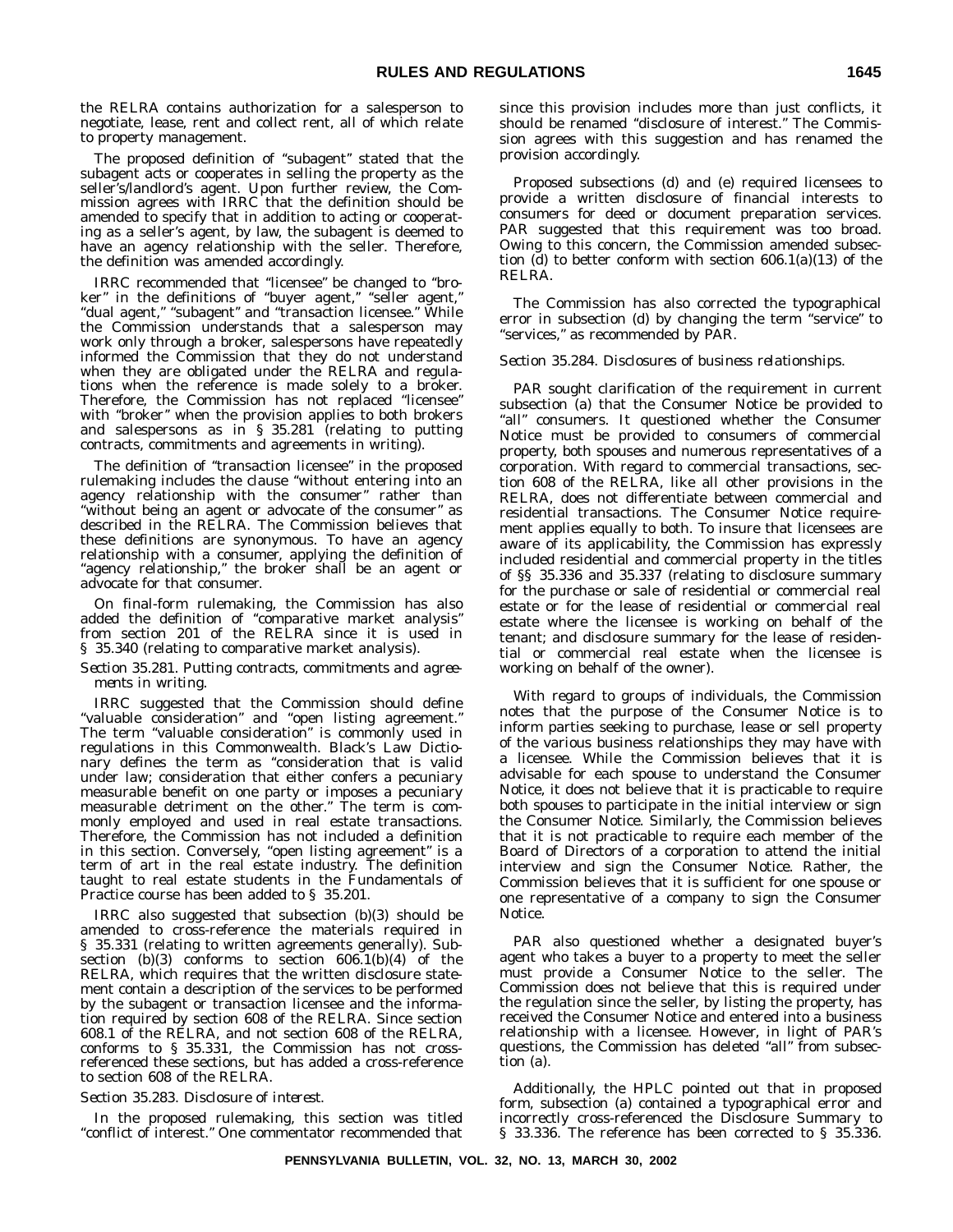#### *Section 35.287. Supervised property management assistance by salespersons.*

Current § 35.2872 permits a salesperson to assist in real estate management provided that the salesperson's work is directly supervised and controlled by the employing broker. PAR recommended that that the terms ''employing broker'' be replaced with ''controlled by the broker or associate broker charged with the responsibility of directing and supervising the office,'' to better reflect the realities of a real estate office. The Commission agrees with PAR that an associate broker may be responsible for a particular office, however, the broker retains the ultimate responsibility under the RELRA for supervising the licensees in the broker's employ. The Commission has removed the term "directly" from the provision.

#### *Section 35.292. Duties of licensees generally.*

The HPLC questioned why "in a timely manner" was used in § 35.292(a)(7), but ''in a reasonably practicable period of time'' was used in § 35.283. IRRC recommended that the Commission provide a ''definitive standard'' for what would be considered timely. To satisfy both concerns, the Commission has used the phrase ''in a reasonably practicable period of time,'' which is commonly used throughout the regulations, including §§ 35.283,  $35.29\overline{2}(a)(7)$  and  $35.33\overline{6}$ .

Another commentator suggested that § 35.292(a) should be amended to advise licensees how to satisfy the duties of licensees generally when the consumer or principal hires an attorney or another licensee to perform some of the duties in a transaction. The commentator provides the example of an attorney who is hired by the consumer or principal to prepare the documents and represent the consumer or principal at settlement. The RELRA does not impose any responsibility on a licensee for the actions of an attorney hired by the consumer or principal to perform document or deed preparation services. Subsection (a)(11) merely requires the licensee to provide assistance with document preparation when requested.

#### *Section 35.311. Generally.*

IRRC recommended that the Commission amend subsection (d) to state that a licensee may not reveal or use confidential information during or following ''the termination of the agency relationship.'' The Commission finds this recommendation reasonable and has amended the provision accordingly.

#### *Section 35.312. Duties of seller's agent.*

#### *Section 35.313. Duties of buyer's agent.*

IRRC recommended that the title for the various agency relationships track the statutory language. To be consistent with the statutory definitions, the Commission has changed the titles of  $\S$ § 35.312–35.316.

Additionally, PAR recommended that §§ 35.312(e) and 35.313(d) be amended to replace ''become'' with ''will act as.'' The Commission finds this suggestion reasonable and has replaced "become" in both subsections.

#### *Section 35.314. Duties of dual agent.*

Proposed subsection (b)(2) required that of the duties owed by a dual agent, the licensee make a continuous and good faith effort to find a buyer/tenant for the property and a property for the buyer/tenant unless otherwise agreed. IRRC recommended that the Commission incorporate the exception in section 606.4(b)(2) of the RELRA that a dual agent is not obligated to seek additional offers to purchase the property while it is subject to an existing contract of sale. The Commission has amended the regulation accordingly.

#### *Section 35.315. Duties of designated agent.*

Subsection (b) embodies the Commission's understanding that section 606 of the RELRA would permit designation to take place at any time in the transaction—at the time of initial designation or after the parties have entered into a written agreement. In the proposed rulemaking, subsection (b)(1) stated the Commission's preference that designation would take place at the time the parties enter into a written agreement, as well as the Commission's acknowledgement that designation may take place after the agreement is executed. IRRC expressed concern that the proposed regulation used the ''nonregulatory'' term ''should.'' It recommended that the Commission replace ''should'' with ''shall'' or delete the paragraph. Owing to IRRC's concern, the Commission replaced the term ''should'' with ''may.'' Because the statute allows designation at any time, the Commission believes that, despite its preference for up-front designation, it cannot use the term ''shall'' or delete the provision as recommended.

Subsection (b)(1) specifies that if the designation takes place after the initial designation or after a written agreement has been entered into, the principal must consent in writing to the newly designated licensee. The HPLC, IRRC and a public commentator suggested that the Commission amend the paragraph to require specific consent to the broker's designation of the agent, the identity of the agent and the date on which the designation occurs.

The Commission believes that further modification is not necessary. When designation takes place at the time the parties enter into the original contract, the designated licensee is named. The designation date is the date of the contract signed by the licensee and the consumer/ principal. When designation occurs after the contract has been executed, subsection (b)(1) requires that consent be given to the newly designated licensee. The principal is informed of, and must give written consent to, the designation and the licensees being designated.

In the proposed rulemaking, subsection (b)(2) required the principal to renounce any previous agency relationship with the other licensees employed by the broker ''to the exclusion of the other designated agents.'' The Commission agrees with the HPLC and IRRC that this last clause is unnecessary because the renunciation would cover all licensees. Accordingly, it has been removed in final-form rulemaking.

Subsection (d) provides that all licensees employed by the broker who have not been designated have no agency relationship with either party in the transaction. Both the HPLC and IRRC questioned whether the proposed subsection conflicts with section 606 of the RELRA. The HPLC reasoned that while section 606 of the RELRA permits the broker to designate agents to act exclusively for either party, it "does not expressly negate any duties on the part of the other employees of the broker to consumers who have entered into an agency relationship with the employing broker.''

The Commission relies upon the express language in the definition of ''designated agent'' in section 201 of the RELRA which specifies that the real estate services are to be provided by the designated licensees ''to the exclusion of all other licensees within the broker's employ.'' In the

<sup>2</sup> In the proposed rulemaking, this provision included two subsections. Subsection (a) was deleted in the final-form rulemaking at 30 Pa.B. 5954 and is therefore not reflected in Annex A.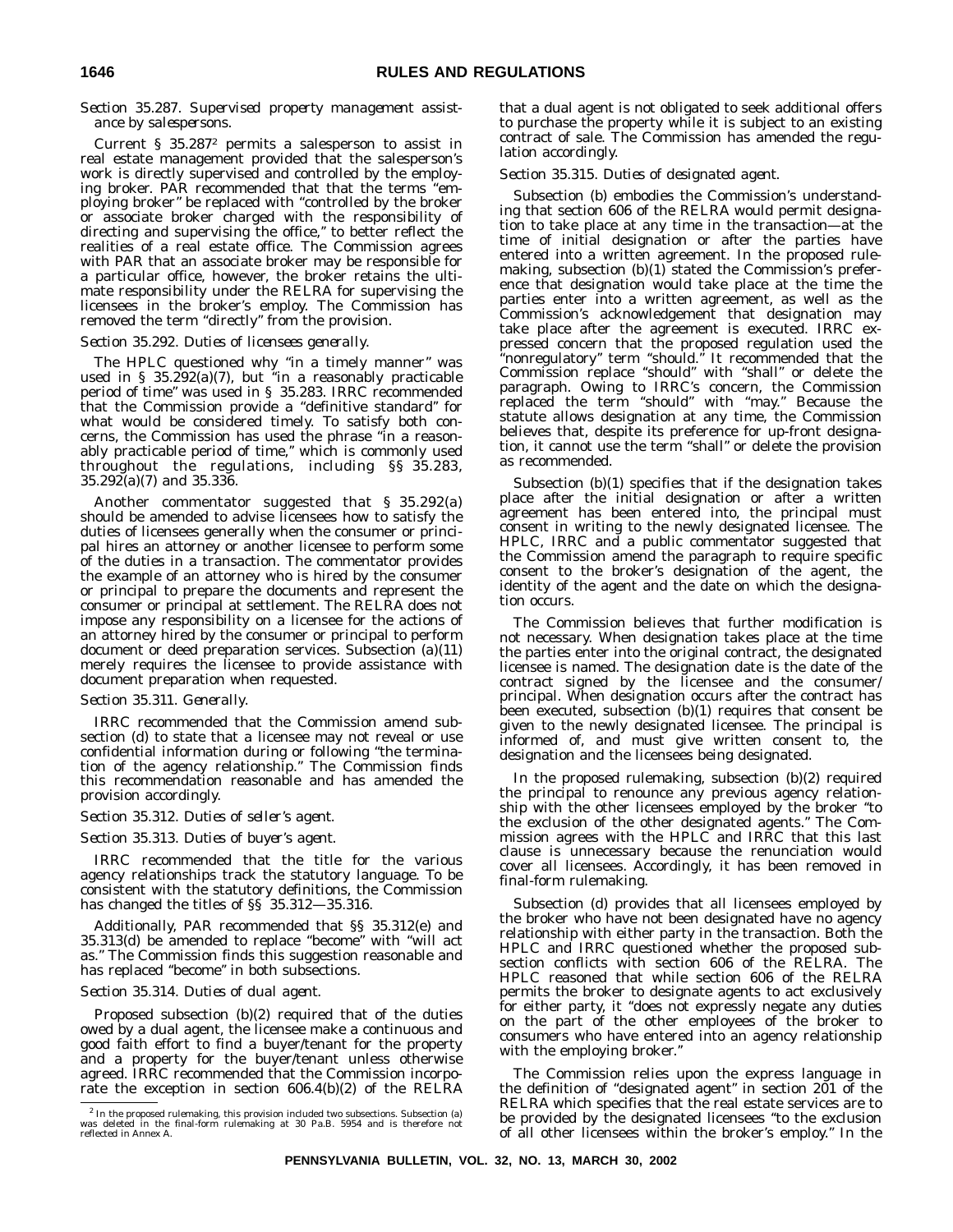Commission's view, unlike dual agency where all of the licensees employed by the broker represent both parties to the transaction, in designated agency only those licensees who have been designated have an agency relationship with a principal and are parties to the transaction. The Commission's construction is consistent with the purpose of designated agency–to insulate the transaction from the licensees in the real estate company who are not involved in the transaction. It ensures that the confidential information that the designated licensees have with the respective principals remains confidential with those licensees. Because of the broker's supervisory role over the designated licensees, only the broker becomes a dual agent in the transaction.

Also, in the Commission's view, characterizing members of the real estate company who have had no involvement in the real estate transaction as dual agents, simply because the broker is bound into a dual agency relationship, would reduce the benefit of designated agency to the consumer. In a typical transaction, one or more licensees in a real estate company are designated to act as the buyer's agent. Others are designated to act as seller's agents. At that point, the broker is a dual agent. If for some reason, one principal would withdraw from the transaction, and, as suggested, all of the remaining members of the real estate company would be considered dual agents, the consumer would not be able to receive real estate services from the company except in a dual agency relationship. Under that scenario, the licensee representing the new party would not have a duty to be loyal and act on behalf of that party, but rather, would only have the duty to take no action that is adverse or detrimental to either party's interest in the transaction. Conversely, if the remaining licensees in the real estate company did not assume any agency status until they became involved in the transaction by becoming designated, they would be available to find another buyer for the seller and can, once designated, act as a buyer agent since the licensee would not possess any confidential information about the seller.

PAR questioned whether subsection (d) permanently bars a licensee who was not designated from representing a party in the transaction. The Commission does not believe that this subsection acts as a permanent bar to nondesignated licensees. Rather, the Commission agrees with the PAR that nondesignated licensees may play a role in the transaction after the initial designation, once the licensee is designated by the broker and receives written approval from the principal.

One commentator also questioned whether a licensee who is not designated may serve in the capacity of a transaction licensee in an in-house transaction. Since the licensee has not been designated in the transaction, and as previously indicated, does not possess any confidential information about the transaction, the licensee is available to represent or provide services to other parties in other capacities.

In the proposed rulemaking, subsection (e) permitted employees of the broker to designate themselves or affiliated licensees who are employed by the broker as designated agents. The HPLC maintained that the RELRA does not authorize licensees, other than brokers, to designate themselves, regardless of written company policy. The Commission agrees with the HPLC that only the broker may designate licensees and has removed the provision.

In the final-form rulemaking, the Commission also renumbered the paragraphs in subsection (e) and replaced the word ''renunciate'' with ''renounce'' in subsection  $(b)(2)$ .

One commentator questioned the status of the employing broker where the real estate company does not represent both parties in the transaction. Designated agency permits one real estate company to represent both parties in a transaction without being in a dual relationship so long as the employing broker designates one or more licensees to act as an agent on behalf of the seller and one or more licensees to act as an agent on behalf of the buyer.

At the time the seller enters into a listing agreement with the broker, the broker does not know whether the broker's company will also represent the buyer. However, to ensure that the seller's information remains confidential, the broker, with the seller's consent, designates one or more licensees in the office to act as seller's agent. The same is true where the broker enters into an agency relationship with the buyer. Again, the broker, with the buyer's consent, designates one or more licensees to work on the buyer's behalf. Only when the broker represents both parties (having given their consent previously) is the broker a dual agent. Other licensees who have not been designated in the transaction continue, as provided in subsection (d), to have no agency relationship in the transaction.

#### *Section 35.316. Duties of transaction licensee.*

The definition of "transaction licensee" in §§ 35.201 and 35.316(a) emphasizes that a consumer should not provide a licensee working as a transaction licensee with any confidential information because that licensee is not acting as an agent or advocate of the consumer and is not duty bound to keep the information confidential. Section 35.316(b) tracks the few areas in the statute when the transaction licensee has a limited duty of confidentiality.

One commentator suggested that the duty of limited confidentiality for transaction licensees should continue, like the confidentiality provisions in § 35.311(d), beyond the termination of the transaction licensee relationship. This suggestion is counter to the express language of section 606.1(g) of the RELRA, which continues the confidentiality provisions only when there is an agency relationship. Since a licensee serving in the capacity of a transaction licensee does not have an agency relationship with the consumer, the RELRA does not authorize an extension of the confidentiality provision.

#### *Section 35.331. Written agreements generally.*

IRRC recommended that the term "may" be replaced with "shall" in subsection (a). The Commission concurs with IRRC's suggestion and has amended the provision accordingly.

Subsection (a) lists the provisions which must be included in a written agreement. IRRC and PAR suggested that this subsection be amended to track the notification requirement in section 608.1 of the RELRA rather than merely requiring that the agreement contain statements about each required provision. Owing to this concern, the Commission has modified subsection (a) throughout.

IRRC requested that the Commission renumber the paragraphs in subsection (a). In the proposed rulemaking, paragraph (4) was inadvertently omitted. In that it tracks the requirement in section 608.1(2) of the RELRA, it has been reinserted in final-form rulemaking.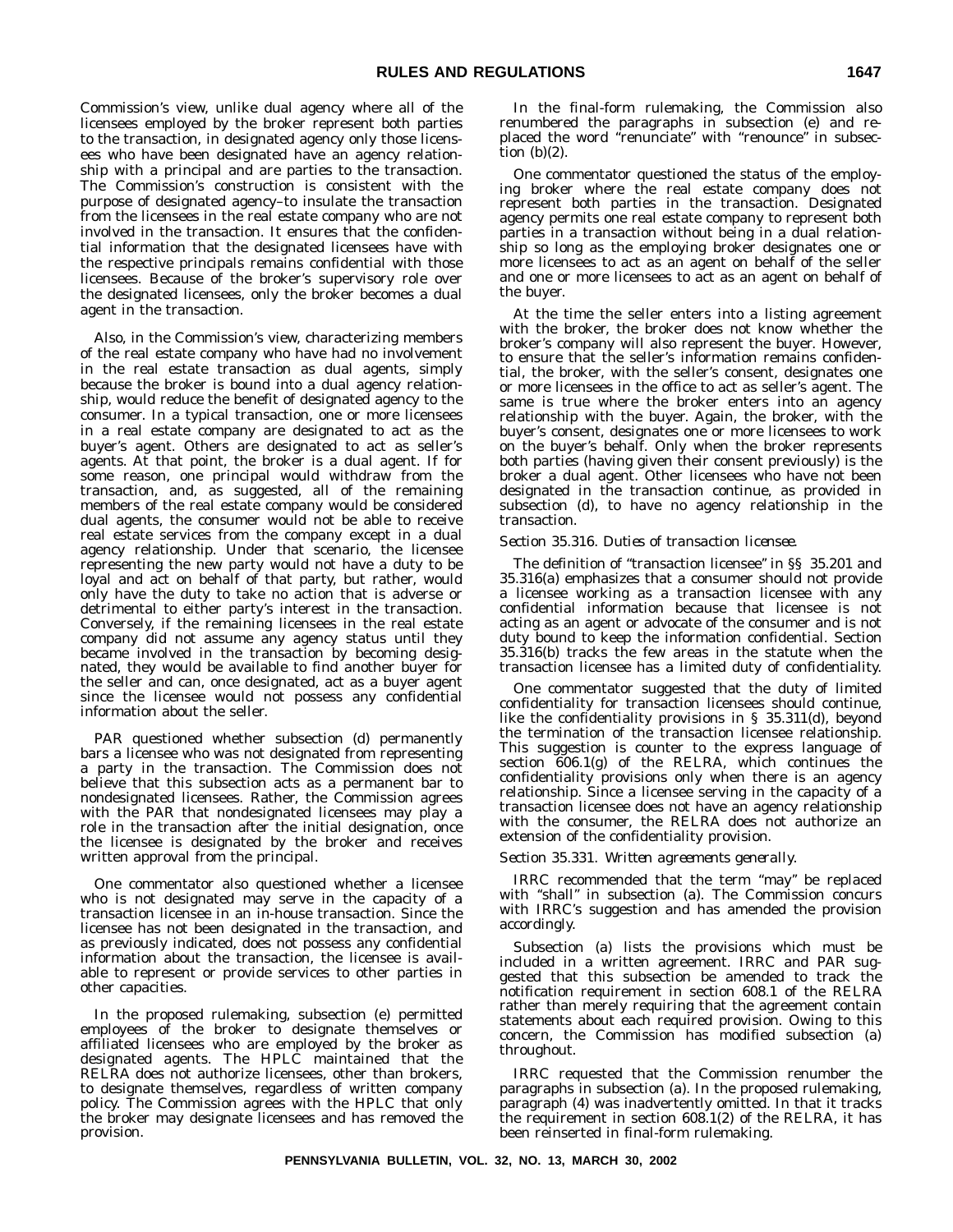#### *Section 35.332. Exclusive listing agreements.*

In the preamble to the proposed rulemaking, the Commission stated that the sample exclusive listing agreement in subsection (d) would be deleted. However, that deletion was omitted from proposed Annex A. The Commission has corrected the typographical error in the final-form Annex A and deleted the agreement as indicated.

#### *Section 35.333. Agreements of sale.*

Section 35.333 addresses agreements of sale. IRRC requested the Commission explain ''conspicuously.'' Owing to IRRC's concerns, the Commission has removed ''conspicuously'' from §§ 35.331(a) and 35.333(a).

IRRC asked the Commission to explain the difference between subsections (a) and (d). Subsection (a) contains the required provisions for all types of agreements of sale other than cemetery lots, mausoleum, cremation space or opening. Conversely, subsection (d) contains the required provisions for agreements of sale involving cemetery lots, mausoleum, cremation space or opening.

#### *Section 35.336. Disclosure summary for the purchase or sale of residential or commercial real estate or for the lease of residential or commercial real estate when the licensee is working on behalf of the tenant.*

One commentator questioned whether ''implied agency'' exists when the consumer does not enter into a business relationship with the licensee, but provides the licensee with confidential information. Section 608(a)(2) of the RELRA specifically rejects the application of the common law rule of ''implied agency.'' It states ''an agency relationship is not to be presumed and that it will exist only as set forth in a written agreement between the broker and the consumer of real estate services acknowledged by the consumer.'' To insure that consumers are aware that an agency relationship will not be presumed, the last sentence in the second paragraph of the Disclosure Summary advises that:

''A business relationship of any kind will not be presumed but must be established between the consumer and the licensee.''

#### *Section 35.340. Comparative market analysis.*

Section 35.340 addresses comparative market analyses. In the proposed rulemaking, subsection (a) tracked the disclosure in section 608.3 of the RELRA and subsection (b) contained an exception for licensees who also hold a license under the Real Estate Appraisers Certification Act (63 P. S. §§ 457.1—457.199)

IRRC disagreed with the Commission's interpretation in subsection (b). According to IRRC, a comparative market analysis is not an appraisal, and therefore, regardless of who prepared it, a consumer must be notified that this is not an appraisal. The Commission agrees with IRRC that the comparative market analysis which the RELRA describes is not an appraisal because it is not performed in accordance with the Uniform Standards of Professional Appraisal Practice and is being performed for a limited purpose. The Commission has deleted this provision to avoid any possible confusion.

#### *B. Act 47 amendments.*

Five months after the proposed rulemaking was published, the RELRA was further amended by Act 47. In the final-form rulemaking, the Commission has amended sections in accordance with the changes in Act 47. The modifications to the proposed text do not enlarge the original purpose of the rulemaking. In each instance, the Commission has simply tracked the statutory language.

#### *Section 35.201. Definitions.*

Section 606.1(b) of the RELRA was amended to include nonexclusive buyer agency agreements in the type of agreements that are not required to be in writing. IRRC recommended that the Commission define ''open listing agreements,'' found in the same section, and the Commission has added a parallel definition for ''nonexclusive buyer agency agreement.''

#### *Section 35.281. Putting contracts, commitments and agreements in writing.*

Subsection (b)(1) tracks the language in section 606.1(b)(2) of the RELRA, which added nonexclusive agreements for a licensee to act as a buyer/tenant agent to the written agreement exceptions.

Subsection (c) tracks the language in section 606.1(b)(1) of the RELRA regarding the performance of services before an agreement is signed. It permits a licensee to perform real estate services before a written agreement is signed but not collect a fee in the absence of an agreement.

#### *Section 35.284. Disclosures of business relationships.*

In the proposed rulemaking, § 35.284 addressed the requirement of providing the Consumer Notice in § 35.336, obtaining a signature on the acknowledgement and retaining a copy of the acknowledgement as a record. Act 47 created additional disclosure summaries and different retention requirements depending upon the type of transaction. In the final-form rulemaking, this section has been amended to create a separate subsection for each type of disclosure. Subsection (a) addresses the Disclosure Summary requirements when the consumer is seeking to sell or purchase real estate; subsection (b) addresses the Disclosure Summary requirements where the consumer is seeking to lease and subsection (c) addresses the Disclosure Summary when the consumer is seeking to sell time-shares.

Tracking the language in section 608(a) of the RELRA, subsection (a)(1) requires that the Disclosure Summary in § 35.336 be provided to a consumer who is seeking to sell or purchase real estate at the initial interview if the interview occurs in person. If the initial interview does not occur in person, subsection (a)(2), tracking the language of section 608(c) of the RELRA, requires that the licensee provide the oral disclosure in § 35.339 (relating to oral disclosure) at the initial interview and the written disclosure in § 35.336 no later than the earlier of the first meeting after the initial interview or at the time the property is first shown to the consumer.

Subsection (b)(1) requires licensees who are working on behalf of the tenant to provide the Disclosure Summary in § 35.336, as required in subsection (a). Subsection (b)(2), tracking the language of section 608(b) of the RELRA, requires that a licensee provide the Disclosure Summary in § 35.337 to all tenants seeking to lease residential or commercial property where the licensee is working on behalf of the owner.

Subsection (c), tracking the language of section 608(e) of the RELRA, requires that a licensee provide the Disclosure Summary in § 35.338 (relating to disclosure summary for time-share estates) to all consumers seeking to sell timeshares.

Subsection (d) was also amended to track the additional requirements in sections  $608(b)(3)$ , (d) and (e)(3) of the RELRA.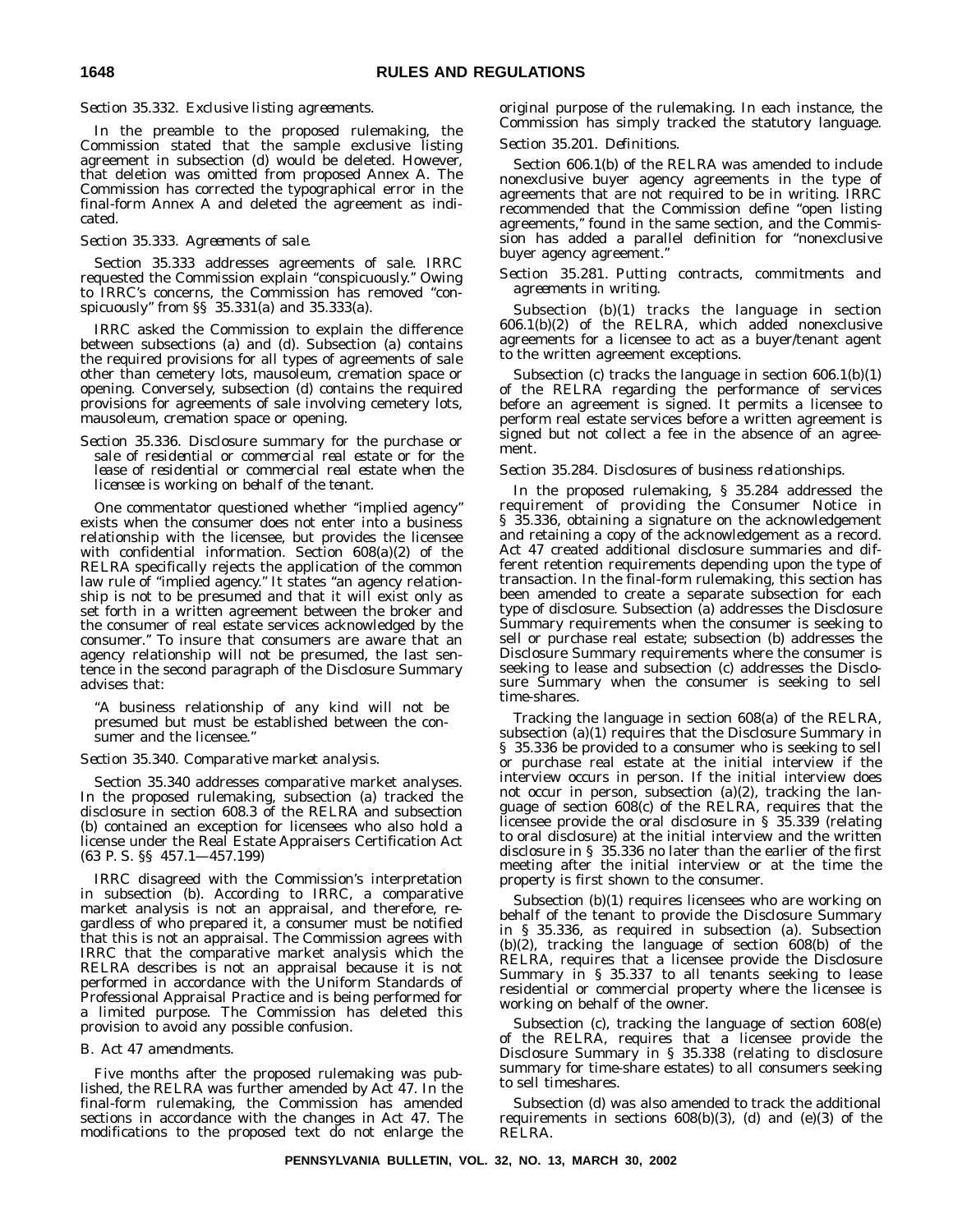#### *Section 35.286. Retention and production of records.*

This section was not amended in the proposed rulemaking, but was cross-referenced in proposed § 35.284(b). Act 47 subsequently amended the retention requirement mentioned in proposed § 35.284(b) in the final-form rulemaking, this section has been amended to track the requirements of section 608 of the RELRA. Subsection (a) delineates which records shall be retained for 3 years and which records shall be retained for 6 months.

Subsection (a)(1) tracks the requirement in existing § 35.336(c) that the acknowledgement portion of the Disclosure Summary in § 35.336 be retained for 6 months when the consumer and the broker have not entered into a business relationship. Subsection (a)(2) tracks the requirement in section 608(b) of the RELRA that the acknowledgement portion of the Disclosure Summary in § 35.337 be retained for 6 months when the consumer is seeking to lease residential or commercial real estate. Subsection (a)(3) tracks the requirement in section 608(e) of the RELRA that the acknowledgement portion of the Disclosure Summary in § 35.338 be retained for 6 months where the consumer is seeking to sell time-shares. Subsection (a)(4) tracks the requirement in section  $606.1(b)(4)$ of the RELRA, that the written disclosure statement establishing a subagent or transaction licensee relationship be retained for 6 months.

New subsection (b) contains the current requirements for the production of documents.

*Section 35.336. Disclosure summary for the purchase or sale of residential or commercial real estate or for the lease of residential or commercial real estate when the licensee is working on behalf of the tenant.*

Current § 35.336 is divided into four parts: the Consumer Notice is in subsection (a); the requirement to provide the Consumer Notice is in subsection (b); the retention requirement is in subsection (c); and the refusal note is in subsection (d). Given that Act 47 created additional Disclosure Summaries, the information in current subsection (b) has been moved to § 35.284(a)(1), the retention requirement in current subsection (c) has been moved to §§ 35.284(d) and 35.286(a) and the refusal note in current subsection (d) has been moved to § 35.284(d).

In the final-form rulemaking, current subsection (a) has been made into a stand-alone provision similar to §§ 35.337—35.339. This section has also been amended to track the language and requirements in section 608(b)(1) and (d) of the RELRA.

#### *Sections 35.337—35.339.*

Sections 35.337—35.339 contain the verbatim language of the three additional disclosure summaries added by Act 47 in section 608(b), (c) and (e) of the RELRA.

#### *Compliance with Executive Order 1996-1*

The Commission reviewed this final-form rulemaking and considered its purpose and likely impact on the public and the regulated population under the directives of Executive Order 1996-1, ''Regulatory Review and Promulgation.''

#### *Fiscal Impact and Paperwork Requirements*

The final-form rulemaking will have no adverse fiscal impact or paperwork requirements on the Commonwealth, its political subdivisions or the public sector. In that, changes to the RELRA require licensees to provide up to three Consumer Notices depending upon the status of property, licensees will be subject to a modest fiscal

impact and additional paperwork requirements in producing, distributing and retaining the Consumer Notices.

#### *Sunset Date*

The Commission continually monitors the effectiveness of its regulations through communication with the regulated population; accordingly, no sunset date has been set.

#### *Regulatory Review*

Under section 5(a) of the Regulatory Review Act (71 P. S. § 745.5(a)), on February 5, 2000, the Commission submitted a copy of the notice of proposed rulemaking, published at 30 Pa.B. 641, to IRRC and to the Chairpersons of the SCP/PLC and the HPLC for review and comment.

Under section 5(c) of the Regulatory Review Act, IRRC, the SCP/PLC and the HPLC were provided with copies of the comments received during the public comment period, as well as other documents when requested. In preparing this final-form rulemaking, the Commission has considered the comments received from IRRC, the SCP/PLC, the HPLC and the public.

Under section 5.1(d) of the Regulatory Review Act (71 P. S. § 745.5a(d)), on February 11, 2002, this final-form rulemaking was deemed approved by the SCP/PLC and the HPLC. Under section 5.1(e) of the Regulatory Review Act, IRRC met on February 21, 2002, and approved the final-form rulemaking.

#### *Contact Person*

Further information may be obtained by contacting Deborah Sopko, Administrative Assistant, State Real Estate Commission, P. O. Box 2649, Harrisburg, PA 17105- 2649, www.state.pa.us/bpoa/recomm/mainpage.htm.

#### *Findings*

#### The Commission finds that:

(1) Public notice of proposed rulemaking was given under sections 201 and 202 of the act of July 31, 1968 (P.L. 769, No. 240) (45 P. S. §§ 1201 and 1202) and the regulations promulgated thereunder, 1 Pa. Code §§ 7.1 and 7.2.

(2) A public comment period was provided as required by law and all comments were considered.

(3) This final-form rulemaking does not enlarge the purpose of proposed rulemaking published at 30 Pa.B. 641.

(4) This final-form rulemaking is necessary and appropriate for administering and enforcing the authorizing acts identified in this preamble.

#### *Order*

The Commission, acting under its authorizing statutes, orders that:

(a) The regulations of the Commission, 49 Pa. Code Chapter 35, are amended by amending §§ 35.201, 35.281, 35.283, 35.284, 34.286, 34.287, 35.331—35.333 and 35.336 and by adding §§ 35.292, 35.311—35.316 and 35.337— 35.340 to read as set forth in Annex A.

(b) The Commission shall submit this order and Annex A to the Office of General Counsel and the Office of Attorney General as required by law.

(c) The Commission shall certify this order and Annex A and deposit them with the Legislative Reference Bureau as required by law.

(d) This order shall take effect on final-form publication in the *Pennsylvania Bulletin*.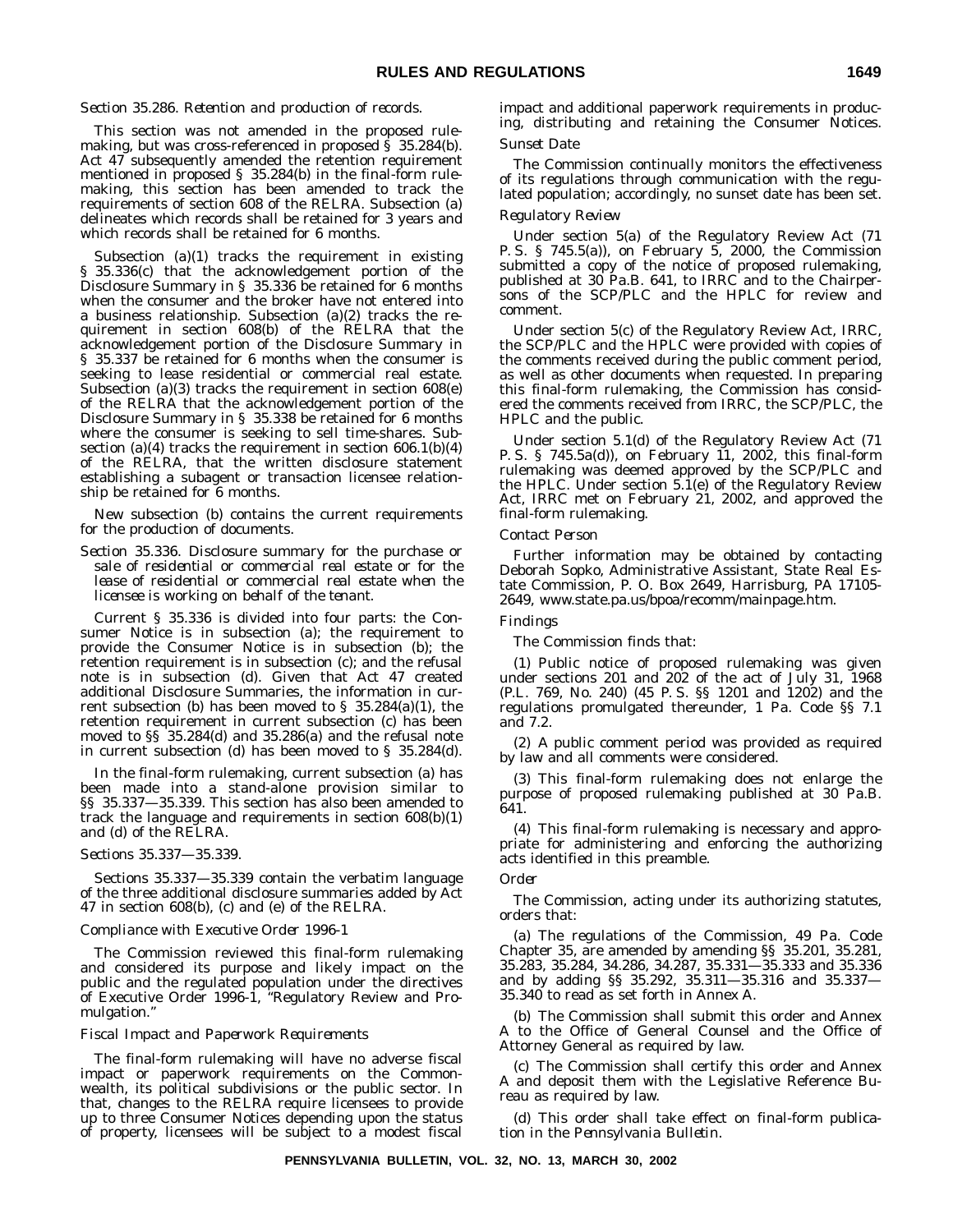(*Editor's Note:* The amendment of § 35.286 and the addition of §§ 35.337—35.340 were not included in the proposed rulemaking at 30 Pa.B. 641.)

COLEEN CHRISTY,

*Chairperson*

(*Editor's Note:* For the text of the order of the Independent Regulatory Review Commission, relating to this document, see 32 Pa.B. 1362 (March 9, 2002).)

**Fiscal Note:** Fiscal Note 16A-568 remains valid for the final adoption of the subject regulations.

#### **Annex A**

#### **TITLE 49. PROFESSIONAL AND VOCATIONAL STANDARDS**

#### **PART I. DEPARTMENT OF STATE**

**Subpart A. PROFESSIONAL AND OCCUPATIONAL AFFAIRS**

# **CHAPTER 35. STATE REAL ESTATE COMMISSION**

# **Subchapter B. GENERAL PROVISIONS**

#### **§ 35.201. Definitions.**

The following words and terms, when used in this chapter, have the following meanings, unless the context clearly indicates otherwise:

*Act*—The Real Estate Licensing and Registration Act (63 P. S. §§ 455.101—455.902).

*Agency relationship*—A fiduciary relationship between a broker or licensees employed by a broker and a consumer who becomes a principal.

*Associate broker*—An individual broker who is employed by another broker.

*Broker*—An individual or entity that, for another and for a fee, commission or other valuable consideration, does one or more of the following:

(i) Negotiates with or aids a person in locating or obtaining for purchase, lease or acquisition of interest in real estate.

(ii) Negotiates the listing, sale, purchase, exchange, lease, time share and similarly designated interests, financing or option for real estate.

(iii) Manages real estate.

(iv) Represents himself or itself as a real estate consultant, counsellor or house finder.

(v) Undertakes to promote the sale, exchange, purchase or rental of real estate. This subparagraph does not apply to an individual or entity whose main business is that of advertising, promotion or public relations.

(vi) Undertakes to perform a comparative market analysis.

(vii) Attempts to perform one of the actions listed in subparagraphs  $(i)$ — $(vi)$ .

*Broker of record*—The individual broker responsible for the real estate transactions of a partnership, association or corporation that holds a broker's license, or the individual broker or limited broker responsible for the real estate transactions of a partnership, association or corporation that holds a limited broker's license.

*Builder-owner salesperson*—An individual who is a fulltime employee of a builder-owner of single-and multifamily dwellings located in this Commonwealth and who is authorized, for and on behalf of, the builder-owner, to do one or more of the following:

(i) List for sale, sell or offer for sale real estate of the builder-owner.

(ii) Negotiate the sale or exchange of real estate of the builder-owner.

(iii) Lease or rent, or offer to lease, rent or place for rent, real estate of the builder-owner.

(iv) Collect or offer, or attempt to collect, rent for real estate of the builder-owner.

*Bureau*—The Bureau of Professional and Occupational Affairs of the Department.

*Buyer agent*—A licensee who enters into an agency relationship with a buyer/tenant.

*Campground membership*—An interest, other than in fee simple or by lease, which gives the purchaser the right to use a unit of real property for the purpose of locating a recreational vehicle, trailer, tent, tent trailer, pickup camper or other similar device on a periodic basis under a membership contract allocating use and occupancy rights between other similar users.

*Campground membership salesperson*—An individual who, either as an employee or an independent contractor, sells or offers to sell campground memberships. The individual shall sell campground memberships under the active supervision of a broker. A licensed broker, salesperson or time-share salesperson does not need to possess a campground membership salesperson's license to sell campground memberships.

*Cemetery*—A place for the disposal or burial of deceased human beings, by cremation or in a grave, mausoleum, vault, columbarium or other receptacle. The term does not include a private family cemetery.

*Cemetery associate broker*—An individual cemetery broker employed by another cemetery broker or by a broker.

*Cemetery broker*—An individual or entity that is engaged as, or carrying on the business or acting in the capacity of, a broker exclusively within the limited field or branch of business that applies to cemetery lots, plots and mausoleum spaces or openings.

*Cemetery company*—An individual or entity that offers or sells to the public the ownership, or the right to use, a cemetery lot.

*Cemetery salesperson*—An individual employed by a broker or cemetery broker exclusively to perform the duties of a cemetery broker.

*Commission*—The State Real Estate Commission.

*Comparative market analysis*—A written analysis, opinion or conclusion by a contracted buyer's agent, transactional licensee or an actual or potential seller's agent relating to the probable sale price of a specified piece of real estate in an identified real estate market at a specified time, offered either for the purpose of determining the asking/offering price for the property by a specific actual or potential consumer or for the purpose of securing a listing agreement with a seller.

*Consumer*—An individual or entity who is the recipient of any real estate service.

*Credit*—A period of 15 hours of instruction.

*Department*—The Department of State of the Commonwealth.

*Designated agent*—One or more licensees designated by the employing broker, with the consent of the principal, to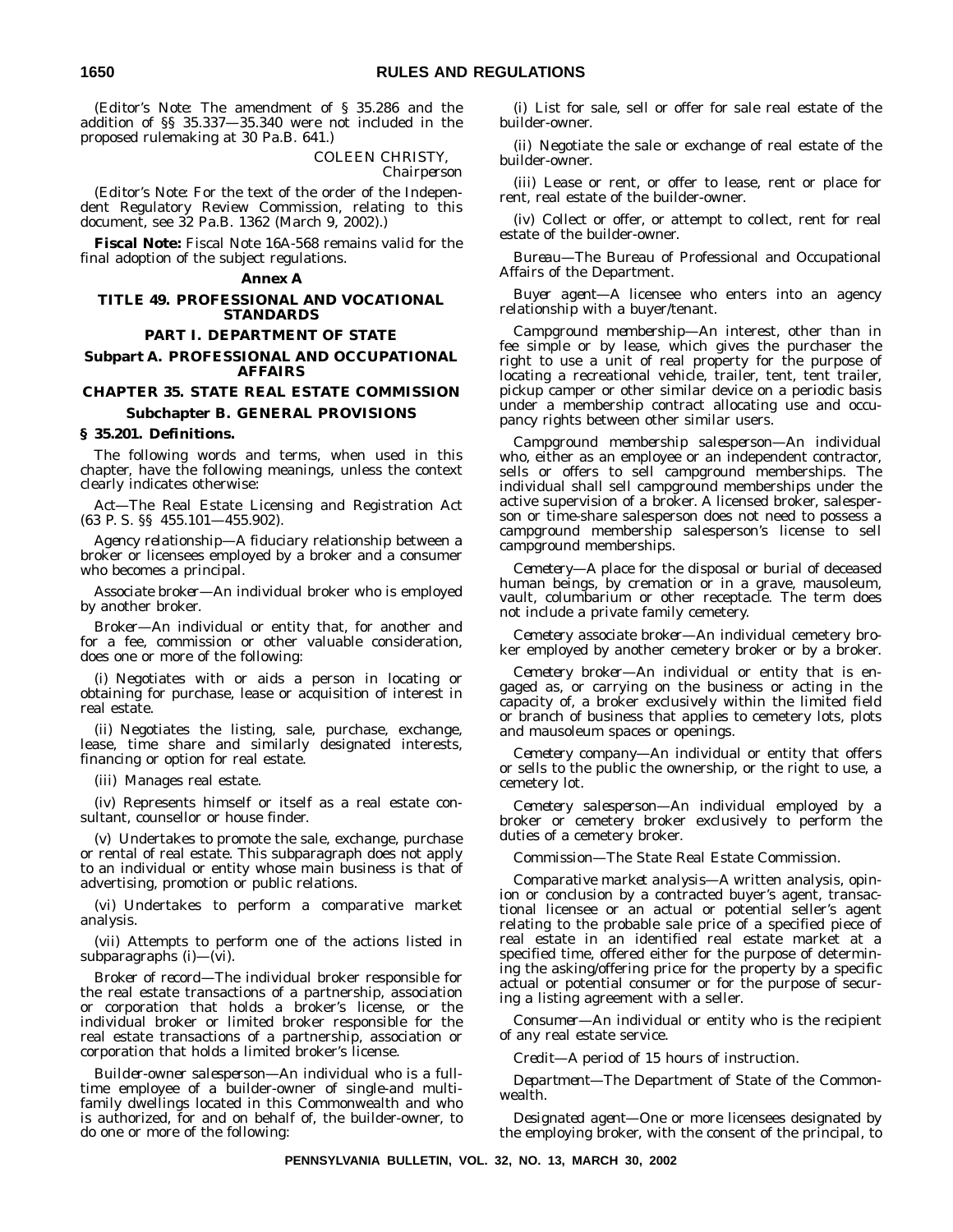act exclusively as the agent or agents for the principal to the exclusion of all other licensees within the broker's employ.

*Dual agent*—A licensee who acts as an agent for the buyer/tenant and seller/landlord in the same transaction.

*Hour of instruction*—A period of at least 50 minutes.

*Initial interview*—The first communication between a broker or salesperson and a consumer involving the personal/business or financial needs and motivations of the consumer. A discussion of the objective facts about the property, including dimensions, zoning classification, age, description or list price/lease amount, is not by itself a substantive discussion.

*Licensee*—An individual or entity licensed under the act. For purposes of the consumer notice in § 35.336(a) (relating to disclosure summary), the term means a broker or salesperson.

*Listing broker*—A broker who has entered into a written agreement with a seller/landlord to market property as a seller's agent, dual agent or transaction licensee.

*Manager of record*—The individual rental listing referral agent responsible for the rental listing transactions of a partnership, association or corporation that holds a rental listing referral agent's license.

*Open listing agreement*—A nonexclusive listing agreement governed by a memorandum or contract wherein the seller retains the right to employ multiple brokers to sell or lease a property.

*Nonexclusive buyer agency agreement*—A nonexclusive agreement governed by a memorandum or contract wherein the buyer retains the right to employ multiple brokers to purchase or lease a property.

*Principal*—A consumer who has entered into an agency relationship with a broker or another licensee employed by the broker.

*Real estate*—An interest or estate in land—whether corporeal or incorporeal, whether freehold or nonfreehold, whether the land is situated in this Commonwealth or elsewhere—including leasehold interests and time share and similarly designated interests.

*Real estate school*—An individual or entity that conducts classes in real estate subjects. The term does not include a college, university or institute of higher learning accredited by the Middle States Association of Colleges and Secondary Schools or equivalent accreditation.

*Rental listing referral agent*—An individual or entity that owns or manages a business which collects rental information for the purpose of referring prospective tenants to rental units or locations of rental units. The term does not include an official or employee of a public housing authority that is created under State or Federal law.

*Salesperson*—An individual who is employed by a broker to do one or more of the following:

(i) Sell or offer to sell real estate, or list real estate for sale.

(ii) Buy or offer to buy real estate.

(iii) Negotiate the purchase, sale or exchange of real estate.

(iv) Negotiate a loan on real estate.

(v) Lease or rent real estate, or offer to lease or rent real estate or to place real estate for rent.

(vi) Collect rent for the use of real estate, or offer or attempt to collect rent for the use of real estate.

(vii) Assist a broker in managing property.

(viii) Perform a comparative market analysis.

*Seller agent*—A licensee who enters into an agency relationship with a seller/landlord.

*Subagent*—A licensee, not in the employ of the listing broker, who acts or cooperates with the listing broker in selling property as a seller's/landlord's agent and is deemed to have an agency relationship with the seller.

*Time share*—The right, however evidenced or documented, to use or occupy one or more units on a periodic basis according to an arrangement allocating use and occupancy rights of that unit or those units between other similar users. As used in this definition, the term "unit" is a building or portion thereof permanently affixed to real property and designed for separate occupancy or a campground membership or portion thereof designed for separate occupancy. The term does not include a campground membership.

*Time-share salesperson*—An individual who, either as an employee or an independent contractor, sells or offers to sell time shares.

*Transaction licensee*—A licensee who, without entering into an agency relationship with the consumer, provides communication or document preparation services or performs other acts listed in the definition of ''broker'' or ''salesperson.''

#### **Subchapter E. STANDARDS OF CONDUCT AND PRACTICE**

#### **GENERAL ETHICAL RESPONSIBILITIES**

#### **§ 35.281. Putting contracts, commitments and agreements in writing.**

(a) All contracts, commitments and agreements between a broker, or a licensee employed by the broker, and a principal or a consumer who is required to pay a fee, commission or other valuable consideration shall be in writing and contain the information specified in § 35.331 (relating to written agreements generally).

(b) The following are exceptions to subsection (a):

(1) Open listing agreements or nonexclusive buyer agency agreements may be oral if the seller/buyer or landlord/tenant is provided with a written memorandum stating the terms of the agreement.

(2) Transaction licensees or subagents cooperating with listing brokers are not required to obtain a written agreement from the seller/landlord.

(3) Transaction licensees or subagents who provide services to the buyer/tenant but are paid by the seller/ landlord or listing broker shall provide, and have signed, a written disclosure statement describing the nature of the services to be performed and containing the information required by section 608 of the act (63 P. S. § 455.608).

(c) A licensee may perform services before an agreement is signed, but the licensee is not entitled to recover a fee, commission or other valuable consideration in the absence of a signed agreement.

#### **§ 35.283. Disclosure of interest.**

(a) A licensee may not participate in a real estate transaction involving property in which he has an owner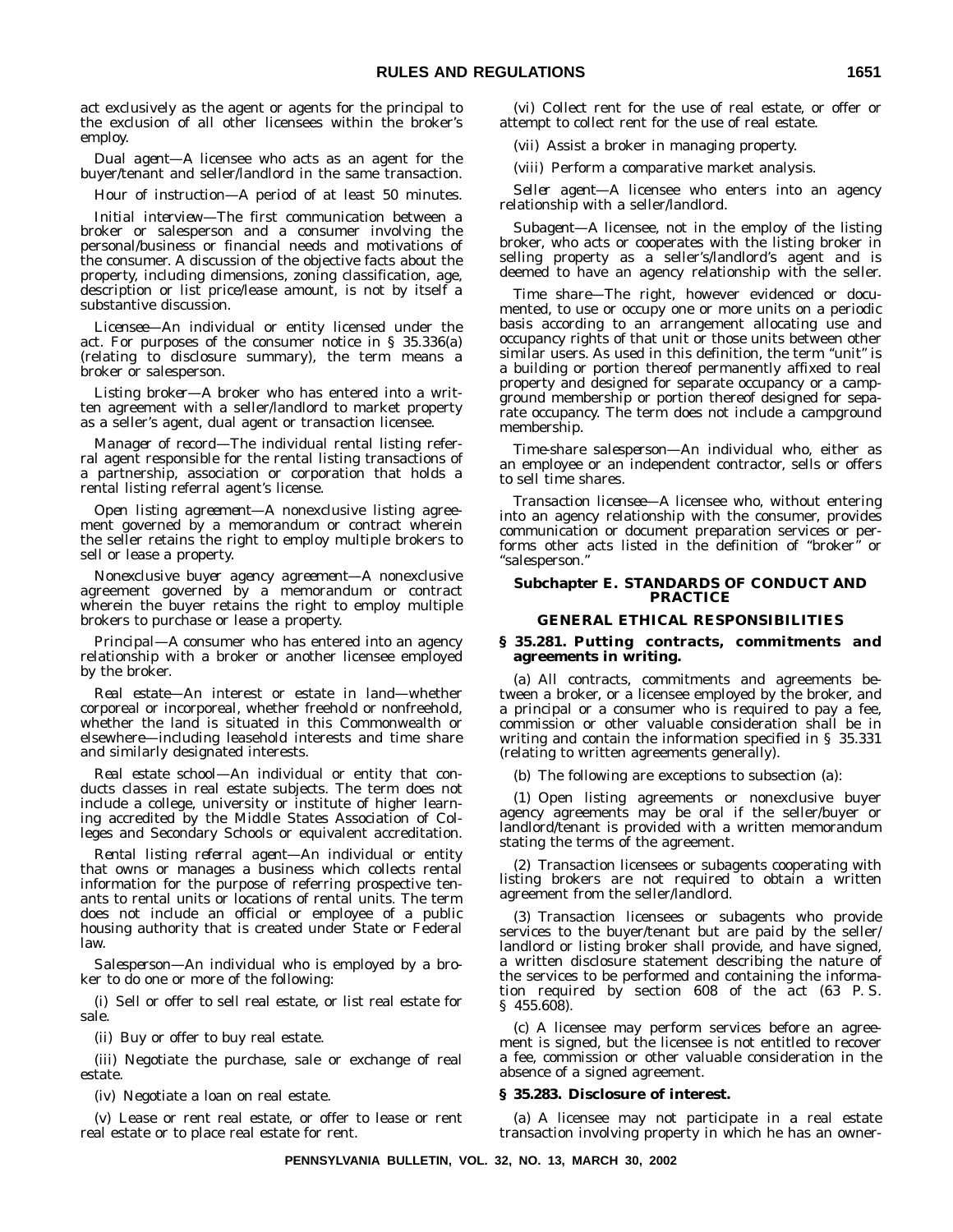ship interest unless he first discloses his interest in writing to all parties concerned.

(b) A licensee may not represent, or purport to represent, more than one party to a real estate transaction without the written consent of all parties concerned.

(c) A broker who manages rental property may not accept a commission, rebate or profit on expenditures made for the lessor without the lessor's written consent.

(d) A licensee who provides financial services, title transfer and preparation, insurance, construction, repair or inspection services, may not require a consumer to use any of these services.

(e) If the consumer chooses to use any of the services in subsection (d), the licensee shall provide the consumer with a written disclosure of any financial interest, including, a referral fee or commission, that the licensee has in the service. This disclosure shall be made at the time the licensee first advises the consumer that an ancillary service is available or when the licensee first learns that the consumer will be using the service.

(f) A licensee has a continuing obligation to disclose to a principal any conflict of interest in a reasonably practicable period of time after the licensee learns or should have learned of the conflict of interest.

#### **§ 35.284. Disclosures of business relationships.**

(a) *Disclosure to consumers seeking to sell or purchase residential or commercial real estate.*

(1) A licensee shall provide the disclosure summary in § 35.336 (relating to disclosure summary for the purchase or sale of residential or commercial real estate or for the lease of residential or commercial real estate when the licensee is working on behalf of the tenant) to consumers seeking to purchase or sell real estate at the initial interview if the interview occurs in person.

(2) If the initial interview does not occur in person, the licensee shall provide the oral disclosure in § 35.339 (relating to the oral disclosure) at the initial interview and the written disclosure statement in § 35.336 no later than the earlier of:

(i) The first meeting that the licensee has in person with the consumer after the initial interview.

(ii) The time the licensee or any person working with the licensee first shows a property to the consumer.

(b) *Disclosure to tenants seeking to lease residential or commercial real estate.*

(1) A licensee who is working on behalf of the tenant shall provide the disclosure summary in § 35.336 as required in subsection (a).

(2) A licensee who is working on behalf of the owner shall provide the disclosure summary in § 35.337 (relating to disclosure summary for the lease of residential or commercial real estate when the licensee is working on behalf of the owner) to tenants seeking to lease residential or commercial property at the initial interview.

(c) *Disclosure to consumers seeking to sell time shares.* A licensee shall provide the disclosure summary in § 35.338 (relating to disclosure summary for time-share estates) to consumers seeking to purchase time-share estates at the initial interview.

(d) *Signed disclosure.* A licensee shall provide a copy of the signed disclosure to the consumers referenced in subsections (a)—(c) and shall retain the signed acknowledgment under § 35.286 (relating to retention and production of records). If a consumer refuses to sign the acknowledgment, the refusal shall be noted on the acknowledgment.

#### **§ 35.286. Retention and production of records.**

(a) *Retention.* A broker or cemetery broker shall retain records pertaining to a real estate transaction for at least 3 years following consummation except for the following which shall be retained for 6 months:

(1) The acknowledgement portion of the consumer notice applicable to the sale or purchase of real estate in § 35.336 (relating to disclosure summary for the purchase or sale of residential or commercial real estate or the lease of residential or commercial real estate or lease of residential or commercial real estate when the licensee is working on behalf of the tenant) when there is not a real estate transaction.

(2) The acknowledgement portion of the consumer notice applicable to time shares in § 35.338 (relating to disclosure summary for time-share estates).

(3) The acknowledgement portion of the consumer notice applicable to leases in § 35.336 and § 35.337 (relating to disclosure summary for the lease of residential or commercial real estate when the licensee is working on behalf of the owner).

(4) The written disclosure statement establishing a subagent or transaction licensee relationship required by § 35.281(b)(3) (relating to putting contracts, commitments and agreements in writing).

(b) *Production of documents.*

(1) A broker or cemetery broker shall produce the records required in subsection (a) for examination by the Commission or its authorized representatives upon written request or pursuant to an office inspection under § 35.246 (relating to inspection of office).

(2) A corporation, partnership or association that holds a broker's or cemetery broker's license shall produce its corporate, partnership or association records for examination by the Commission or its authorized representatives upon written request or pursuant to an office inspection under § 35.246.

#### **§ 35.287. Supervised property management assistance by salespersons.**

A salesperson may assist in property management if the salesperson's work is supervised and controlled by the employing broker. The salesperson may not independently negotiate the terms of a lease nor execute a lease on behalf of the lessor.

#### **§ 35.292. Duties of licensees generally.**

(a) The following duties are owed to all consumers of real estate services and may not be waived:

(1) Exercise reasonable professional skill and care.

(2) Deal honestly and in good faith.

(3) Present, in a reasonably practicable period of time, all offers, counteroffers, notices and communications to and from the parties in writing, unless the property is subject to an existing contract and the seller/landlord has agreed in a written waiver.

(4) Comply with the Real Estate Seller Disclosure Act  $(68 \text{ P. S. }$   $\frac{65}{1021} - 1036)$ .

(5) Account for escrow and deposits funds as required by section  $604(a)(5)$  of the act  $(63 \text{ P. S. } § \ 455.604(a)(5))$ and §§ 35.321—35.328 (relating to escrow requirements).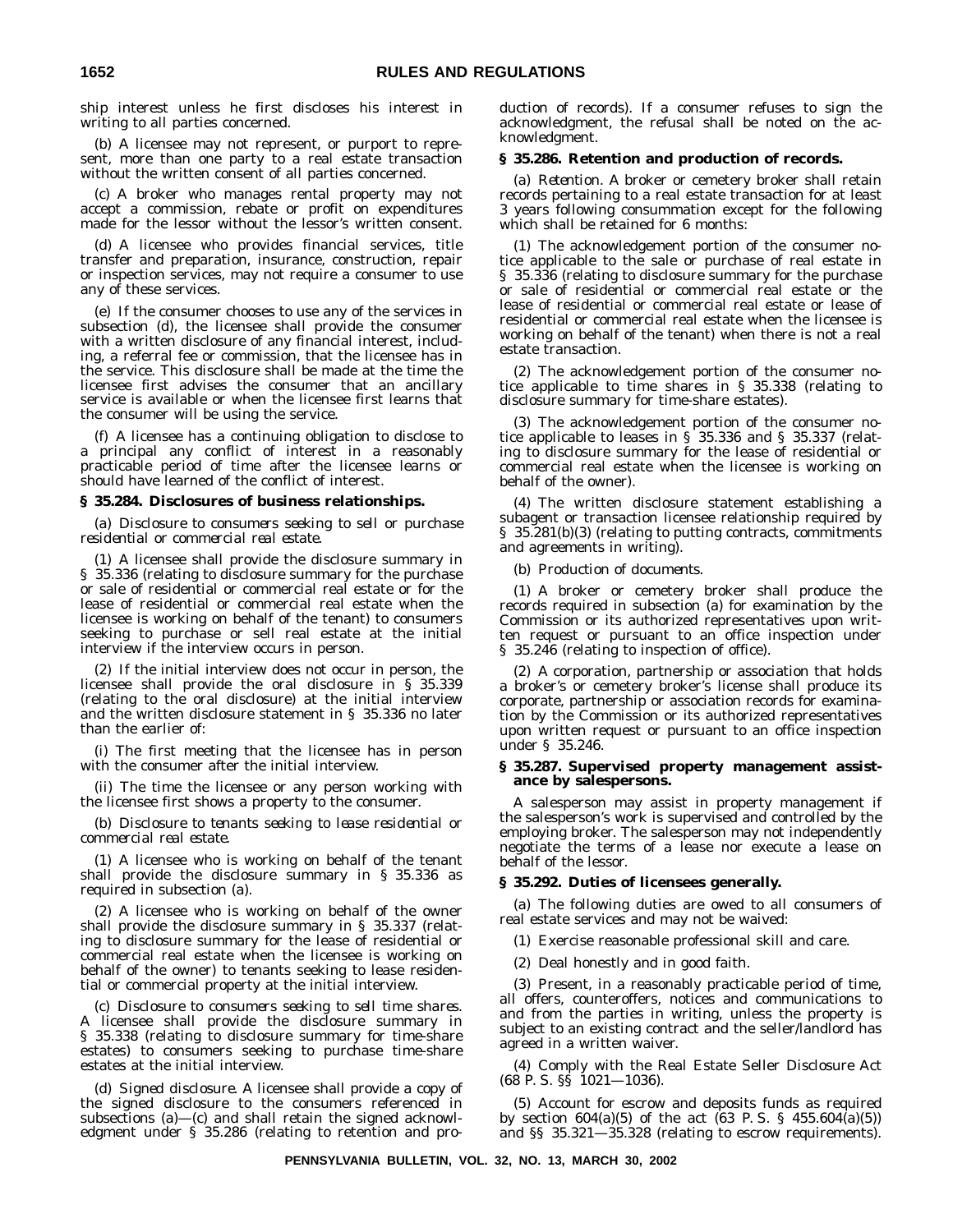(6) Provide consumers with the information in section 608 of the act (63 P. S. § 455.608) at the initial interview.

(7) Disclose, in a reasonably practicable period of time, all conflicts of interest and financial interests as required in § 35.283 (relating to disclosure of interest).

(8) Advise the consumer to seek expert advice on matters about the transaction that are beyond the licensee's expertise.

(9) Ensure that all services are provided in a reasonable, professional and competent manner.

(10) Keep the consumer informed about the transaction and the tasks to be completed.

(11) Provide assistance with document preparation.

(12) Advise the consumer about compliance with laws pertaining to real estate transactions without rendering legal advice.

(b) A licensee is not required to conduct an independent inspection of the property.

(c) A licensee is not required to independently verify the accuracy or completeness of any representation made by the consumer to a transaction which the licensee reasonably believes to be accurate and reliable.

(d) A licensee is not liable for the acts of a consumer unless the consumer is acting at the express direction of the licensee or as a result of a representation by a licensee reasonably relied on by the consumer.

#### **PERMITTED RELATIONSHIPS**

#### **§ 35.311. Generally.**

(a) A licensee and a consumer may enter into the relationship specified in sections 606.2—606.4 and 606.6 of the act (63 P.S. §§ 455.606—455.606d and 455.606f).

(b) A broker may not extend or delegate the broker's agency relationship without the written consent of the principal.

(c) Compensation paid by a broker to another broker who assists in the marketing and sale/lease of a consumer's property does not create an agency relationship between the consumer and that other broker.

(d) A licensee in an agency relationship may not knowingly, during or following the termination of an agency relationship, reveal or use confidential information of the principal, except when one or more of the following apply:

(1) The principal consented to the disclosure.

(2) The information is disclosed to another licensee or third party acting solely on behalf of the principal.

(3) The information is required to be disclosed under subpoena or court order.

(4) The disclosure is necessary to prevent the principal from committing a crime.

(5) The information is used by the licensee to defend in a legal proceeding against an accusation of wrongdoing.

#### **§ 35.312. Duties of seller's agent.**

(a) In addition to the duties required in § 35.292 (relating to duties of licensees generally), a seller's agent owes the additional duties of:

(1) Loyalty to the seller/landlord by acting in the seller's/landlord's best interest.

(2) Confidentiality, except that a licensee has a duty to reveal known material defects about the property.

(3) Making a continuous and good faith effort to find a buyer/tenant for the property except when the property is subject to an existing agreement of sale/lease.

(4) Disclosure to other parties in the transaction that the licensee has been engaged as a seller's agent.

(b) A licensee does not breach a duty to a seller/ landlord by showing alternative properties to a prospective buyer/tenant or listing competing properties.

(c) A seller's agent may compensate other brokers as subagents if the seller/landlord agrees in writing. Subagents have the same duties and obligations to the seller/landlord as the seller's agent.

(d) A seller's agent may also compensate a buyer's agent and a transaction licensee who do not have the same duties and obligations to the seller/landlord as the seller's agent.

(e) Upon entering into a written agreement with the seller/landlord, each licensee employed by the broker will act as a seller's agent unless a licensee has been named, or is thereafter named, a designated agent under § 35.315 (relating to designated agency).

#### **§ 35.313. Duties of buyer's agent.**

(a) In addition to the duties required in § 35.292 (relating to duties of licensees generally), a buyer's agent owes the additional duties of:

(1) Loyalty to the buyer/tenant by acting in the buyer's/ tenant's best interest.

(2) Confidentiality.

(3) Making a continuous and good faith effort to find a property for the buyer/tenant except when the buyer/ tenant is subject to an existing contract for sale/lease.

(4) Disclosure to other parties in the transaction that the licensee has been engaged as a buyer's agent.

(b) A licensee does not breach a duty to a buyer/tenant by showing a property the buyer/tenant is interested in to other buyer/tenants.

(c) A buyer's agent represents the interests of the buyer/tenant even if paid by the seller/landlord.

(d) Upon entering into a written agreement with the buyer/tenant, each licensee employed by the broker will act as a buyer's agent unless a licensee has been named, or is thereafter named, a designated agent under § 35.315 (relating to duties of designated agency).

#### **§ 35.314. Duties of dual agent.**

(a) A licensee may act as a dual agent if both parties consent in writing.

(b) In addition to the duties required in § 35.292 (relating to duties of licensees generally), a dual agent owes the additional duties of:

(1) Taking no action that is adverse or detrimental to either party's interest in the transaction.

(2) Unless otherwise agreed in writing, making a continuous and good faith effort to find a buyer/tenant for the property and a property for the buyer/tenant except when the buyer/tenant or seller/landlord is subject to an existing contract.

(3) Confidentiality, except that a licensee is required to disclose known material defects about the property.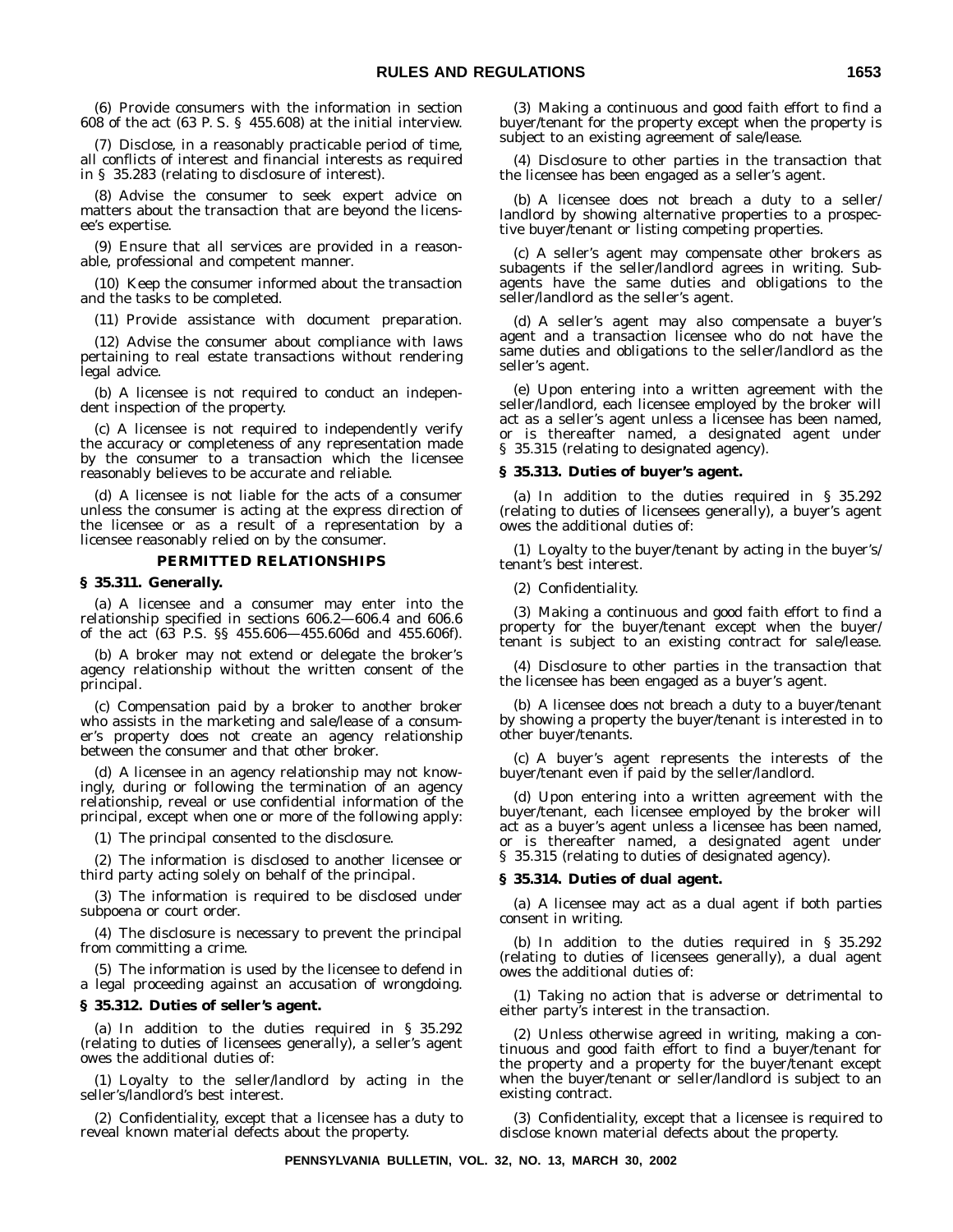(c) A dual agent does not breach a duty to the seller/ landlord by showing properties not owned by the seller/ landlord to a prospective buyer/tenant or listing competing properties for sale/lease.

(d) A dual agent does not breach a duty to a buyer/ tenant by showing a property the buyer/tenant is interested in to other prospective buyer/tenants.

#### **§ 35.315. Duties of designated agent.**

(a) A broker, with the written consent of the principal, may designate one or more licensees to act exclusively as the agent of the seller/landlord, and designate one or more licensees to act exclusively as the agent of the buyer/tenant in the same transaction.

(b) Designation may take place at any time. If designation takes place after the initial designation or after a written agreement has been entered into, the broker shall:

(1) Obtain the principal's consent, in writing, to the newly designated licensee.

(2) Obtain, when applicable, the principal's agreement to renounce any previous agency relationship with the other licensees employed by the broker.

(c) Regardless of when the designation takes place, the broker and the designated agents shall use reasonable care to ensure that confidential information is not disclosed or used.

(d) The licensees employed by the broker who are not designated have no agency relationship with either party in the transaction.

(e) Each licensee employed by the same broker who is a designated agent in the same transaction, owes the following additional duties, in addition to those required in § 35.292 (relating to duties of licensees generally):

(1) Loyalty to the principal with whom the designated agent is acting by working in that principal's best interest.

(2) Make a continuous and good faith effort to find a buyer/tenant for a principal who is a seller/landlord or to find a property for a principal who is the buyer/tenant except where the seller/landlord is subject to an existing contract for sale or lease or the buyer/tenant is subject to an existing contract to purchase or lease.

(3) Disclose to the principal prior to writing or presenting an offer to purchase that the other party to the transaction is represented by a designated agent also employed by the broker.

(4) Confirm that the broker is a dual agent in the transaction.

(f) In the transaction specified in subsection (e), the employing broker, as a dual agent, has the additional duties, in addition to those specified in § 35.292 and § 35.314 (relating to duties of dual agents), of:

(1) Taking reasonable care to protect any confidential information that has been disclosed to the designated licensees.

(2) Taking responsibility to direct and supervise the business activities of the designated licensees while taking no action that is adverse or detrimental to either party's interest in the transaction.

#### **§ 35.316. Duties of transaction licensee.**

In addition to the duties required in § 35.292 (relating to duties of licensees generally), a transaction licensee shall advise the consumer that the licensee:

(1) Is not acting as an agent or advocate for the consumer and should not be provided with confidential information.

(2) Owes the additional duty of limited confidentiality in that the following information may not be disclosed:

(i) The seller/landlord will accept a price less than the asking/listing price.

(ii) The buyer/tenant will pay a price greater than the price submitted in a written offer.

(iii) The seller/landlord or buyer/tenant will agree to financing terms other than those offered.

#### **REAL ESTATE DOCUMENTS**

#### **§ 35.331. Written agreements generally.**

(a) A written agreement between a broker and a principal or between a broker and a consumer whereby the consumer is or may be committed to pay a fee, commission or other valuable consideration shall contain the following:

(1) Notification that a Real Estate Recovery Fund exists to reimburse a person who has obtained a final civil judgment against a Commonwealth real estate licensee owing to fraud, misrepresentation or deceit in a real estate transaction and who has been unable to collect the judgment after exhausting legal and equitable remedies. Details about the Fund may be obtained by calling the Commission at (717) 783-3658.

(2) Notification that payments of money received by the broker on account of a sale—regardless of the form of payment and the person designated as payee (if payment is made by an instrument)—shall be held by the broker in an escrow account pending consummation of the sale or a prior termination thereof.

(3) Notification that the broker's commission and the duration of the agreement have been determined as a result of negotiations between the broker, or a licensee employed by the broker, and the seller/landlord or buyer/ tenant.

(4) A description of the services to be provided and the fees to be charged.

(5) Notification about the possibility that the broker or any licensee employed by the broker may provide services to more than one party in a single transaction, and an explanation of the duties owed to the other party and the fees which the broker may receive for those services.

(6) Notification of the licensee's continuing duty to disclose in a reasonably practicable period of time any conflict of interest.

(7) In an agreement between a broker and a seller/ landlord, a statement regarding cooperation with subagents and buyers agents, a disclosure that a buyer agent, even if compensated by the listing broker or seller/landlord will represent the interests of the buyer/ tenant and a disclosure of any potential for the broker to act as a dual agent.

(8) In an agreement between a broker and a buyer/ tenant, an explanation that the broker may be compensated based upon a percentage of the purchase price, the broker's policies regarding cooperation with listing brokers willing to pay buyer's brokers, a disclosure that the broker, even if compensated by the listing broker or seller/landlord will represent the interests of the buyer/ tenant and a disclosure of any potential for the broker to act as a dual agent.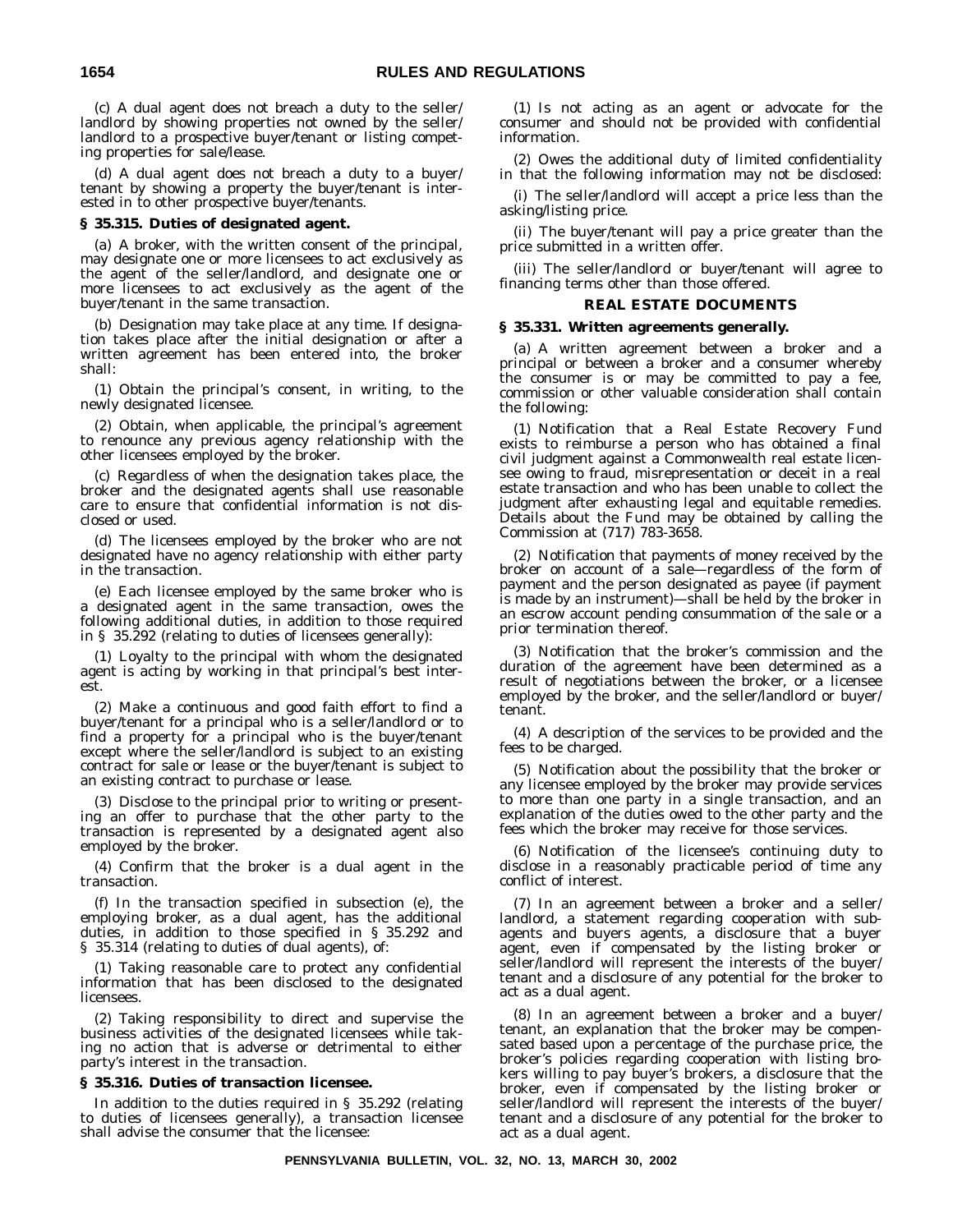(b) To the extent that any of the information required in subsection (a) is set forth in the disclosure summaries in §§ 35.336—35.338 (relating to disclosure summary for the purchase or sale of residential or commercial real estate or for the lease of residential or commercial real estate when the licensee is working on behalf of the tenant; disclosure summary for the lease of residential or commercial real estate when the licensee is working on behalf of the owner; and disclosure summary for timeshare estates), those provisions need not be repeated, but may be incorporated by reference.

#### **§ 35.332. Exclusive listing agreements.**

(a) An exclusive listing agreement may comprise one of the following:

(1) The exclusive agency of the broker.

(2) The exclusive right-to-sell or exclusive right-tolease.

(b) An exclusive listing agreement shall contain, in addition to the requirements in § 35.331 (relating to written agreements generally), the following:

(1) The sale or lease price.

(2) The commission, fees or other compensation expected on the sale or lease price.

(3) The duration of the agreement.

(4) In the case of an exclusive right-to-sell agreement, a statement in bold face type that the broker earns a commission on the sale of the property during the listing period by whomever made, including the owner.

(5) In the case of an exclusive right-to-lease agreement, a statement in bold print that the broker earns a commission on the lease of the property during the listing period by whomever made, including the lessor.

(c) An exclusive listing agreement may not contain:

(1) A listing period exceeding 1 year.

(2) An automatic renewal clause.

(3) A cancellation notice to terminate the agreement at the end of the listing period set forth in the agreement.

(4) Authority of the broker to execute a signed agreement of sale or lease for the owner or lessor.

(5) An option by the broker to purchase the listed property.

(6) Authority of the broker to confess judgment against the owner or lessor for the Commission in the event of a sale or lease.

#### **§ 35.333. Agreements of sale.**

(a) An agreement of sale, other than for a cemetery lot, mausoleum or cremation space or opening, shall contain:

(1) The date of the agreement.

(2) The names of the buyer and seller.

(3) A description of the property and the interest to be conveyed.

(4) The sale price.

(5) The dates for payment and conveyance.

(6) The zoning classification of the property, except if the property (or each parcel thereof, if subdividable) is zoned solely or primarily to permit single-family dwellings, together with a statement that the failure of the agreement of sale to contain the zoning classification of the property shall render the agreement voidable at the

option of the buyer and, if voided, deposits tendered by the buyer shall be returned to the buyer without a requirement of court action.

(7) A statement identifying the capacity in which the broker, or a licensee employed by the broker is involved in the transaction and whether services have been provided to another party in the transaction.

(8) A provision that payments of money received by the broker on account of the sale—regardless of the form of payment and the person designated as payee (if payment is made by an instrument)—shall be held by the broker in an escrow account pending consummation of the sale or a prior termination thereof.

(9) The following statement:

"A Real Estate Recovery Fund exists to reimburse any person who has obtained a final civil judgment against a Pennsylvania real estate licensee owing to fraud, misrepresentation, or deceit in a real estate transaction and who has been unable to collect the judgment after exhausting all legal and equitable remedies. For complete details about the Fund, call (717) 783-3658."

(10) A statement that access to a public road may require issuance of a highway occupancy permit from the Department of Transportation.

(11) In the case of an agreement of sale for the purchase of a time share or campground membership, a statement regarding the purchaser's right of cancellation that is set forth conspicuously in bold face type of at least 10 point size immediately above the signature line for the purchaser and that is in substantially the following form:

"You, the purchaser, may cancel this purchase at any time prior to midnight of the fifth day following the date of this transaction. If you desire to cancel, you are required to notify the seller, in writing, at (insert address). Such notice shall be given by certified return receipt mail or by any other bona fide means of delivery which provides you with a receipt. Such notice shall be effective upon being postmarked by the United States Postal Service or upon deposit of the notice with any bona fide means of delivery which provides you with a receipt."

(b) An agreement of sale that is conditioned upon the ability of the buyer to obtain a mortgage shall contain:

- (1) The type of mortgage.
- (2) The mortgage principal.
- (3) The maximum interest rate of the mortgage.
- (4) The minimum term of the mortgage.
- (5) The deadline for the buyer to obtain the mortgage.

(6) The nature and extent of assistance that the broker will render to the buyer in obtaining the mortgage.

(c) The following terms shall be printed in bold face if made part of an agreement of sale:

(1) A provision relieving the seller from responsibility for defects involving the sale property, or a provision requiring the buyer to execute a release to that effect at the time of settlement, or a provision of similar import.

(2) A provision reserving to the builder-seller the right to change, or depart from, the building specifications for the sale property.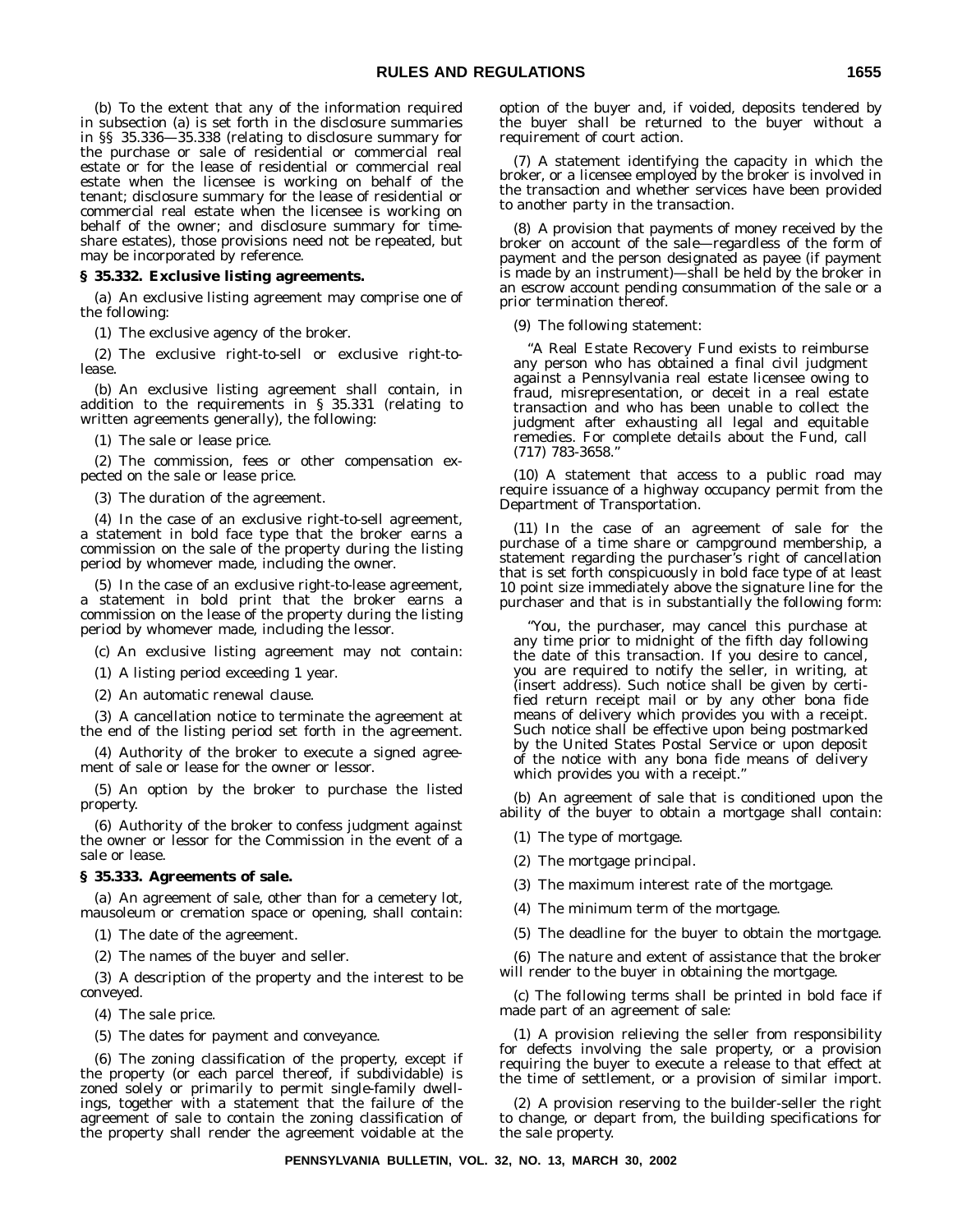(d) An agreement of sale for a cemetery lot or plot or a mausoleum space or opening shall contain the requirements in subsection  $(a)(1)$ — $(5)$  and  $(9)$ .

#### **§ 35.336. Disclosure summary for the purchase or sale of residential or commercial real estate or for the lease of residential or commercial real estate when the licensee is working on behalf of the tenant.**

The Disclosure Summary shall be entitled ''Consumer Notice'' and shall be in the following format available from the Commission office upon request by phone, fax or internet:

#### **CONSUMER NOTICE THIS IS NOT A CONTRACT**

Pennsylvania law requires real estate brokers and salespersons (licensees) to advise consumers who are seeking to sell or purchase residential or commercial real estate or tenants who are seeking to lease residential or commercial real estate where the licensee is working on behalf of the tenant of the business relationships permitted by the Real Estate Licensing and Registration Act. This notice must be provided to the consumer at the first contact where a substantive discussion about real estate occurs unless an oral disclosure has been previously provided. If the oral disclosure was provided, this notice must be provided at the first meeting or the first time a property is shown to the consumer by the broker or salesperson.

Before you disclose any information to a licensee, be advised that unless you select an agency relationship the licensee is not representing you. A business relationship of any kind will not be presumed but must be established between the consumer and the licensee.

Any licensee who provides you with real estate services owes you the following duties:

• Exercise reasonable professional skill and care which meets the practice standards required by the act.

• Deal honestly and in good faith.

• Present, in a reasonably practicable period of time, all offers, counteroffers, notices, and communications to and from the parties in writing. The duty to present written offers and counteroffers may be waived if the waiver is in writing.

- Comply with Real Estate Seller Disclosure Act.
- Account for escrow and deposit funds.

• Disclose all conflicts of interest in a reasonably practicable period of time.

• Provide assistance with document preparation and advise the consumer regarding compliance with laws pertaining to real estate transactions.

• Advise the consumer to seek expert advice on matters about the transaction that are beyond the licensee's expertise.

• Keep the consumer informed about the transaction and the tasks to be completed.

• Disclose financial interest in a service, such as financial, title transfer and preparation services, insurance, construction, repair or inspection, at the time service is recommended or the first time the licensee learns that the service will be used.

A licensee may have the following business relationships with the consumer:

#### *Seller Agency:*

Seller agency is a relationship where the licensee, upon entering into a written agreement, works only for a seller/ landlord. Seller's agents owe the additional duties of:

• Loyalty to the seller/landlord by acting in the seller's/ landlord's best interest.

• Confidentiality, except that a licensee has a duty to reveal known material defects about the property.

• Making a continuous and good faith effort to find a buyer for the property, except while the property is subject to an existing agreement.

• Disclosure to other parties in the transaction that the licensee has been engaged as a seller's agent.

A seller's agent may compensate other brokers as subagents if the seller/landlord agrees in writing. Subagents have the same duties and obligations as the seller's agent. Seller's agents may also compensate buyer's agents and transaction licensees who do not have the same duties and obligations as seller's agents.

If you enter into a written agreement, the licensees in the real estate company owe you the additional duties identified above under seller agency. The exception is designated agency. See the designated agency section in this notice for more information.

#### *Buyer Agency:*

Buyer agency is a relationship where the licensee, upon entering into a written agreement, works only for the buyer/tenant. Buyer's agents owe the additional duties of:

• Loyalty to the buyer/tenant by acting in the buyer's/ tenant's best interest.

• Confidentiality, except that a licensee is required to disclose known material defects about the property.

• Making a continuous and good faith effort to find a property for the buyer/tenant, except while the buyer is subject to an existing contract.

• Disclosure to other parties in the transaction that the licensee has been engaged as a buyer's agent.

A buyer's agent may be paid fees, which may include a percentage of the purchase price, and, even if paid by the seller/landlord, will represent the interests of the buyer/ tenant.

If you enter into a written agreement, the licensees in the real estate company owe you the additional duties identified above under buyer agency. The exception is designated agency. See the designated agency section in this notice for more information.

#### *Dual Agency:*

Dual agency is a relationship where the licensee acts as the agent for both the seller/landlord and the buyer/ tenant in the same transaction with the written consent of all parties. dual agents owe the additional duties of:

• Taking no action that is adverse or detrimental to either party's interest in the transaction.

• Unless otherwise agreed to in writing, making a continuous and good faith effort to find a buyer for the property and a property for the buyer, unless either are subject to an existing contract.

• Confidentiality, except that a licensee is required to disclose known material defects about the property.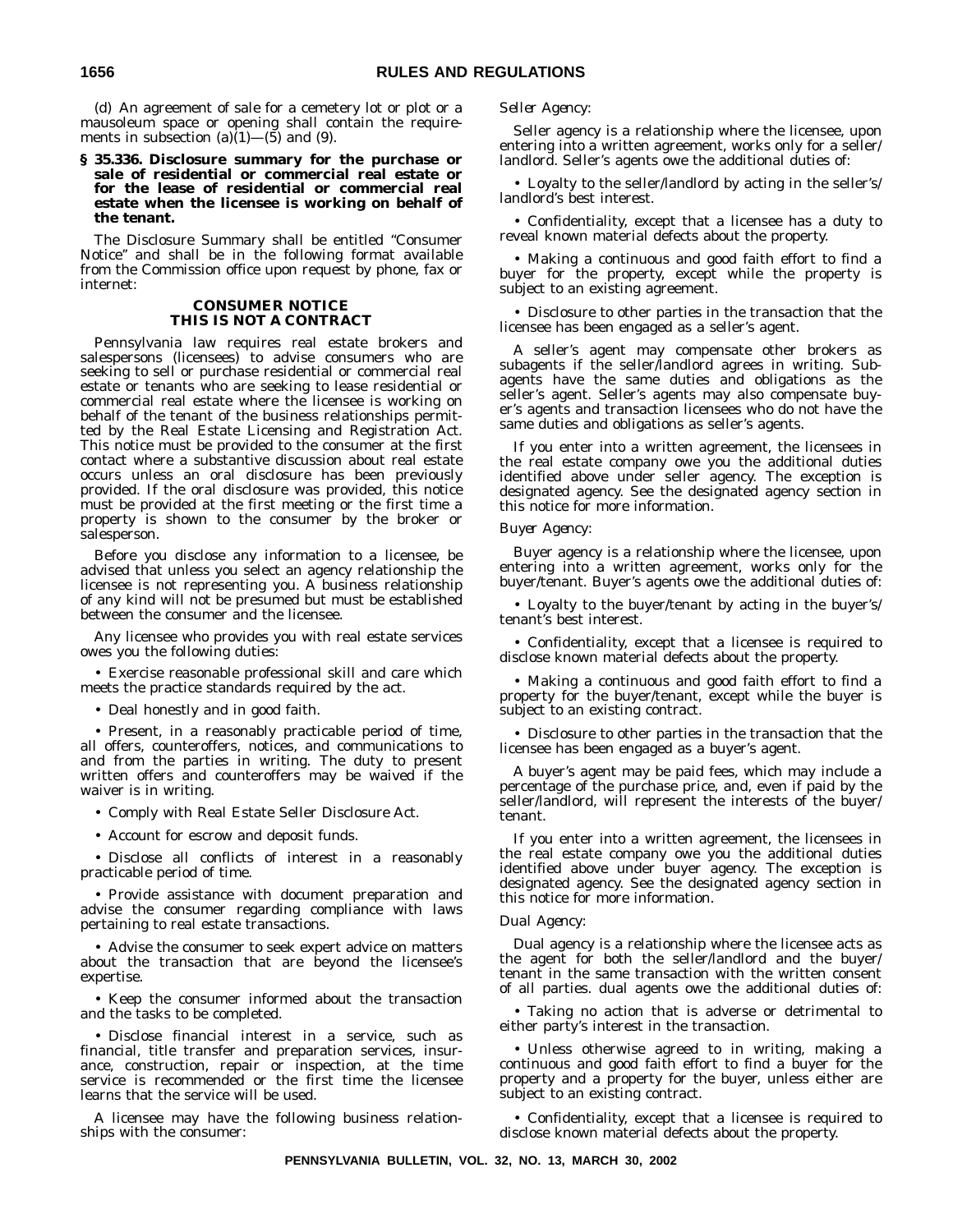#### *Designated Agency:*

In designated agency, the employing broker may, with your consent, designate one or more licensees from the real estate company to represent you. Other licensees in the company may represent another party and shall not be provided with any confidential information. The designated agent(s) shall have the duties as listed above under seller agency and buyer agency.

In designated agency, the employing broker will be a dual agent and have the additional duties of:

• Taking reasonable care to protect any confidential information disclosed to the licensee.

• Taking responsibility to direct and supervise the business activities of the licensees who represent the seller and buyer while taking no action that is adverse or detrimental to either party's interest in the transaction.

The designation may take place at the time that the parties enter into a written agreement, but may occur at a later time. Regardless of when the designation takes place, the employing broker is responsible for ensuring that confidential information is not disclosed.

#### *Transaction Licensee:*

A transaction licensee is a broker or salesperson who provides communication or document preparation services or performs other acts for which a license is required without being the agent or advocate for either the seller/landlord or the buyer/tenant. Upon signing a written agreement or disclosure statement, a transaction licensee has the additional duty of limited confidentiality in that the following information may not be disclosed:

• The seller/landlord will accept a price less than the asking/listing price.

• The buyer/tenant will pay a price greater than the price submitted in a written offer.

• The seller/landlord or buyer/tenant will agree to financing terms other than those offered.

Other information deemed confidential by the consumer shall not be provided to the transaction licensee.

#### **OTHER INFORMATION ABOUT REAL ESTATE TRANSACTIONS**

The following are negotiable and shall be addressed in an agreement/disclosure statement with the licensee:

• The duration of the employment, listing agreement or contract.

• The fees or commissions.

• The scope of the activities or practices.

• The broker's cooperation with other brokers, including the sharing of fees.

Any sales agreement must contain the zoning classification of a property except in cases where the property is zoned solely or primarily to permit single family dwellings.

The Real Estate Recovery Fund exists to reimburse any person who has obtained a final civil judgment against a Pennsylvania real estate licensee owing to fraud, misrepresentation, or deceit in a real estate transaction and who has been unable to collect the judgment after exhausting all legal and equitable remedies. For complete details about the Fund, call (717) 783-3658.

#### **ACKNOWLEDGMENT**

I ACKNOWLEDGE THAT I HAVE RECEIVED THIS DISCLOSURE.

DATE: PRINT (CONSUMER) PRINT (CONSUMER)

SIGNED (CONSUMER) SIGNED (CONSUMER)

#### ADDRESS (OPTIONAL): ADDRESS (OPTIONAL):

PHONE NUMBER PHONE NUMBER (OPTIONAL): (OPTIONAL):

#### I CERTIFY THAT I HAVE PROVIDED THIS DOCUMENT TO THE ABOVE CONSUMER.

DATE:

PRINT LICENSEE SIGNED LICENSEE ADOPTED BY THE STATE REAL ESTATE

COMMISSION AT 49 PA. CODE § 35.336.

#### **§ 35.337. Disclosure summary for the lease of residential or commercial real estate when the licensee is working on behalf of the owner.**

The disclosure summary for the lease of residential or commercial property shall be in the following format:

#### **CONSUMER NOTICE THIS IS NOT A CONTRACT**

(LICENSEE) HEREBY STATES THAT WITH RESPECT TO THIS PROPERTY, (DESCRIBE PROP-ERTY) I AM ACTING IN THE FOLLOWING CA-PACITY: (CHECK ONE)

(I) OWNER/LANDLORD OF THE PROPERTY;

(II) A DIRECT EMPLOYEE OF THE OWNER/ LANDLORD; OR

(III) AN AGENT OF THE OWNER/LANDLORD PURSUANT TO A PROPERTY MANAGEMENT OR EXCLUSIVE LEASING AGREEMENT.

I ACKNOWLEDGE THAT I HAVE RECEIVED THIS NOTICE:

DATE:

PRINT (CONSUMER) PRINT (CONSUMER)

SIGNED (CONSUMER) SIGNED (CONSUMER)

ADDRESS (OPTIONAL): ADDRESS (OPTIONAL):

PHONE NUMBER PHONE NUMBER (OPTIONAL): (OPTIONAL):

I CERTIFY THAT I HAVE PROVIDED THIS NOTICE:

(LICENSEE) (DATE)

#### **§ 35.338. Disclosure summary for time-share estates.**

The disclosure summary for time-share estates shall be in the following format:

#### **CONSUMER NOTICE THIS IS NOT A CONTRACT**

(LICENSEE) HEREBY STATES THAT WITH RE-SPECT TO THIS PROPERTY, (DESCRIBE PROPERTY) I AM ACTING IN THE FOLLOWING CAPACITY: (CHECK ONE)

**PENNSYLVANIA BULLETIN, VOL. 32, NO. 13, MARCH 30, 2002**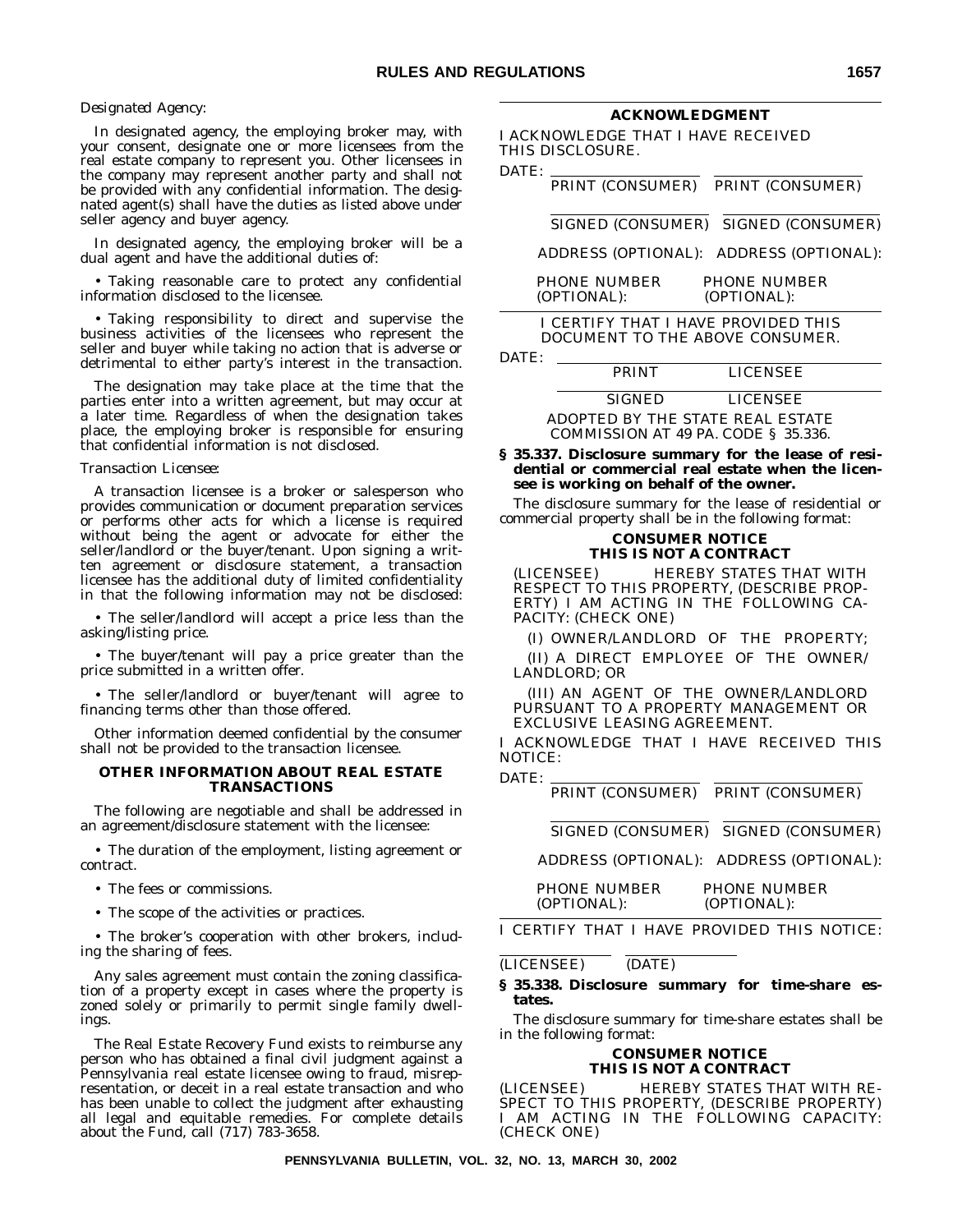(II) A DIRECT EMPLOYEE OF THE OWNER; OR

(III) AN AGENT OF THE OWNER PURSUANT TO A PROPERTY MANAGEMENT OR EXCLUSIVE LEASING OR SELLING AGREEMENT.

I ACKNOWLEDGE THAT I HAVE RECEIVED THIS NOTICE:

| (CONSUMER) | (DATE)                                      |  |
|------------|---------------------------------------------|--|
|            | I CERTIFY THAT I HAVE PROVIDED THIS NOTICE: |  |

# (LICENSEE) (DATE)

# **§ 35.339. Oral disclosure.**

The disclosure shall be read verbatim:

"THE REAL ESTATE LAW REQUIRES THAT I PRO-VIDE YOU WITH A WRITTEN CONSUMER NOTICE THAT DESCRIBES THE VARIOUS BUSINESS RELA-TIONSHIP CHOICES THAT YOU MAY HAVE WITH A REAL ESTATE LICENSEE. SINCE WE ARE DISCUSS-ING REAL ESTATE WITHOUT YOU HAVING THE BENEFIT OF THE CONSUMER NOTICE, I HAVE THE DUTY TO ADVISE YOU THAT ANY INFORMATION YOU GIVE ME AT THIS TIME IS NOT CONSIDERED TO BE CONFIDENTIAL, AND ANY INFORMATION YOU GIVE ME WILL NOT BE CONSIDERED CONFI-DENTIAL UNLESS AND UNTIL YOU AND I ENTER INTO A BUSINESS RELATIONSHIP. AT OUR FIRST MEETING I WILL PROVIDE YOU WITH A WRITTEN CONSUMER NOTICE WHICH EXPLAINS THOSE BUSINESS RELATIONSHIPS AND MY CORRESPOND-ING DUTIES TO YOU."

#### **§ 35.340. Comparative market analysis.**

A comparative market analysis shall contain the following statement printed conspicuously and without change on the first page:

This analysis has not been performed in accordance with the Uniform Standards of Professional Appraisal Practice which requires valuers to act as unbiased, disinterested third parties with impartiality, objectivity and independence and without accommodation of personal interest. It is not to be construed as an appraisal and may not be used as such for any purpose.

[Pa.B. Doc. No. 02-494. Filed for public inspection March 29, 2002, 9:00 a.m.]

# **STATE BOARD OF PHYSICAL THERAPY [49 PA. CODE CH. 40] Examination Fees**

The State Board of Physical Therapy (Board) amends §§ 40.5 and 40.13—40.16 to read as set forth in Annex A.

#### *Effective Date*

The amendments take effect upon publication of the final-form rulemaking in the *Pennsylvania Bulletin*.

#### *Statutory Authority*

This final-form rulemaking authorized under section 812.1 of The Administrative Code of 1929 (71 P. S. § 279.3a) and section 8 of the Physical Therapy Practice Act (63 P. S. § 1308).

#### *Background and Purpose*

This final-form rulemaking deletes references to examination fees for the physical therapist, athletic trainer and physical therapist assistant examinations. A third-party testing organization develops and administers the examinations. The fees are established by the test provider and are paid by the examinee. The examiner communicates directly with the applicants, who pay the examination fees directly to the examiner. Thus, to avoid the necessity of amending its regulations whenever the examination administrator might change the fees, the Board has deleted all references to examination fees.

#### *Response to Comments*

Notice of proposed rulemaking was published at 31 Pa.B. 2379 (May 5, 2001). Publication was followed by a 30-day public comment period during which the Board received no public comments. Following the close of the public comment period, the Board received comments from the Independent Regulatory Review Commission (IRRC). The Board did not receive any comments from the House Professional Licensure Committee (HPLC) or the Senate Consumer Protection and Professional Licensure Committee (SCP/PLC). This final-form rulemaking responds to the comments and suggestions made by IRRC.

As proposed, the Board would have deleted only the examination fees in § 40.5 (relating to fees). IRRC recommended that the Board delete all references to examination fees and examinations in §§ 40.13—40.16.

The Board concurs with the recommendation as it applies to § 40.15 (relating to examinations) and has amended this provision accordingly. The Board has not deleted references to the examination in §§ 40.13 and 40.16 (relating to areas of examination; and licensure by endorsement) since the elimination of the examination fees does not change the Board's review process. The Board still determines eligibility to sit for the examinations and still must notify applicants for licensure that an examination is required. The Board does believe, however, that amendments are necessary to clarify that the examinations are administered by the Board-approved vendor, rather than the Board. The Board, therefore, clarified this language in §§ 40.13 and 40.16.

With respect to § 40.14 (relating to failure; reexamination), an applicant who fails the first examination and wishes to take a second examination shall pay an additional examination fee charged by the vendor. The Board clarifies in § 40.14 that the additional fee is for the examination and that it is charged by the vendor, not by the Board.

The application procedure is as follows. Upon request, the applicant receives from the Board an application consisting of four parts. The first part requires the candidate to provide personal data and an application fee to the Board. The second part requests verification of education which is sent directly to the school by the applicant and the school returns it to the Board. The third part is an application for computerized testing which the applicant sends to the Board. The Board forwards this to the National provider after the Board determines the applicant is eligible for the examination. The fourth part is a payment information form which is directly sent by the applicant along with the examination fee to the National provider. The National provider sends the applicant scheduling information to schedule the examination with Prometric Testing Service.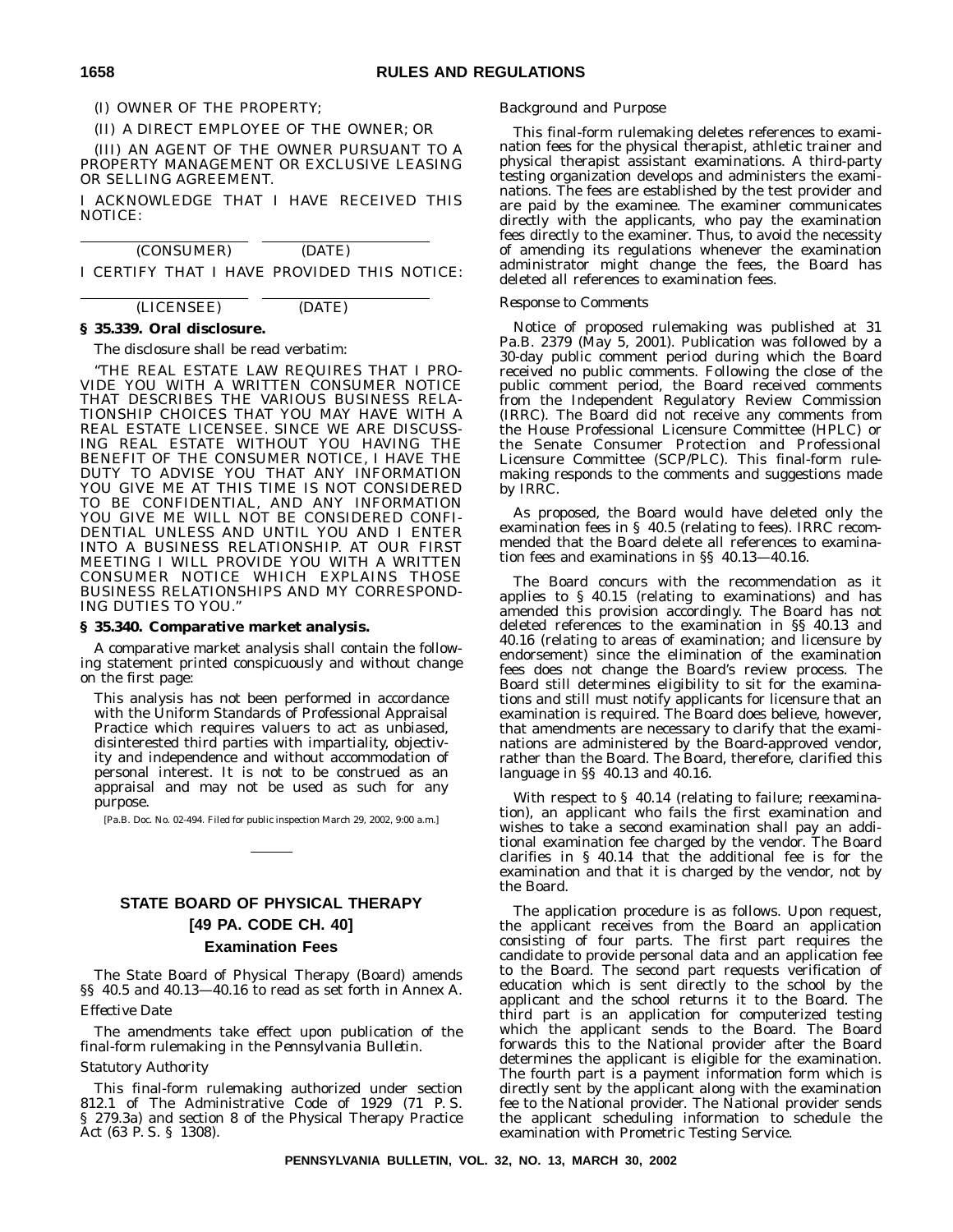# *Compliance with Executive Order 1996-1*

The Board reviewed this final-form rulemaking and considered its purpose and likely impact on the public and the regulated population under the directives of Executive Order 1996-1, ''Regulatory Review and Promulgation,'' and determined that the final-form rulemaking comply with the order.

#### *Fiscal Impact and Paperwork Requirements*

The final-form amendments will have no adverse fiscal impact nor will they impose significant paperwork requirements on the Board, licensees, the Commonwealth, its political subdivisions or the public sector.

#### *Sunset Date*

The Board continually monitors the effectiveness of its regulations through communication with the regulated population. Accordingly, no sunset date has been set.

### *Regulatory Review*

Under section 5(a) of the Regulatory Review Act (71 P. S. § 745.5(a)), on May 5, 2001, the Board submitted a copy of the notice of proposed rulemaking published at 31 Pa.B. 2379, to IRRC and to the Chairpersons of SCP/PLC and HPLC for review and comment.

Under section 5(c) of the Regulatory Review Act, IRRC, SCP/PLC and HPLC were provided with copies of the comments received during the public comment period, as well as other documents when requested. In preparing this final-form rulemaking, the Board has considered the comments received from IRRC, SCP/PLC, HPLC and the public.

Under section 5.1(d) of the Regulatory Review Act (71 P. S. § 745.5a(d)), on March 4, 2002, this final-form rulemaking was deemed approved by the SCP/PLC and HPLC. Under section 5.1(e) of the Regulatory Review Act, IRRC met on March 7, 2002, and approved the final-form rulemaking.

#### *Contact Person*

Further information may be obtained by contacting Robert Kline, Administrative Assistant, State Board of Physical Therapy, P. O. Box 2649, Harrisburg, PA 17105- 2649, (717) 783-7134.

# *Findings*

The Board finds tha:

(1) Public notice of proposed rulemaking was given under sections 201 and 202 of the act of July 31, 1968 (P. L. 769, No. 240) (45 P. S. §§ 1201 and 1202) and the regulations promulgated thereunder, 1 Pa. Code §§ 7.1 and 7.2.

(2) A public comment period was provided as required by law and all comments were considered.

(3) This final-form rulemaking does not enlarge the purpose of proposed rulemaking published at 31 Pa.B. 2379.

(4) This final-form rulemaking is necessary and appropriate for administering and enforcing the authorizing acts identified in Part B of this Preamble.

*Order*

The Board, acting under its authorizing statutes, orders that:

(a) The regulations of the Board, 49 Pa. Code Chapter 40, are amended by amending § 40.5 to read as set forth at 31 Pa.B. 2379; and by amending §§ 40.13—40.16 to read as set forth in Annex A.

(b) The Board shall submit this order, 31 Pa.B. 2379 and Annex A to the Office of General Counsel and the Office of Attorney General as required by law.

(c) The Board shall certify this order, 31 Pa.B. 2379 and Annex A and deposit them with the Legislative Reference Bureau as required by law.

(d) This order shall take effect on final-form publication in the *Pennsylvania Bulletin*.

(*Editor's Note:* The amendments to §§ 40.13—40.16 were not included in the proposal at 31 Pa.B. 2379.)

JAMES J. IRRGANG,

*Chairperson*

(*Editor's Note:* For the text of the order of the Independent Regulatory Review Commission, relating to this document, see 32 Pa.B. 1590 (March 23, 2002).)

**Fiscal Note:** Fiscal Note 16A-658 remains valid for the final adoption of the subject regulations.

#### **Annex A**

# **TITLE 49. PROFESSIONAL AND VOCATIONAL STANDARDS**

# **PART I. DEPARTMENT OF STATE**

## **Subpart A. PROFESSIONAL AND OCCUPATIONAL AFFAIRS**

# **CHAPTER 40. STATE BOARD OF PHYSICAL THERAPY**

### **Subchapter A. PHYSICAL THERAPISTS LICENSURE**

#### **§ 40.13. Areas of examination.**

(a) An applicant for licensure shall pass the approved licensing examination described in section 6(b) of the act (63 P. S. § 1306(b)). The Board's approved vendor conducts at least two written examinations each year. The examinations will be conducted in the English language in the following areas:

(1) Basic science.

- (2) Clinical science.
- (3) Physical therapy theory and procedures.

(b) Oral or practical examinations, or both, for licensure may be administered by the Board-approved vendor under section 6(b) of the act, in addition to the requirement of passing a written examination for licensure.

#### **§ 40.14. Failure; reexamination.**

(a) Applicants shall successfully pass, to the satisfaction of the Board, the examination approved by the Board. In cases of failure at the first examination, the applicant shall have, after the expiration of 6 months and within 2 years from the date of the first failure, the privilege of a second examination, with the payment of an additional examination fee charged by the vendor.

(b) After a second or successive failure to pass the examination, an applicant desiring to take a third or successive examination shall make a new application within the meaning of section 5 of the act (63 P. S. § 1305) within 6 months from the date of the last failure; provided, however, that prior to filing a new application for examination, the Board may require evidence of additional training. If the Board determines that the applicant will be permitted to take a third or successive examination, the Board may, authorize in connection with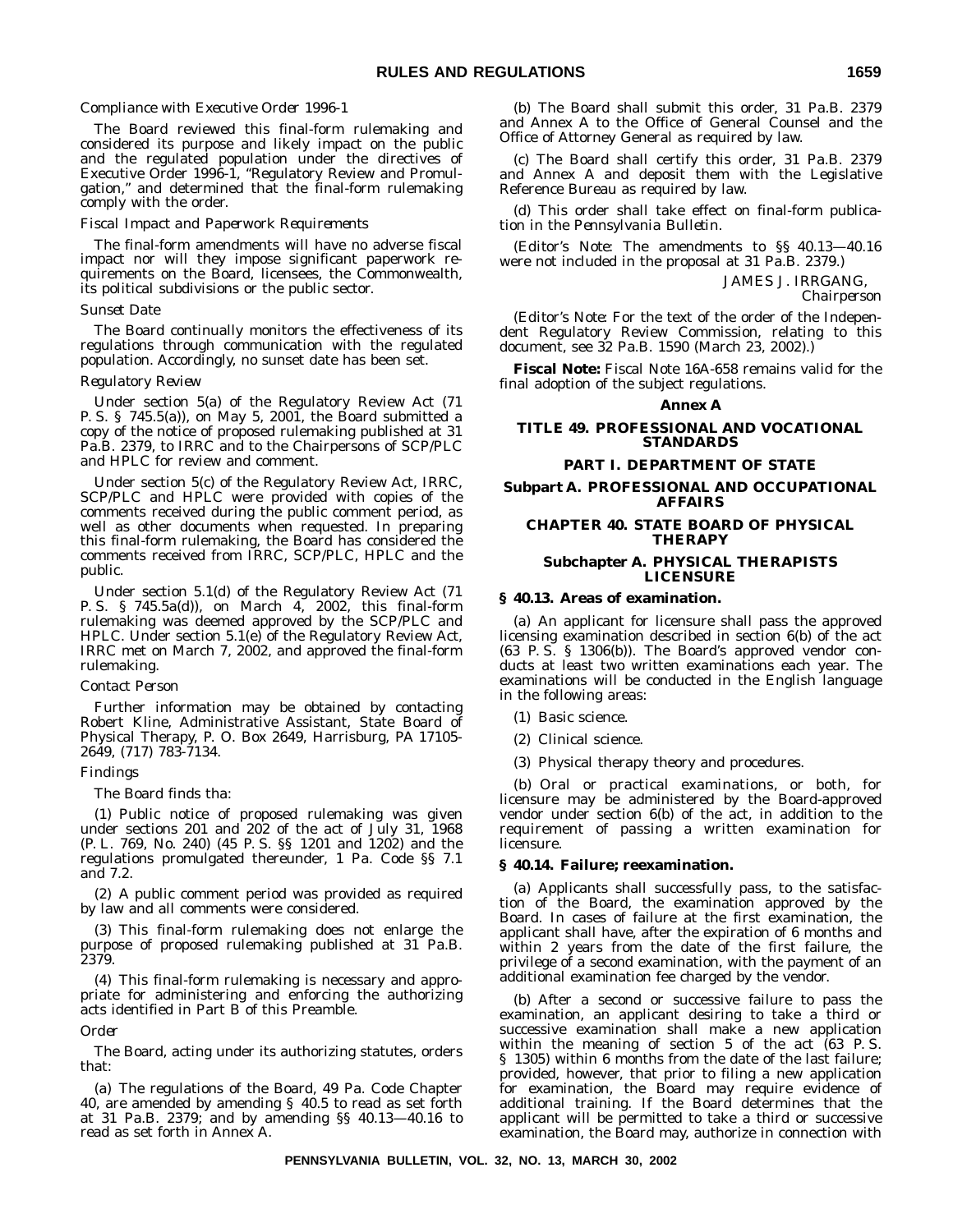a written examination an oral or practical examination, or both, to test the knowledge and competence of the applicant.

(c) The granting of permission by the Board to take a third or successive examination is at all times subject to the applicant otherwise qualifying under the requirements in force at the time permission to take the examination is sought.

#### **§ 40.15. Examinations.**

(a) An application for licensure by examination may be obtained from the State Board of Physical Therapy, Post Office Box 2649, Harrisburg, Pennsylvania, 17105-2649.

(b) No applicant may be admitted to examination who is unable to present, at the time of application, the required credentials of professional education from an approved institution.

(c) Examinations are conducted by numbers, exclusive of names, and the candidate may in no part of his paper give indication as to his name or school of graduation.

(d) As a means of identifying applicants, two unmounted finished photographs, not proofs, of each applicant shall be furnished, one of which shall be certified by the appropriate officer of the physical therapy school attended and the other of which shall be marked with the number assigned to the candidate and shall be returned to him with a card of admission to the examinations. Each candidate shall bring the admission card and returned photograph to the Board; otherwise, the candidate may not be admitted to the examination.

# **§ 40.16. Licensure by endorsement.**

An applicant for licensure by endorsement is required to submit the professional credentials in § 40.11 (relating to license by examination; requirements for examination), and comply with the following:

(1) Submit a written application on forms provided by the Board, together with evidence satisfactory to the Board that he is licensed or otherwise registered as a physical therapist in another state or territory of the United States, or in the District of Columbia, if the requirements for licensure or registration in the state, territory or district were, at the date of his licensure or registration, substantially equal to the requirements for licensure or registration in this Commonwealth under the act.

(2) In the event that an applicant for licensure by endorsement has taken and failed the Commonwealth's approved examination one or more times but has subsequently taken and passed an examination given in another state or territory of the United States or in the District of Columbia, proof shall be given to the Board by the applicant that the other examination taken and passed by the applicant was in fact equivalent to the examination this Commonwealth has approved, before the Board will exercise its discretion in considering endorsing the applicant for licensure.

(3) A fee prescribed in § 40.5 (relating to fees) shall accompany each application for licensure by endorsement. Reference should be made to section  $6(d)(2)$  of the act  $(63$ P. S. § 1306(d)(2)).

[Pa.B. Doc. No. 02-495. Filed for public inspection March 29, 2002, 9:00 a.m.]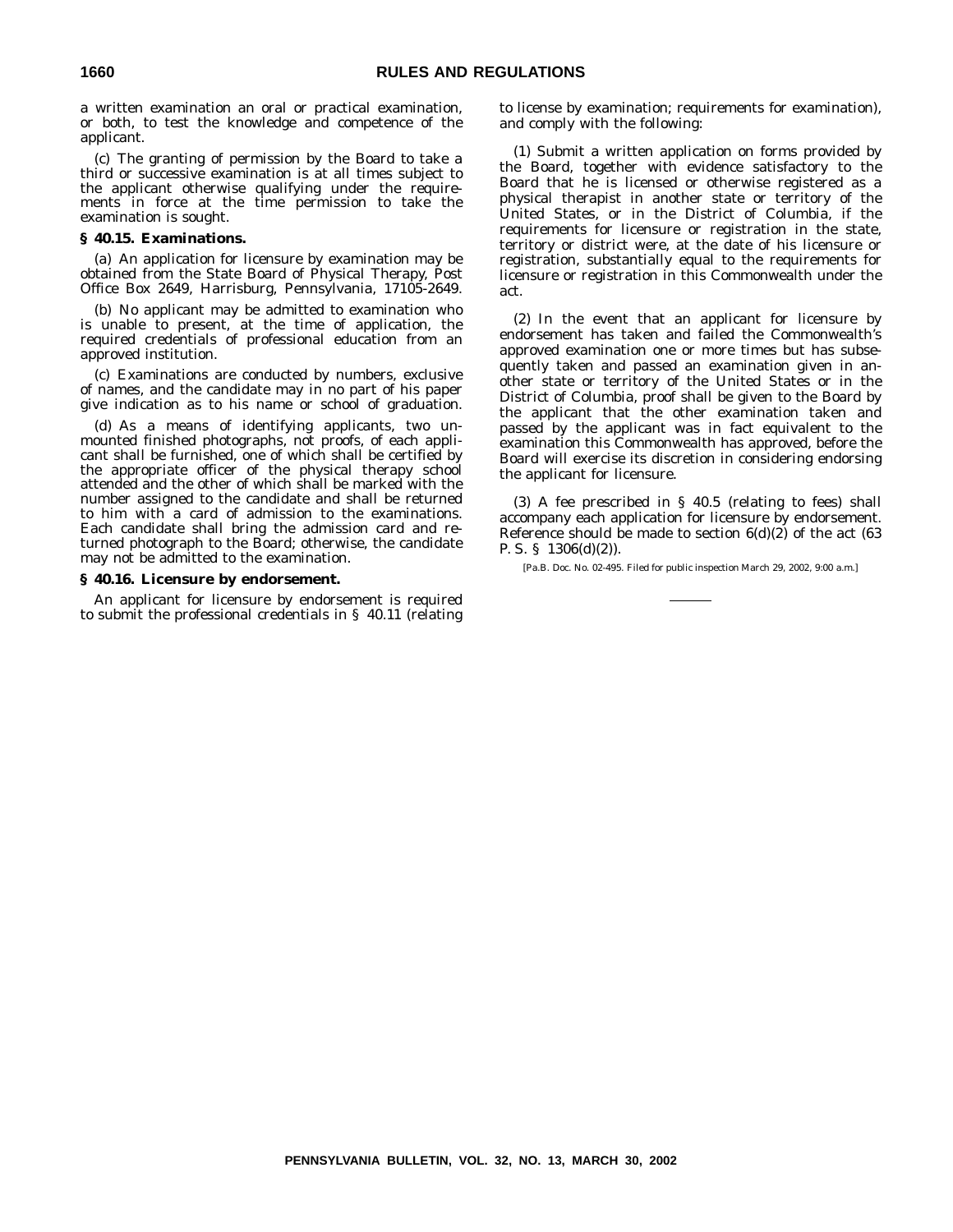# **PROPOSED RULEMAKING**

# **DELAWARE RIVER BASIN COMMISSION**

# **[25 PA. CODE CH. 901]**

# **Proposed Amendments to the Administrative Manual—Rules of Practice and Procedure Concerning Fees Associated with Responses to FOIA Requests**

The Delaware River Basin Commission (Commission) will hold a public hearing to receive comments on proposed amendments to the Commission's *Administrative Manual—Rules of Practice and Procedure*, 25 Pa. Code § 901.1, updating the fee schedule associated with Commission responses to Freedom of Information Act (FOIA) requests. The current schedule of fees was promulgated in 1975 and has not been updated since. Over the past quarter of a century, computer technologies have introduced new methods of recording and reproducing information that were not contemplated by the 1975 regulations, and administrative costs have increased. The proposed fee structure reflects current technology and costs.

# *Dates*

The public hearing will be held on Friday, May 31, 2002, during the Commission's regular business meeting, which will begin at 1 p.m. The meeting on May 31, 2002, must end by 3 p.m., but if necessary, the hearing will continue at the Commission's next scheduled business meeting until all those who wish to testify are afforded an opportunity to do so. Persons wishing to testify are asked to register in advance with the Commission Secretary, (609) 883-9500 ext. 203. Written comments will be accepted through the close of the public hearing; however, earlier submittals would be appreciated.

#### *Addresses*

The public hearing will be held at Grey Towers National Historic Landmark, 151 Grey Towers Drive, Milford, PA. Directions will be posted on the Commission's website at http://www.drbc.net by April 1, 2002. Written comments should be addressed to the Commission Secretary, Delaware River Basin Commission, P. O. Box 7360, West Trenton, NJ 08628-0360.

# *Further Information, Contacts*

Contact Pamela Bush at (609) 883-9500 ext. 203 with questions about the proposed amendments or the rulemaking process. Notice also is posted on the Commission's website at http://www.drbc.net.

It is proposed to amend Article 8, Section 2.8.10 "Fees" of the *Administrative Manual—Rules of Practice and Procedure*, by striking the language of sub-section A of that section and replacing it with the following:

A. Unless waived in accordance with the provisions of Section 2.8.11, the following fees shall be imposed for production of any record pursuant to this part.

1. *Administrative Fees*.

a. Charges for administrative fees include staff time associated with:

(i) Processing FOIA requests;

(ii) Locating and reviewing files;

(iii) Monitoring file reviews;

(iv) Generating computer records (electronic printouts); and

(v) Preparing logs of records deemed non-public.

b. Administrative charges will be calculated as follows: Administrative charges will be billed to the requester per quarter hour following the first quarter hour. These charges will be billed at the current, hourly paygrade rate (pro-rated for quarter hour increments) of the personnel performing the service. Administrative charges will be in addition to any copying charges.

c. Appointment Rescheduling/Cancellation—Requesters that do not reschedule or cancel appointments to view files at least one full business day in advance of the appointment may be subject to the administrative charges incurred by the Commission in preparing the requested records. The Commission will prepare an itemized invoice of these charges and mail it to the requester for payment.

2. *Photocopying Fees—*The following are charges for photocopies of public records made by Commission personnel:

# a. *Standard Sized, Black and White Copies*

The charge for copying standard sized, black and white public records shall be \$0.15 per printed page (i.e., single-sided copies are \$0.15 and double-sided copies are \$0.30). This charge applies to copies on the following standard paper sizes:

(i)  $8.5'' \times 11''$ 

(ii)  $8.5'' \times 14''$ 

(iii)  $11'' \times 17''$ 

b. *Color Copies/Printouts*

The charge for color copies or color printouts shall be as follows:

- (i)  $8.5'' \times 11'' $1.00$  per page
- (ii)  $8.5'' \times 14'' $1.50$  per page
- (iii)  $11'' \times 17'' $2.00$  per page

(iv) The charge for all color copies larger than  $11''$  x  $17''$ (including, but not limited to: photographic imagery, GIS print-outs, and maps) shall be calculated at the rate of \$2.50 per square foot.

c. *Electronically Generated Records*

Charges for copying records maintained in electronic format will be calculated by the material costs involved in generating the copies (including, but not limited to: magnetic tape, diskette, or compact disc costs) and administrative costs.

d. *Other Copying Fees*

The Commission, at its discretion, may arrange to have records copied by an outside contractor if the Commission does not have the resources or equipment to copy such records. In this instance, the requester will be liable for payment of these costs.

3. Forwarding material to destination. Postage, insurance, and special fees will be charged on an actual cost basis.

> PAMELA M. BUSH, *Secretary*

[Pa.B. Doc. No. 02-496. Filed for public inspection March 22, 2002, 9:00 a.m.]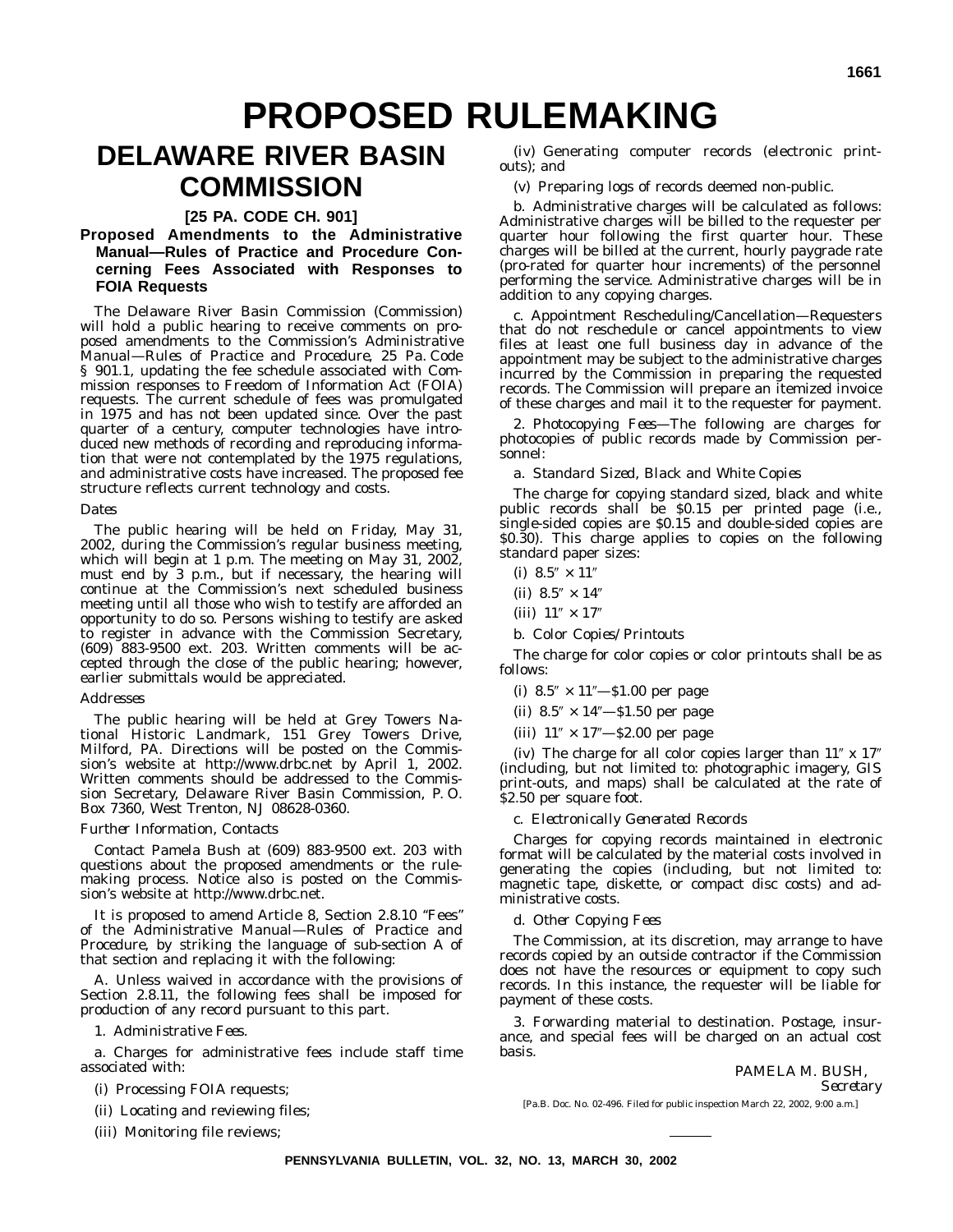# **DELAWARE RIVER BASIN COMMISSION**

# **Commission Meeting and Public Hearing**

The Delaware River Basin Commission (Commission) will hold an informal conference followed by a public hearing on Wednesday, April 3, 2002. The hearing will be part of the Commission's regular business meeting. The conference session and business meeting both are open to the public and will be held at the Commission offices at 25 State Police Drive, West Trenton, NJ.

The conference among the commissioners and staff will begin at 9:30 a.m. Topics of discussion will include: updates on the Comprehensive Plan, a set of Water Quality Standards revisions under development by the Water Quality Advisory Committee and proposed resolutions to protect existing water quality in the Lower Delaware River; a report of the Flow Management Technical Advisory Committee concerning extending or replacing the Experimental Augmented Conservation Release Program for the New York City Delaware Basin Reservoirs; a report on the PCB Expert Panel meeting of February 12, 2002; and a proposed resolution regarding additional point source discharge monitoring required to support development of a TMDL for PCBs in the Delaware Estuary.

The subjects of the public hearing to be held during the 1 p.m. business meeting include, in addition to the dockets listed in this notice, a resolution revising and extending Docket No. D-77-20 CP (Revision 4) to continue the Augmented Conservation Release Program for the New York City Delaware Basin Reservoirs and a resolution to issue Guidelines for Developing an Integrated Resource Plan under the Commission Ground Water Protected Area Regulations.

The dockets scheduled for public hearing are as follows:

1. *Holdover Project: Philadelphia Suburban Water Company D-98-11 CP.* A project to withdraw up to 4 million gallons per day (mgd) from the East Branch Brandywine Creek for public water supply when streamflow exceeds 25 % of the average daily flow and is also greater than 90 mgd for the Brandywine River at Chadds Ford. The applicant proposes to serve portions of Wallace, East Brandywine and West Brandywine Townships, all in Chester County, PA. The intake will be situated on the east bank of the East Branch Brandywine Creek just south of Marshall Road in Wallace Township. On a yearly use basis, withdrawal is expected to average approximately .76 mgd. When available, the raw water will be conveyed for storage in a nearby abandoned quarry (known as Cornog Quarry) with an estimated storage capacity of approximately 100 mg. Withdrawals ranging from .5 mgd to 1 mgd will then be made from the quarry, treated by a proposed new filter plant and distributed to the project service area.

2. *Boeing Defense and Space Group D-94-30 (Revision).* A project to revise the NPDES Permit limits for effluent metals parameters listed in Docket No. D-94-30 to reflect modifications which are consistent with current water quality regulations. No increase in the industrial waste treatment plant (IWTP) capacity of .234 mgd is proposed. The IWTP will continue to serve the applicant's military

aircraft manufacturing operation in Ridley Creek Township, Delaware County, PA. No modifications of the treatment process are proposed, as the applicant continues to utilize the Best Available Treatment (BAT) for the industrial classification. IWTP effluent will continue to discharge to the tidal reach of Crum Creek in Water Quality Zone 4, about a 1/2-mile upstream of its confluence with the Delaware River.

3. *Perkasie Borough Authority D-97-12 CP (Revision).* A groundwater withdrawal project to increase the existing withdrawal from the applicant's existing Wells Nos. 5,  $\overline{6}$ and 9—12 to 40.2 mg/30 days. The project is located in the Three Mile Run and Perkiomen Creek watersheds in Perkasie Borough, Bucks County, in the Southeastern Pennsylvania Ground Water Protected Area.

4. *Mercer County Improvement Authority D-99-28 CP.* A surface water withdrawal project by means of a new intake on Assunpink Creek at Mercer Lake to withdraw up to 1.3 mgd of water. The new intake, in addition to an existing intake, which can also provide up to 1.3 mgd, will irrigate the applicant's Mercer Oaks II Golf Course with a total limit of 15 mg/mo. The project is located off Quakerbridge Road in West Windsor Township, Mercer County, NJ.

5. *Artesian Water Company D-2000-46 CP.* An application for approval of a groundwater withdrawal project to supply up to 63.94 mg/30 days of water to the Delaware Correctional Center from existing Wells Nos. 1 and 2 in the Rancocas Formation; and new Wells Nos. 3 and 4 in the Mount Laurel Formation and to limit the withdrawal from all wells to 63.94 mg/30 days. The project is located near the Town of Smyrna, New Castle County, DE.

6. *United Water Delaware D-2001-37 CP.* A groundwater withdrawal project to supply up to 8.7 mg/30 days of water to the applicant's public water supply system for new Well No. 1 in the Potomac Formation. The project is located in the Christina River watershed in New Castle County, DE.

7. *Camelback Ski Corporation D-2001-40.* A project for a tiered increase of the surface water withdrawal from the applicant's intake on Pocono Creek in the Brodhead Creek Watershed from a maximum seasonal use of 84.6 mg/30 days to 130 mg/30 days during the period between December and January. Up to 50 mg is proposed in the months of November and February, and 15 mg in March. The water supplies the applicant's snowmaking operation at the Camelback Ski Resort in Pocono Township, Monroe County, PA. During the months of April through October, the applicant will use water for minor maintenance purposes averaging less than 100,000 gpd.

8. *Philadelphia Suburban Water Company D-2001-50 CP.* A groundwater withdrawal project to supply up to 7.68 mg/30 days of water to the applicant's public water supply system from new Well 'B' in the Brunswick Formation. The project is located in the Perkiomen Creek watershed in Perkiomen Township, Montgomery County, in the Southeastern Pennsylvania Ground Water Protected Area.

9. *Aronimink Golf Club D-2001-62.* A groundwater withdrawal project to supply up to 6.48 mg/30 days of water to the applicant's irrigation system from new Wells Nos. 2 and 3 in the crystalline rock of the Piedmont Province and to limit the existing withdrawal from all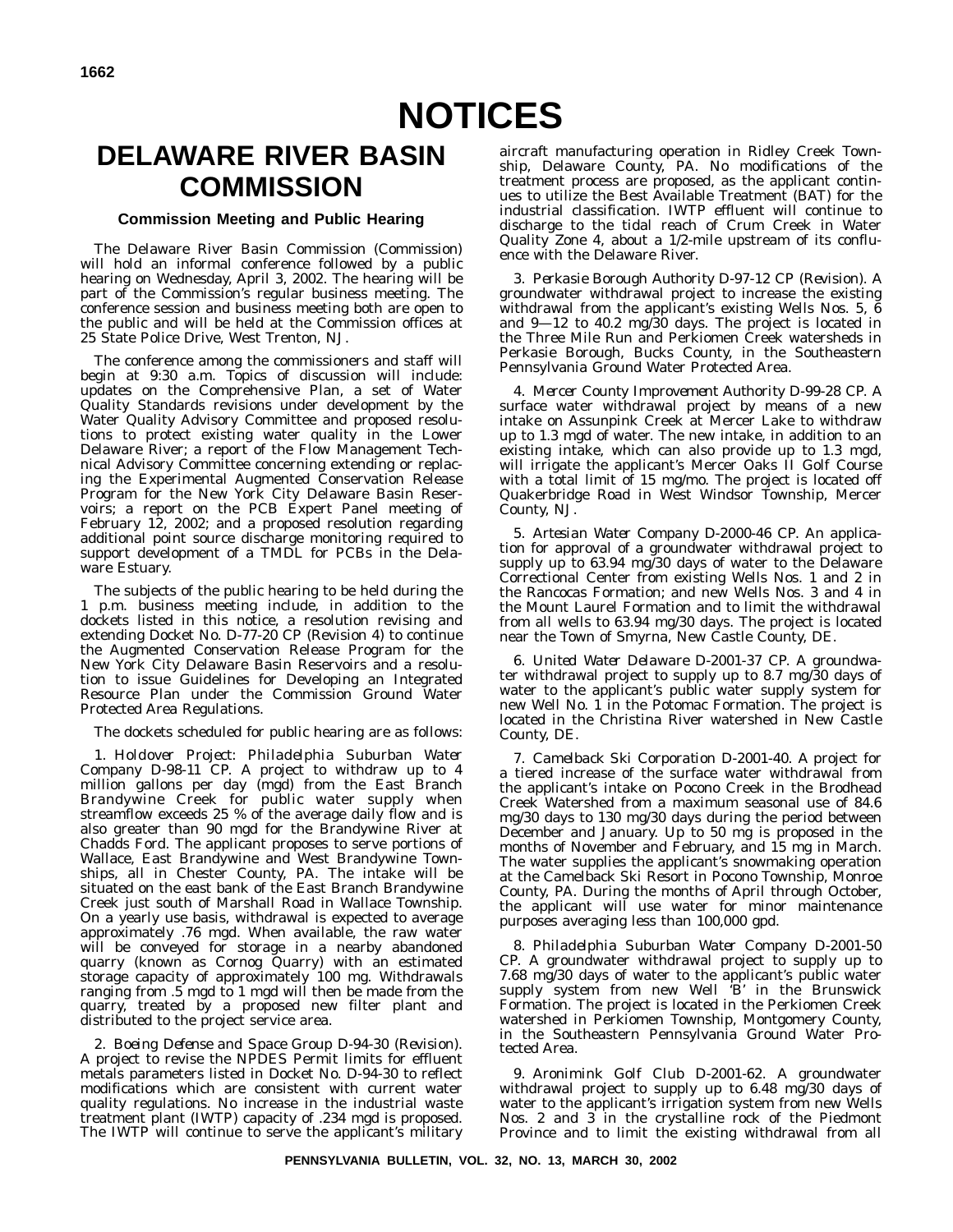wells to 10.8 mg/30 days. The project is located in the Darby Creek watershed in Newtown Township, Delaware County, PA.

10. *Hanah Country Inn D-2002-7.* A project to expand a 9,000 gpd secondary septic treatment system to treat 13,830 gpd and provide a new subsurface discharge leach field at the applicant's 900 acre lodging facility located in the Town of Middletown, Delaware County, NY. The project is in the drainage area to the Commission's Special Protection Waters. The site is located on both sides of State Route 30, between County Route 38 (Arkville Road) and East Hubbell Road. The project is in the East Branch Delaware River Watershed, upstream from Pepacton Reservoir.

In addition to the public hearing items, the Commission will address the following at its  $\overline{1}$  p.m. business meeting: minutes of the February 6, 2002, business meeting; announcements; a report on Basin hydrologic conditions; reports by the Executive Director and General Counsel; a resolution regarding additional point source discharge monitoring required to support development of a TMDL for PCBs in the Delaware Estuary; a resolution authorizing the Executive Director to enter into a grant agreement with the State of New Jersey in the amount of \$100,000 for the Lower Delaware Watershed Region Program Grant: Delaware River Estuary Air, Water and Sediment Field Study; and public dialogue.

Documents relating to the dockets and other items may be examined at the Commission's offices. Preliminary dockets are available in single copies upon request. Contact Thomas L. Brand at (609) 883-9500 ext. 221 with any docket-related questions. Persons wishing to testify at this hearing are requested to register in advance with the Commission Secretary at (609) 883-9500 ext. 203.

Individuals in need of an accommodation as provided for in the Americans With Disabilities Act who wish to attend the hearing should contact the Commission Secretary, Pamela M. Bush, directly at (609) 883-9500 ext. 203 or through the New Jersey Relay Service at (800) 852- 7899 (TTY), to discuss how the Commission may accommodate their needs.

> PAMELA M. BUSH, *Secretary*

[Pa.B. Doc. No. 02-497. Filed for public inspection March 29, 2002, 9:00 a.m.]

# **DEPARTMENT OF AGRICULTURE**

### **Plum Pox Virus; Order of Quarantine**

*Whereas*, the Plant Pest Act (3 P. S. §§ 258.1—258.27) empowers the Department of Agriculture (Department) to take various measures to detect, contain and eradicate plant pests in this Commonwealth; and

*Whereas*, the powers granted the Department under the Plant Pest Act include (at 3 P. S. § 258.21) the power to establish quarantines to prevent the dissemination of plant pests within this Commonwealth; and

*Whereas*, Plum Pox Virus—a plant pest indigenous to Europe—is a serious plant pest that injures and damages stone fruits such as peaches, nectarines, plums and apricots by drastically reducing the fruit yields from these stone fruit trees and by disfiguring the fruit to the point it is unmarketable; and

*Whereas*, Plum Pox Virus has the potential to cause serious damage to the stone fruit production industry within this Commonwealth; and

*Whereas*, The two primary means of spread of Plum Pox Virus are: a) through propagation of infected trees and subsequent movement of infected nursery material; and b) through aphid transmission of the virus from infected to healthy trees; and

*Whereas*, the movement of Plum Pox Virus-infected trees provides the most serious threat of long distance movement of the virus and poses a danger to stone fruit trees in noninfected areas; and

*Whereas*, there is no known control for Plum Pox Virus other than destruction of infected trees; and

*Whereas*, Plum Pox Virus has been detected on stone fruit trees located in portions of four counties of this Commonwealth; and

*Whereas*, the Department exercised its statutory authority and established a quarantine with respect to those portions of the four counties, specifically Latimore and Huntington Townships, Adams County (29 Pa.B. 5735 (November 6, 1999)); South Middleton Township, Cumberland County (30 Pa.B. 3269 (July 1, 2000)); Dickinson Township, Cumberland County and portions of Menallen and Tyrone Townships in Adams County (30 Pa.B. 4357 (August 19, 2000)); the Borough of York Springs, Adams County and the Borough of Mount Holly Springs, Cumberland County (30 Pa.B. 5852 (November 11, 2000)); Southampton Township, Cumberland County (31 Pa.B. 3559 (July 7, 2001)); Washington and Franklin Townships, York County (31 Pa.B. 3560 (July 7, 2001)); and Quincy Township, Franklin County (31 Pa.B. 5117 (September 8, 2001)); prohibiting the movement of stone fruit trees and stone fruit budwood within the quarantined area, and prohibiting the movement of stone fruit trees and stone fruit budwood out of the quarantined area; and

*Whereas*, No practical quarantine area can completely limit movement of infectious aphids from within to outside the area; and

*Whereas*, Plum Pox Virus may not be detectable within a tree newly infected by aphids before that tree is used as a budwood source for propagation of nursery stock;

*Now*, *therefore*, under authority of section 21 of the Plant Pest Act (act of December 16, 1992, P. L. 1228, No. 162) (3 P. S. § 258.21), the Department hereby establishes additional quarantine safeguards to be followed by propagators of susceptible Prunus within this Commonwealth:

A. No Prunus tree shall be used as a source of propagative material (either rootstock or scion) unless it has been tested in the year of its intended use, and has tested negative for Plum Pox Virus using the protocol described for mother trees in the National PPV Surveillance Program. Testing will be done by the Department or by a laboratory approved by the Department.

B. No tree shall be used as a source of propagative material (either rootstock or scion) if it is within the Plum Pox Virus quarantine area or if it falls within 1 mile of the quarantine area. Any propagator may contact the Department for approval of sites of budwood source trees, if there is any question about their distance from the quarantine area.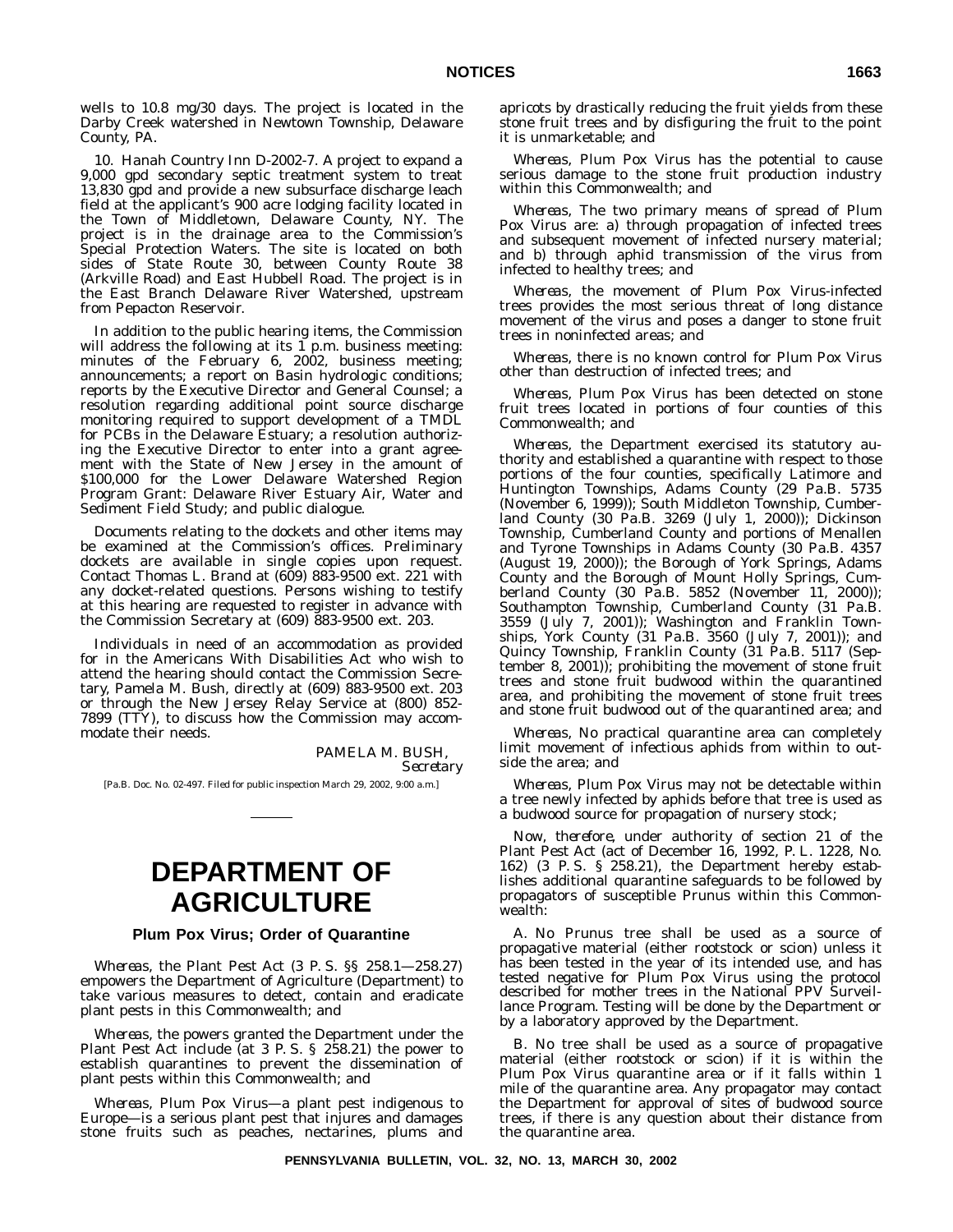The Department has the authority to do such monitoring and auditing of records as it deems necessary to show that these requirements are being followed. Failure to comply with this rule may result in the destruction of nursery stock produced from untested or unapproved sources, and destruction of all Plum Pox Virus-susceptible nursery stock within 500 meters of that nursery stock, with no compensation for costs of destruction or loss.

This quarantine is effective as of March 18, 2002, and shall remain in effect until terminated by subsequent order.

> SAMUEL E. HAYES, Jr., *Secretary*

[Pa.B. Doc. No. 02-498. Filed for public inspection March 29, 2002, 9:00 a.m.]

# **DEPARTMENT OF BANKING**

# **Action on Applications**

The Department of Banking, under the authority contained in the act of November 30, 1965 (P. L. 847, No. 356), known as the Banking Code of 1965; the act of December 14, 1967 (P. L. 746, No. 345), known as the Savings Association Code of 1967; the act of May 15, 1933 (P. L. 565, No. 111), known as the Department of Banking Code; and the act of December 19, 1990 (P. L. 834, No. 198), known as the Credit Union Code, has taken the following action on applications received for the week ending March 19, 2002.

# **BANKING INSTITUTIONS**

# **New Charter Applications**

| Date          | Name of Bank                                                                           |                                          | Location                                                                                    | Action   |
|---------------|----------------------------------------------------------------------------------------|------------------------------------------|---------------------------------------------------------------------------------------------|----------|
| $3 - 14 - 02$ | <b>York Traditions Bank</b><br>York<br><b>York County</b>                              |                                          | York                                                                                        | Approved |
|               |                                                                                        | <b>Branch Applications</b>               |                                                                                             |          |
| Date          | Name of Bank                                                                           |                                          | Location                                                                                    | Action   |
| $3 - 13 - 02$ | Jonestown Bank and<br><b>Trust Company</b><br>Jonestown<br><b>Lebanon County</b>       |                                          | 2 East Main Street<br>Palmyra<br><b>Lebanon County</b>                                      | Filed    |
| $3 - 13 - 02$ | <b>Keystone Savings Bank</b><br><b>Bethlehem</b><br>Northampton County                 |                                          | 3015 W. Emmaus Ave.<br><b>Allentown</b><br><b>Lehigh County</b>                             | Opened   |
| $3 - 13 - 02$ | <b>WNB Bank</b><br>Williamsport<br><b>Lycoming County</b>                              |                                          | 24 N. Cedar Street<br>Lititz<br><b>Lancaster County</b>                                     | Opened   |
| $3 - 18 - 02$ | <b>Orrstown Bank</b><br>Orrstown<br><b>Franklin County</b>                             |                                          | 2250 Spring Road<br>Carlisle<br>North Middleton Twp.<br><b>Cumberland County</b>            | Filed    |
|               |                                                                                        | <b>Branch Consolidations/Relocations</b> |                                                                                             |          |
| Date          | Name of Bank                                                                           |                                          | Location                                                                                    | Action   |
| $3-15-02$     | <b>Citizens Bank of Southern</b><br>Pennsylvania<br>Greencastle                        |                                          | Into: 10-12 W. Main Street<br>Waynesboro<br><b>Franklin County</b>                          | Filed    |
|               | <b>Franklin County</b>                                                                 |                                          | From: 241 West Eighth St.<br>Waynesboro<br><b>Franklin County</b>                           |          |
| $3 - 18 - 02$ | <b>Beneficial Mutual</b><br><b>Savings Bank</b><br>Philadelphia<br>Philadelphia County |                                          | Into: 2A Rte. 413 and<br>Doubletree Road<br>Langhorne<br><b>Bucks County</b>                | Filed    |
|               |                                                                                        |                                          | From: Clemens Market<br>Rte. 413 and<br>Doubletree Road<br>Langhorne<br><b>Bucks County</b> |          |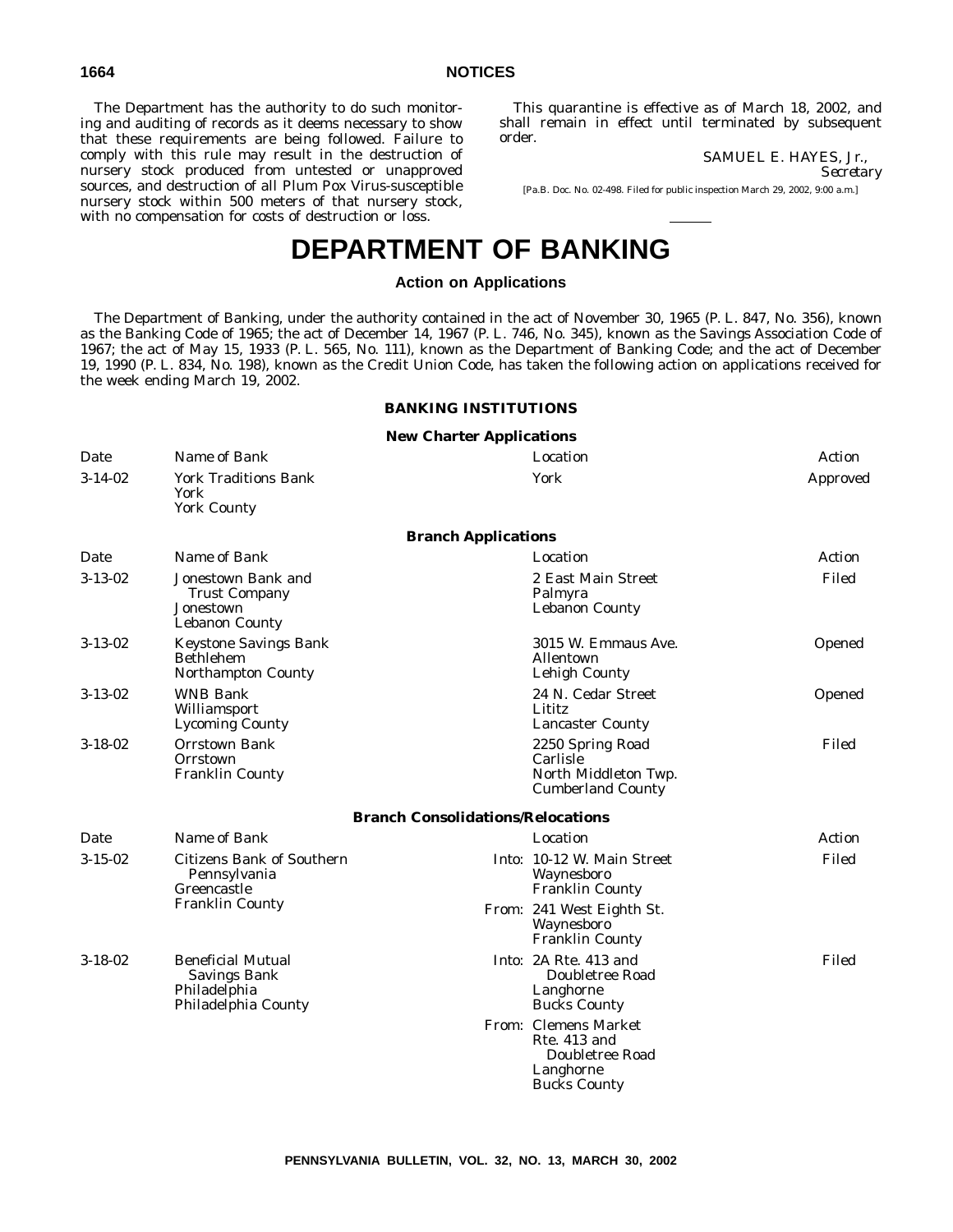# **Branch Discontinuances**

*Date Name of Bank Location Action*

3-8-02 Citizens Bank of Pennsylvania Philadelphia Philadelphia County 1901 Research Blvd. Rockville Montgomery County Maryland

Effective

#### **SAVINGS INSTITUTIONS**

No activity.

# **CREDIT UNIONS**

No activity.

JAMES B. KAUFFMAN, Jr., *Secretary*

[Pa.B. Doc. No. 02-499. Filed for public inspection March 29, 2002, 9:00 a.m.]

# **Maximum Lawful Rate of Interest for Residential Mortgages for the Month of April 2002**

The Department of Banking (Department), under the authority contained in section 301 of the act of January 30, 1974 (P. L. 13, No. 6) (41 P. S. § 301), hereby determines that the maximum lawful rate of interest for residential mortgages for the month of April 2002, is 7 3/4%.

The interest rate limitations under the Commonwealth's usury statute were preempted to a great extent by Federal law, the Depository Institutions Deregulation and Monetary Control Act of 1980 (Pub. L. No. 96-221). Further preemption was instituted with the signing of Pub. L. No. 96-399, which overrode Commonwealth interest rate limitations on any individual who finances the sale or exchange of residential real property which the individual owns and which the individual occupies or has occupied as a principal residence.

Each month the Department is required by Commonwealth law to compute and announce the ceiling rate on residential mortgages in this Commonwealth. This maximum rate is determined by adding 2.50 percentage points to the yield rate on long-term government bonds as published by the Federal Reserve Board and/or the United States Treasury. The latest yield rate on long-term government securities is 5.24 to which was added 2.50 percentage points for a total of 7.74 that by law is rounded off to the nearest quarter at 7 3/4%.

> JAMES B. KAUFFMAN, Jr., *Secretary*

[Pa.B. Doc. No. 02-500. Filed for public inspection March 29, 2002, 9:00 a.m.]

# **DEPARTMENT OF CONSERVATION AND NATURAL RESOURCES**

**Pennsylvania Recreational Trails Advisory Board Meeting**

A meeting of the Pennsylvania Recreational Trails Advisory Board of the Department of Conservation and Natural Resources, Bureau of Recreation and Conservation will be held Tuesday April 2, 2002, at 10 a.m., 6th Floor Conference Room, Rachel Carson State Office Building, 400 Market Street, Harrisburg, PA.

Questions concerning this meeting or agenda items can be directed to Scott J. Cope, CPRP CPSI, Recreation and Park Advisor, Grants Projects Management Division at (717) 772-3319.

Persons in need of accommodations as provided for in the Americans With Disabilities Act of 1990 should contact Scott J. Cope directly at (717) 772-3319 or thorough the Pennsylvania AT&T Relay Service at (800) 654-5984 (TDD) to discuss how the Department may accommodate their needs.

> JOHN C. OLIVER, *Secretary*

[Pa.B. Doc. No. 02-501. Filed for public inspection March 29, 2002, 9:00 a.m.]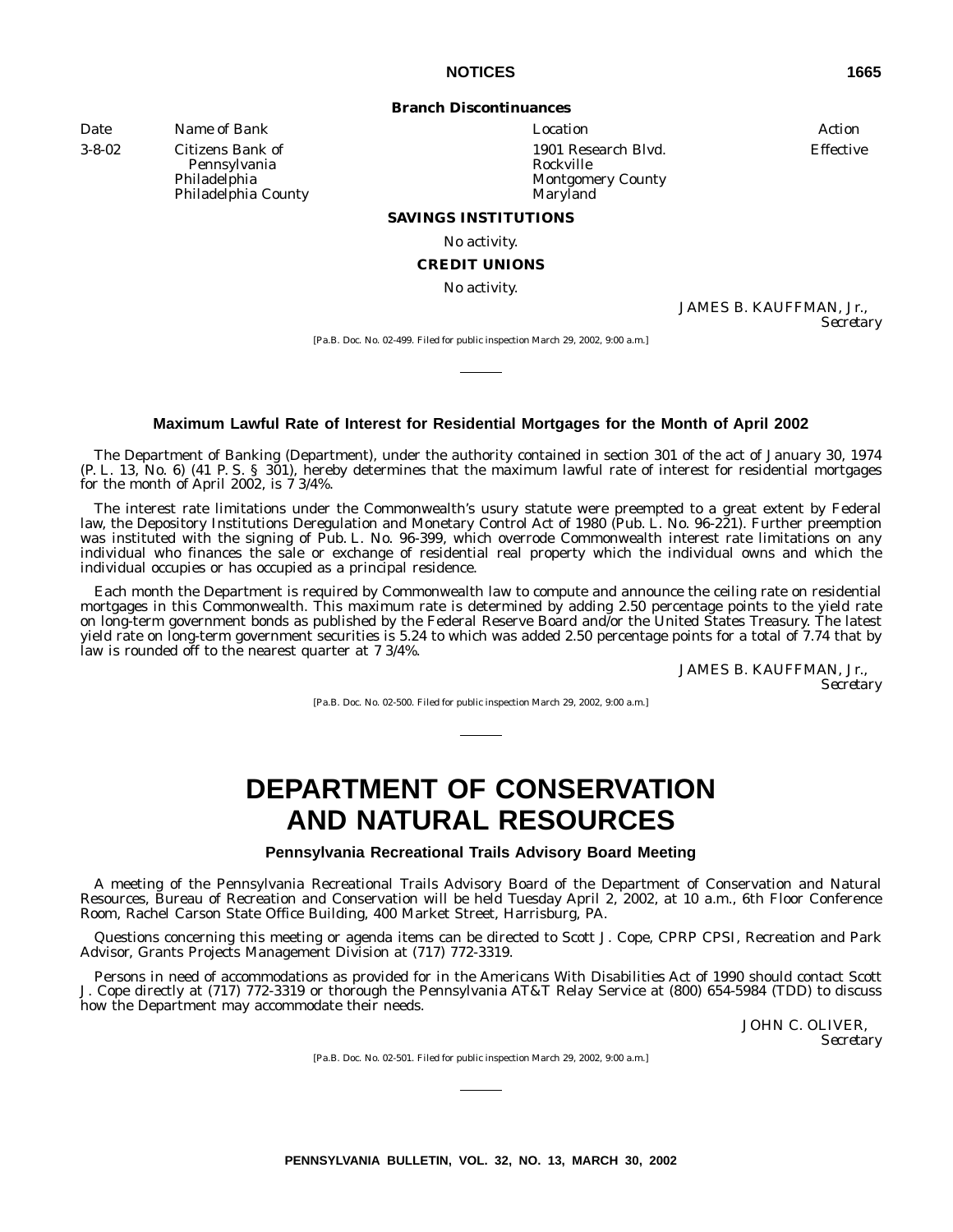# **DEPARTMENT OF ENVIRONMENTAL PROTECTION**

**Applications, Actions and Special Notices**

# **ACTIONS**

# **NATIONAL POLLUTION DISCHARGE ELIMINATION SYSTEM (NPDES) PERMITS**

# **NPDES APPLICATIONS**

# **PART I PERMITS**

Under the Federal Clean Water Act and The Clean Streams Law, the following parties have applied for an NPDES permit or to renew their current permit to discharge controlled wastewaters into the waters of this Commonwealth or to conduct other activities required by the NPDES permit. For renewal applications listed in Section I, the Department of Environmental Protection (Department) has made a tentative determination to reissue these permits for 5 years subject to effluent limitations and monitoring and reporting requirements in their current permits, with appropriate and necessary updated requirements to reflect new and changed regulations and other requirements. For all new permit applications, renewal application with major changes or applications for permits not waived by the EPA, the Department, based upon preliminary reviews, also made a tentative determination of proposed effluent limitations and other terms and conditions for the permit applications listed in Section II. These determinations are published as proposed actions for comments prior to taking final actions.

Unless indicated otherwise, the EPA Region III Administrator has waived the right to review or object to this proposed permit action under the waiver provision 40 CFR 123.24(d).

Persons wishing to comment on the proposed permit are invited to submit a statement, to the office noted before the application within 30 days from the date of this public notice. Comments received within this 30-day comment period will be considered in the formulation of the final determinations regarding this application. The comments should include the name, address and telephone number of the writer and a concise statement to inform the Department of the exact basis of a comment and the relevant facts upon which it is based. A public hearing may be held if the responsible office considers the public response significant. Following the comment period, the Department's Water Management Program Manager will make a final determination regarding these applications. Notice of this final determination will be published in the *Pennsylvania Bulletin* at which time this determination may be appealed to the Environmental Hearing Board.

The renewal application, including proposed effluent limitations and special conditions, is available on file. For new permit applications, information submitted with the applications is available on file. The information may be inspected and arrangements made for copying at the office indicated before the application.

Persons with a disability, who require an auxiliary aid, service, including TDD users or other accommodations to seek additional information, should contact the Department through the Pennsylvania AT&T Relay Service at (800) 654-5984.

# **I. NPDES Renewal Applications**

*Southeast Region: Water Management Program Manager, Lee Park, Suite 6010, 555 North Lane, Conshohocken, PA 19428. NPDES No. Facility Name & County &*

| (Type)    | <b>Address</b>                                                |
|-----------|---------------------------------------------------------------|
| PA0054151 | Joseph L. Kennedy<br>7 College View Road<br>Malvern, PA 19355 |

*Municipality* Chester County Malvern Borough *Stream Name (Watershed #)* UNT of Ridley Creek Y

*EPA Waived Y/N ?*

|  | Northeast Region: Water Management Program Manager, 2 Public Square, Wilkes-Barre, PA 18711-0790. |  |  |  |  |
|--|---------------------------------------------------------------------------------------------------|--|--|--|--|
|  |                                                                                                   |  |  |  |  |

*County & Municipality*

*NPDES No. (Type) Facility Name & Address* PA-0007757 IW BPB America, Inc. 5301 W. Cypress Street Tampa, FL 33607

*Stream Name (Watershed #)* North Branch Susquehanna River Watershed #5B

*EPA Waived Y/N ?* Yes

Luzerne County Exeter Township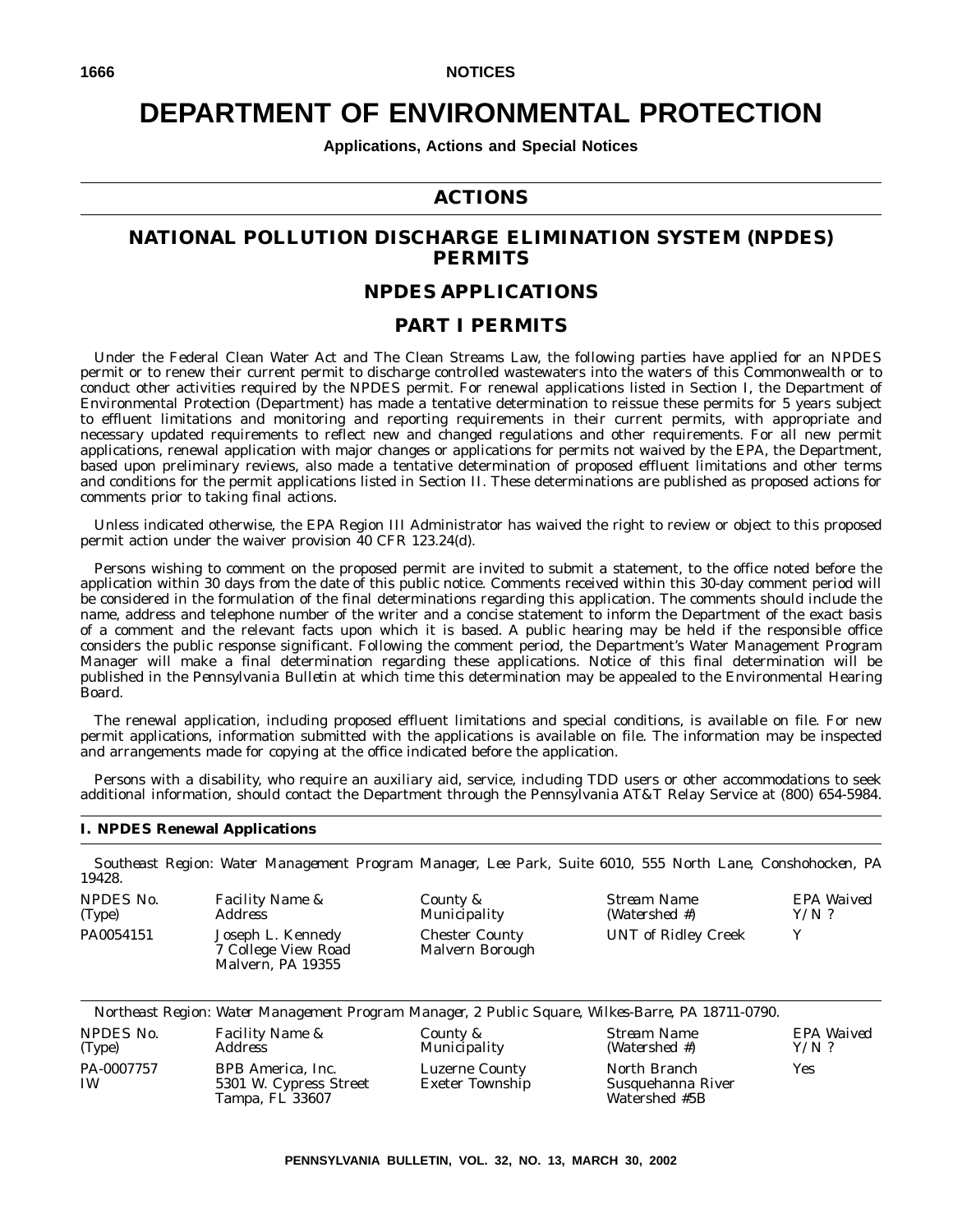| 705-4707.                  | $\sigma$                                                                                                            |                                               |                                              |                       |
|----------------------------|---------------------------------------------------------------------------------------------------------------------|-----------------------------------------------|----------------------------------------------|-----------------------|
| <b>NPDES No.</b><br>(Type) | <i>Facility Name &amp;</i><br>Address                                                                               | County &<br><i>Municipality</i>               | Stream Name<br>(Watershed #)                 | EPA Waived<br>$Y/N$ ? |
| PA0085235                  | Post Office Inn Corp.<br>d/b/a Emily's Pub<br>3790 Morgantown Road<br>Mohnton, PA 19540-9618                        | <b>Berks County</b><br>Robeson Township       | UNT Allegheny Creek/3C                       | Y                     |
| PA0010367                  | Norfolk Southern Railway<br>Company<br>Hollidaysburg Rail Yard<br>110 Franklin Rd., SE, Box 13<br>Roanoke, VA 24042 | <b>Blair County</b><br>Hollidaysburg Borough  | Beaverdam Branch<br>Juniata River/11-A       | Y                     |
| PA0084522                  | Allentown Refrigerated Ter-<br>minal, Inc.<br>125 Seneca Trail<br>Boyertown, PA 19512                               | <b>Berks County</b><br>Colebrookdale Township | <b>Tributary of Ironstone</b><br>$Creek/3-D$ | Y                     |
| PA008296                   | Mt. Zion School of Ministry<br>R. R. 1 Box 7380<br>Grantville, PA 187028                                            | Lebanon County<br>East Hanover Township       | UNT to Indiantown Run/<br>$7-D$              | Y                     |
| PA0070424                  | Caernarvon Township Mu-<br>nicipal Sewer Authority<br>P.O. Box 291<br>Morgantown, PA 19543                          | <b>Berks County</b><br>Caernarvon Township    | Conestoga Creek/7J                           | Y                     |

*Southcentral Region: Water Management Program Manager, 909 Elmerton Avenue, Harrisburg, PA 17110, (717)*

| Northcentral Region: Water Management Program Manager, 208 West Third Street, Williamsport, PA 17701 |                                                                                     |                                  |                                 |                       |  |  |
|------------------------------------------------------------------------------------------------------|-------------------------------------------------------------------------------------|----------------------------------|---------------------------------|-----------------------|--|--|
| NPDES No.<br>(Type)                                                                                  | <b>Facility Name &amp;</b><br><i>Address</i>                                        | County &<br>Municipality         | Stream Name<br>(Watershed #)    | EPA Waived<br>$Y/N$ ? |  |  |
| PA0002640<br><b>Industrial Waste</b>                                                                 | T Y K America, Inc.<br>301 Brickyard Road<br>Clairton, PA 15025                     | Clearfield<br>Irvona Borough     | North Witmer Run<br>(SWP 8C)    | Y                     |  |  |
| PA0010553<br><b>Industrial Waste</b>                                                                 | <b>Fish and Boat Commission</b><br>1225 Shiloh Road<br>State College, PA 16801-8495 | Centre<br><b>Benner Township</b> | <b>Spring Creek</b><br>(SWP 9C) |                       |  |  |

# **II. Applications for New or Expanded Facility Permits, Renewal of Major Permits and EPA Nonwaived Permit Applications**

*Southeast Region: Water Management Program Manager, Lee Park, Suite 6010, 555 North Lane, Conshohocken, PA 19428.*

**No. PA0050474**, Sewage, **Warwick Drainage Company**, 502 Gordon Drive, Exton, PA 19341. This application is for renewal of an NPDES permit to discharge treated sewage from sewage treatment plant in Warwick Township, **Chester County**. This is an existing discharge to French Creek.

The receiving stream is classified for the following uses: exceptional value waters, aquatic life, water supply and recreation.

The proposed effluent limits for Outfall 001, based on an average flow of 13,500 gpd are as follows:

| Parameter                      | Average<br>Monthly (mg/l) | Instantaneous<br>Maximum $(mg/l)$                    |
|--------------------------------|---------------------------|------------------------------------------------------|
| CBOD <sub>5</sub>              | 25                        | 50                                                   |
| <b>Suspended Solids</b>        | 30                        | 60                                                   |
| Ammonia (as N)                 | 20                        | 40                                                   |
| Dissolved Oxygen               | $2.0$ (minimum)           |                                                      |
| <b>Total Residual Chlorine</b> | <b>Nondetect</b>          | <b>Nondetect</b>                                     |
| <b>Fecal Coliform</b>          |                           | 200 colonies/100 ml as a geometric average           |
| pH                             |                           | Within limits of 6.0–9.0 Standard Units at all times |

The EPA Waiver is in effect.

**No. PA0030970**, Sewage, **Cheyney University of Pennsylvania**, P. O. Box 260, Cheyney, PA 19319. This application is for renewal of an NPDES permit to discharge treated sewage from sewage treatment plant in Thornbury Township, **Delaware County**. This is existing discharge to East Branch of Chester Creek.

The receiving stream is classified for the following uses: TSF, aquatic life, water supply and recreation.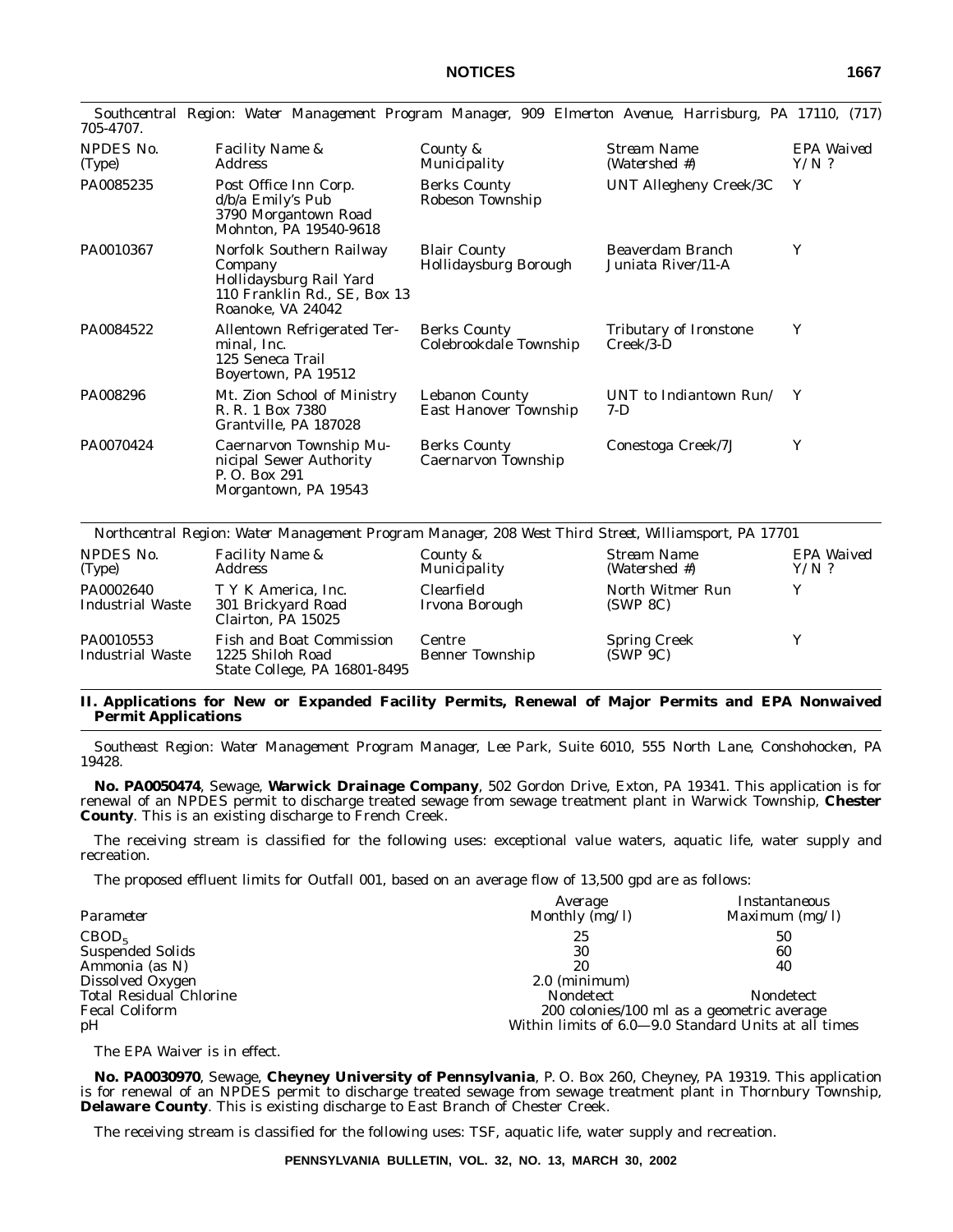The proposed effluent limits for Outfall 001, based on an average flow of 270,000 gpd are as follows:

| Parameter                      | Average<br>Monthly $(mg/l)$ | Instantaneous<br>Maximum $(mg/l)$                    |
|--------------------------------|-----------------------------|------------------------------------------------------|
| CBOD <sub>5</sub>              | 25                          | 50                                                   |
| <b>Suspended Solids</b>        | 30                          | 60                                                   |
| Ammonia (as N)                 |                             |                                                      |
| $(5-1 \text{ to } 10-31)$      | 6.5                         | 13.0                                                 |
| $(11-1 \text{ to } 4-30)$      | 19.5                        | 39.0                                                 |
| <b>Total Residual Chlorine</b> | 0.5                         | 1.2                                                  |
| <b>Fecal Coliform</b>          |                             | 200 colonies/100 ml as a geometric average           |
| Dissolved Oxygen               |                             | minimum of 3.0 mg/ $\overline{I}$ at all times       |
| pH                             |                             | Within limits of 6.0-9.0 Standard Units at all times |
| The EPA Waiver is in effect.   |                             |                                                      |

*Southcentral Region: Water Management Program Manager, 909 Elmerton Avenue, Harrisburg, PA 17110, (717) 705-4707.*

**PA0088781**, Industrial Waste, **Conectiv Mid-Merit, Inc.**, 113 Pencader Drive, Suite 100, P. O. Box 6066, Newark, DE 19714-6066. The proposed facility will be located in Peach Bottom Township, **York County**.

Description of Proposed Activity: The application is for issuance of an NPDES permit for a new discharge of cooling tower blowdown.

Notice of this application was printed at 32 Pa.B. 1421 (March 16, 2002). That notice contained an error: the maximum daily discharge temperature limitation for Outfall 001 (discharge to Susquehanna River) was specified as 100°F, when it should have been 110°F.

Individuals may make an appointment to review the Department files on this case by calling the File Review Coordinator at (717) 705-4732.

**Application No. PA 0088323**, Industrial Waste, **Calpine Construction Finance Co., L.P. (Ontelaunee Energy Center)**, The Pilot House, Second Floor, Lewis Wharf, Boston, MA 02110. This facility is located in Ontelaunee Township, **Berks County**.

Description of activity: The application is for an amendment of an NPDES permit for an existing discharge of treated industrial waste.

The receiving stream, Schuylkill River, is in Watershed 3-C and classified for WWF, water supply recreation and fish consumption. The nearest downstream public water supply intake for Pottstown Borough is located on the Schuylkill River. The discharge is not expected to affect the water supply.

The proposed effluent limits for Outfall 001 based on a design flow of 0.35 MGD are:

|                                | Mass $(lb/day)$              |                       | Concentration (mg/l)      |                              |                          |
|--------------------------------|------------------------------|-----------------------|---------------------------|------------------------------|--------------------------|
| Parameter                      | Average<br><b>Monthly</b>    | Maximum<br>Daily      | Average<br>Monthly        | Maximum<br>Daily             | Instantaneous<br>Maximum |
| pH(S.U.)                       |                              |                       | From 6.0 to 9.0 inclusive |                              |                          |
| <b>Total Suspended Solids</b>  | Monitor<br>and Report        | Monitor<br>and Report | 30                        | 60                           | 75                       |
| <b>Total Dissolved Solids</b>  | <b>Monitor</b><br>and Report | Monitor<br>and Report | 2.400                     | 3.000                        | 3,000                    |
| <b>Total Zinc</b>              | <b>Monitor</b><br>and Report | Monitor<br>and Report | 1.0                       | 2.0                          | 2.5                      |
| <b>Total Chromium</b>          | Monitor<br>and Report        | Monitor<br>and Report | 0.20                      | 0.40                         | 0.50                     |
| Chromium VI                    | Monitor<br>and Report        | Monitor<br>and Report | Monitor<br>and Report     | <b>Monitor</b><br>and Report | <b>XXX</b>               |
| Oil and Grease                 | XXX                          | <b>XXX</b>            | 15                        | 30                           | 30                       |
| <b>Temperature</b>             | XXX                          | <b>XXX</b>            | Monitor<br>and Report     | <b>XXX</b>                   | <b>XXX</b>               |
| <b>Total Residual Chlorine</b> | XXX                          | <b>XXX</b>            | 0.20                      | <b>XXX</b>                   | 0.5                      |

Individuals may make an appointment to review the Department files on this case by calling the File Review Coordinator at (717) 705-4732.

The EPA waiver is in effect.

**Application No. PA 0246557**, Industrial Waste, SIC Code 2873, **Susquehanna Valley Organics, Corp.**, 3705 Trindle Road, Camp Hill, PA 17011. This facility is located in Lancaster Township, **Lancaster County**.

Description of activity: The application is for issuance of an NPDES permit for a new discharge of noncontact cooling water.

The receiving stream, Conestoga River, is in Watershed 7-J and classified for WWF, water supply recreation and fish consumption. The nearest downstream public water supply intake for Holtwood Power Plant is located on the Susquehanna River, approximately 22 miles downstream. The discharge is not expected to affect the water supply.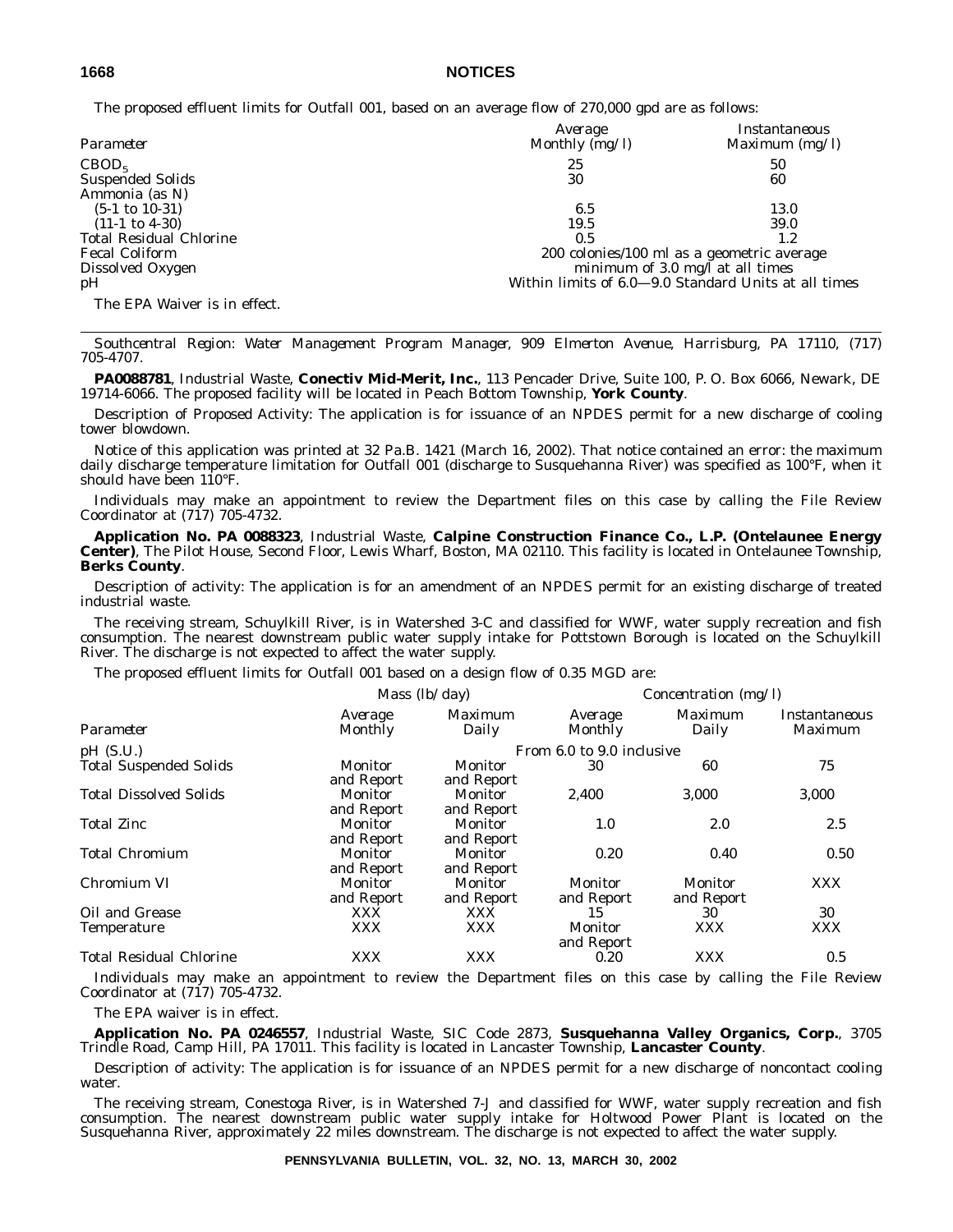The proposed effluent limits for Outfall 001 based on a design flow of 3.0 MGD are:

|                           | <i>Concentration</i> ( $mg/l$ ) |                                                          |                                 |  |  |
|---------------------------|---------------------------------|----------------------------------------------------------|---------------------------------|--|--|
| Parameter                 | Average<br>Monthly              | <i>Maximum</i><br>Daily                                  | Instantaneous<br><i>Maximum</i> |  |  |
| Flow<br>Temperature<br>pН |                                 | Monitored<br>$105^{\circ}$ F as Daily Average<br>$6 - 9$ |                                 |  |  |
| $\sim$<br>$\sim$          | $\sim$ $\sim$ $\sim$ $\sim$     |                                                          |                                 |  |  |

The proposed effluent limits for Outfall 002 based on a design flow of stormwater are:

|                                                                                                                                                                  |                           | <i>Concentration</i> ( $mg/l$ )                                                                                  |                                        |
|------------------------------------------------------------------------------------------------------------------------------------------------------------------|---------------------------|------------------------------------------------------------------------------------------------------------------|----------------------------------------|
| Parameter                                                                                                                                                        | Average<br><b>Monthly</b> | Maximum<br>Daily                                                                                                 | <i>Instantaneous</i><br><i>Maximum</i> |
| CBOD <sub>5</sub><br><b>COD</b><br><b>Total Suspended Solids</b><br><b>Total Phosphorus</b><br>Total Kjeldahl Nitrogen<br>Dissolved Iron<br>Oil and Grease<br>pH |                           | <b>Monitor</b><br><b>Monitor</b><br>Monitor<br>Monitor<br><b>Monitor</b><br><b>Monitor</b><br>Monitor<br>Monitor |                                        |

Individuals may make an appointment to review the Department files on this case by calling the File Review Coordinator at (717) 705-4732.

The EPA waiver is in effect.

*Northcentral Region: Water Management Program Manager, 208 West Third Street, Williamsport, PA 17701.*

**PA0228524**, Sewerage, SIC 4952, **Duncan Township Supervisors**, P. O. Box 908, Wellsboro, PA 16901. This proposed facility is located in Duncan Township, **Tioga County**.

Description of Proposed Activity: Pending issuance of an NPDES permit for a proposed discharge of treated sewage wastewater.

The receiving stream, an unnamed tributary to Wilson Creek, is in the State Water Plan watershed 9A and is classified for: CWF. The nearest downstream public water supply intake for Jersey Shore Area Joint Water Authority, located on Pine Creek, is 47.9 miles below the point of discharge.

The proposed effluent limits for Outfall 001 are based on a design flow of 0.03 MGD.

| Parameter                      | Average<br>Monthly $(mg/l)$      | Average<br>Weekly $(mg/l)$ | Maximum<br>Daily $(mg/l)$ | Instantaneous<br>Maximum $mg/l$ |
|--------------------------------|----------------------------------|----------------------------|---------------------------|---------------------------------|
| CBOD <sub>5</sub>              | 25                               | 40                         |                           | 50                              |
| <b>TSS</b>                     | 30                               | 45                         |                           | 60                              |
| Total Cl <sub>2</sub> Residual | 1.0                              |                            |                           | 2.3                             |
| <b>Fecal Coliforms:</b>        |                                  |                            |                           |                                 |
| $(5-1 \text{ to } 9-30)$       | 200/100 ml as a geometric mean   |                            |                           |                                 |
| $(10-1 \text{ to } 4-30)$      | 2,000/100 ml as a geometric mean |                            |                           |                                 |
| pH                             | $6.0$ to 9.0, at all times       |                            |                           |                                 |

*Southwest Regional Office: Regional Manager, Water Management, 400 Waterfront Drive, Pittsburgh, PA 15222-4745; (412) 442-4000.*

**PA0217565**, Sewage, **John and Lynae Williams**, 2212 Anthony Run Road, Indiana, PA 15701. This application is for renewal of an NPDES permit to discharge treated sewage from Maple Valley Personal Care Home STP in Armstrong Township, **Indiana County**.

The following effluent limitations are proposed for discharge to the receiving waters, known as Anthony Run, which are classified as a CWF with existing and/or potential uses for aquatic life, water supply and recreation. The first downstream potable water supply intake from this facility is the Buffalo Township Municipal Authority, Freeport Plant, on the Allegheny River.

*Outfall 001:* existing discharge, design flow of 0.006 mgd.

|                                                                  | Concentration $(mg/l)$    |                   |                  |                          |  |
|------------------------------------------------------------------|---------------------------|-------------------|------------------|--------------------------|--|
| Parameter                                                        | Average<br><b>Monthly</b> | Average<br>Weekly | Maximum<br>Daily | Instantaneous<br>Maximum |  |
| CBOD <sub>5</sub><br><b>Suspended Solids</b><br>Ammonia Nitrogen | 25<br>30                  |                   |                  | 50<br>60                 |  |
| $(5-1 \text{ to } 10-31)$                                        | 21.0                      |                   |                  | 42.0                     |  |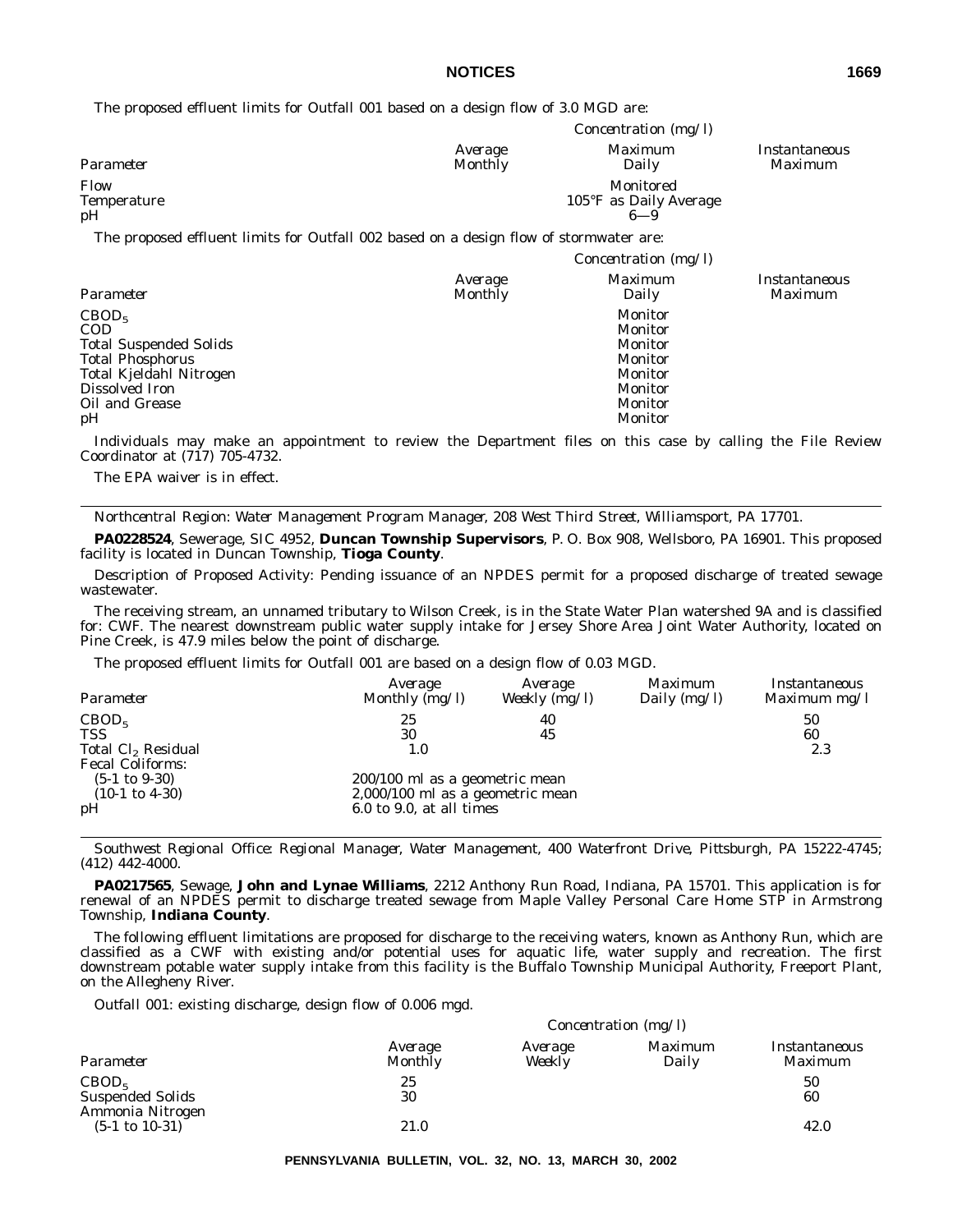| ×<br>×<br>۹<br>۰. |  |
|-------------------|--|
|-------------------|--|

Fecal Coliform<br>(5-1 to 9-30) (5-1 to 9-30) 200/100 ml as a geometric mean

The EPA waiver is in effect.

# **WATER QUALITY MANAGEMENT PERMITS**

#### **CONTROLLED INDUSTRIAL WASTE AND SEWAGE WASTEWATER APPLICATIONS UNDER THE CLEAN STREAMS LAW**

#### **PART II PERMITS**

The following permit applications or requests for plan approval have been received by the Department of Environmental Protection (Department).

Persons wishing to comment on any of the applications are invited to submit a statement to the office noted before the application within 15 days from the date of this public notice. Comments received within this 15-day comment period will be considered in making the final decision regarding the application. The comments should include the name, address and telephone number of the writer and a concise statement to inform the Department of the exact basis of a comment and the relevant facts upon which it is based.

The Department reserves the right to hold a public hearing if the responsible office considers the public response significant. If a hearing is scheduled, a notice of the hearing will be published in the *Pennsylvania Bulletin* and a newspaper of general circulation of the area. If no hearing is held, the Department's Water Management Program Manager will make a final determination regarding the applications after a complete review. Notice of this final determination will be published in the *Pennsylvania Bulletin* at which time this determination may be appealed to the Environmental Hearing Board.

A copy of the permit application or proposed plan is on file in the office indicated and is open to public inspection. Appointments to review the application may be made by contacting Records Management at the indicated telephone number.

### **I. Industrial Waste and Sewerage Applications under The Clean Streams Law (35 P. S. §§ 691.1— 691.1001).**

*Southeast Region: Water Management Program Manager, Lee Park, Suite 6010, 555 North Lane, Conshohocken, PA 19428.*

**WQM Permit No. 1502401**, Sewerage, **London Grove Township Municipal Authority**, 372 Rosehill Road, Suite 300, West Grove, PA 19390. This proposed facility is located in London Grove Township, **Chester County**.

Description of Proposed Action/Activity: Construction and operation to install a pump station and force main to serve a 94-lot subdivision.

*Southcentral Region: Water Management Program Manager, 909 Elmerton Avenue, Harrisburg, PA 17110, (717) 705-4707.*

*Concentration (mg/l) Average Average Maximum Instantaneous Parameter Monthly Weekly Daily Maximum*

 $10,000/100$  ml as a geometric mean Total Residual Chlorine 1.4 1.4 3.3<br>
pH not less than  $6.0$  nor greater than  $9.0$ 

> **WQM Permit No. 2802401**, Sewerage, **Guilford Township Authority**, 115 Spring Valley Road, Chambersburg, PA 17201. This proposed facility is located in Guilford Township, **Franklin County**.

Description of Proposed Action/Activity: Construction of the Loop Road Pumping Station and Sanitary Sewer Extension.

*Northcentral Region: Water Management Program Manager, 208 West Third Street, Williamsport, PA 17701.*

**WQM Permit No. 1802201**, Industrial Waste, **Fish and Boat Commission**, 450 Robinson Lane, Bellefonte, PA 16823-9620. This proposed facility is located in Logan Township, **Clinton County**.

Description of Proposed Action/Activity: Project includes the installation of an off-line aerated sludge storage tank at the Tylersville Fish Culture Station.

#### **NPDES Stormwater Individual Permit**

The following parties have applied for an NPDES permit to discharge stormwater associated with a construction activity into waters of this Commonwealth. Unless otherwise indicated, on the basis of preliminary review and application of lawful standards and regulations, the Department of Environmental Protection (Department) proposes to issue a permit to discharge, subject to certain limitations set forth in the permit conditions. These proposed determinations are tentative. Limitations are provided as erosion and sediment control best management practices which restrict the rate and quantity of sediment discharged.

Where indicated, the EPA Region III Administrator has waived the right to review or object to this proposed permit action under the waiver provision 40 CFR 123.24(d).

Persons wishing to comment on the proposed permit are invited to submit a statement to the appropriate Department Regional Office noted before the application within 30 days from the date of this public notice. Comments reviewed within this 30-day period will be considered in the formulation of the final determinations regarding this application. Responses should include the name, address and telephone number of the writer and a concise statement to inform the Department of the exact basis of a comment and relevant facts upon which it is based. A public hearing may be held after consideration of comments received by the appropriate Department Regional Office during the 30-day public comment period.

Following the 30-day comment period, the appropriate Regional Office Water Management Program Manager will make a final determination regarding the proposed permit. Notice of this determination will be published in the *Pennsylvania Bulletin* at which time this determination may be appealed to the Environmental Hearing Board.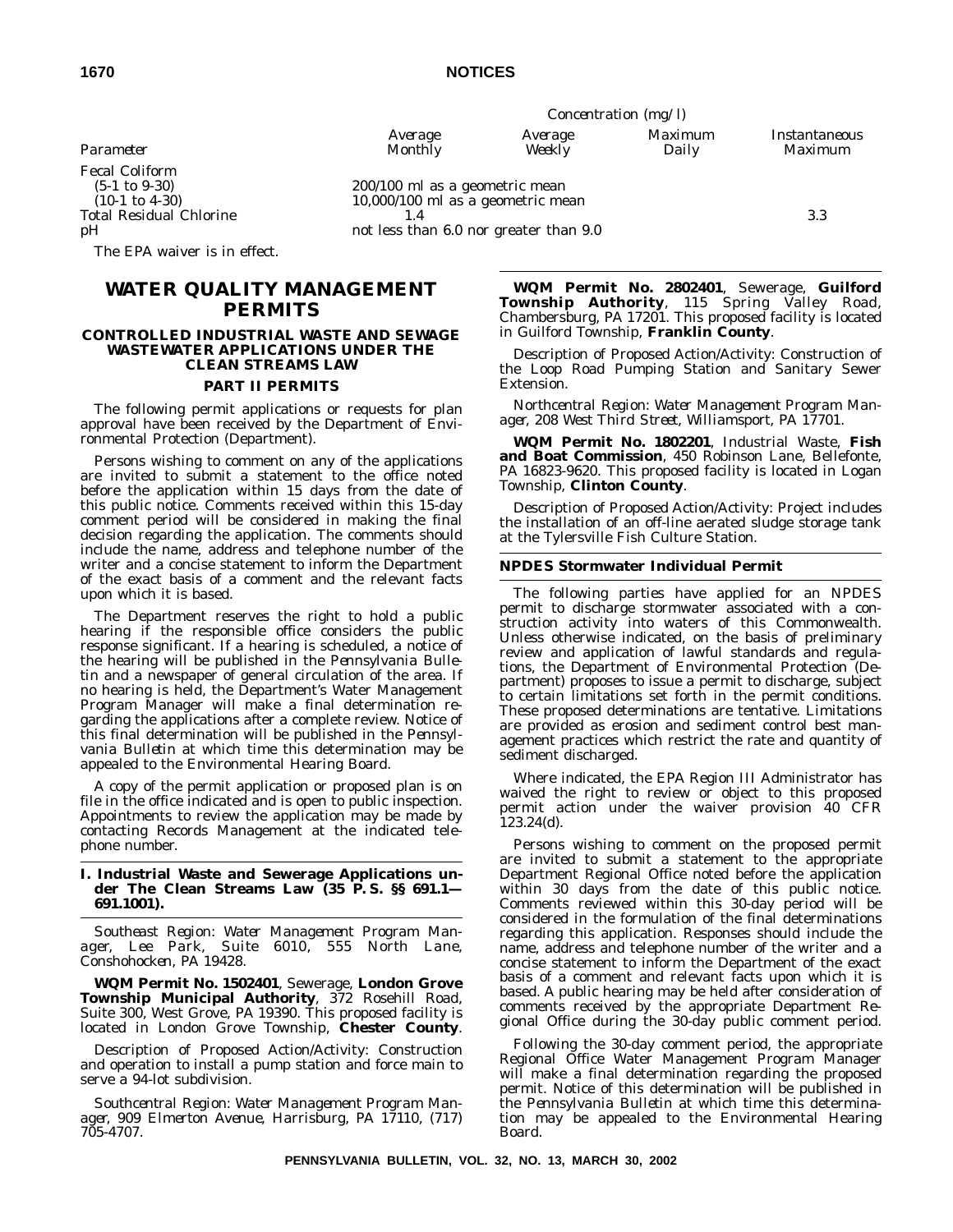The application and related documents, including the erosion and sediment control plan for the earth disturbance activity, are on file and may be inspected at the office identified in this notice.

Persons with a disability that require an auxiliary aid, service or other accommodation to participate during the 30-day public comment period should contact the specified Regional Office. TDD users may contact the Department through the Pennsylvania AT&T Relay Service at (800) 654-5984.

*Southeast Region: Water Management Program Manager, Lee Park, Suite 6010, 555 North Lane, Conshohocken, PA 19428.*

**NPDES Permit PAS10 G514**, Stormwater, **Megill Development**, 2 Huntrise Lane, West Chester, PA 19382, has applied to discharge stormwater associated with a construction activity located in East Nottingham Township, **Chester County** to Jordan Run (EV).

**NPDES Permit PAS10 G515**, Stormwater, **Heritage Building Group, Inc.**, Suite A-100, Furlong, PA 18725, has applied to discharge stormwater associated with a construction activity located in South Coventry Township, **Chester County** to French Creek (HQ-TSF).

**NPDES Permit PAS10 G516**, Stormwater, **Conestoga High School**, 738 First Avenue, Berwyn, PA 19312-1779, has applied to discharge stormwater associated with a construction activity located in Tredyffrin Township, **Chester County** to Valley Creek (EV).

*Northeast Region: Water Management Program Manager, 2 Public Square, Wilkes-Barre, PA 18711-0790.*

*Lehigh County Conservation District: Lehigh Ag Ctr., Ste. 102, 4184 Dorney Park Road, Allentown, PA 18104, (610) 391-9583.*

| <i>NPDES</i><br>No. | <i>Applicant Name &amp;</i><br><i>Address</i>                    | County &<br>Municipality             | Receiving<br><i>Water/Use</i>     |
|---------------------|------------------------------------------------------------------|--------------------------------------|-----------------------------------|
| PAS10Q236           | <b>Barry Follweiler</b><br>3372 Jordan Rd.<br>Orefield, PA 18069 | Lehigh County<br>Weisenberg Township | Hassen Creek<br><b>HQ-CWF, MF</b> |

*Southcentral Region: Water Management Program Manager, 909 Elmerton Avenue, Harrisburg, PA 17110. Lancaster Conservation District: 1383 Arcadia Road, Room 6 Lancaster, PA 17601-3149 (717) 299-5361.*

| <i>NPDES</i>            | Applicant Name &                                                                             | County &                                         | Receiving                    |
|-------------------------|----------------------------------------------------------------------------------------------|--------------------------------------------------|------------------------------|
| No.                     | Address                                                                                      | Municipality                                     | <i>Water/Use</i>             |
| PAS10O085<br>Stormwater | Two Holdings, Inc.<br>d/b/a Turkey Hill Dairy<br>2601 River Road<br>Conestoga, PA 17516-9630 | <b>Manor Township</b><br><b>Lancaster County</b> | Wissler Run<br><b>HO-WWF</b> |

*Northcentral Region: Water Management Program Manager, 208 West Third Street, Williamsport, PA 17701. Centre County Conservation District, 414 Holmes Ave., Suite 4, Bellefonte, PA 16823 (814) 355-6817.*

| <i>NPDES</i><br>No. | Applicant Name &<br>Address                                                                                                  | County &<br>Municipality                  | Receiving<br><i>Water/Use</i>                         |
|---------------------|------------------------------------------------------------------------------------------------------------------------------|-------------------------------------------|-------------------------------------------------------|
| <b>PAS10F101</b>    | Department of General Ser-<br>vices<br>Bureau of Engineering and<br>Architecture<br>18 and Herr Sts.<br>Harrisburg, PA 17120 | Ferguson Township<br><b>Centre County</b> | <b>Spruce Creeks Beaver</b><br><b>Branch</b><br>HQ-EV |

# **PUBLIC WATER SUPPLY (PWS) PERMIT**

Under the Pennsylvania Safe Drinking Water Act, the following parties have applied for a PWS permit to construct or substantially modify a public water system.

Persons wishing to comment on the permit application are invited to submit a statement to the office listed before the application within 30 days of this public notice. Comments received within this 30-day comment period will be considered in the formulation of the final determinations regarding this application. Comment responses should include the name, address and telephone number of the writer and a concise statement to inform the Department of the exact basis of a comment and the relevant facts upon which it is based. A public hearing may be held after consideration of comments received during the 30-day public comment period.

Following the comment period, the Department will make a final determination regarding the proposed permit. Notice of this final determination will be published in the *Pennsylvania Bulletin* at which time this determination may be appealed to the Environmental Hearing Board.

The permit application and any related documents are on file at the office listed before the application and available for public review. Arrangements for inspection and copying information should be made with the office listed before the application.

Persons with a disability that require an auxiliary aid, service or other accommodations to participate during the 30-day public comment period should contact the office listed before the application. TDD users may contact the Department through the Pennsylvania AT&T Relay Service at (800) 654-5984.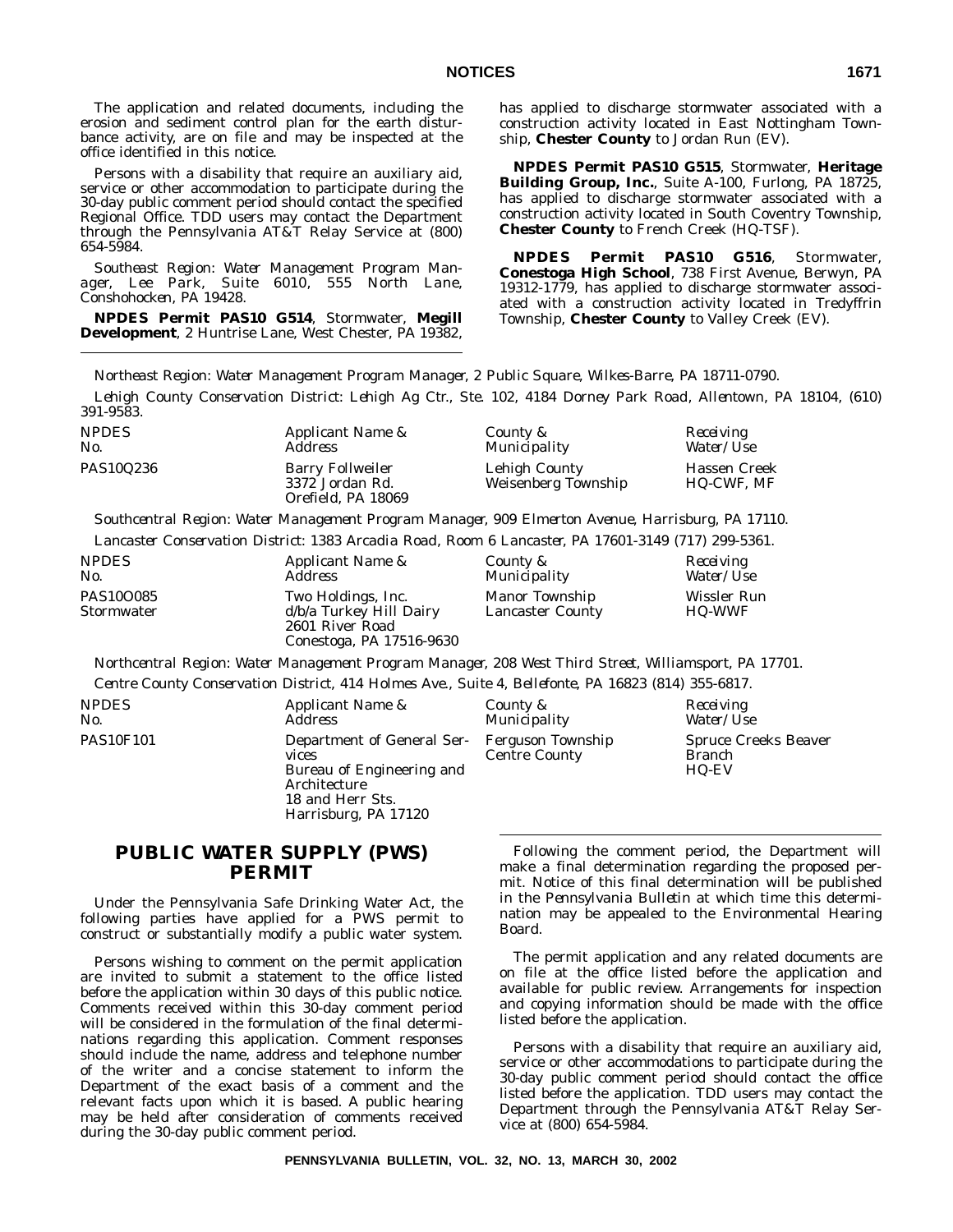# **SAFE DRINKING WATER**

# **Applications Received under the Pennsylvania Safe Drinking Water Act (35 P. S. §§ 721.1—721.17).**

*Southcentral Region: Water Supply Management Program Manger, 909 Elmerton Avenue, Harrisburg, PA 17110.*

**Permit No. 3602502**, Public Water Supply.

| Applicant                           | <b>Pequea Valley School District</b>                                                                            |                    |
|-------------------------------------|-----------------------------------------------------------------------------------------------------------------|--------------------|
| Municipality                        | Leacock Township                                                                                                |                    |
| County                              | Lancaster                                                                                                       | Pe <sub>l</sub>    |
| Responsible Official                | Amy J. Swartz, Business Admin-                                                                                  | Appli              |
|                                     | istrator<br>166 S. New Holland Road                                                                             | Muni               |
|                                     | P. O. Box 130                                                                                                   | Coun               |
|                                     | Kinzers, PA 17535-0103                                                                                          | Respo              |
| <b>Type of Facility</b>             | <b>PWS</b>                                                                                                      |                    |
| <b>Consulting Engineer</b>          | Daniel L. Miller, P.E.<br>L. Robert Kimball & Associates<br>415 Moon Clinton Road<br>Coraopolis, PA 15108       | Type               |
| <b>Application Received</b><br>Date | <b>January 18, 2002</b>                                                                                         | Const              |
| Description of Action               | Installation of softening, nitrate,                                                                             |                    |
|                                     | disinfection and corrosion control<br>treatments at the Pequea Valley                                           | Appli              |
|                                     | High School facility.                                                                                           | Date               |
|                                     | Permit No. 3602503, Public Water Supply.                                                                        | Descr              |
| Applicant                           | <b>Penny Farm Mobile Home</b>                                                                                   |                    |
|                                     | Park                                                                                                            |                    |
| Municipality                        | Drumore Township                                                                                                |                    |
| County                              | Lancaster                                                                                                       |                    |
| Responsible Official                | Lee E. Mummau, Owner<br>7971 Bennett Branch Road<br>Mt. Airy, MD 21771                                          | No.<br><i>Mana</i> |
| <b>Type of Facility</b>             | <b>PWS</b>                                                                                                      | Pel                |
| <b>Consulting Engineer</b>          | James R. Fisher, P.E.<br>Fisher Engineering Inc.<br>18 C S. 7th Street<br>Akron, PA 17501                       | Appli              |
| <b>Application Received</b><br>Date | <b>January 10, 2002</b>                                                                                         | Town               |
| Description of Action               | Installation at the mobile home<br>park of iron and manganese<br>treatment via sequestration for<br>Well No. 2. | Respo              |
|                                     | Permit No. 3602504, Public Water Supply.                                                                        | Type               |
| Applicant                           | <b>Pequea Valley School District</b>                                                                            | Const              |
| Municipality                        | Leacock Township                                                                                                |                    |
| County                              | Lancaster                                                                                                       |                    |
| Responsible Official                | Amy J. Swartz, Business Admin-<br>istrator<br>166 S. New Holland Road<br>P. O. Box 130                          | Appli<br>Date      |
|                                     | Kinzers, PA 17535-0103                                                                                          |                    |
| Type of Facility                    | <b>PWS</b>                                                                                                      |                    |

Consulting Engineer Daniel L. Miller, P.E. L. Robert Kimball & Associates 415 Moon Clinton Road Coraopolis, PA 15108 Application Received Date Janary 18, 2002 Description of Action Installation of softening, nitrate, disinfection and corrosion control treatments at the Pequea Valley School District's elementary and middle schools. **rmit No. 6702502**, Public Water Supply. **Propertment of Conservation and Natural Resources** icipality **Warrington Township** ty **York** onsible Official Eugene J. Comoss, Director P. O. Box 8451 Rachel Carson State Office Building Harrisburg, PA 17105 8451 of Facility PWS ulting Engineer Peter Lusardi, P.E. CET Engineering Services 1240 N. Mountain Rd. Harrisburg, PA 17112 ication Received February 20, 2002 iption of Action Construction of a modified raw water intake on Pinchot Lake, a new 0.094 MGD membrane filtration facility, chemical treatment, sodium hypochlorite disinfection and a 0.096 MG finished water storage tank.

*Northwest Region: Water Supply Management Program Manager, 230 Chestnut Street, Meadville, PA 16335-3481.*

**Permit No. 3302501**, Public Water Supply.

| Applicant                           | Pennsylvania American Wa-<br>ter Company<br>800 West Hershey Park Drive<br>Hershey, PA 17033-0888    |
|-------------------------------------|------------------------------------------------------------------------------------------------------|
| Township or Borough                 | Punxsutawney Borough<br><b>Jefferson County</b>                                                      |
| Responsible Official                | William C. Kelvington, Vice<br><b>President Operations</b><br>Pennsylvania American Water<br>Company |
| <b>Type of Facility</b>             | PWS                                                                                                  |
| <b>Consulting Engineer</b>          | Jerry Hankey<br>Pennsylvania American Water<br>Company<br>1909 Oakland Avenue<br>Indiana, PA 15701   |
| <b>Application Received</b><br>Date | March 14, 2002                                                                                       |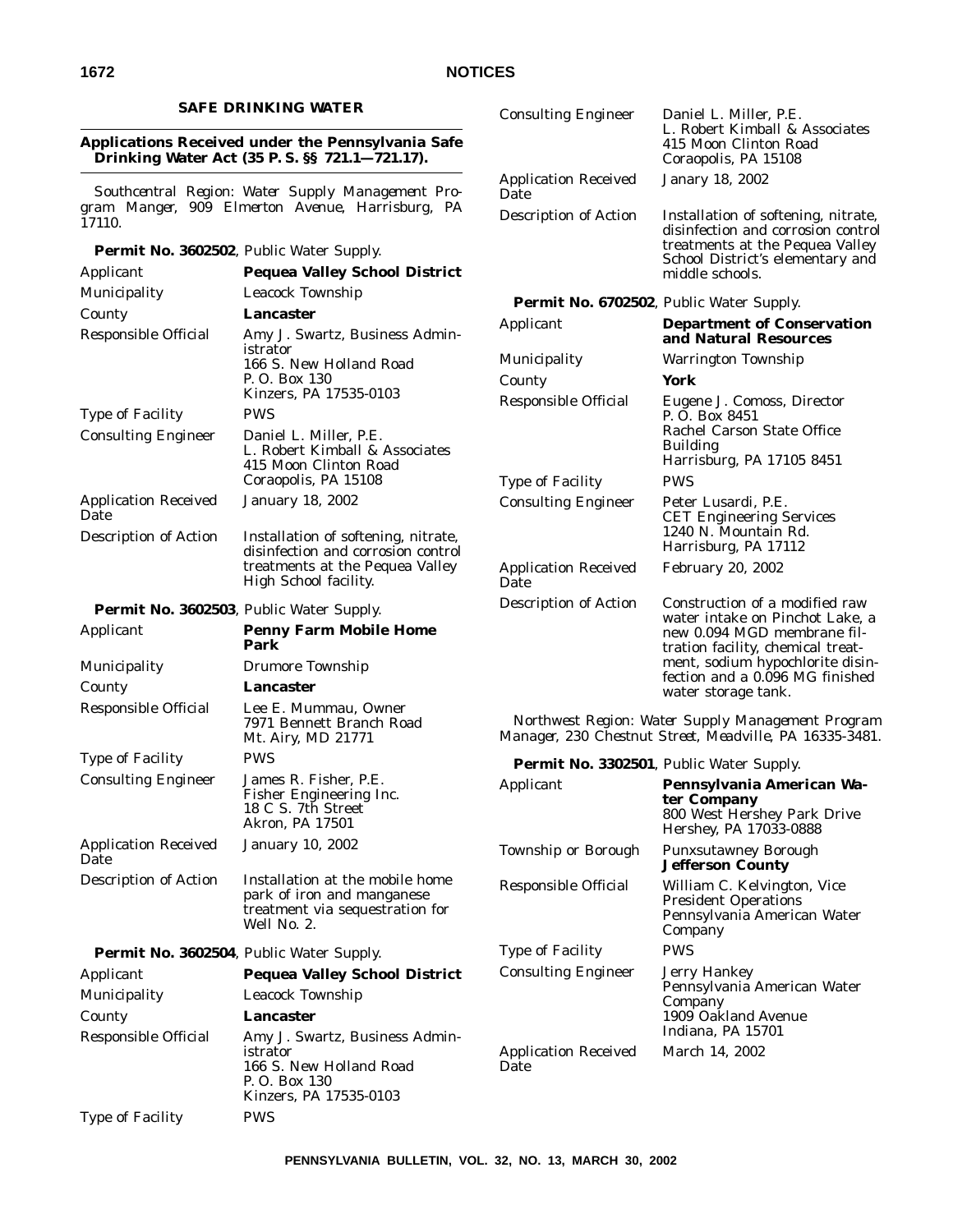Description of Action New above ground booster sta-

tion to replace underground booster station. Capacity will increase from 0.27 MGD to 1.94 MGD. Increase due to a new Wal-Mart store.

# **MINOR AMENDMENT**

**Applications Received under the Pennsylvania Safe Drinking Water Act (35 P. S. §§ 721.1—721.17).**

*Southwest Region: Water Supply Management Program Manager, 400 Waterfront Drive, Pittsburgh, PA 15222- 4745.*

| Application No. 3202503, Minor Amendment. |  |  |  |
|-------------------------------------------|--|--|--|
|-------------------------------------------|--|--|--|

| Applicant                           | Pennsylvania American Wa-<br>ter Company<br>800 West Hersheypark Drive<br>Hershey, PA 17033                                                 |
|-------------------------------------|---------------------------------------------------------------------------------------------------------------------------------------------|
| Township or Borough                 | White Township                                                                                                                              |
| Responsible Official                | Larry Buterbaugh, Operations<br>Superintendent<br>Pennsylvania American Water<br>Company<br>800 West Hersheypark Drive<br>Hershey, PA 17033 |
| <b>Type of Facility</b>             | Tank                                                                                                                                        |
| <b>Application Received</b><br>Date | <b>February 25, 2002</b>                                                                                                                    |
| Description of Action               | Painting of tank.                                                                                                                           |
|                                     | <b>WATER ALLOCATIONS</b>                                                                                                                    |

**Applications received under the Act of June 24, 1939 (35 P. S. § 631—641) relating to the Acquisition of Rights to Divert Waters of this Commonwealth.**

*Southwest Region: Water Supply Management Program Manager, 400 Waterfront Drive, Pittsburgh, PA 15222- 4745.*

**WA26-630A**, Water Allocations, **Newell Municipal Authority**, P. O. Box 293, Newell, PA 15466, **Fayette County**. Request to withdraw 1 million gpd from the Monongahela River.

**WA2-778A**, Water Allocations, **Fawn-Frazer Joint Water Authority**, 326 Donnellville Road, Natrona Heights, PA 15065, **Allegheny County**. Request to withdraw 500,000 gpd from Harrison Township Water Authority, 360,000 gpd from Springdale Borough and 483,000 gpd from Brackenridge Borough; and to sell water to the Harrison Township Municipal Authority, Springdale Borough and East Deer Township.

# **LAND RECYCLING AND ENVIRONMENTAL REMEDIATION**

#### **UNDER ACT 2, 1995**

## **PREAMBLE 1**

**Acknowledgment of Notices of Intent to Remediate Submitted under the Land Recycling and Environmental Remediation Standards Act (35 P. S. §§ 6026.101—6026.908).**

Sections 302—305 of the Land Recycling and Environmental Remediation Standards Act (Act) require the Department of Environmental Protection (Department) to publish in the *Pennsylvania Bulletin* an acknowledgment noting receipt of any Notices of Intent to Remediate. An acknowledgment of the receipt of a Notice of Intent to Remediate is used to identify a site where a person proposes to or has been required to, respond to a release of a regulated substance at a site. Persons intending to use the background standard, Statewide health standard, the site-specific standard or who intend to remediate a site as a special industrial area, must file a Notice of Intent to Remediate with the Department. A Notice of Intent to Remediate filed with the Department provides a brief description of the location of the site, a list of known or suspected contaminants at the site, the proposed remediation measures for the site and a description of the intended future use of the site. A person who demonstrates attainment of one or a combination of the cleanup standards or who receives approval of a special industrial area remediation identified under the Act, will be relieved of further liability for the remediation of the site for any contamination identified in reports submitted to and approved by the Department. Furthermore, the person shall not be subject to citizen suits or other contribution actions brought by responsible persons not participating in the remediation.

Under sections  $304(n)(1)(ii)$  and  $305(c)(2)$  of the Act, there is a 30-day public and municipal comment period for sites proposed for remediation using a site-specific standard, in whole or in part and for sites remediated as a special industrial area. This period begins when a summary of the Notice of Intent to Remediate is published in a newspaper of general circulation in the area of the site. For the sites identified, proposed for remediation to a site-specific standard or as a special industrial area, the municipality, within which the site is located, may request to be involved in the development of the remediation and reuse plans for the site if the request is made within 30 days of the date specified. During this comment period the municipality may request that the person identified, as the remediator of the site, develop and implement a public involvement plan. Requests to be involved and comments, should be directed to the remediator of the site.

For further information concerning the content of a Notice of Intent to Remediate, contact the Environmental Cleanup Program Manager in the Department Regional Office under which the notice appears. If information concerning this acknowledgment is required in an alternative form, contact the Community Relations Coordinator at the appropriate Regional Office listed. TDD users may telephone the Department through the AT&T Relay Service at (800) 654-5984.

The Department has received the following Notices of Intent to Remediate:

*Southeast Region: Environmental Cleanup Program Manager, Lee Park, Suite 6010, 555 North Lane, Conshohocken, PA 19428.*

**Stanley Marvel, Inc.**, Bensalem Township, **Bucks County**. John M. Ash, URS Corp., 2325 Maryland Rd., 2nd Fl., Willow Grove, PA 19090, on behalf of Stanley Marvel, Inc., 1221 Ford Rd., Bensalem, PA, has submitted a Notice of Intent to Remediate site soil and groundwater contaminated with BTEX and petroleum hydrocarbons.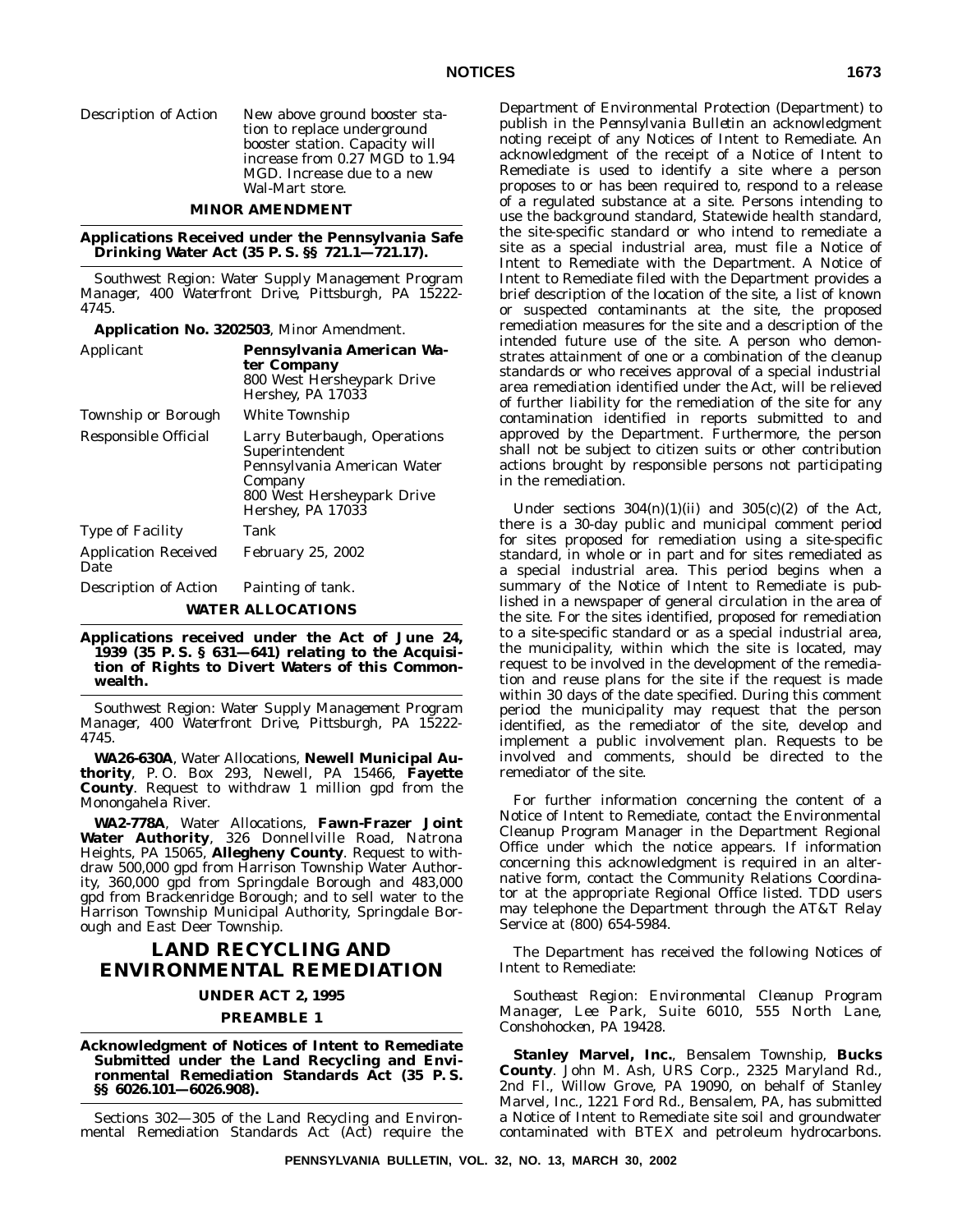The applicant proposes to remediate the site to meet theStatewide Health Standards. A summary of the Notice of Intent to Remediate was reported to have been published in the *Bucks County Courier Times* on February 28, 2002.

**Assouline and Ting, Inc.**, City of Philadelphia, **Philadelphia County**. Peter A. Malik, RT Environmental Services, 215 W. Church Rd., King of Prussia, PA 19406, on behalf of Assouline and Ting, Inc., 505 Vine St., Philadelphia, PA 19106, has submitted a Notice of Intent to Remediate site soil contaminated with heavy metals and volatiles. The applicant proposes to remediate the site to meet Site-Specific Standards. A summary of the Notice of Intent to Remediate was reported to have been published in *The Philadelphia Inquirer* on February 25, 2002.

*Northeast Regional Field Office: Joseph A. Brogna, Environmental Cleanup Program Manager, 2 Public Square, Wilkes-Barre, PA 18711-0790, (570) 826-2511.*

**Brown Residence**, Forks Township, **Northampton County**. James S. Meenan, III, Environmental Scientist, Marshall Miller & Associates, 3913 Hartzdale Drive, Suite 1306, Camp Hill, PA 17011 has submitted a Notice of Intent to Remediate (on behalf of Elsi Brown, Klein Road, Easton, PA 18040) concerning the remediation of soils found or suspected to have been contaminated with no. 2 fuel oil constituents. The applicant proposes to remediate the site to meet the Statewide Health Standards. A summary of the Notice of Intent to Remediate was published in *The Express Times* in March 2002.

*Northcentral Region: Environmental Cleanup Program, 208 West Third Street, Williamsport, PA 17701.*

**Pennsylvania House—White Deer Facility**, White Deer Township, **Union County**. Meiser & Earl, Inc., on behalf of Pennsylvania House, Inc., 137 North Tenth Street, Lewisburg, PA 17837-1388, has submitted a Notice of Intent to Remediate soil and groundwater contaminated with PHCs. The applicant proposed to remediate the site to meet the Statewide Health Standard. A Final Report was simultaneously submitted. See the Actions section of this *Pennsylvania Bulletin*. A summary of the Notice of Intent to Remediate was reported to have been published in the *Milton Daily Standard* on February 1, 2002.

# **HAZARDOUS WASTE TREATMENT, STORAGE AND DISPOSAL FACILITIES**

**Applications received, withdrawn, denied or returned under the Solid Waste Management Act (35 P. S. §§ 6018.101—6018.1003) and Regulations to Operate a Hazardous Waste Treatment, Storage or Disposal Facility.**

*Southwest Region: Regional Solid Waste Manager, 400 Waterfront Drive, Pittsburgh, PA 15222-4745.*

**PAD000797548. Ashland Distribution Co., Div. of Ashland Inc.**, 150 West Fourth Avenue, Freedom, PA 15042. Ashland Distribution Co., Div. of Ashland Inc., 150 West Fourth Avenue, Freedom, PA 15042. An application for a permit renewal of a commercial hazardous storage facility in Freedom Borough, **Beaver County** was received in the Regional Office on March 15, 2002.

# **OPERATE WASTE PROCESSING OR DISPOSAL AREA OR SITE**

**Applications Received under the Solid Waste Management Act (35 P. S. §§ 6018.101—6018.1003), the Municipal Waste Planning, Recycling and Waste Reduction Act (53 P. S. §§ 4000.101—4000.1904) and Regulations to Operate Solid Waste Processing or Disposal Area or Site.**

*Southeast Region: Regional Solid Waste Manager, Lee Park, Suite 6010, 555 North Lane, Conshohocken, PA 19428.*

**Permit Application No. 101069. Southeastern Chester County Refuse Authority**, P. O. Box 221, Kennett Square, PA 19348, London Grove Township, **Chester County**. Application submitted for an increase in permit area, radiation monitoring and detection plan, meteorological monitoring station approval and revisions to waste acceptance procedures for sewage sludge. An alternative timeline for the review of this application of 225 days of Department review time has been negotiated. The Southeast Regional Office received the application on March 15, 2002.

**Applications Accepted under the Solid Waste Management Act (35 P. S. §§ 6018.101—6018.1003), the Municipal Waste Planning, Recycling and Waste Reduction Act (53 P. S. §§ 4000.101—4000.1904) and Regulations to Operate Solid Waste Processing or Disposal Area or Site.**

*Northcentral Region: Regional Solid Waste Manager, 208 West Third Street, Williamsport, PA 17701.*

**Permit Application No. 101243. Northern Tier Solid Waste Authority**, P. O. Box 10, Burlington, PA 18814-0010, West Burlington Township, **Bradford County**. Application for the addition of a geosynthetic clay liner, change of waste acceptance criteria and adding a radiation action protection plan. The application was accepted in the Williamsport Regional Office on March 13, 2002.

Comments concerning the application should be directed to John C. Hamilton, P. E., Facilities Operations Manager, Williamsport Regional Office, 208 West Third Street, Suite 101, Williamsport, PA 17701. Persons interested in obtaining more information about the general permit application may contact the Williamsport Regional Office, (570) 327-3653. TDD users may contact the Department through the Pennsylvania Relay Service, (800) 654-5984. Public comments must be submitted within 60 days of this notice and may recommend revisions to and approval or denial of the application.

# **AIR QUALITY**

# **NOTICE OF PLAN APPROVAL AND OPERATING PERMIT APPLICATIONS**

# **NEW SOURCES AND MODIFICATIONS**

The Department of Environmental Protection (Department) has developed an ''integrated'' plan approval, State Operating Permit and Title V Operating Permit program. This integrated approach is designed to make the permitting process more efficient for the Department, the regulated community and the public. This approach allows the owner or operator of a facility to complete and submit all the permitting documents relevant to its application one time, affords an opportunity for public input and provides for sequential issuance of the necessary permits.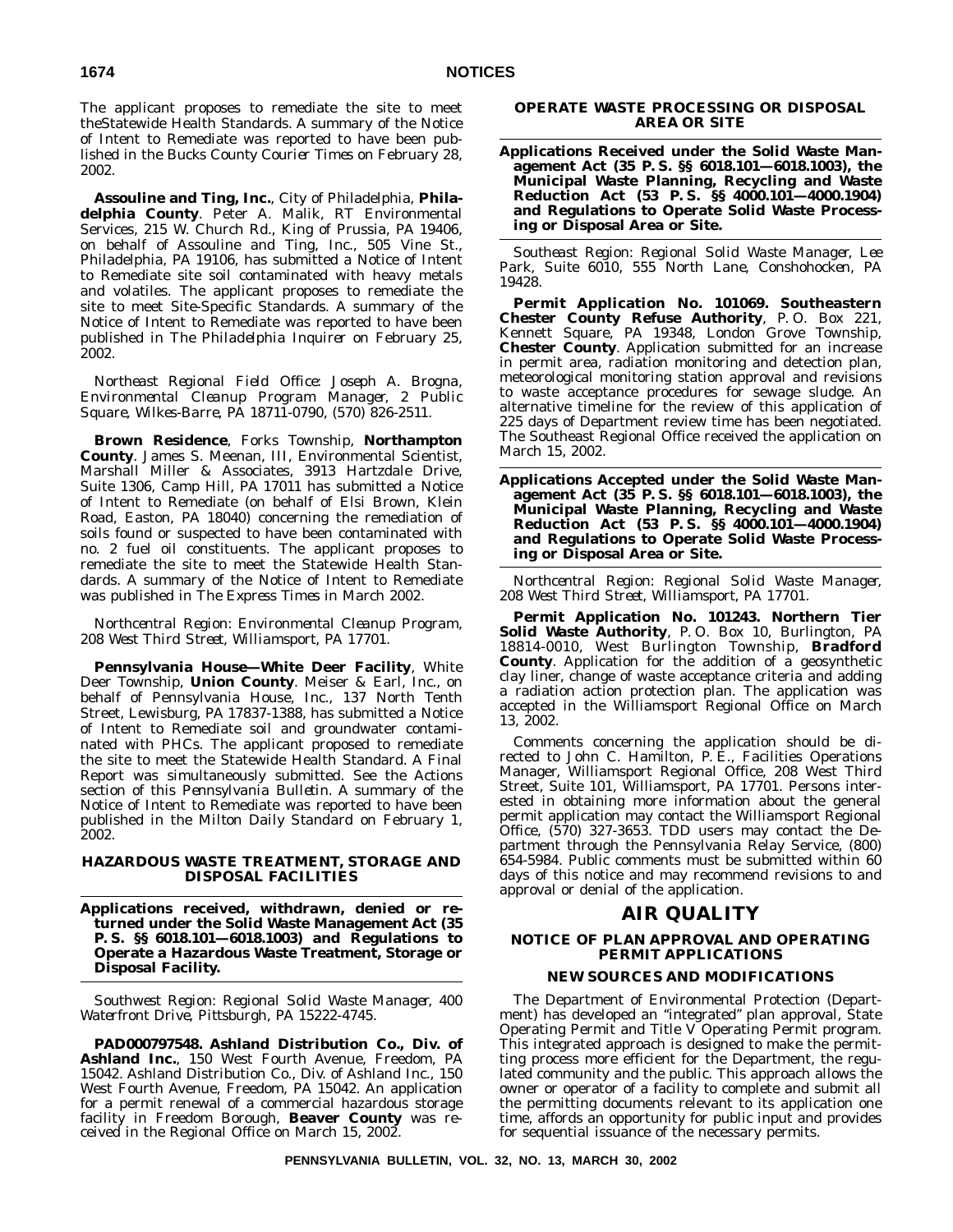The Department has received applications for plan approvals and/or operating permits from the following facilities.

Copies of these applications, subsequently prepared draft permits, review summaries and other support materials are available for review in the Regional Office identified in this notice. Persons interested in reviewing the application files should contact the appropriate Regional Office to schedule an appointment.

Persons wishing to receive a copy of the proposed Plan Approval or Operating Permit must indicate their interest to the Department Regional Office within 30 days of the date of this notice and must file protests or comments on a Proposed Plan Approval or Operating Permit within 30 days of the Department providing a copy of the proposed document to that person or within 30 days of its publication in the *Pennsylvania Bulletin*, whichever comes first. Interested persons may also request that a hearing be held concerning the proposed plan approval and operating permit. Any comments or protests filed with the Department Regional Offices must include a concise statement of the objections to the issuance of the plan approval or operating permit and relevant facts, which serve as the basis for the objections. If the Department schedules a hearing, a notice will be published in the *Pennsylvania Bulletin* at least 30 days prior the date of the hearing.

Persons with a disability who wish to comment and require an auxiliary aid, service or other accommodation to participate should contact the Regional Office identified. TDD users may contact the Department through the Pennsylvania AT&T Relay Service at (800) 654-5984.

Final plan approvals and operating permits will contain terms and conditions to ensure that the source is constructed and operating in compliance with applicable requirements in 25 Pa. Code Chapters 121—143, the Federal Clean Air Act and regulations adopted under the Act.

# **PLAN APPROVALS**

**Plan Approval Applications Received under the Air Pollution Control Act (35 P. S. §§ 4001—4015) and 25 Pa. Code Chapter 127, Subchapter B that may have special public interest. These applications are in review and no decision on disposition has been reached.**

*Northeast Region: Air Quality Program, 2 Public Square, Wilkes-Barre, PA 18711-0790; Contact: James Parette, New Source Review Chief, (570) 826-2531.*

**54-310-028: Lehigh Asphalt Paving and Construction Co.** (P. O. Box 549, Tamaqua, PA 18252) for modification of a stone crushing operation and associated air cleaning device in West Penn Township, **Schuylkill County**.

*Southcentral Region: Air Quality Program, 909 Elmerton Avenue, Harrisburg, PA 17110; Contact: Ronald Davis, New Source Review Chief, (717) 705-4702.*

**01-05025C: Valley Quarries, Inc.** (P. O. Box J, Chambersburg, PA 17201-0809) to replace a 51" crusher with an 84" crusher, adding an air classifier, a baghouse and requisite conveyors at the Gettysburg Quarry, Cumberland Township, **Adams County**. The project is subject to 40 CFR Part 60, Subpart OOO—Standards of Performance for Nonmetallic Mineral Processing Plants.

**67-05023A: American Color Graphics, Inc.** (215 North Zarfoss Drive, York, PA 17404-5800) for installation of four additional printing units to an existing lithographic press in West Manchester Township, **York County**. The press is controlled by a regenerative thermal oxidizer.

*Department of Public Health, Air Management Services: 321 University Avenue, Philadelphia, PA 19104; Contact: Thomas Barsley, Chief, (215) 685-9428.*

**AMS-02001: Active Realty Assoc.** (10175 Northeast Boulevard, Philadelphia, PA 19116) for construction of two #4 oil fired boilers in the City of Philadelphia, **Philadelphia County**.

**AMS-02024: United States Navy** (5001 South Broad Street, Code 027, Philadelphia, PA 19112) for reactivation of a diesel engine in the City of Philadelphia, **Philadelphia County**.

**AMS-02025: United States Navy** (5001 South Broad Street, Code 027, Philadelphia, PA 19112) for construction of two diesel fire suppression pumps and a portable diesel air compressor in the City of Philadelphia, **Philadelphia County**.

**AMS-02039: Sunoco Chemicals—Frankford Plant** (Margaret and Bermuda Streets, Philadelphia, PA 19137) for modification of catalytic oxidizer CR-601 in the City of Philadelphia, **Philadelphia County**.

**AMS-02040: Atlantic Refining and Marketing Co.** (1801 Market Street, 15/10 PC, Philadelphia, PA 19103) for installation of an air stripper at the Sunoco Inc. (R&M) Belmont Terminal, 2700 Passyunk Avenue, Philadelphia, **Philadelphia County**.

**AMS-02041: Safe Disposal Systems, Inc.** (7333 Milnor Street, Philadelphia, PA 19136) for construction of a hammer mill with diesel engine in the City of Philadelphia, **Philadelphia County**.

**AMS-02042: Sunoco Chemicals—Frankford Plant** (Margaret and Bermuda Streets, Philadelphia, PA 19137) for installation of a Cumene Oxidizer, OX-501, charcoal adsorber system in the City of Philadelphia, **Philadelphia County**.

**Intent to Issue Plan Approvals and Intent to Issue or Amend Operating Permits under the Air Pollution Control Act (35 P. S. §§ 4001—4015) and 25 Pa. Code Chapter 127, Subchapter B. These actions may include the administrative amendments of an associated operating permit.**

*Southeast Region: Air Quality Program, Lee Park, Suite 6010, 555 North Lane, Conshohocken, PA 19428; Contact: Thomas McGinley, New Source Review Chief, (610) 832- 6242.*

**09-0073A: Leonard Kunkin Associates** (Cherry Lane, Souderton, PA 18964) for installation of two blasting booths in Hilltown Township, **Bucks County**. This facility is a Title V facility. Total emissions from this source are 12.30 tons of Particulate Matter (PM10) per year. The Plan approval will contain recordkeeping and operating restriction designed to keep the facility operating within the allowable emissions and all applicable air quality requirements.

**46-0059A: Handelok Bag Co.** (701A West Fifth Street, Lansdale, PA 19446) for installation of the four station nonheatset flexographic printing press with a waterbased laminating station in Lansdale, **Montgomery County**. This installation will result in the emissions of 5.3 tons per year of VOCs. The Plan Approval and Operating Permit will contain additional recordkeeping and operat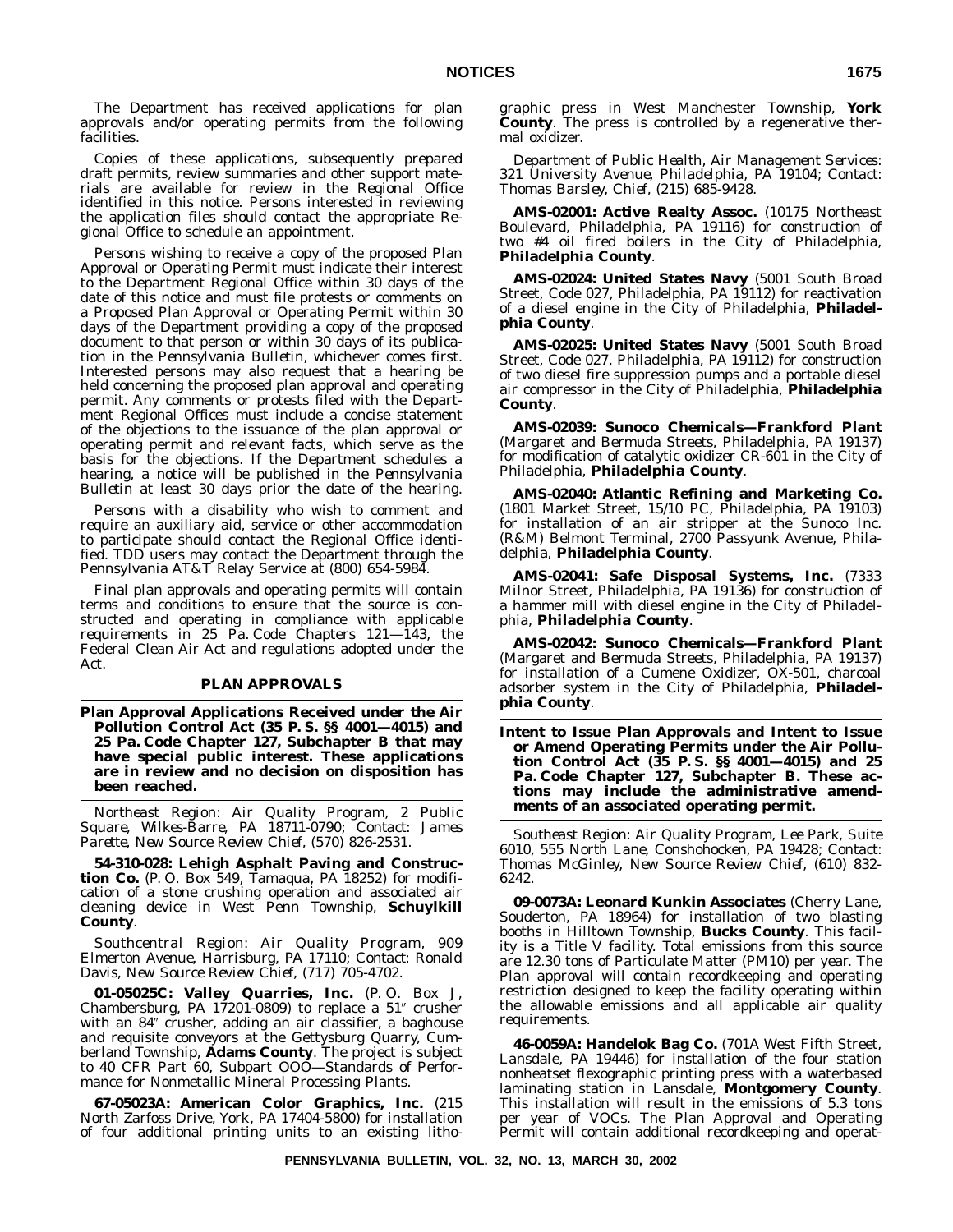ing restrictions designed to keep the facility operating within all applicable air quality requirements.

*Northeast Region: Air Quality Program, 2 Public Square, Wilkes-Barre, PA 18711-0790; Contact: James Parette, New Source Review Chief, (570) 826-2531.*

**48-309-116: Essroc Cement Corp.** (3251 Bath Pike, Nazareth, PA 18064-8928) for installation of an air cleaning device (fabric collector) for the clinker/gypsum unloading hopper at the Nazareth Plant II in the Borough of Nazareth, **Northampton County**. The particulate emissions from the fabric collector will not exceed the Best Available Technology standard of 0.01 grain/DSCFT (9.37 tons per year). The Plan Approval and Operating Permit will contain additional recordkeeping and operating restrictions designed to keep the facility operating within all applicable air quality requirements. The facility currently has a Title V Operating Permit No. 48-00004. This plan approval will, in accordance with 25 Pa. Code § 127.450, be incorporated into the Title V Operating Permit through an administrative amendment at a later date.

*Southcentral Region: Air Quality Program, 909 Elmerton Avenue, Harrisburg, PA 17110; Contact: Ronald Davis, New Source Review Chief, (717) 705-4702.*

**01-05025B: Valley Quarries, Inc.** (P. O. Box J, Chambersburg, PA 17201-0809) for modification to an existing drum mix asphalt plant to have the capability to burn #4 and #5 fuel oil at the Gettysburg Quarry in Cumberland Township, **Adams County**. This facility is subject to 40 CFR Part 60, Subpart I—Standards of Performance for Hot Mix Asphalt Facilities and 40 CFR Part 60, Subpart Kb—Standards of Performance for Volatile Organic Liquid Storage Vessels (Including Petroleum Liquid Storage Vessels) for Which Construction, Reconstruction or Modification Commenced After July 23, 1984.

*Northcentral Region: Air Quality Program, 208 West Third Street, Williamsport, PA 17701; Contact: David Aldenderfer, Program Manager, (570) 327-3637.*

**41-00010A: Andritz, Inc.** (35 Sherman Street, Muncy, PA 17756-1202) for construction of a thermal foundry sand reclamation system and an associated sand storage silo in Muncy Borough, **Lycoming County**. Andritz, Inc. is a major facility for which a Title V Operating Permit (41-000010) has been issued.

The proposed thermal sand reclamation system will consist of a fluidized bed reclamation unit and associated sand feed system, heat exchanger and sand cooler/ classifier. It will incorporate a 15.3 million Btu per hour natural gas-fired burner and will have a capacity of 6 tons of sand per hour. The proposed thermal sand reclamation system will replace a thermal sand reclaimer constructed in 1987. The purpose of the proposed thermal sand reclamation system is to remove residual organic binder materials from used foundry sand to enable reuse of the sand.

A fabric collector will also be installed for the control of particulate matter, including PM10 (particulate matter with an aerodynamic diameter of less than 10 microns), from the reclamation system as well as that from three sand storage silos (the proposed new silo and two existing silos which are to be relocated within the facility).

The operation of the thermal sand reclamation system and associated silos will result in the emission of up to 9.28 tons of particulate matter (including PM10), 1.53 tons of sulfur oxides, 9.08 tons of nitrogen oxides, 2.33 tons of VOCs, 2.58 tons of carbon monoxide and .355 ton of total combined hazardous air pollutants.

The Department's review of the information contained in the application indicates that the proposed thermal sand reclamation system and sand silo and the two existing relocated sand silos, will meet all applicable air quality requirements pertaining to air contamination sources and the emission of air contaminants including the Best Available Technology requirements of 25 Pa. Code §§ 127.1 and 127.12. Based on this finding, the Department intends to approve the application and issue plan approval to construct the proposed thermal sand reclamation system and sand silo.

The following is a summary of the conditions the Department proposes to place in the plan approval to ensure compliance with all applicable regulatory requirements:

1. The only fuel to be used in the reclamation system shall be natural gas.

2. The particulate matter/PM10 emission rate from the fabric collector associated with the thermal sand reclamation system shall not exceed .007 grain per dry standard cubic foot of collector exhaust, 1.94 pounds per hour and 8.49 tons in any 12 consecutive month period. Additionally, there shall be no visible air contaminant emissions from the collector exhaust other than water vapor.

3. The fugitive particulate matter/PM10 emission rate from the vibratory feeder incorporated in the sand feed system shall not exceed .18 pound per hour and .79 ton in any 12 consecutive month period.

4. The sulfur oxides, nitrogen oxides (NOx, expressed as  $NO<sub>2</sub>$ ), VOC and carbon monoxide emissions from the thermal sand reclamation system shall not exceed .35, 2.07, .53 and .59 pound per hour (and 1.53, 9.08, 2.33 and 2.58 tons in any 12 consecutive month period), respectively.

5. The freeboard temperature in the fluidized bed reclamation unit shall not be less than 1,300°F at any time the fluidized bed reclamation unit is in operation. The Department reserves the right to increase this required minimum temperature if it deems an increase necessary.

6. The fabric collector shall be equipped with instrumentation to monitor the collector temperature and the differential pressure across the collector on a continuous basis as well as with high temperature and high pressure differential alarms.

7. The fluidized bed reclamation unit shall be equipped with instrumentation to continuously monitor and record the freeboard temperature.

8. The fabric collector shall be equipped with a refrigerated compressed air dryer.

9. Dust shall be removed from the fabric collector dust hoppers via an enclosed system into enclosed containers. No visible fugitive emissions shall occur as a result of dust removal.

10. Particulate matter, VOC, nitrogen oxides, sulfur oxides and carbon monoxide stack testing shall be performed on the fabric collector exhaust within 120 days of startup and again, after at least 3 years, but not more than 3 1/2 years, has elapsed since initial start up.

11. Records shall be maintained of the amount of sand processed through the thermal sand reclamation system each month.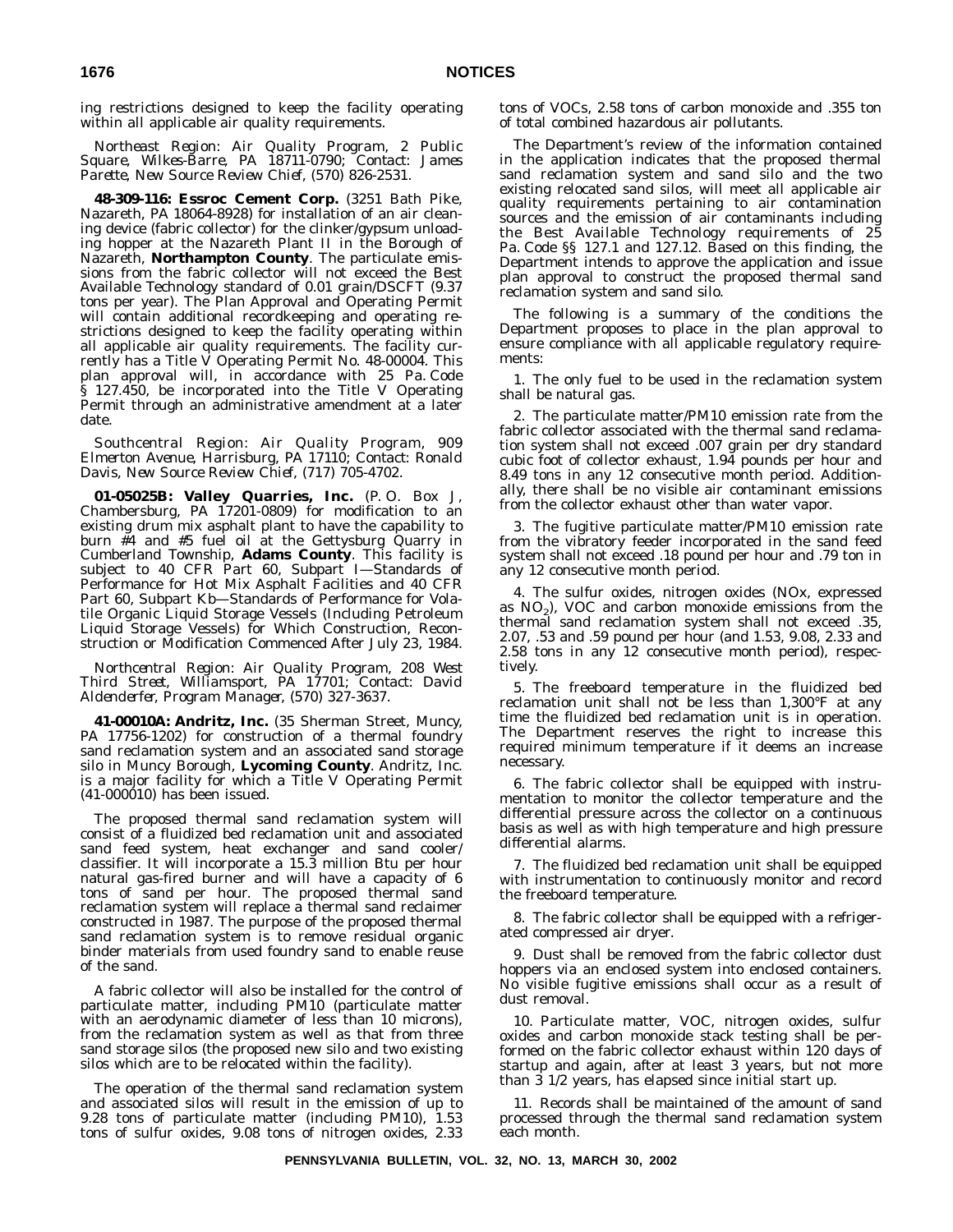**49-00007A: Merck and Co., Inc.** (P. O. Box 600, Danville, PA 17821) for construction of wastewater treatment equipment including three aeration basins, three heat exchangers and one lift station, as well as for installation of air cleaning devices (covers) on existing wastewater treatment equipment (influent wet well, equalization basin, neutralization basin, primary lift station and aeration lift station) at the Cherokee Facility in Riverside Borough, **Northumberland County**.

The Merck Cherokee Facility is a major facility, which has been issued a Title V Operating Permit (49-00007). Although the VOCs emitted from the new wastewater treatment equipment may be 2.1 tons per year, the proposed construction and installation of covers on existing wastewater treatment equipment is expected to result in a reduction in the emissions of VOCs from the levels now actually occurring from the entire wastewater treatment facility.

The following is a summary of the conditions the Department proposes to place in the plan approval to ensure compliance with all applicable air quality regulatory requirements:

1. The permittee shall install covers on the existing wastewater treatment equipment by no later than October 21, 2002.

2. The total combined VOC emissions from the three new aeration basins, three heat exchangers and one lift station shall not exceed 2.1 tons in any 12 consecutive month period.

3. Upon completion of the cover installations, the total combined VOC emissions from the entire wastewater treatment plant shall not exceed 15 tons in any 12 consecutive month period.

4. The permittee shall keep records of the VOC emissions on a monthly basis. The records shall include a description of the methods used to determine this data (emission modeling methods, emission factors, emissions data, calculations and the like, as well as all assumptions made for all emission estimates calculated).

*Southwest Region: Air Quality Program, 400 Waterfront Drive, Pittsburgh, PA 15222-4745; Contact: William Charlton, New Source Review Chief, (412) 442-4174.*

**03-975B: Armstrong Energy Limited Partnership, LLLP, c/o Dominion Energy, Inc.** (500 Dominion Boulevard, Glen Allen, VA 23060) for construction of the Armstrong Energy Project, near S. R. 156 in South Bend Township, **Armstrong County**.

The proposed facility is subject to the applicable requirements of 25 Pa. Code Chapter 127, 40 CFR Part 60, Subparts GG and Kb, 40 CFR Parts 72, 73, 75 and 77 and 25 Pa. Code §§ 123.102—123.120. The Department believes that the facility will meet these requirements by complying with the following Plan Approval conditions:

1. The facility is to be constructed in accordance with the plans submitted with the application (as approved herein).

2. Upon completion of the construction of the facility, an operating permit must be obtained. Notify the Department when the installation is completed so that the facility can be inspected for issuance of an operating permit.

3. This Plan Approval modifies Plan Approval 03-975A originally issued on December 7, 2000, to allow the construction of a Gas Turbine Generating Station to be located in South Bend Township, Armstrong County. Unless specifically changed by this Plan Approval, all of the requirements of Plan Approval 03-975A shall remain in effect (25 Pa. Code § 127.12b).

4. The main sources at this facility will be four simplecycle, dual-fuel combustion turbines, General Electric Model GE 7 FA, nominally rated at 165.1 MW and 1545 mmBtu/hour each. Turbines will be equipped with dry low NOx combustors for use during the combustion of natural gas. Turbines shall also be equipped with water injection for use during the combustion of low sulfur diesel fuel (25 Pa. Code § 127.12b).

5. Supporting equipment at this site will include two natural gas heaters rated at 9.8 mmBtu/hour each and two 2.25 million-gallon diesel fuel storage tanks (25 Pa. Code § 127.12b).

6. NO<sub>x</sub> emissions from the turbines shall be limited to 9 ppm, at 15% oxygen, based on a 3-hour rolling average, during the combustion of natural gas. Emission rates from each turbine during the combustion of natural gas shall be limited to the following (25 Pa. Code § 127.12b):

| Pollutant | Rate              |
|-----------|-------------------|
| $NO_{x}$  | $64.0$ lb/unit hr |
| CO        | $31.0$ lb/unit hr |
| SO,       | $2.8$ lb/unit hr  |
| VOCs      | $3.0$ lb/unit hr  |
| $PM_{10}$ | $18.0$ lb/unit hr |
|           |                   |

7. NO<sub>x</sub> emissions from the turbines shall be limited to 56 ppm, at 15% oxygen, based on a 3-hour rolling average, during the combustion of low-sulfur diesel fuel. Emission rates from each turbine during the combustion of diesel fuel shall be limited to the following (25 Pa. Code § 127.12b):

| Rate               |
|--------------------|
| $456.0$ lb/unit hr |
| $79.0$ lb/unit hr  |
| $100.0$ lb/unit hr |
| $8.0$ lb/unit hr   |
| $39.0$ lb/unit hr  |
|                    |

8. The hourly emission limits established in Conditions 6 and 7 do not apply during startup and shutdown. For purposes of this condition, a startup shall take 15 minutes and a shutdown shall take 10 minutes (25 Pa. Code § 127.12b).

9. Pollutant emissions from the gas turbine generating station shall not exceed the following (25 Pa. Code § 127.12b):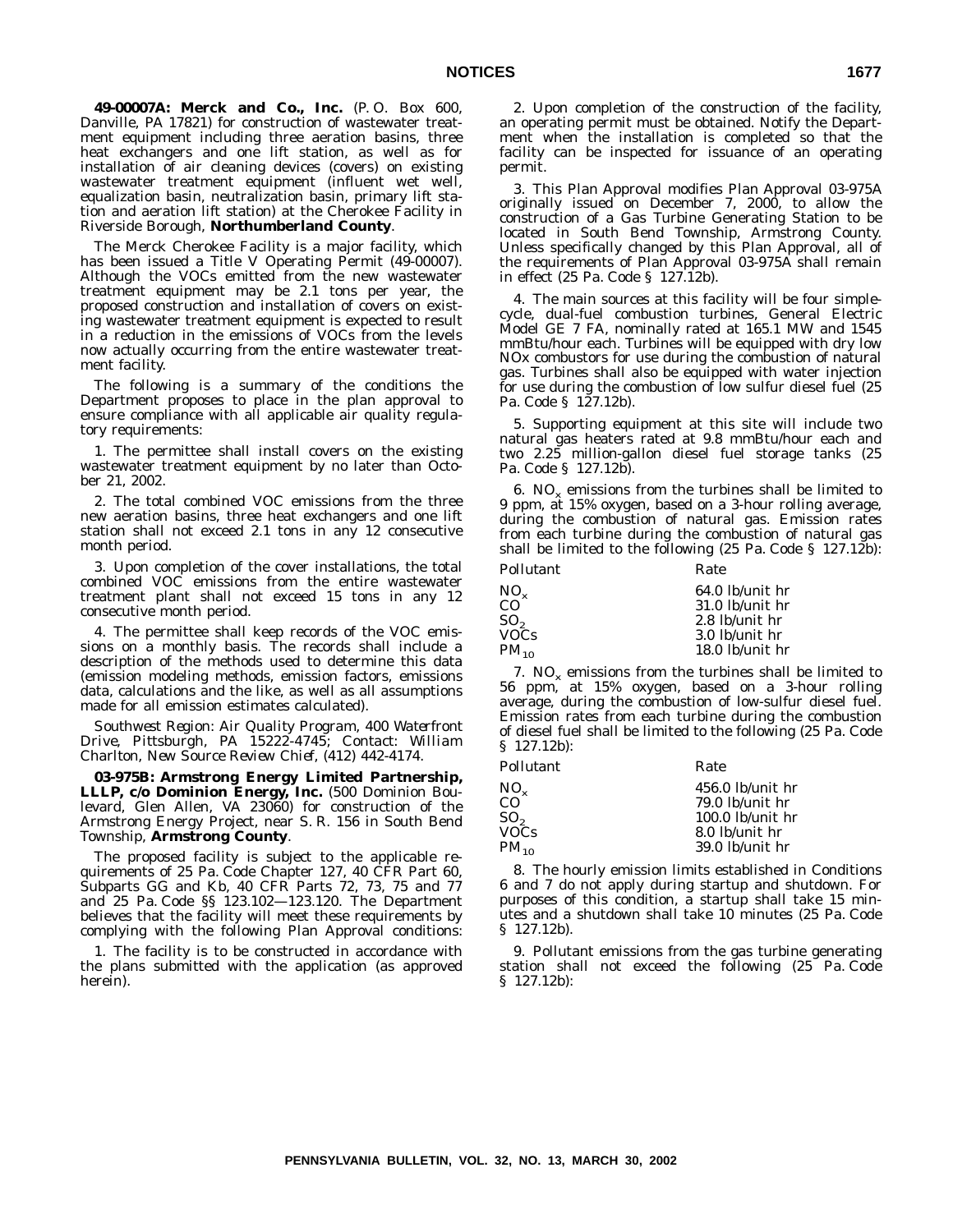*Annual Emission Rate (Tons/Year) Source*

| Total |
|-------|
| 277.8 |
| 153.1 |
| 38.5  |
| 16.7  |
| 80.1  |
|       |

10. The net  $NO_x$  emission increase from this facility is limited to 277.8 tons per year. In accordance with 25 Pa. Code § 127.210, new emissions will be offset with Emission Reduction Credits (ERCs) at a ratio of 1.15:1.0. Required  $NO_x$  ERCs equals 320 tons.

11. Owner/operator shall secure a total of 320 tons of  $NO<sub>x</sub>$  ERCs that have been properly generated, certified by the Department and processed through the registry in accordance with 25 Pa. Code § 127.206(d)(1). Upon transfer, owner/operator shall provide the Department with documentation clearly specifying the date that the ERC transaction occurs.

PSD air quality modeling shows that the maximum impacts for CO,  $NO<sub>2</sub>$  and  $\overline{PM}_{10}$  are below the class II area significance levels. A full impact analysis to determine PSD increment consumption and compliance with the National Ambient Air Quality Standards was therefore not necessary.

*Northwest Region: Air Quality Program, 230 Chestnut Street, Meadville, PA 16335-3481; Contact: Devendra Verma, New Source Review Chief, (814) 332-6940.*

**16-127B: Piney Creek Ltd. Partnership** (R. R. 2 Box 56, Clarion, PA 16214) for installation of Selective Noncatalytic Reduction (SNCR) to reduce consumption of  $NO<sub>x</sub>$  allowances assigned to the facility under 25 Pa. Code § 145.42 during the ozone season each year at the Piney Creek Power Plant in Piney Township, **Clarion County**. The facility currently has Title V Operating Permit No. 16-00127. The installation of the SNCR will not increase emissions at the facility. The only new pollutant will be ammonia slippage that will be limited to 10 ppmv. The ammonia slippage will be verified with an initial emission test. The SNCR system shall be installed, operated and maintained in accordance with the manufacturer specifications and consistent with good air pollution control practices. The applicant shall be required to comply with the applicable requirements of the  $NO<sub>x</sub>$  Budget Trading Program in 25 Pa. Code Chapter 145, Subchapter A. The Plan Approval and Operating Permit will contain additional record keeping and operating restrictions designed to keep the facility operating within all applicable air quality requirements. This plan approval will, in accordance with 25 Pa. Code § 127.450, be incorporated into the Title V operating permit through an administrative amendment at a later date.

**33-055A: Glen-Gery Corp.** (P. O. Box 68, Summerville, PA 15864) for modernization of the Hanley Plant in Summerville Borough, **Jefferson County**. The facility currently has Title V Operating Permit No. 16-00127. This plan approval will, in accordance with 25 Pa. Code § 127.450, be incorporated into the Title V operating permit through an administrative amendment at a later date. The permit will be subject to the following conditions:

1. The sources and control devices are subject to 25 Pa. Code §§ 123.1, 123.13, 123.31 and 123.41 for fugitive, particulate matter, odor and visible emissions, respectively.

2. Under the Best Available Technology (BAT) provisions of 25 Pa. Code §§ 127.1 and 127.12, particulate emissions from the wet scrubbing system shall not exceed 0.01 grain per dry standard cubic foot, respectively.

3. Under the BAT provisions of 25 Pa. Code §§ 127.1 and 127.12, the emission of air contaminants from the kiln shall not exceed the following hourly limits:

 $NO<sub>x</sub>$  (expressed as  $NO<sub>2</sub>$ ) -5.82 lb/hr  $SO_2$ —48.02 lb/hr,

 $H_2\text{SO}_4$ —8.17 lb/hr,

HF—0.96 lb/hr,

HCL—0.28 lb/hr.

4. Under the BAT provisions of 25 Pa. Code §§ 127.1 and 127.12, the wet scrubbing system shall achieve a minimum removal efficiency of 95% for HF, 90% for HCL and 75% for  $SO_2$  and  $H_2SO_4$ .

5. Facility wide SOx emissions shall not equal or exceed 250 tons during any consecutive 12-month period.

6. Under the BAT provisions of 25 Pa. Code §§ 127.1 and 127.12, the permittee shall install and maintain at a conveniently readable location instrumentation to monitor the following:

(a) Scrubber liquid flow rate.

(b) Scrubber pressure drop.

(c) Scrubbing liquid pH.

7. Under the BAT provisions of 25 Pa. Code §§ 127.1 and 127.12, the permittee shall install and maintain at a conveniently readable location instrumentation to monitor the pressure drop across the mist eliminator.

8. The permittee shall record, on a daily basis, the pressure drop across the control devices and the liquid flow rate to the control devices. A log shall be maintained to record the pressure drop and liquid flow rate. Records shall be kept on file for a period of 5 years and shall be made available to Department personnel upon request.

9. The permittee shall perform monthly preventative maintenance inspection of the control device. A maintenance log shall be kept on file for a period of 5 years and shall be made available to Department personnel upon request.

10. Within 30 days prior to conducting the testing required by Condition 11, a test procedure and a sketch with dimensions indicating the location of sampling ports and other data to ensure the collection of representative samples shall be submitted to the Department.

11. Within 180 days of kiln startup, a stack test shall be performed on the scrubbing system exhaust in accord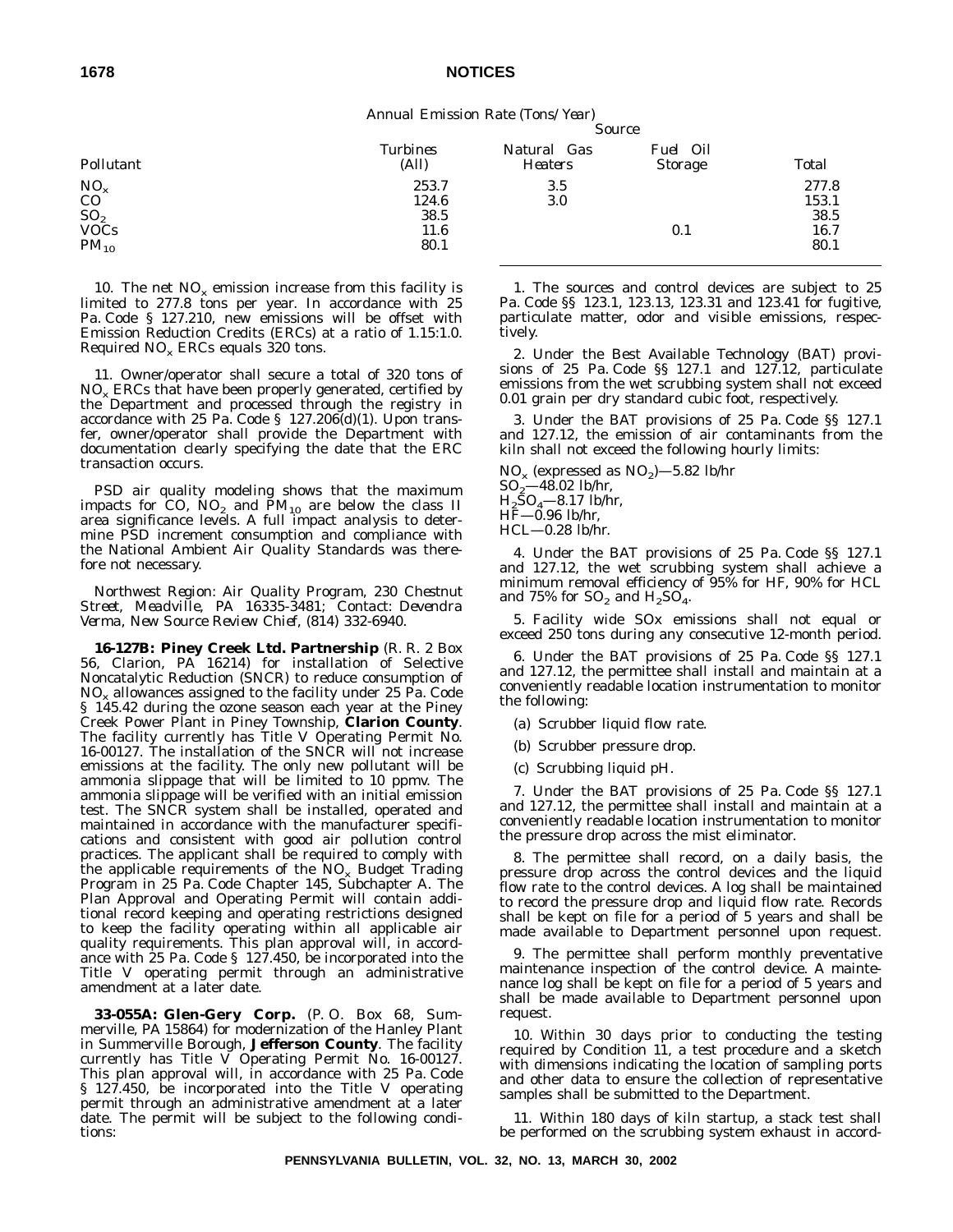ance with the provisions of 25 Pa. Code Chapter 139 to show compliance with the following:

(a) Particulate emission rate of 0.01 grain/dscf.

(b)  $NO_x$  emission rate (expressed as  $NO_2$ ) of 5.82 lb/hr.

(c) Removal efficiencies of 95% for HF, 90% for HCL and 75% for  $SO_2$  and  $H_2SO_4$  and compliance with the mass emission rate limits for these pollutants specified in Condition 3.

The emission rates shall be expressed in lb/hr and lb/ton of fired brick produced. The stack test shall be performed while the aforementioned source is operating at or near the rated capacity as stated on the application.

12. At least 2 weeks prior to the test, the Department shall be informed of the date and time of the test.

13. Within 60 days after completion of the test, two copies of the complete test report, including all operating conditions, shall be submitted to the Department for approval.

14. Actions related to noncompliance demonstrated by a stack test.

(a) When the results of a stack test performed in conformance with Condition 11, exceed the level specified in any condition of this approval, the permittee shall take appropriate corrective actions. The permittee shall submit a description of these corrective actions to the Department, within 30 days of receipt of the test results. The permittee shall take appropriate action to minimize emissions from the affected facility while the corrective actions are being implemented. The Department shall notify the permittee within 30 days, if the corrective actions taken are deficient. The permittee shall submit a description of additional corrective actions taken to the Department within 30 days of receipt of the notice of deficiency. The Department reserves the authority to use enforcement activities to resolve noncompliant stack tests.

(b) A retest to demonstrate compliance shall be performed within 120 days of receipt of the original test results. Should the permittee demonstrate to the Department that retesting in 120 days is not practicable, the Department may extend the retesting deadline. Failure of the second test to demonstrate compliance with the appropriate approval conditions may be grounds for immediate revocation of the approval to operate the affected facility.

15. Source testing of the wet scrubbing system shall be conducted every 5 years or upon permit renewal. The stack test shall comply with the requirements in Conditions 10—14.

16. The sources and control devices shall be installed, maintained and operated in accordance with the manufacturer's specifications.

17. Glen-Gery shall permanently cease operation of the two existing brick tunnel kilns and eight associated brick tunnel dryers prior to beginning operation of the new tunnel kiln and dryers.

18. This approval to construct/modify shall become invalid if: (1) construction is not commenced (as defined in 40 CFR 52.21(b)(8)) within 18 months after the date of this approval; (2) if construction is discontinued for a period of 18 months or more; or (3) construction is not completed within a reasonable time.

19. Issuance of an operating permit is contingent upon satisfactory compliance with the conditions previously listed, upon the source being constructed and operated as stated on the application and upon the satisfactory demonstration that the emissions from the source will not be in violation of applicable rules and regulations of the Department.

20. Any information required to be submitted as part of the previous conditions should be submitted to Devendra Verma, New Source Review Section Chief, Air Quality, 230 Chestnut St., Meadville, PA 16335.

The previous conditions will satisfy the requirements of 25 Pa. Code § 127.12b and will demonstrate the BAT for the source.

*Department of Public Health, Air Management Services: 321 University Avenue, Philadelphia, PA 19104; Contact: Thomas Barsley, Chief, (215) 685-9428.*

**AMS-02034: Eastern States Specialty Dismantelment Co.** (1237 Hayes Boulevard, Bristol, PA 19007) for installation of a 200 tons per hour diesel concrete crusher at the Philadelphia Naval Business Center along 4500 South Broad Street, Philadelphia, **Philadelphia County**. This is a temporary installation. The nitrogen oxide emission from the generator will be 9.7 tons per year and PM emissions will be 5.26 tons per year. The plan approval will contain operating and recordkeeping requirements to ensure operation within all applicable requirements.

# **OPERATING PERMITS**

#### **Intent to Issue Title V Operating Permits under the Air Pollution Control Act (35 P. S. §§ 4001—4015) and 25 Pa. Code Chapter 127, Subchapter G.**

*Northwest Region: Air Quality Program, 230 Chestnut Street, Meadville, PA 16335-3481; Contact: Eric Gustafson, Facilities Permitting Chief, (814) 332-6940.*

**43-00310: Duferco Farrell Corp.** (15 Roemer Blvd., Farrell, PA 16121) for modification of their Title V Operating Permit issues on July 14, 2000, for their facility in Farrell Township, **Mercer County**. The modification will be to incorporate Plan Approvals 43-310C (#4 Tandem Mill) and 43-310D (#7 Pickle Line).

# **Intent to Issue Operating Permits under the Air Pollution Control Act (35 P. S. §§ 4001—4015) and 25 Pa. Code Chapter 127, Subchapter F.**

*Northeast Region: Air Quality Program, 2 Public Square, Wilkes-Barre, PA 18711-0790; Contact: Michael Safko, Facilities Permitting Chief, (570) 826-2531.*

**48-303-005C: Highway Materials, Inc.** (1750 Walton Road, P. O. Box 1667, Blue Bell, PA 19422-0465) for operation of a batch asphalt plant and associated air cleaning device in Upper Nazareth Township, **Northampton County**.

*Southcentral Region: Air Quality Program, 909 Elmerton Avenue, Harrisburg, PA 17110l; Contact: Yasmin Neidlinger, Facilities Permitting Chief, (717) 705-4702.*

**31-03006: Mead Corp.** (P. O. Box 317, Alexandria, PA 16611) for operation of the printing facility in Porter Township, **Huntingdon County**. There is a potential to emit 31 tons of VOCs, 2 tons of HAPs, 1.3 tons of  $NO_{x}$ , 4.6 tons of  $SO_2$  and less than 1 ton each of CO and particulate matter per year. Standard monitoring, recordkeeping and operating restrictions are included to keep the facility operating within applicable requirements.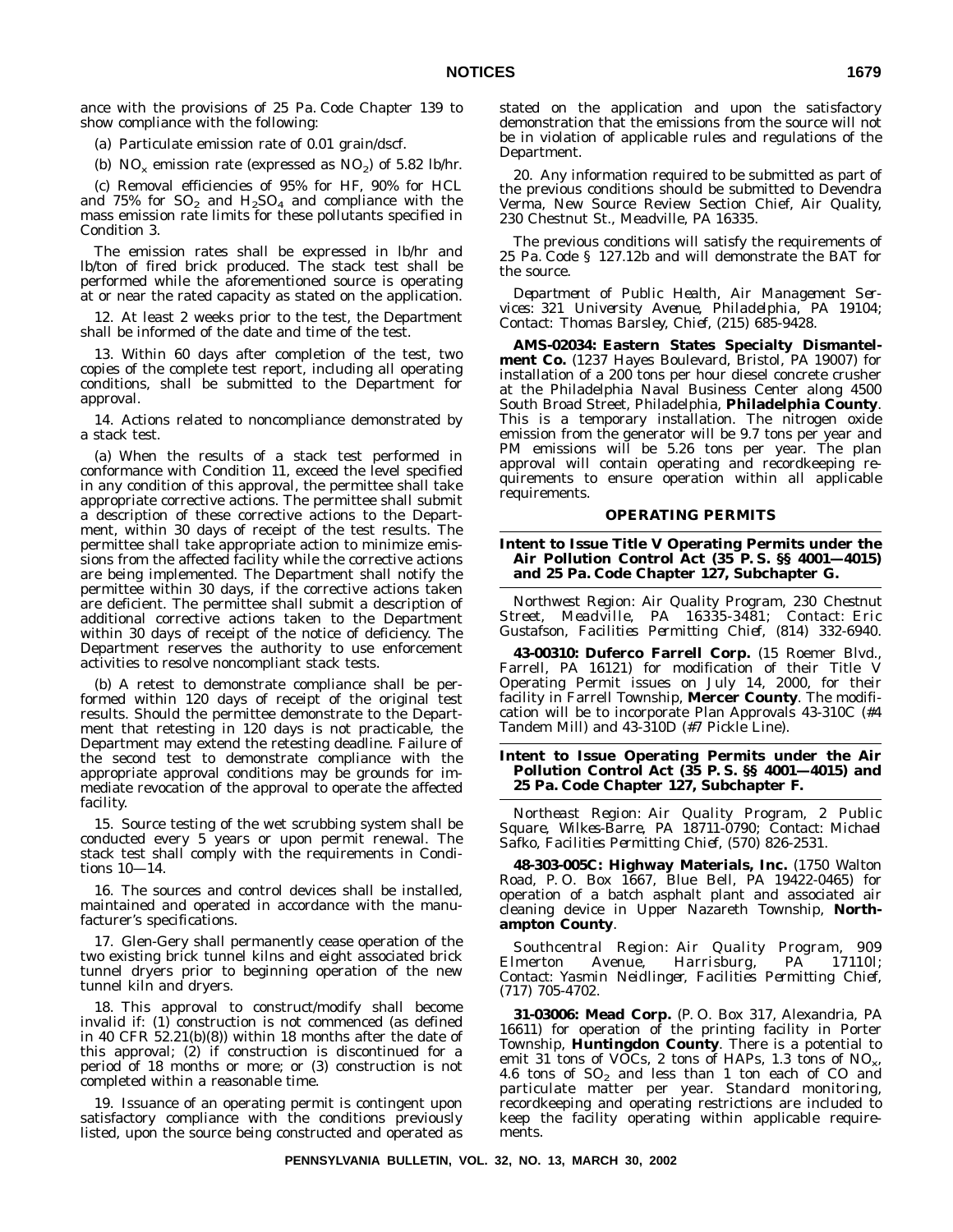**07-03036: Forsht Concrete Products Co., Inc.** (R. D. 4 Box 568, Altoona, PA 16601) for operation of a crematory for human remains in Logan Township, **Blair County**. The facility's emission source includes a propane-operated crematory, which primarily emits  $NO<sub>x</sub>$ . The facility has the potential to emit 3 tons of  $NO_x$  per year. The Natural Minor operating permit will contain monitoring and recordkeeping requirements to keep the facility operating within all applicable air quality requirements.

**22-03018: Millersburg Area School District** (799 Center Street, Millersburg, PA 17601-1420) for operation of one coal fired boiler at the Lenkerville Elementary School in Upper Paxton Township, **Dauphin County**. The primary pollutant of concern is sulfur oxides (SOx). The facility has the potential to emit 51 tons per year of SOx. The Natural Minor operating permit will include testing, monitoring and record keeping requirements, emission restrictions and work practice standards designed to keep the facility operating within all applicable air quality requirements.

**28-03011: TDY Industries, Inc., Landis Threading Systems** (360 South Church Street, Waynesboro, PA 17268) for operation of two boilers, natural gas fired, 20.3 mmBtu/hr each and three blast cabinets controlled by a fabric collector in Waynesboro Borough, **Franklin County**. The annual emissions of  $NO_x$  and particulate matter from the operation are 5 tons and less than 1 ton respectively. Natural Minor operating permit shall contain additional recordkeeping and operating restrictions designed to keep the facility operating within all applicable air quality requirements.

**67-03033: The Sheridan Press** (450 Fame Avenue, Hanover, PA 17331-9581) for operation of its printing facility in Penn Township, **York County**. Potential annual emissions are 22 tons of VOCs. The State only operating permit will include standard monitoring, recordkeeping and operating restrictions to keep the facility operating within all applicable air quality requirements.

**67-03094: Del-Wood Kitchens, Inc.** (1856 Dubs Church Road, Hanover, PA 17331) for operation of its wood kitchen cabinetmaking facility in Manheim Township, **York County**. The facility has the potential to emit 40 tons of VOC per year. The Natural Minor operating permit will include testing, monitoring and record keeping requirements, emission restrictions and work practice standards designed to keep the facility operating within all applicable air quality requirements.

*Southwest Region: Air Quality Program, 400 Waterfront Drive, Pittsburgh, PA 15222-4745; Contact: Mark Wayner, Facilities Permitting Chief, (412) 442-4174.*

**03-00225: Amerikohl Mining, Inc.** (202 Sunset Drive, Butler, PA 16001) for operation of a portable coal crusher at the Jud Surface Mine in Valley Township, **Armstrong County**.

**32-00196: United School District** (P. O. Box 168, Armaugh, PA 15920) for operation of two air-atomizing Oil Burners at the Junior-Senior High School in East Wheatfield Township, **Indiana County**.

**63-00650: Goldschmidt Industrial Chemical Corp.** (941 Robinson Highway, McDonald, PA 15057) for renewal at the McDonald Plant for manufacturing of industrial inorganic chemicals in Robinson Township, **Washington County**.

**26-00477: United Defense, L.P.** (300 University Drive, Lemont Furnace, PA 15456) for renewal at the Fayette Paint Shop in North Union Township, **Fayette County**.

**65-00910: McKnight Cylinder Company** (168 Pattern Shop Road, R. D. 1, Box 338, Ruffsdale, PA 15679) for operation of shot blaster in South Huntingdon Township, **Westmoreland County**.

**63-00538: Dynamet Inc.** (195 Museum Road, Washington, PA 15301) for renewal at the Arden Facility of a nonferrous metal extrusion in Chartiers Township, **Washington County**.

**30-00087: RAG Emerald Resources Corp.** (P. O. Box 1020, 158 Portal Road, Waynesburg, PA 15370) for renewal of a coal preparation plant in Franklin Township, **Green County**.

# **PUBLIC HEARING**

*Southcentral Region: Air Quality Program, 909 Elmerton Avenue, Harrisburg, PA 17110; Contact: Yasmin Neidlinger, Facilities Permitting Chief, (717) 705-4702.*

**06-05040: East Penn Manufacturing Co., Inc.** (P. O. Box 147, Lyon Station, PA 19536) to accept testimony concerning the Department's decision to approve a Reasonably Available Control Technology (RACT) plan and an amendment to the State Implementation Plan (SIP) for the Smelter Plant in Richmond Township, **Berks County**.

The proposed SIP revision does not adopt any new regulations. It incorporates the provisions and requirements contained in RACT Operating Permit No. 06-05040 for the existing facility to comply with current regulations.

The pertinent documents are available at the Reading District Office for review. Reviews may be scheduled by contacting Roger Fitterling at (610) 916-0100 between the hours of 8:30 a.m. and 3:30 p.m., Monday through Friday, except holidays.

The Department will conduct a public hearing on May 7, 2002, at 9 a.m. in the Reading District Office, 1005 Cross Roads Blvd., Reading, PA. Persons wishing to present testimony at the hearing should contact Roger Fitterling at (610) 916-0100 to reserve a time to present testimony. Oral testimony will be limited to 10 minutes. East Penn and all other groups or organizations are requested to designate one witness to present testimony on its behalf. Commentors shall provide two written copies of their remarks at the time of the hearing. Persons interested in submitting written comments should send their comments to Roger Fitterling, Air Quality, 1005 Cross Roads Blvd., Reading, PA 19605, by May 21, 2002.

Persons with a disability who wish to attend the hearing and require an auxiliary aid, service or other accommodation to participate in the proceedings should contact Jeff Minskey at (717) 705-4703 or through the AT&T Relay Service at (800) 654-5984 (TDD) to discuss how the Department may accommodate their needs.

# **MINING ACTIVITY APPLICATIONS**

Applications under the Surface Mining Conservation and Reclamation Act (52 P. S. §§ 1396.1—1396.19a); the Noncoal Surface Mining Conservation and Reclamation Act (52 P. S. §§ 3301—3326); The Clean Streams Law (35 P. S. §§ 691.1—691.1001); the Coal Refuse Disposal Control Act (52 P. S. §§ 30.51—30.66); The Bituminous Mine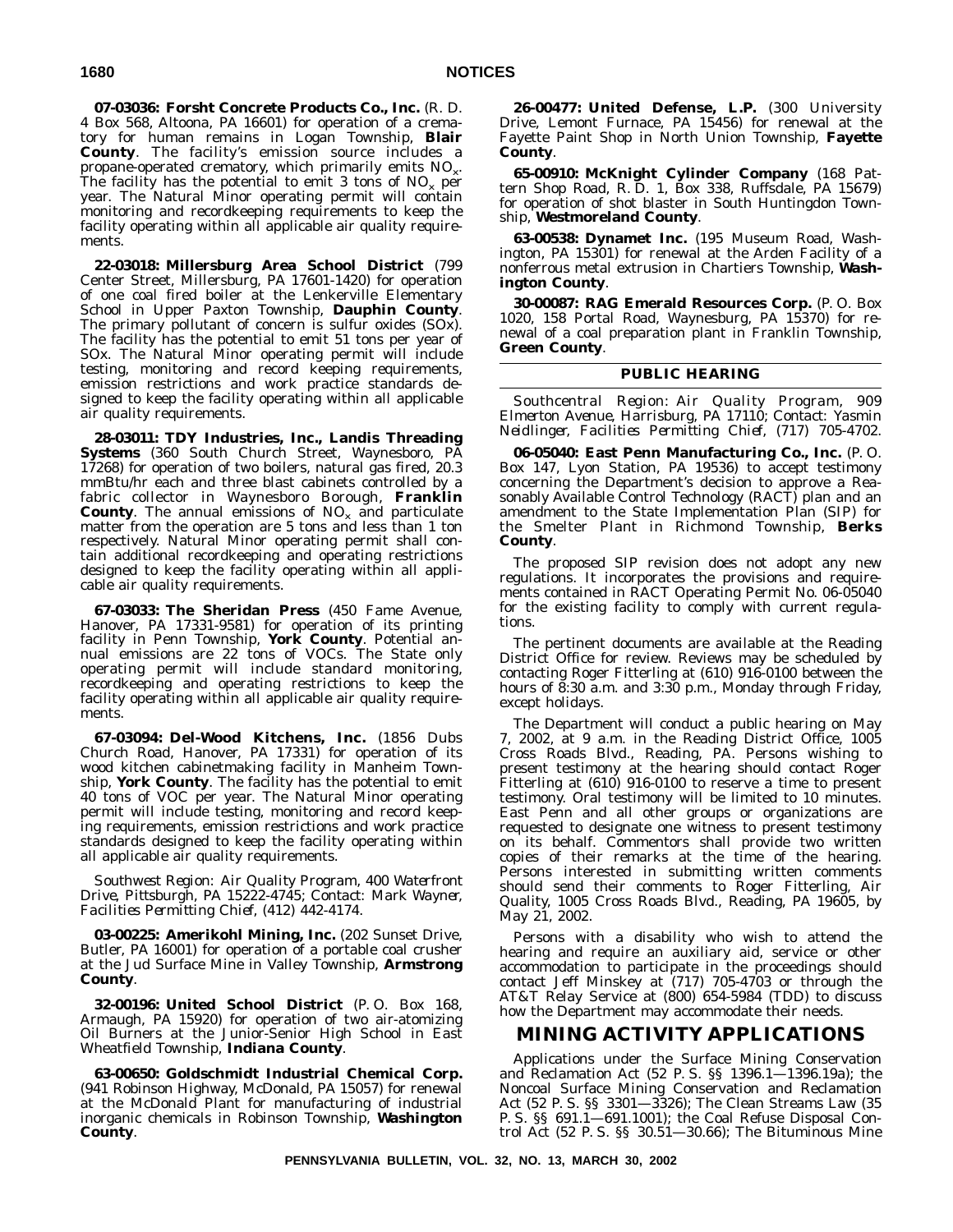Subsidence and Land Conservation Act (52 P. S. §§ 1406.1—1406.21). Mining activity permits issued in response to the applications will also address the applicable permitting requirements of the following statutes: the Air Pollution Control Act (35 P. S. §§ 4001— 4015); the Dam Safety and Encroachments Act (32 P. S. §§ 693.1—693.27); and the Solid Waste Management Act (35 P. S. §§ 6018.101—6018.1003).

The following permit applications to conduct mining activities have been received by the Department of Environmental Protection (Department). A copy of the application is available for inspection at the District Mining Office indicated before each application. Where a 401 Water Quality Certification is needed for any aspect of a particular proposed mining activity, the submittal of the permit application will serve as the request for certification.

Written comments or objections or requests for informal conferences on applications, may be submitted by any person or any officer or head of any Federal, State or local government agency or authority to the Department at the same address within 30 days of this publication or within 30 days after the last publication of the applicant's newspaper advertisement, as provided by 25 Pa. Code §§ 77.121—77.123 and 86.31—86.34 (relating to public notices of filing of permit applications, opportunity for comment and informal conferences).

Where any of the mining activities listed will have discharges of wastewater to streams, the Department will incorporate NPDES permits into the mining activity permits issued in response to these applications. NPDES permits will contain, at a minimum, technology-based effluent limitations (as described in the Department's regulations—25 Pa. Code §§ 77.522, 87.102, 88.92, 88.187, 88.242, 89.52 and 90.102) for iron, manganese, suspended solids, settleable solids, alkalinity and pH. In addition to the previous, more restrictive effluent limitations, restrictions on discharge volume or restrictions on the extent of mining that may occur will be incorporated into a mining activity permit, when necessary, for compliance with water quality standards (in accordance with 25 Pa. Code Chapters 93 and 95). Persons or agencies which have requested review of the NPDES permit requirements for a particular mining activity within the previously-mentioned public comment period will be provided with a 30-day period to review and submit comments on those requirements.

Written comments or objections should contain the name, address and telephone number of persons submitting comments or objections; application number; and a statement of sufficient detail to inform the Department on the basis of comment or objection and relevant facts upon which it is based. Requests for an informal conference must contain the name, address and telephone number of requestor; application number; a brief summary of the issues to be raised by the requestor at the conference; and a statement whether the requestor desires to have the conference conducted in the locality of the proposed mining activities.

#### *Coal Applications Received*

*Pottsville District Mining Office: 5 West Laurel Boulevard, Pottsville, PA 17901-2454, (570) 621-3118.*

**40020201. Rossi Excavating Company** (9 West 15th Street, Hazleton, PA 18201), coal refuse reprocessing operation in Hazle Township, **Luzerne County** affecting 113.0 acres, receiving stream: none. Application received March 4, 2002.

**22851304R3. S & M Coal Company** (1744 East Grand Avenue, Tower City, PA 17980), renewal of an existing anthracite underground mine operation in Wiconisco Township, **Dauphin County** affecting 4.2 acres, receiving stream: none. Application received March 11, 2002.

**49860102R2. Mid-Valley Coal Sales, Inc.** (1380 Tioga Street, Coal Township, PA 17866-3855), renewal of an existing anthracite surface mine operation in Coal Township, **Northumberland County** affecting 1,215.0 acres, receiving stream: none. Application received March 13, 2002.

**54860110R3. Reading Anthracite Company** (P. O. Box 1200, Pottsville, PA 17901), renewal of an existing anthracite surface mine operation in Foster Township, **Schuylkill County** affecting 99.0 acres, receiving stream: none. Application received March 13, 2002.

#### *Hawk Run District Mining Office: Empire Road, P. O. Box 209, Hawk Run, PA 16840-0209, (814) 342-8200.*

**17860140 and NPDES Permit No. PA 0115673. Waroquier Coal Company**, P. O. Box 128, Clearfield, PA 16830. Transfer of an existing bituminous surface mine permit from Beth Contracting, Inc. The permit is located in Beccarria Township, **Clearfield County** and affects 305 acres. Receiving streams: unnamed tributaries to Cofinan Run, CWF, unnamed tributaries to Muddy Run, CWF. Application received February 20, 2002.

**17930120 and NPDES Permit No. PA 0219614. Energy Resources, Inc.**, P. O. Box 259, Brockway, PA 15824. Transfer of an existing bituminous surface mine permit from Al Hamilton Contracting Company. The permit is located in Lawrence Township, **Clearfield County** and affects 88.8 acres. Receiving streams: unnamed tributaries of Wallace Run, Wallace Run to Little Clearfield Creek and Laurel Run to Little Clearfield Creek, Little Clearfield Creek to Clearfield Creek, Clearfield Creek to West Branch Susquehanna River. Application received February 22, 2002.

**17910131 and NPDES Permit No. PA 0206792. Forcey Coal, Inc.**, P. O. Box 225, Madera, PA 16661- 0225. Transfer of an existing bituminous surface mineauger permit from Ecklund Coal Company, Inc. The permit is located in Bigler Township, **Clearfield County** and affects 187.7 acres. Receiving streams: unnamed tributary to Clearfield Creek, Porter Run, CWF. Application received March 14, 2002.

**17860144 and NPDES Permit No. PA 0115711. Junior Coal Contracting, Inc.**, R. D. 3, Box 225A, Philipsburg, PA 16866. Renewal of an existing bituminous surface mine permit located in Decatur Township, **Clearfield County** affecting 324 acres. Receiving streams: unnamed tributary of Moshannon Creek and Shimmel Run. Application received January 30, 2002.

**17960121 and NPDES Permit No. PA 0220485. K & J Coal Co., Inc.**, P. O. Box 189, Westover, PA 16692. Renewal of an existing bituminous surface mine-auger permit located in Chest and Ferguson Townships, **Clearfield County** affecting 297.5 acres. Receiving streams: McMasters Run to Wilson Run and unnamed tributary to Wilson Run to Wilson Run to Chest Creek to the West Branch of the Susquehanna River. Application received February 12, 2002.

**17910124 and NPDES Permit No. PA 0206725. T D K Coal Sales, Inc.**, P. O. Box 259, Brockway, PA 15824-0259. Renewal of an existing surface mine permit located in Brady Township, **Clearfield County** affecting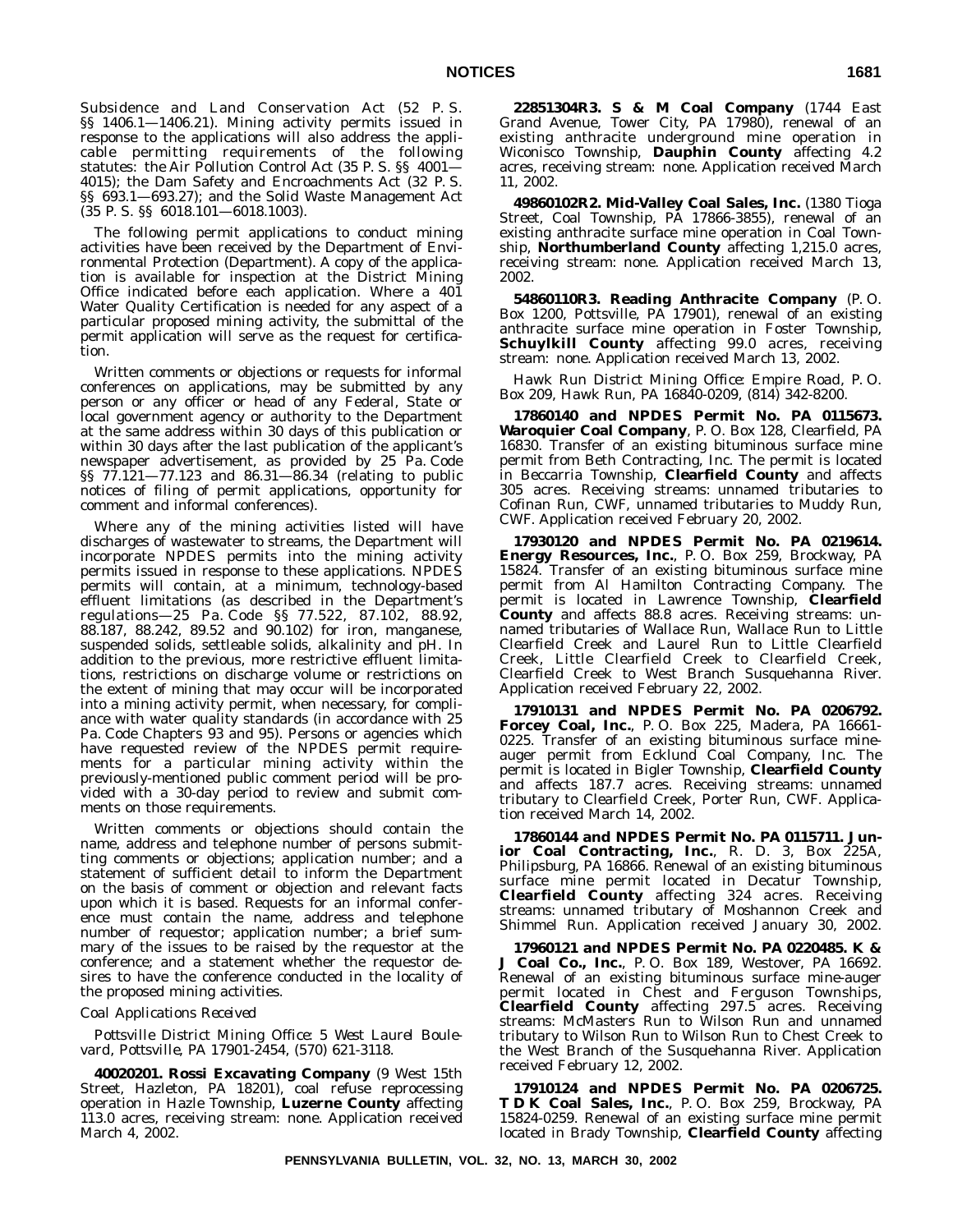393 acres. Receiving streams: unnamed tributary of Laurel Branch Run to Laurel Branch Run; unnamed tributaries to Beech Creek and Beech Creek; Beech Run and Laurel Branch Run to East Branch Mahoning Creek; East Brand Mahoning Creek to Mahoning Creek; Mahoning Creek to Allegheny River. Application received February 12, 2002.

**57960201 and NPDES Permit No. PA 0220671. Falcon Coal & Construction Company**, P. O. Box 207, Mildred, PA 18631. Renewal of an existing Coal Refuse Reprocessing surface mine permit located in Cherry Township, **Sullivan County** affecting 12.1 acres. Receiving streams: Birch Creek to Loyalsock Creek to West Branch of the Susquehanna River. Application received February 15, 2002.

**17960119 and NPDES Permit No. PA 0220469. T D K Coal Sales, Inc.**, P. O. Box 259, Brockway, PA 15824-0259. Renewal of an existing bituminous surface mine permit located in Jordan Township, **Clearfield County** affecting 154 acres. Receiving streams: tributary to Comfort Run and Comfort Run to North Witmer Run to Clearfield Creek to the West Branch of the Susquehanna River. Application received February 20, 2002.

**17860146 and NPDES Permit No. PA 0115738. M. B. Energy, Inc.**, 175 McKnight Road, Blairsville, PA 15717. Renewal of an existing bituminous surface mine permit located in Chest Township, **Clearfield County** affecting 214.8 acres. Receiving streams: unnamed tributary to Wilson Run, to Wilson Run, to Chest Creek, to West Branch Susquehanna River. Application received March 4, 2002.

#### *Cambria District Mining Office: 286 Industrial Park Road, Ebensburg, PA 15931, (814) 472-1900.*

**32020102 and NPDES Permit No. PA0249173. Big Mack Leasing Company, Inc.**, R. D. 6, Box 231, Kittanning, PA 16201. Commencement, operation and restoration of a bituminous surface and auger mine in Young Township, **Indiana County**, affecting 46.0 acres. Receiving streams: Neal Run and Reeds Run and their unnamed tributaries classified for the following uses: TSF. There are no potable water supply intakes within 10 miles downstream. Application received March 8, 2002.

**56910101 and NPDES Permit No. PA0599077. Paul F. Becker Coal Company**, 1593 Old Route 22, Duncansville, PA 16635, permit renewal for continued operation of a bituminous surface and auger mine and for existing discharge of treated mine drainage in Somerset and Stonycreek Townships, **Somerset County**, affecting 120.0 acres. Receiving streams: unnamed tributaries to Kimberly Run classified for the following uses: CWF. There are no potable water supply intakes within 10 miles downstream. Application received March 11, 2002.

**56960109 and NPDES Permit No. PA0234273. Croner, Inc.**, P. O. Box 260, Friedens, PA 15541), permit renewal for continued operation of a bituminous surface mine and for existing discharge of treated mine drainage in Brothersvalley Township, **Somerset County**, affecting 129.0 acres. Receiving streams: unnamed tributaries to Blue Lick Creek classified for the following uses: CWF. There are no potable water supply intakes within 10 miles downstream. Application received March 12, 2002.

**56860105 and NPDES Permit No. PA0597686. Croner, Inc.**, P. O. Box 260, Friedens, PA 15541, permit renewal for continued operation of a bituminous surface and auger mine and for existing discharge of treated mine drainage in Brothersvalley Township, **Somerset County**,

affecting 184.2 acres. Receiving streams: unnamed tributaries to Blue Lick Creek and Swamp Creek classified for the following uses: CWF. There are no potable water supply intakes within 10 miles downstream. Application received March 12, 2002.

*Knox District Mining Office: White Memorial Building, P. O. Box 669, Knox, PA 16232-0669, (814) 797-1191.*

**24970101 and NPDES Permit No. PA0227404. Energy Resources, Inc.** (P. O. Box 259, Brockway, PA 15824). Renewal of an existing bituminous surface strip operation in Fox Township, **Elk County** affecting 44.7 acres. Receiving streams: Curry Run and Little Toby Creek, classified for the following uses: Statewide water uses: CWF. No public water supplies are within 10 miles downstream of this proposed operation. Application for reclamation only. Application received March 11, 2002.

**33970104 and NPDES Permit No. PA0227412. Swisher Contracting, Inc.** (P. O. Box 1223, Clearfield, PA 16830). Renewal of an existing bituminous surface strip and auger operation in Snyder Township, **Jefferson County** affecting 30.0 acres. Receiving streams: unnamed tributary to Walburn Run, classified for the following uses: Statewide water uses: CWF. No public water supplies are within 10 miles downstream of this proposed operation. Application for reclamation only. Application received March 11, 2002.

**10020101 and NPDES Permit No. PA0242098. Amerikohl Mining, Inc.** (202 Sunset Drive, Butler, PA 16001). Commencement, operation and restoration of a bituminous surface strip operation in Cherry Township, **Butler County** affecting 31.6 acres. Receiving streams: unnamed tributaries to Findlay Run, classified for the following uses: Statewide water uses: CWF. No public water supplies are within 10 miles downstream of this proposed operation. Application received March 8, 2002.

**1475-10020101-E-1. Amerikohl Mining, Inc.** (202 Sunset Drive, Butler, PA 16001). Application for a stream encroachment to conduct mining activities to within 25 feet to unnamed tributary No. 1 to Findlay Run in Cherry Township, **Butler County** affecting 31.6 acres. Receiving streams: unnamed tributaries to Findlay Run, classified for the following uses: Statewide water uses: CWF. No public water supplies are within 10 miles downstream of this proposed operation. Application received March 8, 2002.

# *Noncoal Applications Received*

*Pottsville District Mining Office: 5 West Laurel Boulevard, Pottsville, PA 17901-2454, (570) 621-3118.*

**8073SM1C6 and NPDES Permit #PA0614602. Highway Materials, Inc.** (1128 Crusher Road, Perkiomenville, PA 18074), correction to an existing quarry operation and NPDES Permit in Marlborough Township, **Montgomery County** affecting 75.9 acres, receiving stream: Unami Creek, classified for the following use: trout stocking. Application received March 12, 2002.

**8074SM2C3 and NPDES Permit #PA0012904. Highway Materials, Inc.** (1750 Walton Road, Blue Bell, PA 19422-0405), renewal of NPDES Permit in Whitemarsh Township, **Montgomery County**, receiving stream: Lorraine Run, classified for the following use: trout stocking. Application received March 14, 2002.

*Knox District Mining Office: White Memorial Building, P. O. Box 669, Knox, PA 16232-0669, (814) 797-1191.*

**37020303. The East Fairfield Coal Co., Inc.** (Box 217, 10900 South Avenue, North Lima, OH 44452-9792).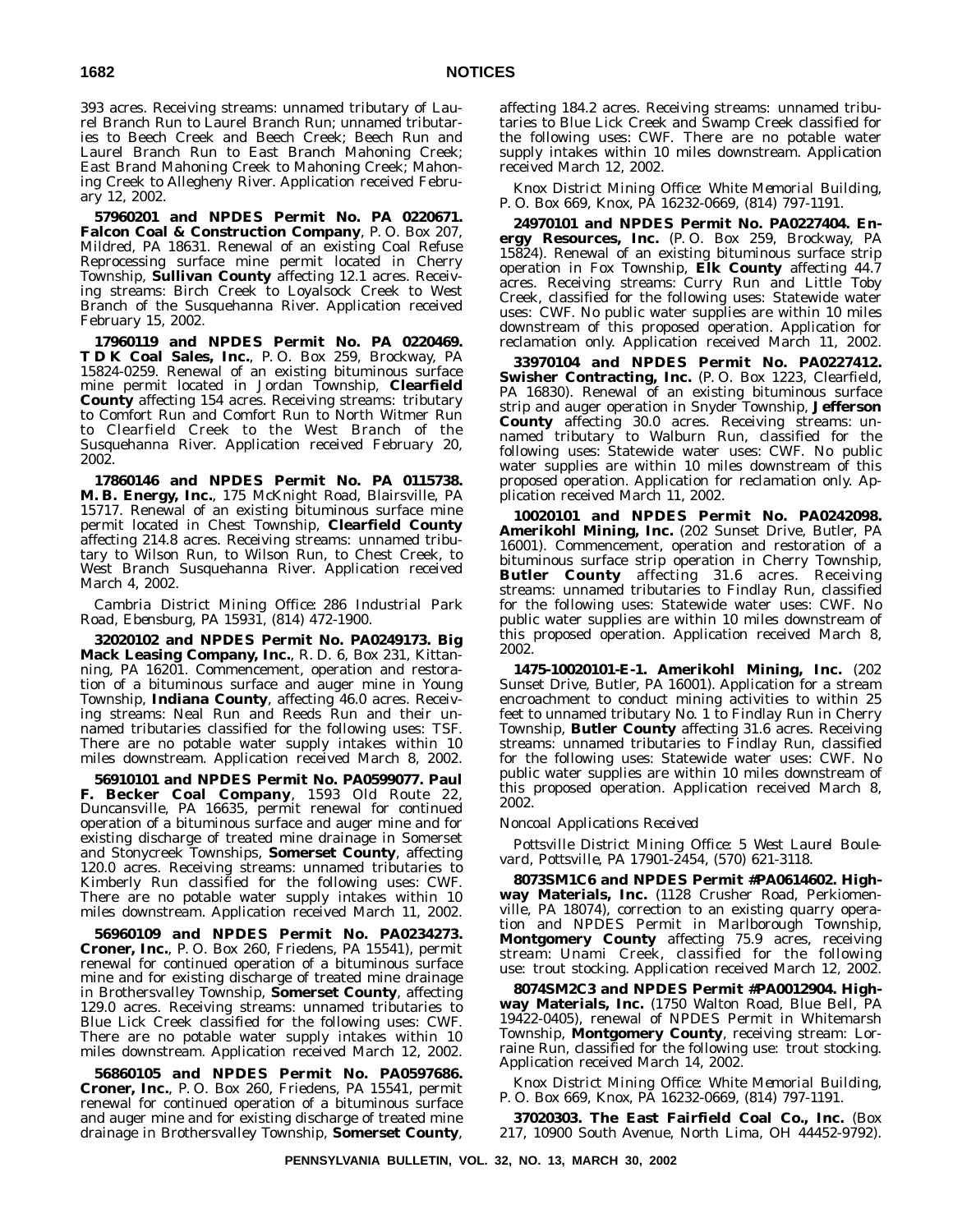Commencement, operation and restoration of an underground industrial minerals operation in North Beaver Township, **Lawrence County** affecting 187.1 acres. Receiving streams: Honey Creek, classified for the following uses: Statewide water uses: CWF. No public water supplies are within 10 miles downstream of this proposed operation. Application received March 12, 2002.

# **FEDERAL WATER POLLUTION CONTROL ACT, SECTION 401**

The following permit applications and requests for Environmental Assessment approval and requests for Water Quality Certification have been received by the Department of Environmental Protection (Department). Section 401 of the Federal Water Pollution Control Act (FWPCA) (33 U.S.C.A. § 1341(a)), requires the State to certify that the involved projects will not violate the applicable provisions of sections 301—303, 306 and 307 of the FWPCA (33 U.S.C.A. §§ 1311—1313, 1316 and 1317) as well as relevant State requirements. Initial requests for 401 Water Quality Certification will be published concurrently with the permit application. Persons objecting to approval of a request for certification under section 401 or to the issuance of a Dam Permit or Water Obstruction and Encroachment Permit or the approval of an Environmental Assessment must submit any comments, suggestions or objections within 30 days of the date of this notice as well as any questions to the office noted before the application. Comments should contain the name, address and telephone number of the person commenting, identification of the certification request to which the comments or objections are addressed and a concise statement of comments, objections or suggestions including the relevant facts upon which they are based.

The Department may conduct a fact-finding hearing or an informal conference in response to comments if deemed necessary. Each individual will be notified, in writing, of the time and place of a scheduled hearing or conference concerning the certification request to which the comment, objection or suggestion relates. Maps, drawings and other data pertinent to the certification request are available for inspection between the hours of 8 a.m. and 4 p.m. on each working day at the office noted before the application.

Persons with a disability who wish to attend the hearing and require an auxiliary aid, service or other accommodation to participate in the proceedings should contact the specified program. TDD users may contact the Department through the Pennsylvania AT&T Relay Service at (800) 654-5984.

**Applications Received under the Dam Safety and Encroachments Act (32 P. S. §§ 693.1—693.27) and section 302 of the Flood Plain Management Act (32 P. S. § 679.302) and Requests for Certification under section 401 of the Federal Water Pollution Control Act (33 U.S.C.A. § 1341(a)).**

## **WATER OBSTRUCTIONS AND ENCROACHMENTS**

*Southeast Region: Water Management Program Manager, Lee Park, Suite 6010, 555 North Lane, Conshohocken, PA 19428.*

**E15-682. Philadelphia Suburban Water**, 762 Lancaster Avenue, Bryn Mawr, PA 19010-3489, East Whiteland Township, **Chester County**, ACOE Philadelphia District.

To construct and maintain a 16 inch HDPE under an unnamed tributary of the Valley Creek (EV) and the existing Church Road Culvert water main by method of directional drilling. The project site is located along Church Road approximately 1,400 feet south of the Conestoga Road S.R. 0401 (Malvern, PA Quadrangle N: 8.55 inches; W: 8.90 inches).

**E09-836. Quakertown Community School District**, 600 Park Avenue, Quakertown, PA 18951, Richland Township, **Bucks County**, ACOE Philadelphia District.

To construct and maintain an access road, parking facilities, athletic facilities and stormwater management facilities associated with the construction of the proposed Quakertown Middle School within the 100-year floodplain of Morgan Creek (TSF) and adjacent wetlands (PFO/SS). The applicant also requests an Environmental Assessment Approval to construct, operate and maintain a nonjurisdictional dam in and along a wetland adjacent to Morgan Creek. The proposed project will impact approximately 0.63 acre of wetlands. The site is located just south of the intersection of Fairview Road and Fairview Avenue (Quakertown, PA USGS Quadrangle N: 11.2 inches, W: 10.0 inches).

**E23-298. Eastern University**, 1300 Eagle Road, St. David's, PA 19087-3696, Radnor Township, **Delaware County**, ACOE Philadelphia District.

To maintain and modify the existing Upper Lake situated in and along Gulph Creek. Work on the lake consists of:

1. Reconfiguration of the lake's shoreline and bed.

2. Creation of approximately 400 linear feet of low flow stream diversion channel along the northern edge of Upper Lake to separate the lake from Gulph Creek.

3. Installation of an inlet structure for maintaining a baseflow into the lake.

4. Also, to create reedbed filtration systems, including inlet and outlet structures for Upper Lake and Willow Lake, which will provide active nutrient removal and to construct a concrete sediment trap in Willow Run upstream from Willow Lake.

The Willow Lake reedbed system and sediment trap will be constructed in wetlands and impact about 0.016 acre of wetlands. This project is located at Eastern University (Norristown, PA Quadrangle N: 9 inches; W: 11.2 inches).

**E15-683. Downingtown Mainstreet Group**, 342 E. Lancaster Ave, Downingtown, PA 19335, Downingtown Township, **Chester County**, ACOE Philadelphia District.

To relocate and modify a 335 linear-foot section of Park Run (WWF-MF) stream channel, a tributary of the East Branch Brandywine Creek, associated with the S&S Development Co. Inc. Project. Work will involve creating a meandering stream around two existing exposed sanitary sewer manholes and the removal of existing bridge abutments. Work will also include the creation of a riparian buffer and fill in the floodplain to accommodate a proposed building. The project is associated with a redevelopment effort of the former O'Brien Machinery Complex located approximately 700 feet south of the intersection of Lancaster Avenue and the Brandywine Avenue (Downingtown, PA Quadrangle N: 0.75 inch; W: 10.75 inches) in Downingtown Borough, Chester County.

*Northeast Region: Water Management Program Manager, 2 Public Square, Wilkes-Barre, PA 18711-0790.*

**E40-597. Borough of Harveys Lake**, P. O. Box 60, Harveys Lake, PA 18618. Borough of Harveys Lake, **Luzerne County**, ACOE Baltimore District.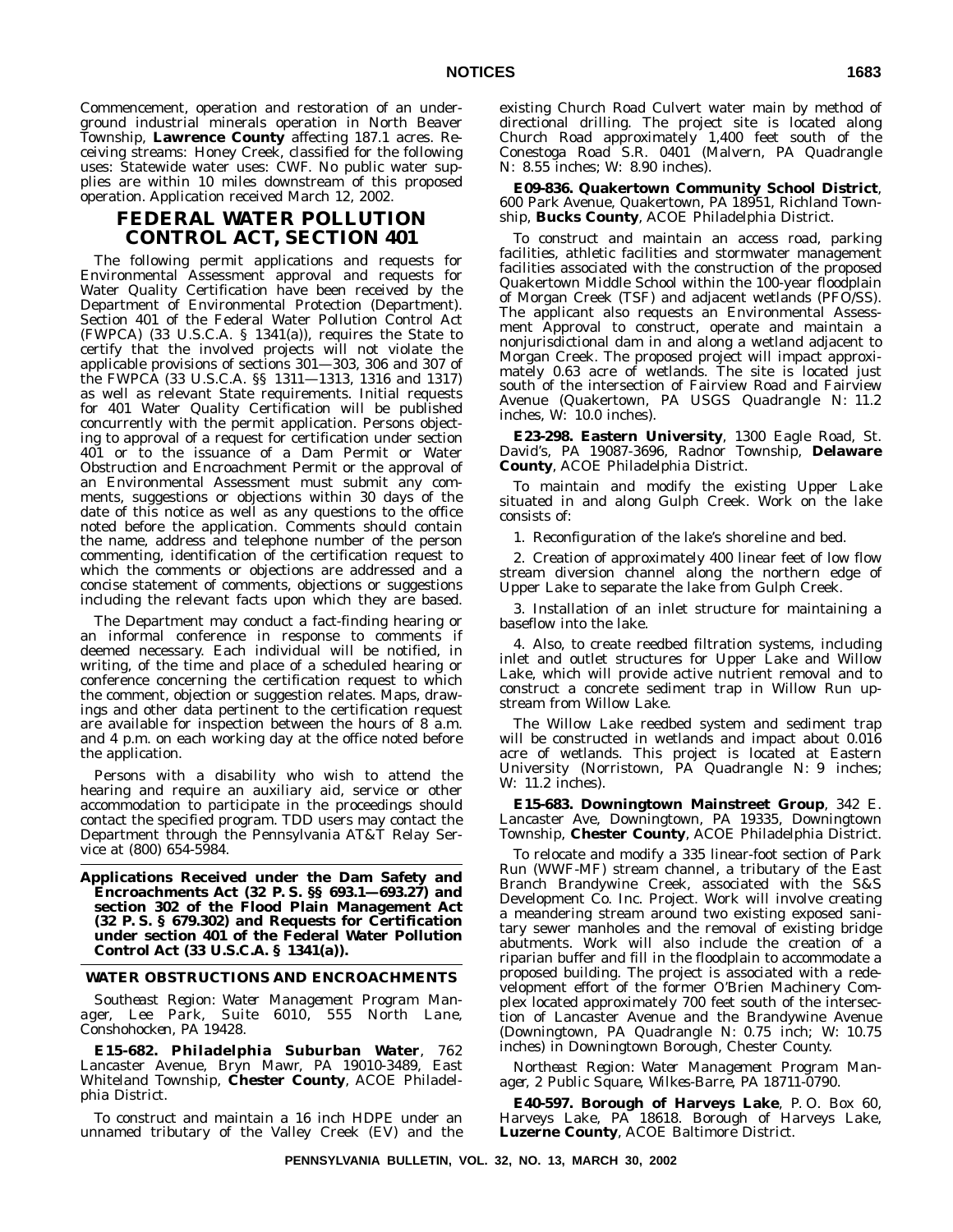To maintain the Harveys Lake Flood Protection Project (C40:15), in a 1,200-foot reach of a tributary to Harveys Lake known as Wordan Place Run. Construction of the original project was completed in 1979. The project consists of a rectangular concrete channel having a bottom width of 6 feet and a depth of 4 feet, with eight 6-foot by 4-foot concrete box culverts located at S.R. 1415, Center Street and six driveways. The project extends from Harveys Lake eastward under S.R. 1415 (Lakeside Drive) and along the south side of S.R. 1024 (Harveys Lake, PA Quadrangle N: 20.3 inches; W: 4.4 inches).

*Southcentral Region: Water Management Program Manager, 909 Elmerton Avenue, Harrisburg, PA 17110.*

**E22-438. Allen Smith, Conewago Contractors, Inc.**, 610 Edgegrove Road, Hanover, PA 17331 in Lower Swatara Township, **Dauphin County**, ACOE Baltimore District

To construct and maintain a culvert stream crossing in an unnamed tributary to Swatara Creek (WWF) and to place fill in the floodway of the tributary to Swatara Creek for the purpose of constructing the 109.55-acre Stoneridge Commerce Park (Kreider Farm Subdivision) located between Longview Drive, to the north and Fulling Mill Road to the south and North Street to the east (Steelton, PA Quadrangle N: 19.75 inches; W: 0.0 inch) in Lower Swatara Township, Dauphin County.

**E36-728. Nissin Foods USA Co. Inc.**, 2901 Hempland Road, Lancaster, PA 17601 in East Hempfield Township, **Lancaster County**, ACOE Baltimore District.

To remove the existing stormwater collection system/ stream enclosure within Brubaker Run (WWF) consisting of a system of corrugated metal pipes and to construct and maintain a new stormwater collection system consisting of reinforced concrete pipes and a precast concrete box culvert (4' x 11'), a concrete endwall, a utility line crossing and two road crossings at a point/points within the existing Nissin Foods USA Company, Inc. property boundaries located at Hempland Road (Columbia East, PA Quadrangle N: 9.0 inches; W: 1.0 inch) in East Hempfield Township, Lancaster County.

*Northcentral Region: Water Management Program Manager, 208 West Third Street, Williamsport, PA 17701, (570) 327-3636.*

**E14-414. Historical and Museum Commission**, P. O. Box 160A, Harrisburg, PA 16827. Water Obstruction and Encroachment Joint Permit Application, in Harris Township, **Centre County**, ACOE Susquehanna River Basin District (State College, PA Quadrangle N: 5.5 inches; W: 6.25 inches).

To remove existing footbridge and construct and maintain a 10-foot by 62-foot long steel beam, wooden decked footbridge over Spring Creek, which is located at the Pennsylvania Military Museum along S. R. 0322 in Boalsburg. This project proposes to have a minimal impact on Spring Creek, which is, designated a HQ-CWF, wild trout stream and does not propose to impact any jurisdictional wetlands.

**E19-224. Pennsylvania Department of Transportation, Engineering District 3-0**, P. O. Box 218, Montoursville, PA 17754-0218. Bridge Replacement, in Sugarloaf Township, **Columbia County**, ACOE Baltimore District (Red Rock, PA Quadrangle N: 4.28 inches; W: 11.37 inches).

To remove the existing 19 foot reinforced concrete I-beam bridge which is on a skew of 45 degrees with a curb-to-curb width of 20.3 feet, a hydraulic opening of

104.5 square feet and a design underclearance of 5.5 feet and to construct and maintain a 25 foot prestressed reinforced spread box beam bridge placed on a skew of 55° left ahead with a curb-to-curb width of 40 feet and a hydraulic opening of 148 feet. The project is located on SR 0487, Segment 0760, Offset 1321 over Coles Creek (CWF) approximately 2 miles south of the intersection of SR 487/SR 118. The project will impact less than 0.05 acre of wetlands while impacting approximately 80 feet of waterway.

**E19-226. United States Fish and Wildlife Service**, 315 South Allen Street, Suite 322, State College, PA 16801. Fishing Creek/Kocher Stream Stabilization, in Mount Pleasant, Scott and Orange Townships, **Columbia County**, ACOE Baltimore District (Bloomsburg, PA Quadrangle N: 7.75 inches; W: 7.25 inches).

To construct and maintain approximately 1,500 feet of stabilization and improvement of aquatic habitat of Fishing Creek (CWF) near Light Street off SR 487 downstream from the current confluence of Fishing Creek and Stony Brook. The project will not impact wetlands while impacting approximately 1,500 feet of waterway.

**E53-369. The Golf Club at Wending Creek Farms, LLC**, One North Main Street, Coudersport, PA 16915. Utility line crossing an unnamed tributary to Allegheny River, in Allegany Township, **Potter County**, ACOE Pittsburgh District (Sweden Valley, PA Quadrangle N: 19.0 inches; W: 0.2 inch).

To construct, operate and maintain rock and stone water features for golf course aesthetics, an 8-inch diameter ductile iron irrigation pipe and two 2-inch diameter irrigation conduits in, along and beneath the channel of an unnamed tributary to the Allegheny River (CWF). Construction and maintenance of the water features and irrigation lines shall be conducted in dry work conditions at stream low flow. Construction and maintenance of the structures authorized by this permit shall not be conducted in and along the unnamed tributary to the Allegheny River between March 1 and June 15 and October 1 and December 31 without the prior written approval of the Fish and Boat Commission. The project will not impact wetlands while permanently impacting 400-feet of waterway that is located along the western right-of-way of SR 0049 approximately 1-mile south of T-410 and SR 0049 intersection. The 400-feet of permanently impacted waterway shall be mitigated with riparian buffer restoration and enhancement along 1,500-feet of the Allegheny River.

**E53-370. Genesee Township**, P. O. Box 1, Genesee, PA 16923. Genesee River Levee Repair, in Genesee Township, **Potter County**, ACOE Pittsburgh District (Ulysses, PA Quadrangle N: 20.1 inches; W: 15.8 inches).

To restore and repair 150-feet of Genesee River stream bank and to modify, operate and maintain 440-feet of flood protection levee along the Genesee River (CWF) for the protection of public and private property. The stream bank restoration and repair work shall consist of backfilling an erosion area and stabilizing the area with R-6 rip rap. The levee modifications shall consist of filling, grading, compacting and stabilizing 440-feet of levee. The levee shall be modified and maintained with a maximum top width of 5-feet, side-slopes of 1-foot vertical to 1.5-foot horizontal and vegetative stabilization. All in-stream work shall be conducted during stream low and dry work conditions through the use of flumes or dams and pumping stream flow around work area. Construction and future repair shall not be conducted in and along the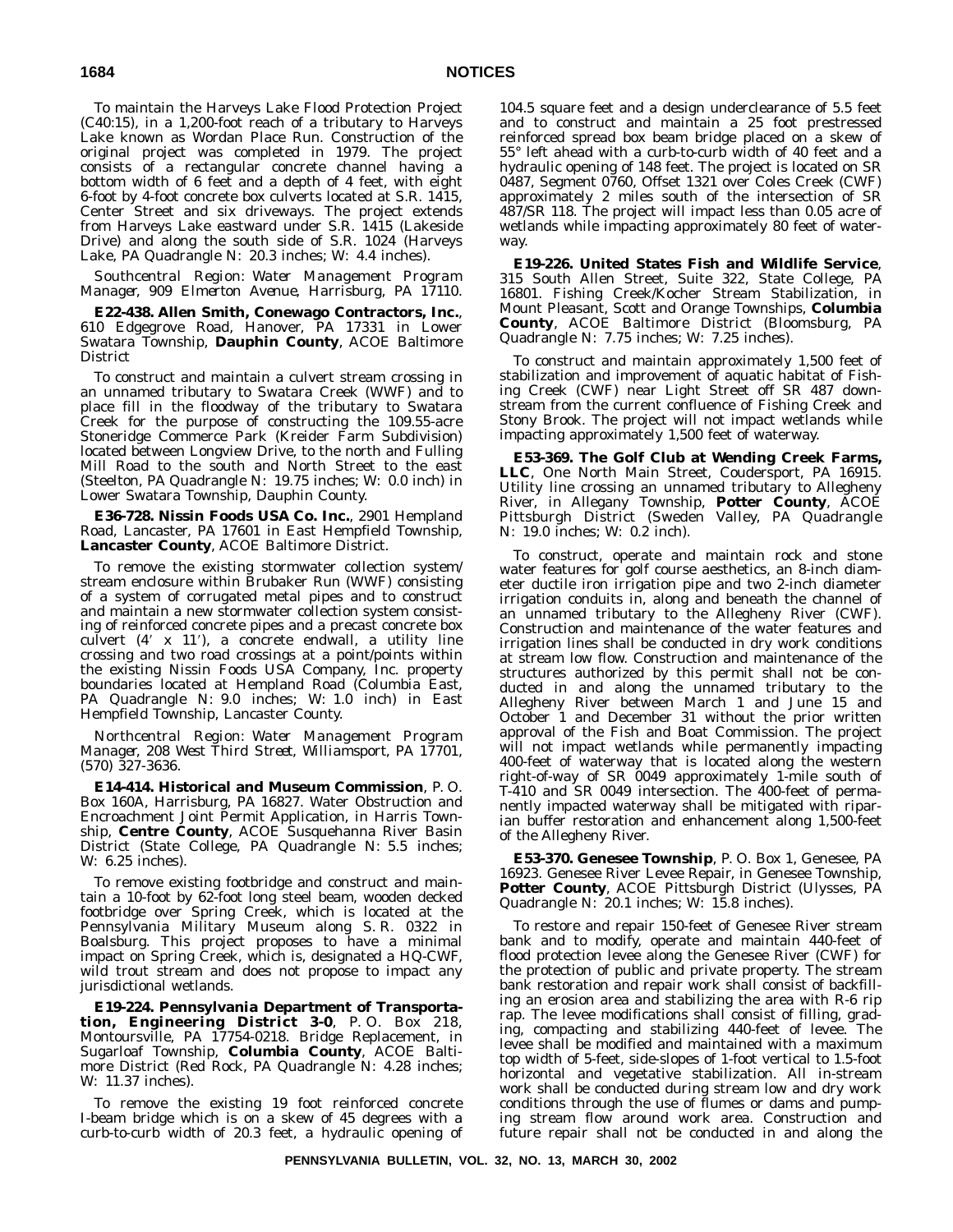Genesee River from March 1 to June 15. The project will not impact wetlands while impacting 150-feet of waterway that is located along the eastern right-of-way of SR 0449 approximately 2,000-feet south of SR 0244 and SR 0449 intersection. This permit also authorize the construction, operation, maintenance and removal of temporary diversions and/or cofferdams; upon completion of the stream bank stabilization activities, all temporary structures shall be removed with the stream channel restored to pre-existing geometry, profile and pattern.

**E55-186. Scott E. Garrison**, R. R. 1, Box 2064, Beavertown, PA 17813. Water Obstruction and Encroachment Permit Application, in Adams Township, **Snyder County**, ACOE Susquehanna River Basin District (Beavertown, PA Quadrangle N: 7.6 inches; W: 11.1 inches).

To relocate 110 feet of stream in an unnamed tributary to the North Branch of Middle Creek and construct and maintain 40 feet of new stream channel, the banks of which will be stabilized with conservation mix grass, all of which is located 0.5 mile south of Troxelville on SR 0235 to Sheep Hill Road. This project does not propose to impact any jurisdictional wetlands.

*Southwest Region: Water Management Program Manager, 400 Waterfront Drive, Pittsburgh, PA 15222-4745.*

**E63-528. Over Time on the Mon**, Route 88, P. O. Box 610, Fredericktown, PA 15333. East Bethlehem Township, **Washington County**, ACOE Pittsburgh District.

To construct and maintain a 650.0 foot long by 24.0 foot wide boat docking facility in the channel and along left bank of the Monongahela River (WWF), to place and maintain rip rap along the left bank of said stream for a distance of 300.0 feet and to construct and maintain a walkway along the left bank of said stream for the purpose of constructing a marina. The project is located from River Mile Post 62.85 to 63.1, just upstream from the confluence of Barneys Run and the Monongahela River (California, PA Quadrangle N: 2.6 inches; W: 15.3 inches).

**E65-787. Fred Ulishney, Jr.**, 1121 Sessi Road, Latrobe, PA 15650. Unity Township, **Westmoreland County**, ACOE Pittsburgh District.

To construct and maintain a 40-foot long, 12-foot diameter pipe culvert (invert depressed 6 inches) in Fourmile Run (TSF) to provide access from Beatty County Road approximately 1,000 feet north of S.R. 30. The project includes construction and maintenance of 80 LF of rock riprap for bank stabilization at the downstream of the structure (Latrobe, PA Quadrangle N: 6.95 inches; W: 8.41 inches).

*Northwest Region: Water Management Program Manager, 230 Chestnut Street, Meadville, PA 16335-3481.*

**E10-346, Southern Valley Commons, LP**, 3468 Broadhead Road, Monaca, PA 15061, Southern Valley Commons Housing Development, in Adams and Cranberry Townships, **Butler County**, ACOE Pittsburgh District (Mars, PA Quadrangle N: 9.5 inches; W: 8.0 inches).

Construction of 180 townhouse units on a 46.3-acre tract of land located in Cranberry and Adams Townships, Butler County. The project includes road construction, utility construction and site grading. An existing stream that flows from southwest to northeast across the site has approximately 2.61 acres of wetland associated with the stream corridor. Approximately 1.41 acres of wetland are proposed to be disturbed and 2.94 acres are proposed mitigation areas. The project also involves the relocation

of an existing replacement wetland constructed in association with the development of Norwegian Spruce Drive. A stream crossing of an unnamed tributary of Kaufman Run (WWF) for the proposed sanitary sewer is also included in the project.

**E25-643, Erie-Western Pennsylvania Port Authority**, 100 State Street, Suite 205, Erie, PA 16507-1455. West Side Bike Path Bridge across Cascade Creek, in City of Erie, **Erie County**, ACOE Pittsburgh District (Erie South, PA Quadrangle N: 22.1 inches; W: 15.3 inches).

This is a 1,700-foot extension of the Westside Bike Path south to Frontier Park along the floodplain of Cascade Creek. This extension includes crossing Cascade Creek with a new bridge to be constructed immediately downstream of the Bayfront Parkway bridge. This bridge will have approximately 20 foot of underclearance and a single span of 120 feet. No wetlands will be impacted to complete this project.

**E43-296, Grove City College**, 100 Campus Drive, Grove City, PA 16127, Grove City College-Rainbow Bridge Reconstruction, in Grove City Borough, **Mercer County**, ACOE Pittsburgh District (Grove City, PA Quadrangle N: 5.8 inches; W: 11.3 inches).

Reconstruct the Rainbow Bridge located on the campus of Grove City College. The existing bridge was constructed in 1931 and has been damaged due to cyclic freezing and thawing and the use of deicing salts. The reconstruction will be to the same dimensions and clearances as the existing bridge and to reuse existing stone as much as possible. Existing piers and abutments will be demolished to sound concrete and reused. Additional improvements include replacing the existing wing-walls on the east end, constructing new wing-walls on the west end and a new asphalt approach to the west.

# **ACTIONS**

# **FINAL ACTIONS TAKEN UNDER THE CLEAN STREAMS LAW AND THE FEDERAL CLEAN WATER ACT—NPDES AND WQM PART II PERMITS**

# **INDUSTRIAL WASTE AND SEWERAGE WASTEWATER**

The Department of Environmental Protection has taken the following actions on previously received permit applications and requests for plan approval.

Persons aggrieved by an action may appeal, under section 4 of the Environmental Hearing Board Act (35 P. S. § 7514) and 2 Pa.C.S. §§ 501—508 and 701—704 (relating to the Administrative Agency Law), to the Environmental Hearing Board, Second Floor, Rachel Carson State Office Building, 400 Market Street, P. O. Box 8457, Harrisburg, PA 17105-8457, (717) 787-3483. TDD users may contact the Environmental Hearing Board (Board) through the Pennsylvania Relay Service, (800) 654-5984. Appeals must be filed with the Board within 30 days of publication of this notice in the *Pennsylvania Bulletin*, unless the appropriate statute provides a different time period. Copies of the appeal form and the Board's rules of practice and procedure may be obtained from the Board. The appeal form and the Board's rules of practice and procedure are also available in Braille or on audiotape from the Secretary to the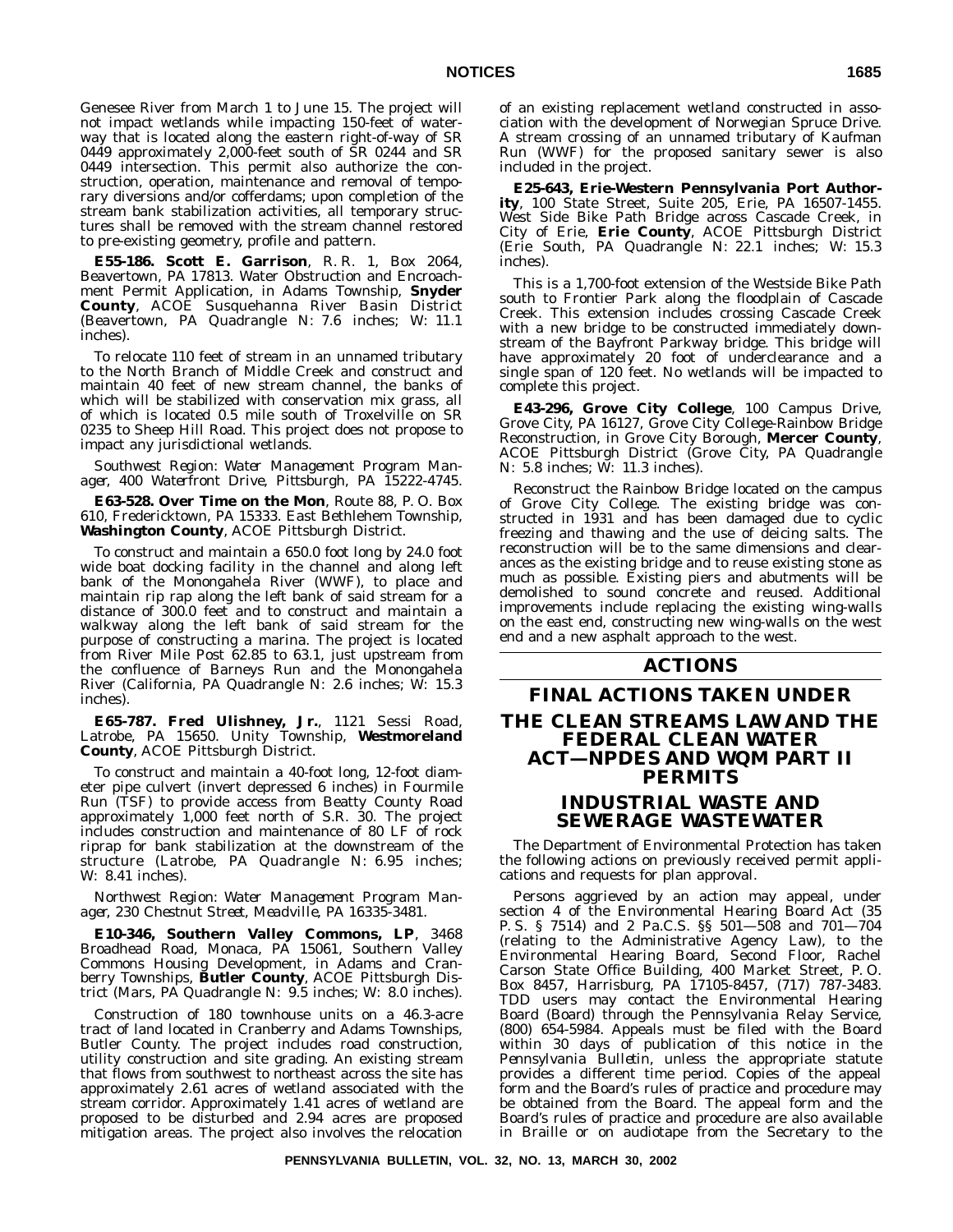Board at (717) 787-3483. This paragraph does not, in and of itself, create any right of appeal beyond that permitted by applicable statutes and decision law.

For individuals who wish to challenge an action, appeals must reach the Board within 30 days. A lawyer is not needed to file an appeal with the Board.

Important legal rights are at stake, however, so individuals should show this notice to a lawyer at once. Persons who cannot afford a lawyer may qualify for free pro bono representation. Call the Secretary to the Board at (717) 787-3483 for more information.

# **I. Municipal and Industrial Permit Actions under The Clean Streams Law (35 P. S. §§ 691.1— 691.1001).**

*Southeast Region: Water Management Program Manager, Lee Park, Suite 6010, 555 North Lane, Conshohocken, PA 19428.*

**NPDES Permit No. PA0056553**, Industrial Waste, **Allen A. Myers, L.P. d/b/a Independence Construction Materials**, P. O. Box 98, Worcester, PA 19490. This proposed facility is located Charlestown Township, **Chester County**.

Description of Proposed Action/Activity: Renewal to discharge into an unnamed tributary to Pickering Creek-Manatawny-3D.

**NPDES Permit No. PA0051934**, Sewage, **Limerick Township Municipal Authority**, 529 King Road, Royersford, PA 19468. This proposed facility is located in Limerick Township, **Montgomery County**.

The following notice reflects changes to the notice published at 32 Pa.B. 441 (January 26, 2002):

The Monitoring/Report requirement for the acute whole effluent toxicity has been deleted from the permit.

**WQM Permit No. 4694201**, Industrial Waste, **WN Stevenson Company, Inc.**, 246 Rock Hill Rod, Bala Cynwyd, PA 19004. This proposed facility is located in Lower Merion Township, **Montgomery County**.

Description of Proposed Action/Activity: Renewal for the disposal of treated groundwater from an existing groundwater remediation system.

**WQM Permit No. 2302402**, Sewerage, **Southern Delaware County Authority**, 101 Beech Street, Boothwyn, PA 19061. This proposed facility is located in Upper Chichester Township, **Delaware County**.

Description of Proposed Action/Activity: Construction and operation of a sanitary sewer extension to serve the Creekside Village.

*Southcentral Region: Water Management Program Manager, 909 Elmerton Avenue, Harrisburg, PA 17110, (717) 705-4707.*

**NPDES Permit No. PA0084077**, Sewage, **Snake Spring Township Municipal Authority**, 624 Pennknoll Road, Everett, PA 15537-6945. This proposed facility is located in Snake Spring Township, **Bedford County**.

Description of Proposed Action/Activity: Authorization to discharge to Raystown Branch Juniata River in Watershed 11-C.

**WQM Permit No. 3602402**, Sewerage, **Lancaster Area Sewer Authority**, 130 Centerville Road, Lancaster, PA 17603. This proposed facility is located in West Hempfield Township, **Lancaster County**.

Description of Proposed Action/Activity: Authorization for modifications to the construction/operation of a Pump Station.

*Northcentral Region: Water Management Program Manager, 208 West Third Street, Williamsport, PA 17701.*

**NPDES Permit No. PA0026239**, Sewerage, **University Area Joint Authority**, 1576 Spring Valley Road, State College, PA, 16801-8499. This existing facility is located in Benner Township, **Centre County**.

Description of Proposed Action/Activity: This permit action was for the renewal of the Authority's NPDES permit for the discharge of 6.0 million gallons per day of tertiary treated sewage to Spring Creek. The renewal also encompasses an approved 316(a) thermal variance and the first phase of an effluent beneficial reuse project.

**NPDES Permit No. PA0045969**, Industrial Waste, **Sunoco Partners Marketing and Terminals, L.P.**, 19/10 PC, 1801 Market Street, Philadelphia, PA 19103- 1699. This existing facility is located in Point Township, **Northumberland County**.

Description of Proposed Action/Activity: Transfer of permit from Sunoco Inc. (R&M) to Sunoco Partners Marketing and Terminals, L.P.

**WQM Permit No. 5501404**, Sewerage, **McClure Municipal Authority**, P. O. Box 138, McClure, PA 17841. This proposed facility is located in McClure Borough, **Snyder County**.

Description of Proposed Action/Activity: The applicant proposes to construct a 550,000-gallon surge tank and make modifications to the existing wastewater treatment plant to improve overall efficiency. Also, the Authority will do some sewer rehabilitation.

**WQM Permit No. 5500404**, Sewerage, **Beavertown Municipal Authority**, 419 Old Orchard Drive, Beavertown, PA 17813. This proposed facility is located in Beavertown Borough and Beaver Township, **Snyder County**.

Description of Proposed Action/Activity: The applicant proposes to construct a new 0.160 MGD, three cell, aerated lagoon wastewater treatment plant to serve the Borough of Beavertown. Discharge will be to Kern Run.

*Southwest Region: Water Management Program Manager, 400 Waterfront Drive, Pittsburgh, PA 15222-4745.*

**NPDES Permit No. PA0031933**, Industrial Waste, **Orion Power MidWest, LP**, P. O. Box 87, Pittsburgh, PA 15219-0087 is authorized to discharge from a facility located at Brunot Island Power Station, City of Pittsburgh, **Allegheny County** to receiving waters named Ohio River.

**NPDES Permit No. PA0205443**, Industrial Waste, **Hanson Aggregates PMA, Inc.**, 400 Industrial Boulevard, New Kensington, PA 15068 is authorized to discharge from a facility located at Lower Burrell Land Plant, Lower Burrell Township, **Westmoreland County** to receiving waters named Allegheny River.

**NPDES Permit No. PA0026841**, Sewage, **Borough of Oakmont**, Fifth Street and Virginia Avenue, P. O. Box 206, Oakmont, PA 15139-0206 is authorized to discharge from a facility located at Oakmont Wastewater Treatment Plant, Oakmont Borough, **Allegheny County** to receiving waters named Allegheny River.

**NPDES Permit No. PA0032212**, Sewage, **Lawrence J. and Pamela K. Nelson**, 144 Silver Lake Lane,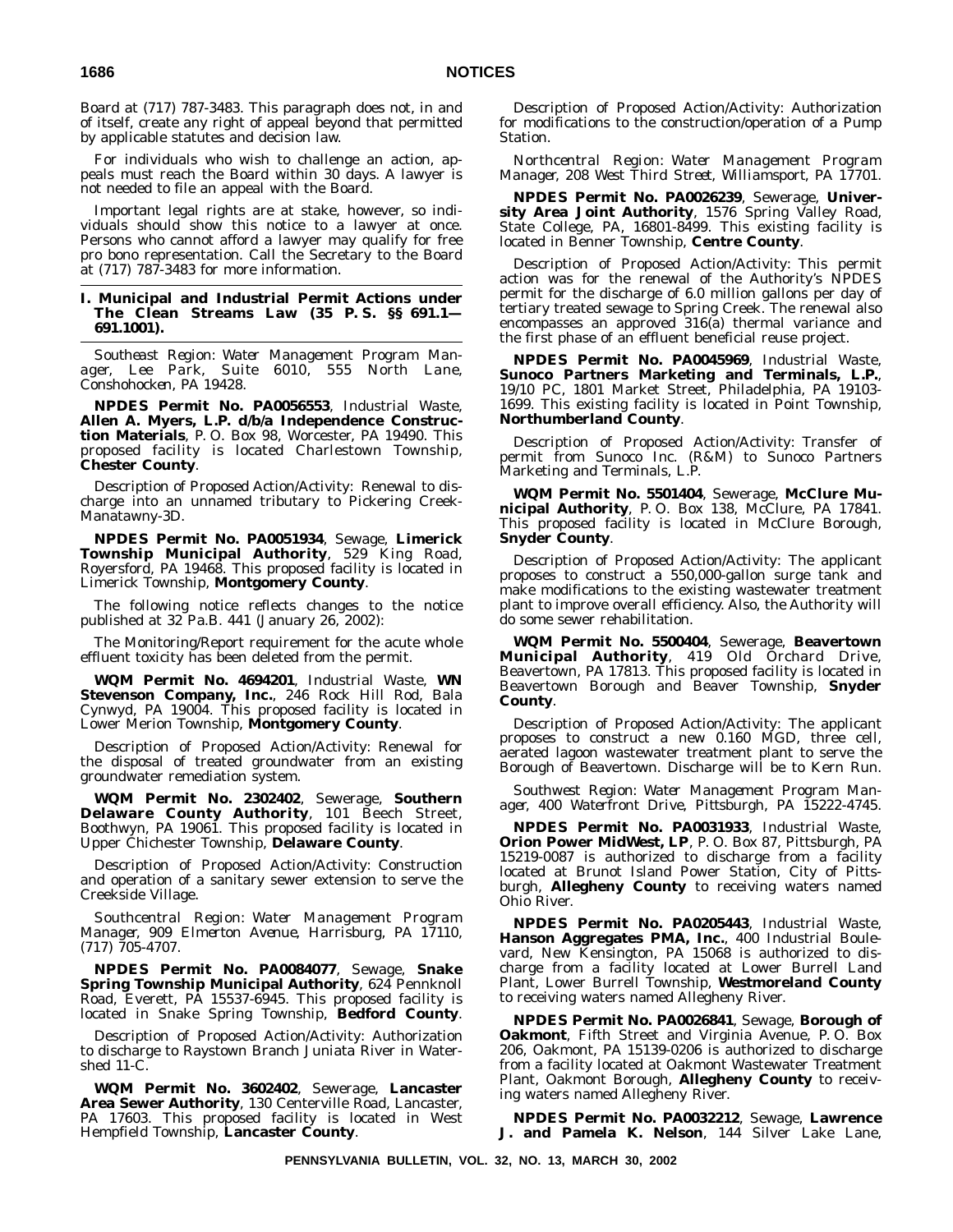Fombell, PA 16123 is authorized to discharge from a facility located at Camp Silver Lake STP, Marion Township, **Beaver County** to receiving waters named unnamed tributary of Connoquenessing Creek.

**NPDES Permit No. PA0090018**, Sewage, **North Strabane Municipal Authority**, 1929B Route 519 South, Canonsburg, PA 15317 is authorized to discharge from a facility located at Willowlake Sewage Treatment Plant, North Strabane Township, **Washington County** to receiving waters named unnamed tributary of Chartiers Creek.

**NPDES Permit No. PA0217581**, Sewage, **Louis Yemc**, 350 Arona Road, New Stanton, PA 15672 is authorized to discharge from a facility located at Yemc New Stanton Mack Truck Dealership STP, South Huntingdon Township, **Westmoreland County** to receiving waters named unnamed tributary of Hunters Run.

**Permit No. 0202402**, Sewerage, **Terence Jackovic,** 611 Parliament Drive, Moon Township, PA 15108. Construction of single residence sewage treatment facility located in Sewickley Heights Borough, **Allegheny County** to serve Jackovic single residence sewage treatment facility.

**Permit No. 0474418-A1**, Sewerage, **Koppel Borough Council**, P. O. Box 1, Arthur Street and Third Avenue, Koppel, PA 16136. Construction of treatment plant replacement and expansion located in Koppel Borough, **Beaver County** to serve Koppel Borough.

**Permit No. 3092201-A1**, Industrial Waste, **Southwestern Pennsylvania Water Authority**, P. O. Box 297, Jefferson, PA 15344. Construction of Water Treatment Plant located in Cumberland Township, **Greene County** to serve Southwestern Pennsylvania Water Authority (Sludge Drying Beds).

**Permit No. 6571417-A3**, Sewage, **Kiski Valley Water Pollution Control Authority**, 1200 Pine Camp Road, Leechburg, PA 15656. Sewage treatment plant modifications located in Allegheny Township, **Westmoreland County** to serve Kiski Valley STP.

# **NPDES STORMWATER INDIVIDUAL PERMITS—(PAS)**

The following NPDES Individual Permits for Discharges of Stormwater Associated with Construction Activities have been issued.

Persons aggrieved by an action may appeal, under section 4 of the Environmental Hearing Board Act (35 P. S. § 7514) and 2 Pa.C.S. §§ 501—508 and 701—704 (relating to the Administrative Agency Law), to the Environmental Hearing Board, Second Floor, Rachel Carson State Office Building, 400 Market Street, P. O. Box 8457, Harrisburg, PA 17105-8457, (717) 787-3483. TDD users may contact the Environmental Hearing Board (Board) through the Pennsylvania Relay Service, (800) 654-5984. Appeals must be filed with the Board within 30 days of publication of this notice in the *Pennsylvania Bulletin*, unless the appropriate statute provides a different time period. Copies of the appeal form and the Board's rules of practice and procedure may be obtained from the Board. The appeal form and the Board's rules of practice and procedure are also available in Braille or on audiotape from the Secretary to the Board at (717) 787-3483. This paragraph does not, in and of itself, create any right of appeal beyond that permitted by applicable statutes and decision law.

For individuals who wish to challenge an action, appeals must reach the Board within 30 days. A lawyer is not needed to file an appeal with the Board.

Important legal rights are at stake, however, so individuals should show this notice to a lawyer at once. Persons who cannot afford a lawyer may qualify for free pro bono representation. Call the Secretary to the Board at (717) 787-3483 for more information.

*Northeast Region: Water Management Program Manager, 2 Public Square, Wilkes-Barre, PA 18711-0790.*

| <b>NPDES</b><br>Permit No. | Applicant Name &<br><i>Address</i>                                                 | County      | Municipality                      | Receiving<br>Water/Use                                       |
|----------------------------|------------------------------------------------------------------------------------|-------------|-----------------------------------|--------------------------------------------------------------|
| <b>PAS10U164</b>           | <b>Forks Township</b><br>1606 Sullivan Trail<br>Easton, PA 18040-8398              | Northampton | <b>Forks Township</b>             | <b>Bushkill Creek</b><br><b>HQ-CWF</b>                       |
| <b>PAS10U165</b>           | Nic Zawarski & Sons,<br>Developers, Inc.<br>1441 Linden St.<br>Bethlehem, PA 18018 | Northampton | <b>Forks Township</b>             | <b>Bushkill Creek</b><br><b>HQ-CWF</b>                       |
| <b>PAS10V039</b>           | <b>Pike County</b><br>506 Broad St.<br>Milford, PA 18337                           | Pike        | <b>Blooming Grove</b><br>Township | <b>Billing and Shohola</b><br><b>Creeks</b><br><b>HQ-CWF</b> |

*Northwest Region: Oil and Gas Management Program Manager, 230 Chestnut Street, Meadville, PA 16335-3481 (814) 332-6860.*

| <b>NPDES</b><br>Permit No. | Applicant Name &<br>Address                                    | County | Municipality             | Receiving<br>Water/Use                                                      |
|----------------------------|----------------------------------------------------------------|--------|--------------------------|-----------------------------------------------------------------------------|
| PAS104113                  | DL Resources, Inc.<br>1066 Hoover Road<br>Smicksburg, PA 16256 | McKean | <b>Hamilton Township</b> | Whiting Run (HQ-<br>CWF), Markham Run<br>(HQ-CWF) and<br>Kinzua Creek (CWF) |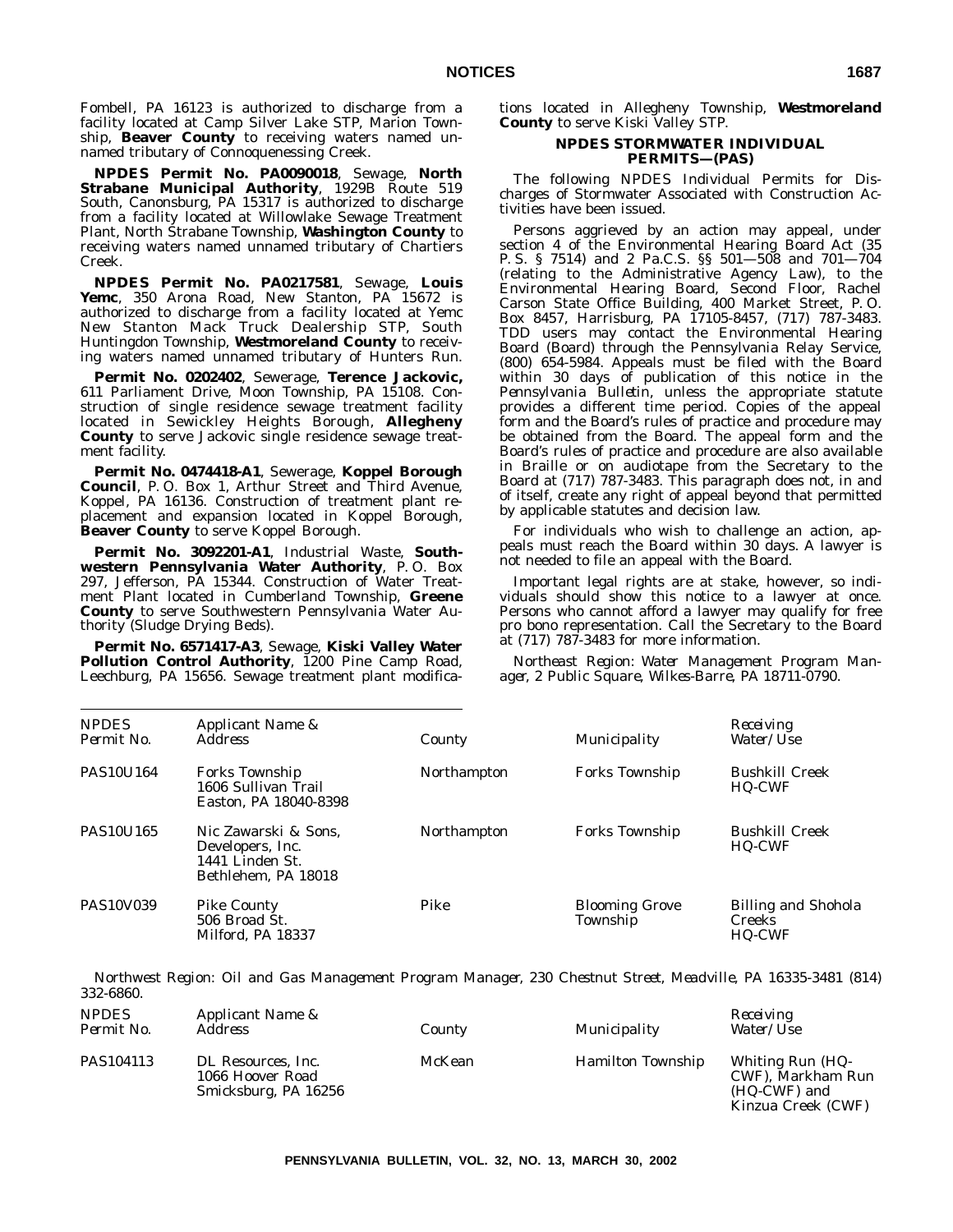# **APPROVALS TO USE NPDES AND/OR OTHER GENERAL PERMITS**

The following parties have submitted: (1) Notices of Intent for Coverage under (1) General NPDES Permits to Discharge Wastewater into the Waters of the Commonwealth. The approval for coverage under these general NPDES permits is subject to applicable effluent limitations. Monitoring, reporting requirements and other conditions set forth in the general permit: (2) General Permits for Beneficial Use of Sewage Sludge or Residential Septage by Land Application in Pennsylvania; (3) General NPDES Permit Authorizing the Discharge of Stormwater Associated with Construction Activities to Waters of the Commonwealth; (4) Notification for First Use Application of Sewage Sludge.

The approval of coverage for land application of sewage sludge or residential septage under these general permits is subject to pollutant limitations, pathogen and vector attraction reduction requirements, operational standards, general requirements, management practices and other conditions set forth in the respective permit. The Department of Environmental Protection approves the following coverage under the specific General Permit.

The EPA Region III Administrator has waived the right to review or object to this permit action under the waiver provision 40 CFR 123.23(d).

The application and related documents, effluent limitations, permitting requirements and other information are on file and may be inspected and arrangements made for copying at the contact office noted.

# **List of NPDES and/or Other General Permit Types**

| PAG-1                                                            | General Permit for Discharges from Stripper Oil Well Facilities                                                                                                                 |
|------------------------------------------------------------------|---------------------------------------------------------------------------------------------------------------------------------------------------------------------------------|
| $PAG-2$                                                          | General Permit for Discharges of Stormwater Associated With Construction Activities (PAR)                                                                                       |
| PAG-3                                                            | General Permit for Discharges of Stormwater from Industrial Activities                                                                                                          |
| PAG-4                                                            | General Permit for Discharges from Single Residence Sewage Treatment Plant                                                                                                      |
| PAG-5                                                            | General Permit for Discharges from Gasoline Contaminated Ground Water Remediation Systems                                                                                       |
| PAG-6                                                            | General Permit for Wet Weather Overflow Discharges from Combined Sewer Systems (CSO)                                                                                            |
| $PAG-7$                                                          | General Permit for Beneficial Use of Exceptional Quality Sewage Sludge by Land Application                                                                                      |
| PAG-8                                                            | General Permit for Beneficial Use of Nonexceptional Quality Sewage Sludge by Land Application to<br>Agricultural Land, Forest, a Public Contact Site or a Land Reclamation Site |
| PAG-8 (SSN)                                                      | Site Suitability Notice for Land Application under Approved PAG-8 General Permit Coverage                                                                                       |
| PAG-9                                                            | General Permit for Beneficial Use of Nonexceptional Quality Sewage Sludge by Land Application to<br>Agricultural Land, Forest or a Land Reclamation Site                        |
| PAG-9 (SSN)                                                      | Site Suitability Notice for Land Application under Approved PAG-9 General Permit Coverage                                                                                       |
| <b>PAG-10</b>                                                    | General Permit for Discharge Resulting from Hydrostatic Testing of Tanks and Pipelines                                                                                          |
| <b>PAG-11</b>                                                    | (To Be Announced)                                                                                                                                                               |
| <b>PAG-12</b>                                                    | Concentrated Animal Feeding Operations (CAFOs)                                                                                                                                  |
| $C_{1}, \ldots, C_{n}$ $D_{1}, \ldots, D_{n}$ $D_{1} \cap D_{n}$ |                                                                                                                                                                                 |

*General Permit Type—PAG-2*

| <b>Facility Location &amp;</b><br>Municipality     | Permit<br>No.    | Applicant Name &<br><i>Address</i>                                                                  | Receiving<br><i>Water/Use</i>                           | Contact Office &<br>Telephone No.                                        |
|----------------------------------------------------|------------------|-----------------------------------------------------------------------------------------------------|---------------------------------------------------------|--------------------------------------------------------------------------|
| <b>Carbon County</b><br>Franklin Township          | PAR101331        | Franklin Township<br>900 Fairyland Rd.<br>Lehighton, PA 18235                                       | Pohopoco Creek<br><b>CWF</b>                            | <b>Carbon County</b><br><b>Conservation District</b><br>$(610)$ 377-4894 |
| Lackawanna County<br><b>Scranton City</b>          | <b>PAR10N131</b> | David Swisher<br>Martz Tower Bldg.<br>46 Public Square<br>Suite 600<br>Wilkes-Barre, PA 18701       | Lackawanna River<br><b>WWF</b>                          | Lackawanna County<br><b>Conservation District</b><br>$(570)$ 281-9495    |
| Lackawanna County<br>Borough of Archbald           | <b>PAR10N133</b> | <b>Borough of Archbald</b><br><b>Fredrick Donnini</b><br>400 Church St.<br>Archbald, PA 18403       | Tinklepaugh Creek<br><b>Wildcat Creek</b><br><b>CWF</b> | Lackawanna County<br><b>Conservation District</b><br>$(570)$ 281-9495    |
| Northampton County<br>Upper Mt. Bethel<br>Township | PAR10U172        | <b>William Hopkins</b><br>LTS Development, Inc.<br>P.O. Box 160<br>Shawnee-on-Delaware,<br>PA 18356 | <b>Allegheny Creek</b><br><b>CWF</b>                    | Northampton County<br><b>Conservation District</b><br>$(610)$ 746-1971   |
| Schuylkill County<br><b>Hegins Township</b>        | PAR105837        | <b>Metal Industries</b><br>Home Products, Inc.<br>528 Park Lane<br>Hegins, PA 17938                 | <b>Pine Creek</b><br><b>CWF</b>                         | Schuylkill County<br><b>Conservation District</b><br>$(570)$ 622-3742    |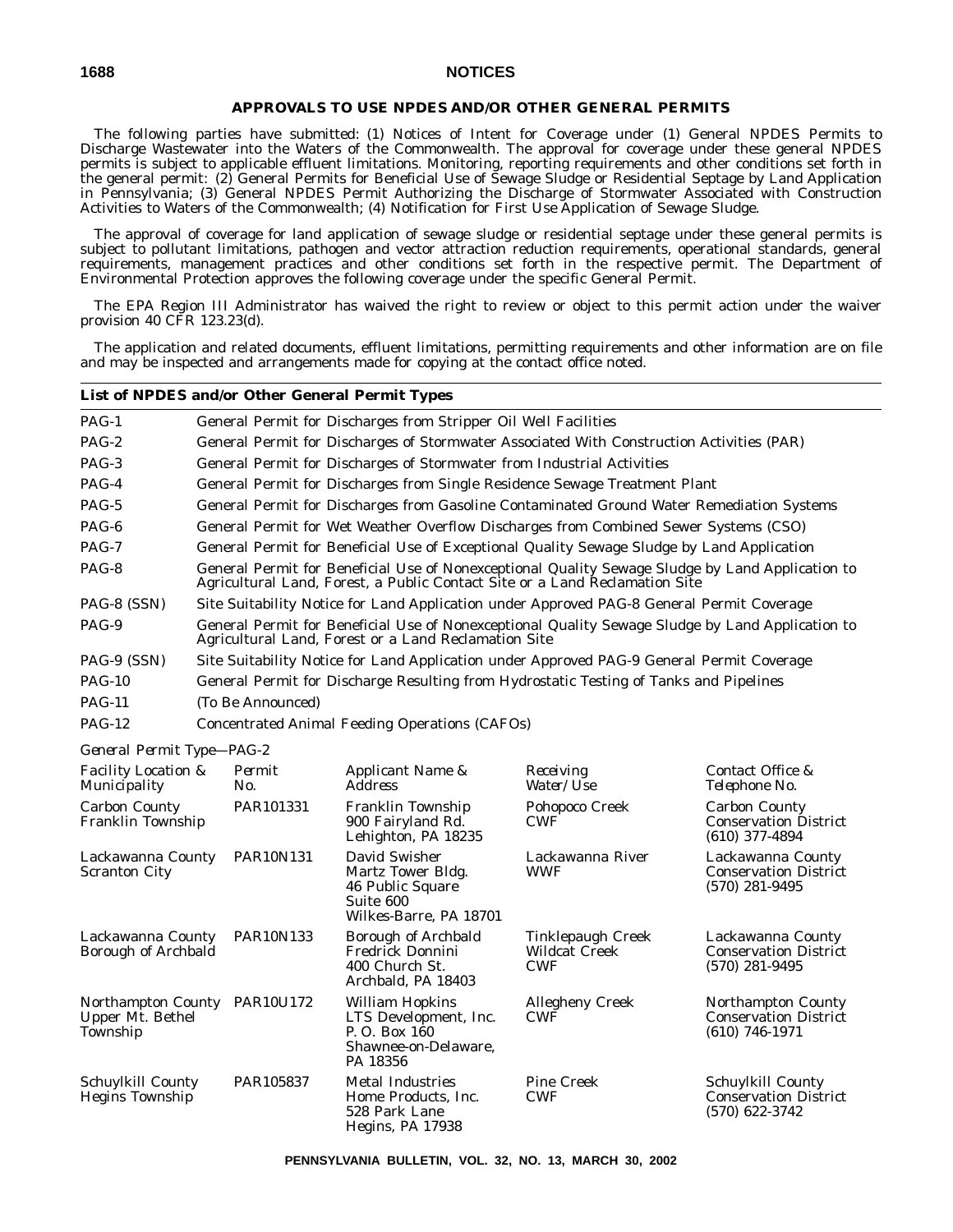| Facility Location &<br>Municipality                         | Permit<br>No.    | Applicant Name &<br>Address                                                                                      | Receiving<br>Water/ <i>Use</i>         | Contact Office &<br>Telephone No.                                                                                                                                                               |
|-------------------------------------------------------------|------------------|------------------------------------------------------------------------------------------------------------------|----------------------------------------|-------------------------------------------------------------------------------------------------------------------------------------------------------------------------------------------------|
| Schuylkill County<br><b>West Brunswick</b><br>Township      | PAR105712-R      | <b>Brookside Court</b><br>Properties, Inc.<br>P.O. Box 218<br>Orwigsburg, PA 17961                               | <b>Pine Creek</b><br><b>CWF</b>        | Schuylkill County<br><b>Conservation District</b><br>$(570)$ 622-3742                                                                                                                           |
| <b>Lehigh County</b><br><b>Upper Saucon</b><br>Township     | PAR10Q163        | R. Kirkland McQuiddy<br>P.O. Box 14176<br>Surfside Beach, SC<br>29587                                            | <b>Saucon Creek</b><br>CWF             | <b>Lehigh County</b><br><b>Conservation District</b><br>$(610)$ 391-9583                                                                                                                        |
| Susquehanna<br>Township<br>Dauphin County                   | PAR10I290        | Custer Dev. Co.<br>1309 Laurel Point Cir.<br>Harrisburg, PA 17110                                                | Paxton Creek<br><b>WWF</b>             | Dauphin County<br><b>Conservation District</b><br>1451 Peters Mountain<br>Road<br>Dauphin, PA 17018<br>$(717)$ 921-8100                                                                         |
| Swatara Township<br>Dauphin County                          | PAR10I291        | 441 McNaughton Prop.<br>4400 Deerpath Rd.<br>Suite 201<br>Harrisburg, PA 17110                                   | Laurel Run<br><b>WWF</b>               | Dauphin County<br><b>Conservation District</b><br>1451 Peters Mountain<br>Road<br>Dauphin, PA 17018<br>$(717)$ 921-8100                                                                         |
| <b>Clinton County</b><br><b>West Keating</b><br>Township    | PAR101923        | B.A.M.R.<br>Cambria Office<br>286 Industrial Park Rd.<br>Ebensburg, PA 15931                                     | Loop Run<br><b>CWF</b>                 | <b>Clinton County</b><br><b>Conservation District</b><br>216 Spring Run Rd.,<br>Rm. 104<br>Mill Hall, PA 17751<br>$(570)$ 726-3798                                                              |
| <b>Montour County</b><br><b>Liberty Township</b>            | PAR104724        | <b>Ed Rothermel</b><br>32 Meadow Lane<br>Danville, PA 17821                                                      | <b>Beaver Run</b><br><b>WWF</b>        | Department of<br><b>Environmental Protection</b><br>Northcentral<br><b>Regional Office</b><br><b>Water Management</b><br>208 W. 3rd St. Suite 101<br>Williamsport, PA 17701<br>$(570)$ 327-3574 |
| <b>Butler County</b><br>Penn Township                       | <b>PAR10E177</b> | <b>Donald Bailey</b><br><b>Butler County Airport</b><br>Authority<br>473 Airport Road<br><b>Butler, PA 16002</b> | Tributary to Glad Run<br>WWF           | <b>Butler County</b><br><b>Conservation District</b><br>$(724) 284 - 5270$                                                                                                                      |
| <b>Erie County</b><br>Millcreek Township                    | <b>PAR10K188</b> | Ron Bronstein<br>8348 Boston-Colden Road CWF-MF<br><b>Colden, NY 14033</b>                                       | <b>Wilkens Run</b>                     | <b>Erie County</b><br><b>Conservation District</b><br>(814) 796-6700                                                                                                                            |
| General Permit Type-PAG-3                                   |                  |                                                                                                                  |                                        |                                                                                                                                                                                                 |
| <b>Facility Location &amp;</b><br>Municipality              | Permit<br>No.    | Applicant Name &<br><b>Address</b>                                                                               | Receiving<br>Water/Use                 | Contact Office &<br>Telephone No.                                                                                                                                                               |
| <b>Hatfield Township</b><br><b>Montgomery County</b>        | PAR110034        | <b>Fluid Energy Processing</b><br>& Equipment Co.<br>2629 Penn Avenue<br>Hatfield, PA 19440                      | <b>Neshaminy Creek-2F</b><br>Watershed | <b>DEP Southeast Region</b><br>Lee Park, Suite 6010<br>555 North Lane<br>Conshohocken, PA 19428<br>$(610)$ 832-6131                                                                             |
| <b>Upper Merion</b><br>Township<br><b>Montgomery County</b> | PAR800037        | Con Way Central Express Crow Creek-3F<br>3240 Hillview Ave.<br>Palo Alto, CA 94304                               | Watershed                              | <b>DEP Southeast Region</b><br>Lee Park, Suite 6010<br>555 North Lane<br>Conshohocken, PA 19428<br>$(610)$ 832-6131                                                                             |
| <b>Falls Township</b><br><b>Bucks County</b>                | PAR600043        | <b>Safety Kleen Systems</b><br>1140 Greenhill Rd.<br>West Chester, PA 19380                                      | Rock Run-2F<br>Watershed               | <b>DEP</b> Southeast Region<br>Lee Park, Suite 6010<br>555 North Lane<br>Conshohocken, PA 19428<br>$(610)$ 832-6131                                                                             |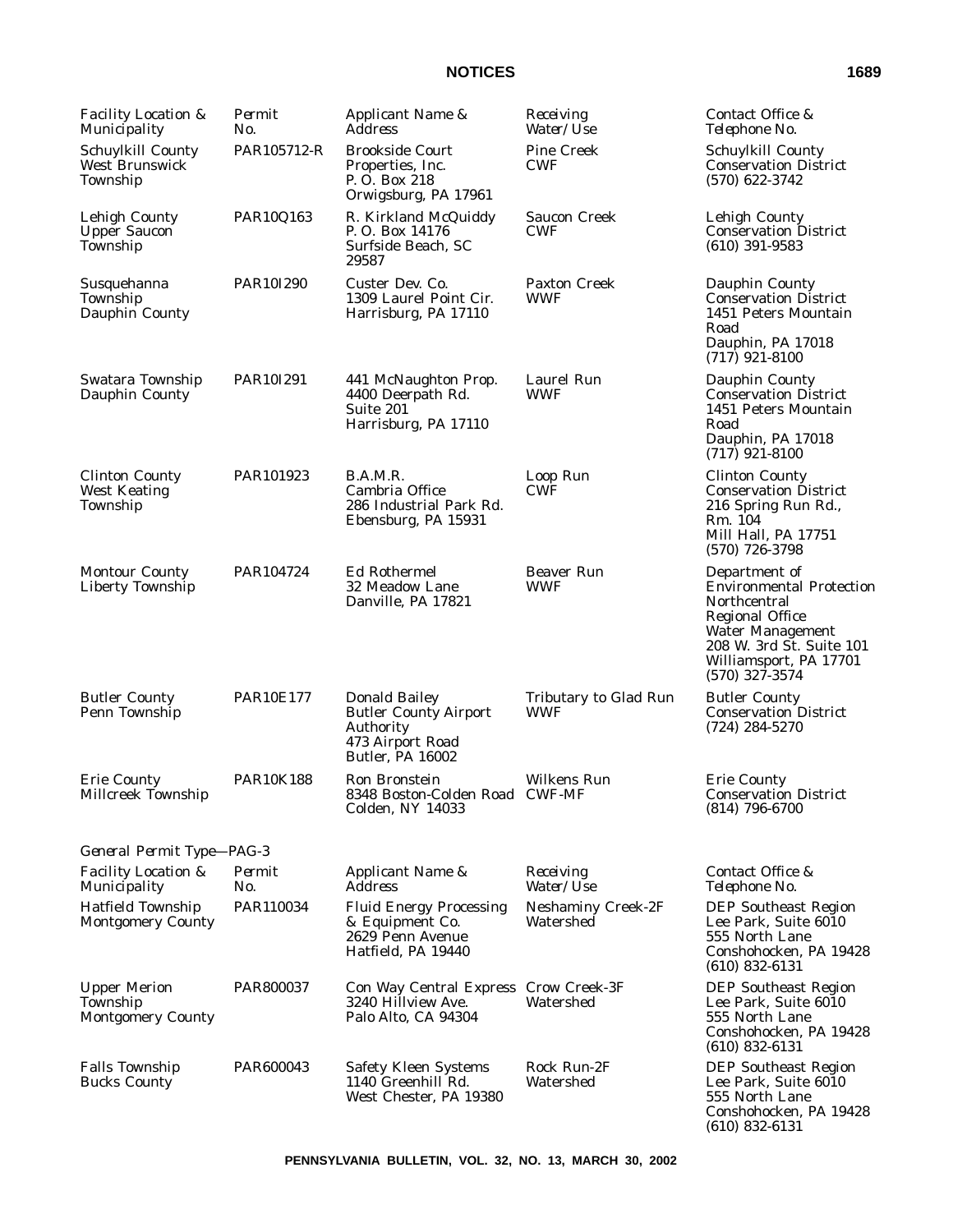| <b>Facility Location &amp;</b><br>Municipality       | Permit<br>No. | Applicant Name &<br><i>Address</i>                                                                                                                                    | Receiving<br>Water/Use                                                     | Contact Office &<br>Telephone No.                                                                                                                         |
|------------------------------------------------------|---------------|-----------------------------------------------------------------------------------------------------------------------------------------------------------------------|----------------------------------------------------------------------------|-----------------------------------------------------------------------------------------------------------------------------------------------------------|
| <b>Lancaster County</b><br>East Lampeter<br>Township | PAR803650     | <b>Federal Express</b><br>Corporation<br><b>Federal Express</b><br><b>World Headquarters</b><br>Bldg. B, 2nd Floor<br>3620 Hacks Cross Road<br>Memphis, TN 38125-7113 | Conestoga River<br>WWF                                                     | <b>DEP</b><br><b>SCRO</b><br>909 Elmerton Avenue<br>Harrisburg, PA 17110<br>$(717)$ 705-4707                                                              |
| <b>York County</b><br>Manchester Township            | PAR803652     | <b>Federal Express</b><br>Corporation<br><b>Federal Express</b><br><b>World Headquarters</b><br>Bldg. B, 2nd Floor<br>3620 Hacks Cross Road<br>Memphis, TN 38125-7113 | <b>Tributary to Codorus</b><br>Creek<br><b>TSF CWF</b>                     | <b>DEP</b><br><b>SCRO</b><br>909 Elmerton Avenue<br>Harrisburg, PA 17110<br>$(717)$ 705-4707                                                              |
| <b>Berks County</b><br>Bern Township                 | PAR803651     | <b>Federal Express</b><br>Corporation<br><b>Federal Express</b><br><b>World Headquarters</b><br>Bldg. B, 2nd Floor<br>3620 Hacks Cross Road<br>Memphis, TN 38125-7113 | <b>Tulpehocken Creek</b><br><b>WWF</b>                                     | <b>DEP</b><br><b>SCRO</b><br>909 Elmerton Avenue<br>Harrisburg, PA 17110<br>$(717)$ 705-4707                                                              |
| <b>Lancaster County</b><br><b>Lancaster City</b>     | PAR703520     | <b>Consolidated Container</b><br>Company<br>5605 N. MacArthur Blvd.<br>Suite 360<br><b>Irving, TX 75038</b>                                                           | <b>UNT</b> to Swarr Run<br><b>CWF</b>                                      | <b>DEP</b><br><b>SCRO</b><br>909 Elmerton Avenue<br>Harrisburg, PA 17110<br>$(717)$ 705-4707                                                              |
| <b>York County</b><br>York City                      | PAR703519     | <b>Consolidated Container</b><br>Company<br>5605 N. MacArthur Blvd.<br>Suite 360<br><b>Irving, TX 75038</b>                                                           | <b>Codorus Creek</b>                                                       | <b>DEP</b><br><b>SCRO</b><br>909 Elmerton Avenue<br>Harrisburg, PA 17110<br>$(717)$ 705-4707                                                              |
| Lawrence Township<br><b>Tioga County</b>             | PAR224805     | Bradford Forest, Inc.<br>444 High Street<br>Bradford, PA 16701                                                                                                        | <b>Tioga River</b><br><b>WWF</b><br><b>Mutton Lane Creek</b><br><b>WWF</b> | Northcentral Regional<br>Office<br><b>Water Management</b><br>Program<br>208 West Third Street<br>Suite 101<br>Williamsport, PA 17701<br>$(570)$ 327-3666 |
| Williamsport<br><b>Lycoming County</b>               | PAR144805     | Stone Container Corp.<br>P.O. Box 3097<br>2940 Reach Road<br>Williamsport, PA 17701                                                                                   | West Branch<br>Susquehanna River<br><b>WWF</b>                             | Northcentral Regional<br>Office<br><b>Water Management</b><br>Program<br>208 West Third Street<br>Suite 101<br>Williamsport, PA 17701<br>$(570)$ 327-3666 |
| Shippingport<br>Borough<br><b>Beaver County</b>      | PAR216143     | NGC Industries Inc.<br>P.O. Box 346<br>Shippingport, PA 15077                                                                                                         | Unnamed swale to<br>Ohio River                                             | Southwest Regional Office<br>Water Management<br>Program Manager<br>400 Waterfront Drive<br>Pittsburgh, PA 15222-<br>4745<br>$(412)$ 442-4000             |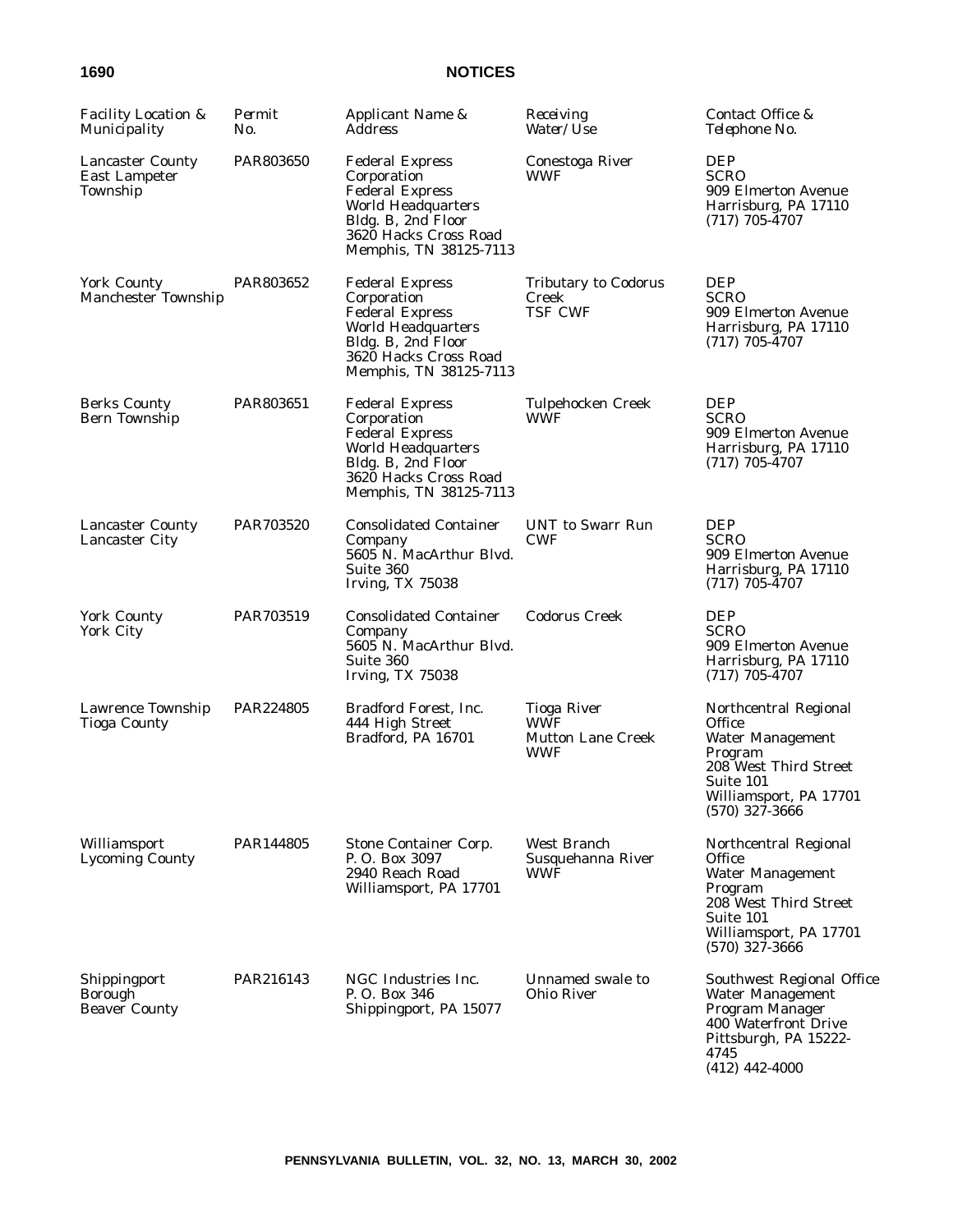| General Permit Type-PAG-4                                             |               |                                                                                                          |                                                                     |                                                                                                                                                                  |
|-----------------------------------------------------------------------|---------------|----------------------------------------------------------------------------------------------------------|---------------------------------------------------------------------|------------------------------------------------------------------------------------------------------------------------------------------------------------------|
| <b>Facility Location &amp;</b><br>Municipality                        | Permit<br>No. | Applicant Name &<br><b>Address</b>                                                                       | Receiving<br>Water/ <i>Use</i>                                      | Contact Office &<br>Telephone No.                                                                                                                                |
| <b>Lebanon County</b><br><b>Bethel Township</b>                       | PAG043579     | Drew Dreisbach<br>61 Deitzler Lane<br>Jonestown, PA 17038                                                | <b>UNT</b> to Monroe Creek<br><b>WWF</b>                            | DEP<br>Southcentral Region<br>909 Elmerton Avenue<br>Harrisburg, PA 17110<br>$(717)$ 705-4700                                                                    |
| Dauphin County<br><b>East Hanover</b><br>Township                     | PAG043568     | John and Mildred<br>Zimmerman<br>1014 Manada Bottom Rd.<br>Harrisburg, PA 17112-<br>8824                 | Manada Creek<br><b>CWF</b>                                          | <b>DEP</b><br><b>SCRO</b><br>909 Elmerton Avenue<br>Harrisburg, PA 17110<br>$(717)$ 705-4707                                                                     |
| <b>Fishing Creek</b><br>Township<br>Columbia County                   | PAG044926     | Arthur and Mary Ellen<br>Christie<br>3014 State Rt. 487<br>Orangeville, PA 17859                         | <b>Fishing Creek</b><br>TSF                                         | Northcentral Regional<br><b>Office</b><br><b>Water Management</b><br>Program<br>208 West Third Street<br>Suite 101<br>Williamsport, PA 17701<br>$(570)$ 327-3666 |
| Clearfield Township<br>Cambria County                                 | PAG046107     | Anthony and Darla<br>Gibbons<br>206 Stoltz Road<br>Patton, PA 16668                                      | <b>UNT</b> to Burgoon Run                                           | Southwest Regional Office<br><b>Water Management</b><br>Program Manager<br>400 Waterfront Drive<br>Pittsburgh, PA 15222-<br>4745<br>$(412)$ 442-4000             |
| <b>Hanover Township</b><br><b>Washington County</b>                   | PAG046116     | Ernest E. Peterson<br>384 County Line Road<br>Burgettstown, PA 15021                                     | Tributary to Aunt Clara<br><b>Fork Kings Creek</b>                  | Southwest Regional Office<br>Water Management<br>Program Manager<br>400 Waterfront Drive<br>Pittsburgh, PA 15222-<br>4745<br>$(412)$ 442-4000                    |
| <b>Sewickley Heights</b><br><b>Borough</b><br><b>Allegheny County</b> | PAG046248     | Terence Jackovic<br>611 Parliament Drive<br>Moon Township, PA<br>15108                                   | <b>UNT</b> to Kilbuck Run                                           | Southwest Regional Office<br><b>Water Management</b><br>Program Manager<br>400 Waterfront Drive<br>Pittsburgh, PA 15222-<br>4745<br>$(412)$ 442-4000             |
| General Permit Type-PAG-5                                             |               |                                                                                                          |                                                                     |                                                                                                                                                                  |
| Facility Location &<br>Municipality                                   | Permit<br>No. | Applicant Name &<br>Address                                                                              | Receiving<br>Water/Use                                              | Contact Office &<br>Telephone No.                                                                                                                                |
| <b>Montgomery County</b><br>Douglass Township                         | PAG050032     | <b>Exxon Mobil Corporation</b><br>P. O. Box 288<br>Fort Washington, PA<br>19034                          | <b>Minister Creek</b>                                               | Southeast Region<br><b>Water Management</b><br>$(610)$ 832-6130                                                                                                  |
| <b>Lancaster County</b><br>Quarryville Borough                        | PAG053561     | Alternative<br>Environmental<br>Solutions, Inc.<br>930 Pointview Avenue,<br>Suite B<br>Ephrata, PA 17522 | Tributary of the South<br>Fork of Big Beaver<br>Creek<br><b>WWF</b> | <b>DEP</b><br><b>SCRO</b><br>909 Elmerton Avenue<br>Harrisburg, PA 17110<br>$(717)$ 705-4707                                                                     |
| Dauphin County<br><b>West Hanover</b><br>Township                     | PAG053559     | <b>Pilot Corporation</b><br>5508 Lonas Road<br>Knoxville, TN 37939-<br>0146                              | Manada Creek<br><b>WWF</b>                                          | <b>DEP</b><br><b>SCRO</b><br>909 Elmerton Avenue<br>Harrisburg, PA 17110<br>$(717) 705 - 4707$                                                                   |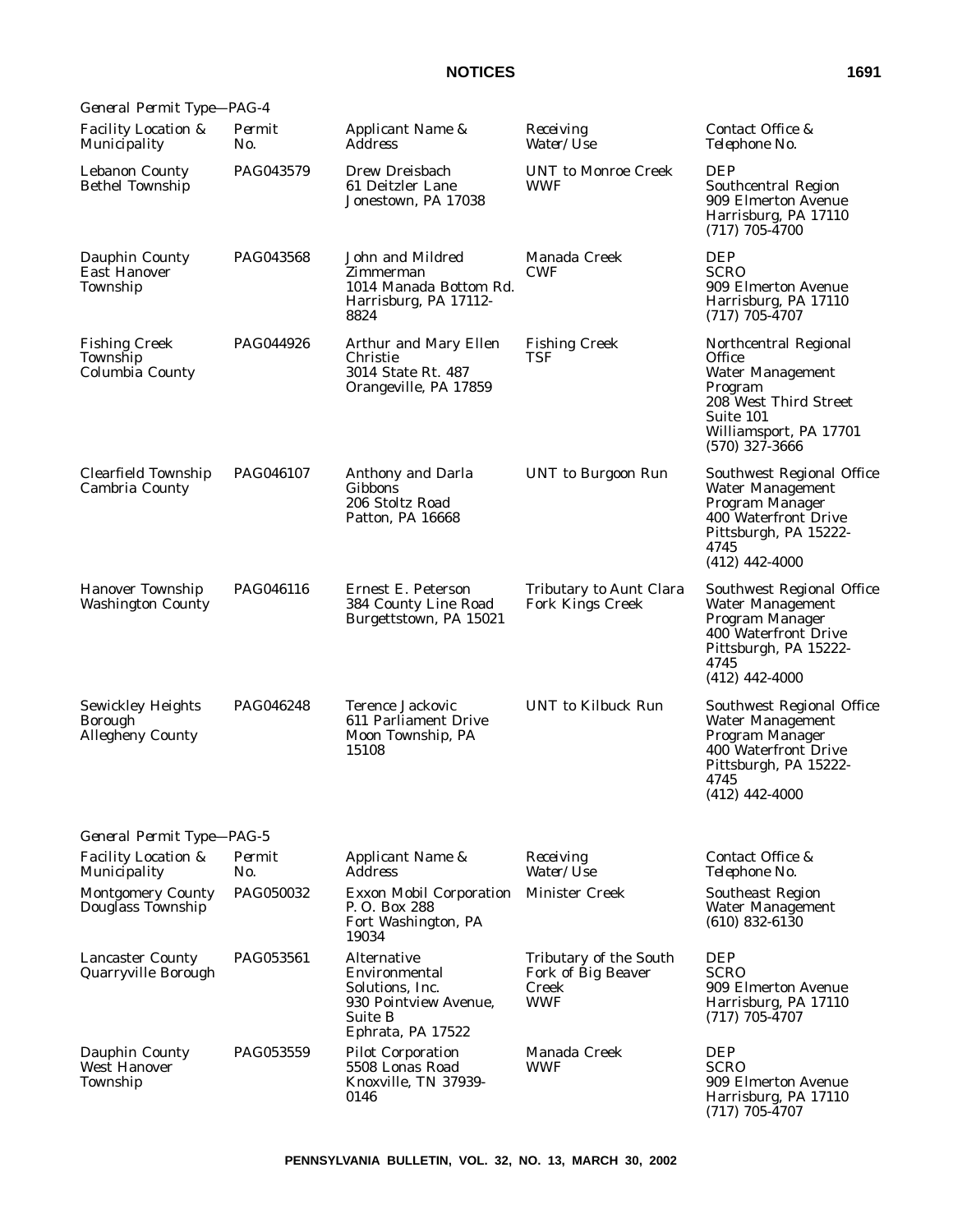| General Permit Type-PAG-8                            |               |                |                                                                                                   |                                                                         |                                                                                                                                        |                                                                                                                   |
|------------------------------------------------------|---------------|----------------|---------------------------------------------------------------------------------------------------|-------------------------------------------------------------------------|----------------------------------------------------------------------------------------------------------------------------------------|-------------------------------------------------------------------------------------------------------------------|
| <b>Facility Location &amp;</b><br>Municipality       | Permit<br>No. |                | Applicant Name &<br><b>Address</b>                                                                |                                                                         | Contact Office &<br>Telephone No.                                                                                                      |                                                                                                                   |
| <b>Hampden Township</b><br><b>Cumberland County</b>  | PAG083568     |                | Hampden Township<br><b>Roth Lane WWTP</b><br>230 S. Sporting Hill Road<br>Mechanicsburg, PA 17050 |                                                                         | DEP-SCRO<br>909 Elmerton Ave.<br>Harrisburg, PA 17110-8200<br>$(717)$ 705-4707                                                         |                                                                                                                   |
| Hampden Township<br><b>Cumberland County</b>         | PAG083569     |                | Hampden Township<br><b>Roth Lane WWTP</b><br>230 S. Sporting Hill Road<br>Mechanicsburg, PA 17050 |                                                                         | DEP-SCRO<br>909 Elmerton Ave.<br>Harrisburg, PA 17110-8200<br>$(717)$ 705-4707                                                         |                                                                                                                   |
| <b>Plumcreek Township</b><br><b>Armstrong County</b> | PAG086110     |                | <b>Eastern Armstrong County</b><br>Municipal Authority<br>P.O. Box 262<br>Elderton, PA 15736      |                                                                         | Southwest Regional Office Water<br>Management Program Manager<br>400 Waterfront Drive<br>Pittsburgh, PA 15222-4745<br>$(412)$ 442-4000 |                                                                                                                   |
| General Permit Type-PAG-8 (SSN)                      |               |                |                                                                                                   |                                                                         |                                                                                                                                        |                                                                                                                   |
| <b>Facility Location &amp;</b><br>Municipality       | Permit<br>No. | <b>Address</b> | Applicant Name &                                                                                  | Site Name &<br>Location                                                 |                                                                                                                                        | Contact Office &<br>Telephone No.                                                                                 |
| <b>Bethel Township</b><br><b>Lebanon County</b>      | PAG083503     | Authority      | City of Lebanon<br>250 Dairy Road<br>Lebanon, PA 17042                                            | James and Earl<br>Halterman<br><b>Bethel Township</b><br>Lebanon County |                                                                                                                                        | DEP-SCRO<br>909 Elmerton Ave.<br>Harrisburg, PA 17110-<br>8200<br>$(717)$ 705-4707                                |
| General Permit Type-PAG-12                           |               |                |                                                                                                   |                                                                         |                                                                                                                                        |                                                                                                                   |
| <b>Facility Location &amp;</b><br>Municipality       | Permit<br>No. | <b>Address</b> | Applicant Name &                                                                                  | Receiving<br>Water/Use                                                  |                                                                                                                                        | Contact Office &<br>Telephone No.                                                                                 |
| <b>Franklin County</b><br>Lurgan Township            | PAG123542     | Company        | <b>Hostetter Management</b><br>McClays Farm<br>120 Lake Street<br>Ephrata, PA 17522-0526          | UNT Paxton Township/<br><b>WWF</b>                                      |                                                                                                                                        | DEP-SCRO<br><b>Water Management</b><br>Program<br>909 Elmerton Avenue<br>Harrisburg, PA 17110<br>$(717)$ 705-4707 |

# **PUBLIC WATER SUPPLY PERMITS**

The Department of Environmental Protection has taken the following actions on applications received under the Safe Drinking Water Act for the construction, substantial modification or operation of a public water system.

Persons aggrieved by an action may appeal, under section 4 of the Environmental Hearing Board Act (35 P. S. § 7514) and 2 Pa.C.S. §§ 501—508 and 701—704 (relating to the Administrative Agency Law), to the Environmental Hearing Board, Second Floor, Rachel Carson State Office Building, 400 Market Street, P. O. Box 8457, Harrisburg, PA 17105-8457, (717) 787-3483. TDD users may contact the Environmental Hearing Board (Board) through the Pennsylvania Relay Service, (800) 654-5984. Appeals must be filed with the Board within 30 days of publication of this notice in the *Pennsylvania Bulletin*, unless the appropriate statute provides a different time period. Copies of the appeal form and the Board's rules of practice and procedure may be obtained from the Board. The appeal form and the Board's rules of practice and procedure are also available in Braille or on audiotape from the Secretary to the Board at (717) 787-3483. This paragraph does not, in and of itself, create any right of appeal beyond that permitted by applicable statutes and decision law.

For individuals who wish to challenge an action, appeals must reach the Board within 30 days. A lawyer is not needed to file an appeal with the Board.

Important legal rights are at stake, however, so individuals should show this notice to a lawyer at once. Persons who cannot afford a lawyer may qualify for free pro bono representation. Call the Secretary to the Board at (717) 787-3483 for more information.

# **SAFE DRINKING WATER**

**Actions taken under the Pennsylvania Safe Drinking Water Act (35 P. S. §§ 721.1—721.17).**

*Southeast Region: Water Supply Management Program Manager, Lee Park, Suite 6010, 555 North Lane, Conshohocken, PA 19428.*

**Operations Permit** issued to **North Penn Water Authority**, 300 Forty Foot Road, Lansdale, PA 19446, Lansdale Borough, **Montgomery County** on March 13, 2002.

*Northeast Region: Water Supply Management Program Manager, 2 Public Square, Wilkes-Barre, PA 18711-0790.*

**Operations Permit** issued to **Kline Township Municipal Authority**, 76 South Kennedy Drive, P. O. Box 160, McAdoo, PA 18237, Borough of McAdoo, **Schuylkill County** on March 8, 2002.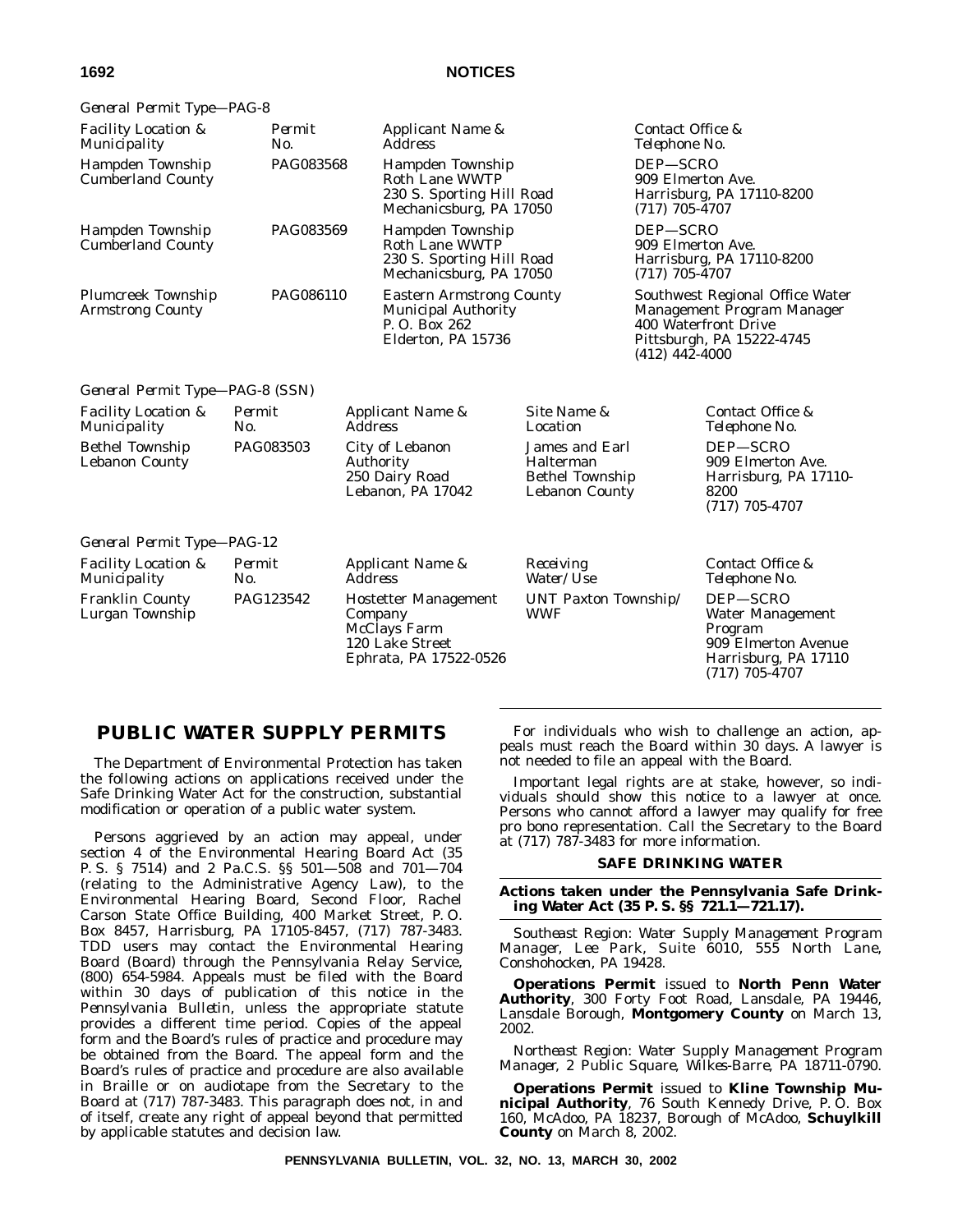*Southcentral Region: Water Supply Management Program Manager, 909 Elmerton Avenue, Harrisburg, PA 17110.*

#### **Permit No. 0601517**, Public Water Supply.

| Applicant                           | Pennsylvania American Water<br>Company                                                                               |
|-------------------------------------|----------------------------------------------------------------------------------------------------------------------|
| Municipality                        | Amity Township                                                                                                       |
| County                              | Berks                                                                                                                |
| <b>Type of Facility</b>             | <b>Reconstruction of Douglasville</b><br>Well 12 and rerating to 120 gal-<br>lons per minute.                        |
| <b>Consulting Engineer</b>          | Steven E. Riley, P.E.<br><b>Spotts Stevens and McCoy</b><br>345 North Wyomissing Boulevard<br>Reading, PA 19530 0307 |
| <b>Permit to Operate</b><br>Issued: | March 8, 2002                                                                                                        |

**Permit No. 3401501 MA, Minor Amendment**, Public Water Supply.

| Applicant                             | <b>Mifflintown Municipal</b><br>Authority                                                                                 |
|---------------------------------------|---------------------------------------------------------------------------------------------------------------------------|
| <b>Municipality</b>                   | Fermanagh Township                                                                                                        |
| County                                | Juniata                                                                                                                   |
| <b>Type of Facility</b>               | Exterior and interior painting of<br>one 330,000 gallon standpipe and<br>one 225,000 gallon ground water<br>storage tank. |
| <b>Consulting Engineer</b>            | Richard E. Miller, P.E.<br>Uni Tec Consulting Engineers Inc.<br>2007 Cato Avenue<br>State College, PA 16801               |
| <b>Permit to Construct</b><br>Issued: | <b>February 28, 2002</b>                                                                                                  |

# **Permit No. 2199505 MA, Minor Amendment**, Public Water Supply.

| Applicant                           | <b>Borough of Carlisle</b>                                     |
|-------------------------------------|----------------------------------------------------------------|
| Municipality                        | <b>Borough of Carlisle</b>                                     |
| County                              | <b>Cumberland</b>                                              |
| Type of Facility                    | Operation of new intake facility<br>for water treatment plant. |
| <b>Consulting Engineer</b>          | Jay R. Jackson, P.E.<br>ARRO Consulting, Inc.                  |
| <b>Permit to Operate</b><br>Issued: | March 8, 2002                                                  |

**Permit No. 0698505, Minor Amendment**, Public Water Supply.

| Applicant                           | <b>Wernersville Municipal</b><br><b>Authority</b>                                                                    |
|-------------------------------------|----------------------------------------------------------------------------------------------------------------------|
| Municipality                        | Wernersville Borough                                                                                                 |
| County                              | Berks                                                                                                                |
| <b>Type of Facility</b>             | Amended operating permit for<br>lead and copper corrosion control.                                                   |
| <b>Consulting Engineer</b>          | Steven E. Riley, P.E.<br><b>Spotts Stevens and McCoy</b><br>345 North Wyomissing Boulevard<br>Reading, PA 19530 0307 |
| <b>Permit to Operate</b><br>Issued: | March 12, 2002                                                                                                       |

*Northwest Region: Water Supply Management Program Manager, 230 Chestnut Street, Meadville, PA 16335-481.*

**Operations Permit #1601505** issued to **Pennsylvania American Water Company**, 800 West Hershey Park Drive, Hershey, PA 17033-0888, Clarion Township, **Clarion County** on March 14, 2002.

# **LAND RECYCLING AND ENVIRONMENTAL REMEDIATION**

# **UNDER ACT 2, 1995 PREAMBLE 2**

# **The following final reports were submitted under the Land Recycling and Environmental Remediation Standards Act (35 P. S. §§ 6026.101—6026.908).**

Provisions of Chapter 3 of the Land Recycling and Environmental Remediation Standards Act (Act) require the Department of Environmental Protection (Department) to publish in the *Pennsylvania Bulletin* a notice of submission of final reports. A final report is submitted to document cleanup of a release of a regulated substance at a site where one of the Act's remediation standards. A final report provides a description of the site investigation to characterize the nature and extent of contaminants in environmental media, the basis for selecting the environmental media of concern, documentation supporting the selection of residential or nonresidential exposure factors, a description of the remediation performed and summaries of sampling analytical results which demonstrate that remediation has attained the cleanup standard selected.

For further information concerning the final report, contact the Environmental Cleanup Program Manager in the Department Regional Office under which the notice of receipt of a final report appears. If information concerning a final report is required in an alternative form, contact the Community Relations Coordinator at the appropriate Regional Office listed. TDD users may telephone the Department through the AT&T Relay Service at (800) 654-5984.

The Department has received the following final reports:

*Southeast Region: Environmental Cleanup Program Manager, Lee Park, Suite 6010, 555 North Lane, Conshohocken, PA 19428.*

**Maiers Bakery—Distribution Center and Thrift Store**, Pottstown Borough, **Montgomery County**. Paul R. Morin, P.G., EMP, 1131 Marshallton-Thorndale Rd., West Chester, PA 19380, on behalf of Stroehmann Bakeries, L.C., 255 Business Ctr., Dr., Horsham, PA 19044, has submitted a Final Report concerning remediation of site groundwater contaminated with BTEX, petroleum hydrocarbons and polycyclic aromatic hydrocarbons. The report is intended to document remediation of the site to meet the Statewide Health Standards.

*Northeast Regional Field Office, Joseph A. Brogna, Environmental Cleanup Program Manager, 2 Public Square, Wilkes-Barre, PA 18711-0790, (570) 826-2511.*

**Former Liquid Carbonic Industries Corporation**, Laurel Run Borough, **Luzerne County**. John Walker, P.G., Project Director, INTEX Environmental Group, Inc., 6205 Easton Road, Pipersville, PA 18947 has submitted a Final Report (on behalf of Praxair, Inc., P. O. Box 237, Industrial Drive, Keasbey, NJ 08832) concerning the characterization and remediation of site soils and groundwater found or suspected to have been contaminated with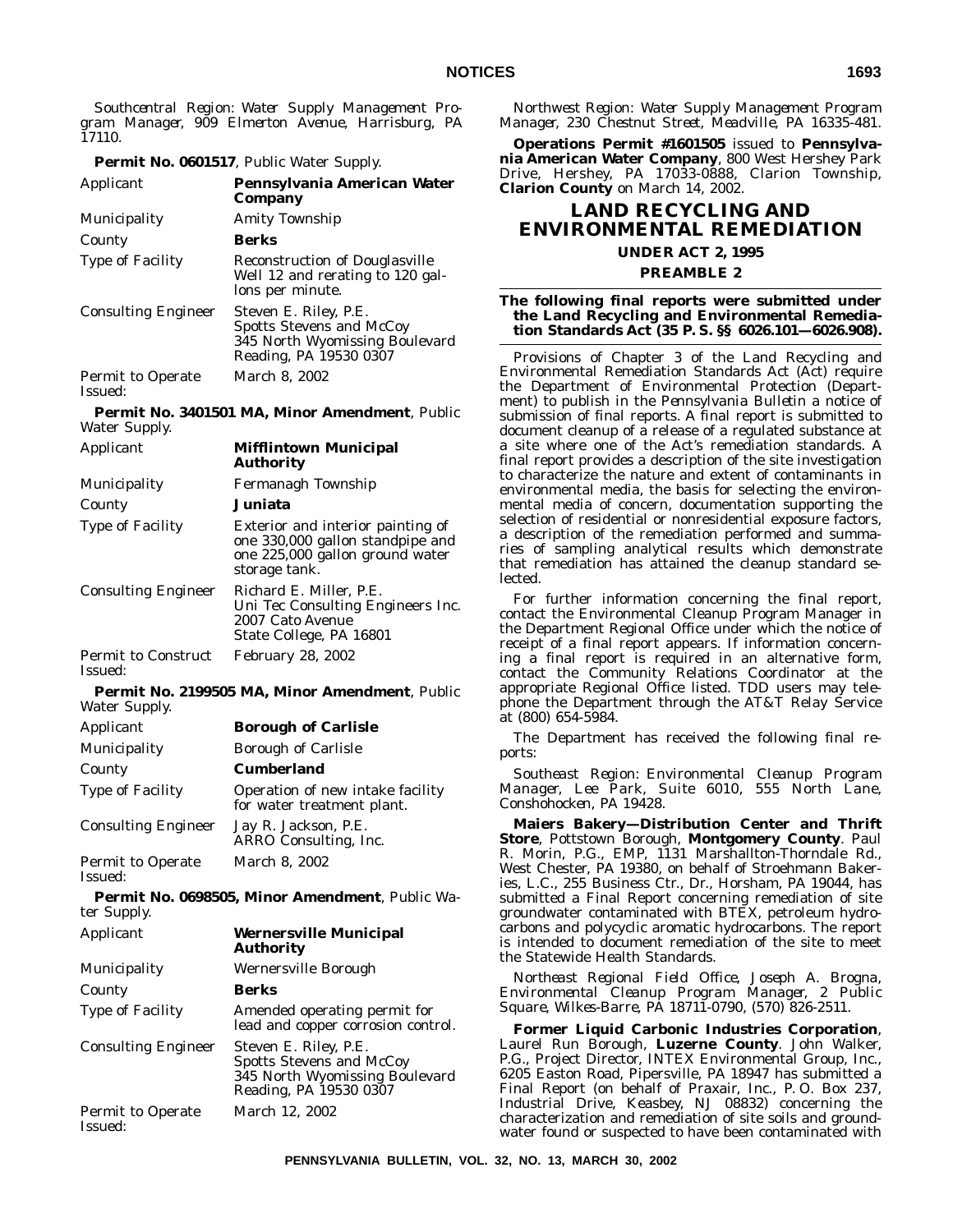petroleum hydrocarbons, metals, PCBs, solvents and polycyclic aromatic hydrocarbons. The report was submitted to demonstrate attainment of the Statewide health standard.

**Former Heraeus Amersil, Inc. Facility**, Upper Mt. Bethel Township, **Northampton County**. Michael N. Metlitz, Project Manager, The Whitman Companies, Inc., 44 W. Ferris Street, New Brunswick, NJ 08816 submitted a combined Remedial Investigation Report, Risk Assessment Report and Cleanup Plan (on behalf of Heraeus Amersil, Inc., 100 Heraeus Boulevard, Buford, GA 30518) concerning the site characterization and remediation of site soils found to have been contaminated with fluoride and site groundwater found to have been contaminated with fluoride and solvents. The reports were submitted in partial fulfillment of the site-specific standard.

#### *Northcentral Region: Environmental Cleanup Program Manager, 208 West Third Street, Williamsport, PA 17701.*

**Pennsylvania House—White Deer Facility**, White Deer Township, **Union County**. Meiser & Earl, Inc., on behalf of Pennsylvania House, Inc., 137 North Tenth Street, Lewisburg, PA 17837-1388, has submitted a Final Report concerning remediation of site soil and groundwater contaminated with PHCs. The Final Report is intended to document remediation of the site to meet the Statewide Health Standard. A Notice of Intent to Remediate was simultaneously submitted for this site. See the Applications section of this *Pennsylvania Bulletin*.

**Houston Property**, Huston Township, **Centre County**. Hydrotech, Inc., on behalf of Mark and Barbara Houston, P. O. Box 44, Julian, PA 16844, has submitted a Final Report concerning remediation of site soil contaminated with lead. The Final Report is intended to document remediation of the site to meet the Statewide Health Standard.

*Northwest Region: Environmental Cleanup Program Manager, 230 Chestnut Street, Meadville, PA 16335-3481.*

**CDR Pigments, Ridgway Borough, Elk County**. Civil & Environmental Consultants, Inc., 333 Baldwin Rd., Pittsburgh, PA 15205-9702 on behalf of CDR Pigments & Dispersions, 71-75 Front Street, State Rt. 120, Borough of Ridgway, **Elk County**, PA, has submitted a Final Report concerning remediation of site soil, groundwater and surface water contaminated with lead, heavy metals, solvents and BTEX. The report is intended to document remediation of the site to meet the Site Specific Standards.

# **LAND RECYCLING AND ENVIRONMENTAL REMEDIATION**

# **UNDER ACT 2, 1995**

### **PREAMBLE 3**

#### **The Department has taken action on the following plans and reports under the Land Recycling and Environmental Remediation Standards Act (35 P. S. §§ 6026.101—6026.908).**

Provisions of 25 Pa. Code [00a7]250.8, Administration of the Land Recycling and Environmental Remediation Standards Act (Act) requires the Department of Environmental Protection (Department) to publish in the *Pennsylvania Bulletin* a notice of its final actions on plans and reports. A final report is submitted to document cleanup of a release of a regulated substance at a site to one of the remediation standards of the Act. Plans and reports required by provisions of the Act for compliance with

selection of remediation to a site-specific standard, in addition to a final report, include a remedial investigation report, risk assessment report and cleanup plan. A remedial investigation report includes conclusions from the site investigation, concentration of regulated substances in environmental media; benefits of refuse of the property and, in some circumstances, a fate and transport analysis. If required, a risk assessment report describes potential adverse effects caused by the presence of regulated substances. A cleanup plan evaluates the abilities of potential remedies to achieve remedy requirements. A final report provides a description of the site investigation to characterize the nature and extent of contaminants in environmental media, the basis of selecting the environmental media of concern, documentation supporting the selection of residential or nonresidential exposure factors, a description of the remediation performed and summaries of sampling methodology and analytical results which demonstrate that the remediation has attained the cleanup standard selected. The Department may approve or disapprove plans and reports submitted. This notice provides the Department's decision and, if relevant, the basis for disapproval.

For further information concerning the plans and reports, contact the Environmental Cleanup Program Manager in the Department Regional Office under which the notice of the plan or report appears. If information concerning a final report is required in an alternative form, contact the Community Relations Coordinator at the appropriate Regional Office listed. TDD users may telephone the Department through the AT&T Relay Service at (800) 654-5984.

The Department has received the following final reports:

*Southeast Region: Environmental Cleanup Program Manager, Lee Park, Suite 6010, 555 North Lane, Conshohocken, PA 19428.*

**Pitkow Property**, Buckingham Township, **Bucks County**. Staci Nelson-Cottone, American Resource Consultants, Inc., P. O. Box 1809, Doylestown, PA 18901, has submitted a Final Report concerning the remediation of site soil contaminated with petroleum hydrocarbons. The Final Report was submitted within 90 days of the release of the contaminant. The report demonstrated attainment of the Statewide Health Standard and was approved by the Department on March 5, 2002.

**Realen Homes, L.P. (Groundwater)**, Falls Township, **Bucks County**. Joseph W. Standen, Jr., Leggette, Brashears & Graham, Inc., on behalf of H.C. Price Co., 15660 N. Dallas Parkway, Suite 300, Dallas, TX, has submitted a Final Report concerning the remediation of site groundwater contaminated with SVOCs. The report demonstrated attainment of the Statewide Health Standard and was approved by the Department on March 8, 2002.

**Glenside Shopping Center (Produce Junction)**, Cheltenham Township, **Montgomery County**. Charlene R. Drake, React Environmental Services, Inc., 6901 Kingsessing Ave., Philadelphia, PA 19142, on behalf of Produce Junction, Inc., P. O. Box 108, Glenolden, PA 19036, has submitted a Final Report concerning the remediation of site groundwater contaminated with solvents. The report demonstrated attainment of Background Standards and was approved by the Department on February 22, 2002.

**Drug Emporium Plaza**, City of Philadelphia, **Philadelphia County**. David R. Kerschner, P.G., KU Re-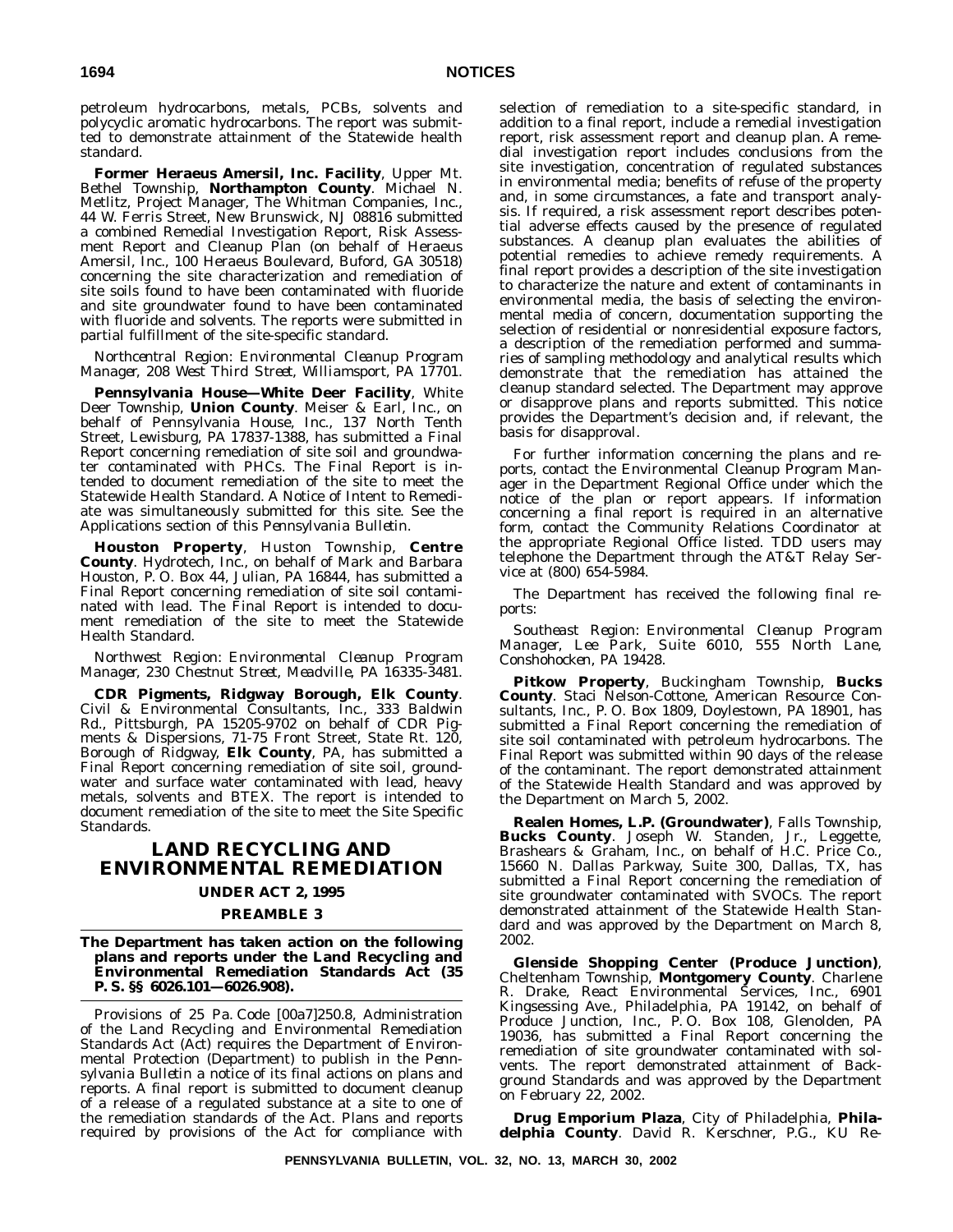sources, Inc., One Library Place, Duquesne, PA 15110, on behalf of Empor, L.P., c/o Phil Shelton, GE Capital Real Estate, 16479 Dallas Parkway, Addison, TX 75001, has submitted a Final Report concerning remediation of site soil contaminated with PCBs, BTEX, polycyclic aromatic hydrocarbons, solvents and SVOCs; and groundwater contaminated with lead, heavy metals, BTEX, polycyclic aromatic hydrocarbons, solvents and SVOCs. The report demonstrated attainment of Site-Specific Standards and was approved by the Department on February 26, 2002.

*Northeast Region: Joseph A. Brogna, Environmental Cleanup Program Manager, 2 Public Square, Wilkes-Barre, PA 18711-0790, (570) 826-2511.*

**Spirax Sarco, Inc.**, City of Allentown, **Lehigh County**. Dr. William K. Ahlert, Manager Mid-Atlantic Services, Lawler, Matusky and Skelly Engineers, LLP, The Sovereign Building, 609 Hamilton Mall, Allentown, PA 18101 submitted a Remedial Investigation Report (on behalf of Spirax Sarco, Inc., 1150 Northpoint Boulevard, Blythewood, SC 20106) concerning the characterization of site soils and groundwater found or suspected to have been contaminated with solvent compounds. The report was submitted in partial fulfillment of the Site-Specific Standard and was approved on March 6, 2002.

**PPL—Former Tamaqua Manufactured Gas Plant Facility**, Tamaqua Borough, **Schuylkill County**. James F. Villaume, P.G., Environmental Supervisor, PPL Electric Utilities, 2 North Ninth Street, Allentown, PA, 18101 submitted a Remedial Investigation Report concerning the characterization of site soils and groundwater found or suspected to have been contaminated with polycyclic aromatic hydrocarbons, petroleum hydrocarbons and BTEX constituents. The report was submitted in partial fulfillment of the site-specific standard and was approved on March 18, 2002.

**Former Open Gate Hotel**, Bethlehem Township, **Northampton County**. Lori A. Girvan, Environmental Scientist, Barry Isett & Associates, Inc., 85 S. Route 100 and Kressler Lane, P. O. Box 147, Trexlertown, PA 18087 submitted a Final Report (on behalf of Nazareth National Bank, 3864 Adler Place, Bethlehem, PA 18017) concerning the remediation of soils found or suspected to have been contaminated with no. 2 fuel oil constituents. The report was submitted to demonstrate attainment of the Statewide health standard and was approved on March 13, 2002.

**PPL Utilities—Former Penn Fuel Gas Manufactured Gas Plant (Jim Thorpe site)**, Mahoning Township, **Carbon County**. RETEC, 3040 William Pitt Way, Pittsburgh, PA 15238 submitted a Cleanup Plan (on behalf of PPL Utilities, Environmental Management Division, Two North Ninth Street, Allentown, PA 18101-1179) concerning the remediation of site soils and groundwater found or suspected to have been contaminated with metals, phenolic compounds, cyanide, polycyclic aromatic hydrocarbons and BTEX compounds. The report was submitted in partial fulfillment of a combination of both the Statewide health and site-specific standards and was approved on March 14, 2002.

## **HAZARDOUS WASTE TRANSPORTER LICENSE**

**Actions on applications for Hazardous Waste Transporter License received under the Solid Waste Management Act (35 P. S. §§ 6018.101—6018.1003) and regulations to transport hazardous waste.**

*Central Office: Bureau of Land Recycling and Waste Management, Division of Hazardous Waste Management, P. O. Box 8471, Harrisburg, PA 17105-8471.*

*Hazardous Waste Transporter License Renewed*

**Sunpro, Inc.**, 7392 Whipple Avenue, NW, North Canton, OH 44720-7140. License No. **PA-AH 0659**. Effective March 12, 2002.

**Fleet Environmental Services LLC**, 59 Longwater Drive, Norwell, MA 02061. License No. **PA-AH 0658**. Effective March 12, 2002.

**Aghog, Inc.**, 773 Patterson Court, Inkster, MI 48141. License No. **PA-AH S224**. Effective March 6, 2002.

**Maxwell Transport, Inc.**, 455 Struble Road, State College, PA 16801. License No. **PA-AH 0521**. Effective March 06, 2002.

### **OPERATE WASTE PROCESSING OR DISPOSAL AREA OR SITE**

**Permits issued under the Solid Waste Management Act (35 P. S. §§ 6018.101—6018.1003), the Municipal Waste Planning, Recycling and Waste Reduction Act (53 P. S. §§ 4000.101—4000.1904) and Regulations to Operate Solid Waste Processing or Disposal Area or Site.**

*Northwest Region: Regional Solid Waste Manager, 230 Chestnut Street, Meadville, PA 16335-3481.*

**Permit No. 101397. Superior Greentree Landfill**, 635 Toby Road, Kersey, PA 15846, Fox Township, **Elk County**. Major permit modification application for liner system subgrade, final cover layer, low permeability soil layer modifications and an enhanced recirculation project. The permit was issued by the Northwest Regional Office on March 15, 2002.

Persons interested in reviewing the general permit may contact A. Patrick Boyle, Program Manager, Northwest Regional Office, 230 Chestnut Street, Meadville, PA 16335, (814) 332-6848. TDD users may contact the Department through the Pennsylvania Relay Service, (800) 654-5984.

## **AIR QUALITY**

**General Plan Approval and Operating Permit Usage Authorized under the Air Pollution Control Act (35 P. S. §§ 4001—4015) and 25 Pa. Code Chapter 127 to construct, modify, reactivate or operate air contamination sources and associated air cleaning devices.**

*Southcentral Region: Air Quality Program, 909 Elmerton Avenue, Harrisburg, PA 17110; Contact: Ronald Davis, New Source Review Chief, (717) 705-4702.*

**GP3-4-31-03002: New Enterprise Stone and Lime Co., Inc.** (P. O. Box 77, New Enterprise, PA 16664) on March 15, 2002, was authorized to operate a portable nonmetallic mineral processing plant under GP3 in Spruce Creek Township, **Huntingdon County**.

**GP3-5-31-03002: New Enterprise Stone and Lime Co., Inc.** (P. O. Box 77, New Enterprise, PA 16664) on March 15, 2002, was authorized to operate a portable nonmetallic mineral processing plant under GP3 in Spruce Creek Township, **Huntingdon County**.

*Southwest Region: Air Quality Program, 400 Waterfront Drive, Pittsburgh, PA 15222-4745; Contact: William Charlton, New Source Review Chief, (412) 442-4174.*

**GP5-03-00230: Dominion Peoples** (625 Liberty Avenue, Pittsburgh, PA 15222) on March 13, 2002, for construction and operation of two Caterpillar Model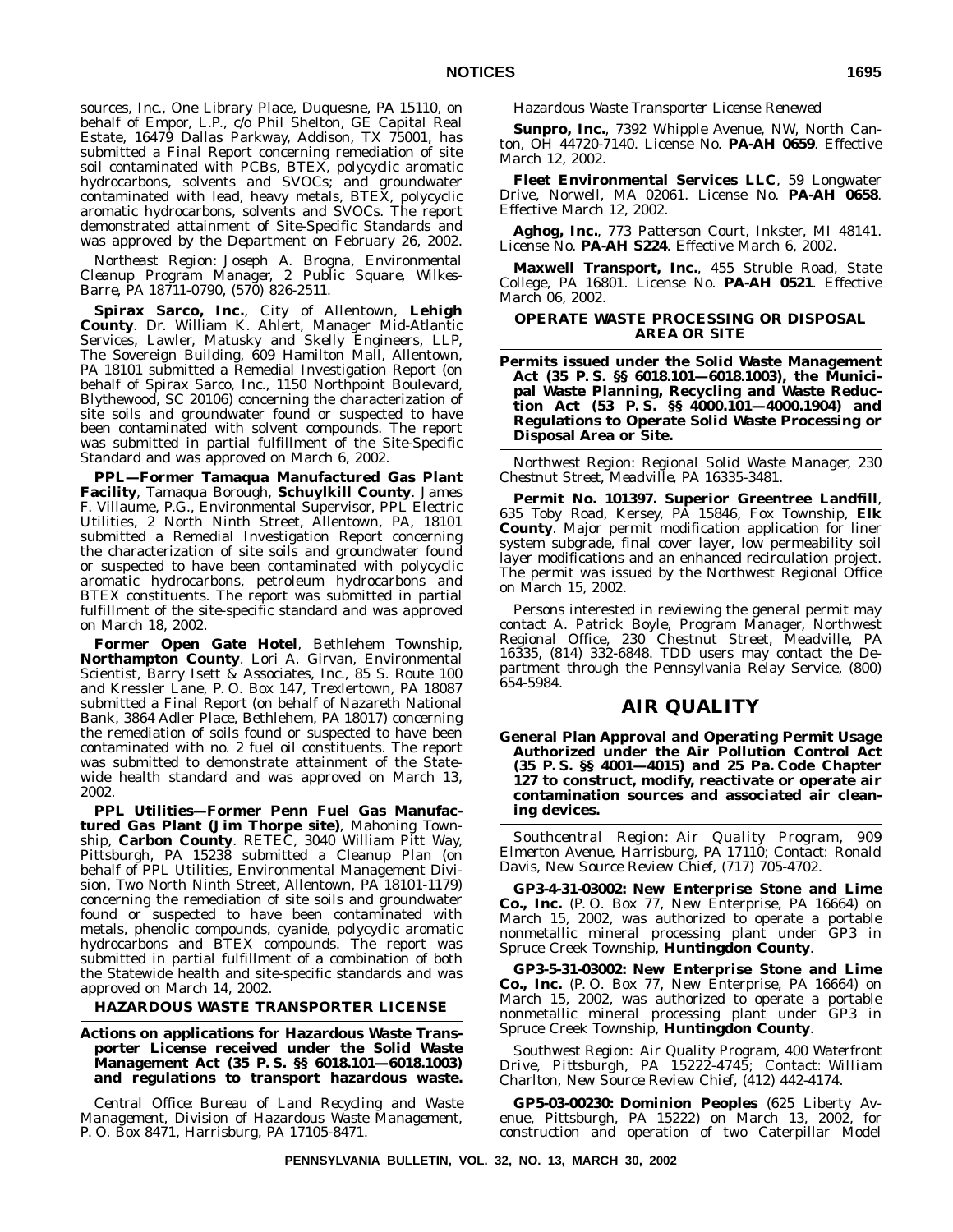3508LE 633 Bhp Compressor Engines at the Belknap Compressor Station in Wayne Township, **Armstrong County**.

**Plan Approvals Issued under the Air Pollution Control Act (35 P. S. §§ 4001—4015) and regulations in 25 Pa. Code Chapter 127, Subchapter B relating to construction, modification and reactivation of air contamination sources and associated air cleaning devices.**

*Northeast Region: Air Quality Program, 2 Public Square, Wilkes-Barre, PA 18711-0790; Contact: James Parette, New Source Review Chief, (570) 826-2531.*

**48-313-089: Elementis Pigments, Inc.** (1525 Wood Avenue, Easton, PA 18042) on March 12, 2002, for modification of a granulation system and associated air cleaning devices at their Easton Plant in Wilson Borough, **Northampton County**.

*Southcentral Region: Air Quality Program, 909 Elmerton Avenue, Harrisburg, PA 17110; Contact: Ronald Davis, New Source Review Chief, (717) 705-4702.*

**07-05036: Tarmac-It Materials, Inc.** (515 West 17th Street, Tyrone, PA 16686) on March 14, 2002, for installation of a bituminous concrete batch plant controlled by a fabric collector at the Tyrone Plant in Snyder Township, **Blair County**.

**36-05084A: Ephrata Community Hospital** (169 Martin Avenue, P. O. Box 1002, Ephrata, PA 17522) on March 14, 2002, for installation of a wet scrubber to control emissions from a medical waste incinerator in Ephrata Borough, **Lancaster County**. This facility is subject to 40 CFR Part 62, Subpart HHH—Federal Plan Requirements for Hospital/Medical/Infectious Waste Incinerators Constructed on or Before June 20, 1996.

**67-05030B: C-P Converters, Inc.** (15 Grumbacher Road, York, PA 17402) on March 11, 2002, for installation of a Flexographic Press #12 controlled by permanent total enclosure and catalytic incinerator in Manchester Township, **York County**.

*Department of Public Health, Air Management Services: 321 University Avenue, Philadelphia, PA 19104; Contact: Thomas Barsley, Chief, (215) 685-9428.*

**AMS-01156: Qwest Communication Corp.** (1801 California Street, #1160, Denver CO 80202) for operation of a 1500 kW Diesel Emergency Generator in the City of Philadelphia, **Philadelphia County**.

**Plan Approval Revisions Issued including Extensions, Minor Modifications and Transfers of Ownership under the Air Pollution Control Act (35 P. S. §§ 4001—4015) and 25 Pa. Code §§ 127.13, 127.13a and 127.32.**

*Southeast Region: Air Quality Program, Lee Park, Suite 6010, 555 North Lane, Conshohocken, PA 19428; Contact: Thomas McGinley, New Source Review Chief, (610) 832-6242.*

**09-0028A: FiberMark, Inc.** (45 North 4th Street, Quakertown, PA 18951) on March 18, 2002, for operation of Graphic Art Line #2 (Department Source #302) in Quakertown Borough, **Bucks County**.

**09-0028: FiberMark, Inc.** (45 North 4th Street, Quakertown, PA 18951) on March 18, 2002, for operation of Graphic Art Line #1 (Department Source #301) in Quakertown Borough, **Bucks County**.

**46-0025D: Lonza, Inc.** (900 River Road, Conshohocken, PA 19428) on March 15, 2002, for operation of 10 storage tanks in Upper Merion Township, **Montgomery County**.

**46-0025C: Lonza, Inc.** (900 River Road, Conshohocken, PA 19428) on March 15, 2002, for operation of a waste incinerator in Upper Merion Township, **Montgomery County**.

**09-0142: Qwest Communications Corp.** (35 Runway Road, Levittown, PA 19057) on March 13, 2002, for operation of four diesel emergency generators in Bristol Township, **Bucks County**.

*Northcentral Region: Air Quality Program, 208 West Third Street, Williamsport, PA 17701; Contact: David Aldenderfer, Program Manager, (570) 327-3637.*

**49-313-032J: Merck and Co., Inc.** (P. O. Box 600, Danville, PA 17821) on March 8, 2002, to extend authorization to operate some air contamination sources (chemical reaction vessels) identified in the respective plan approval on a temporary basis until July 6, 2002, as well as to extend the expiration date for installation of air cleaning devices (two thermal oxidizers) on various other air contamination sources (chemical reaction vessels) identified in the plan approval in Riverside Borough, **Northumberland County**.

*Southwest Region: Air Quality Program, 400 Waterfront Drive, Pittsburgh, PA 15222-4745; Contact: William Charlton, New Source Review Chief, (412) 442-4174.*

**AR-03-027: Keystone Owners Group** (1001 Broad Street, Johnstown, PA 15907) reissued March 20, 2000, to incorporate change of owner/operator for Phase II Acid Rain Permit at Keystone Station in Plumcreek Township, **Armstrong County**.

*Northwest Region: Air Quality Program, 230 Chestnut Street, Meadville, PA 16335-3481; Contact: Devendra Verma, New Source Review Chief, (814) 332-6940.*

**42-176E: Temple Inland Forest Products Corp.** (R. D. 2, Hutchins Road, Mt. Jewett, PA 16740) on March 30, 2002, for a wood chip refiner start up cyclone in Sergeant Township, **McKean County**.

**42-399-015A: Temple Inland Forest Products Corp.** (R. D. 2, Hutchins Road, Mt. Jewett, PA 16740) on March 30, 2002, for wood particle dryers in Sergeant Township, **McKean County**.

**10-021 I: INDSPEC Chemical Corp.** (133 Main Street, Petrolia, PA 16050) on March 3, 2002, for resorcinol storage and scrubber in Petrolia, **Butler County**.

### **Plan Approvals Denied, Terminated, Modified, Suspended or Revoked under the Air Pollution Control Act (35 P. S. §§ 4001—4015) and the provisions of 25 Pa. Code §§ 127.13b and 127.13c.**

*Southwest Region: Air Quality Program, 400 Waterfront Drive, Pittsburgh, PA 15222-4745; Contact: William Charlton, New Source Review Chief, (412) 442-4174.*

**03-027A: Reliant Energy** (1001 Broad Street, Johnstown, PA 15907) for installation of SCR on Units #1 and #2 at Keystone Station in Plumcreek Township, **Armstrong County**. Plan Approval has been modified to allow the usage of either urea or aqueous ammonia in the SCR systems.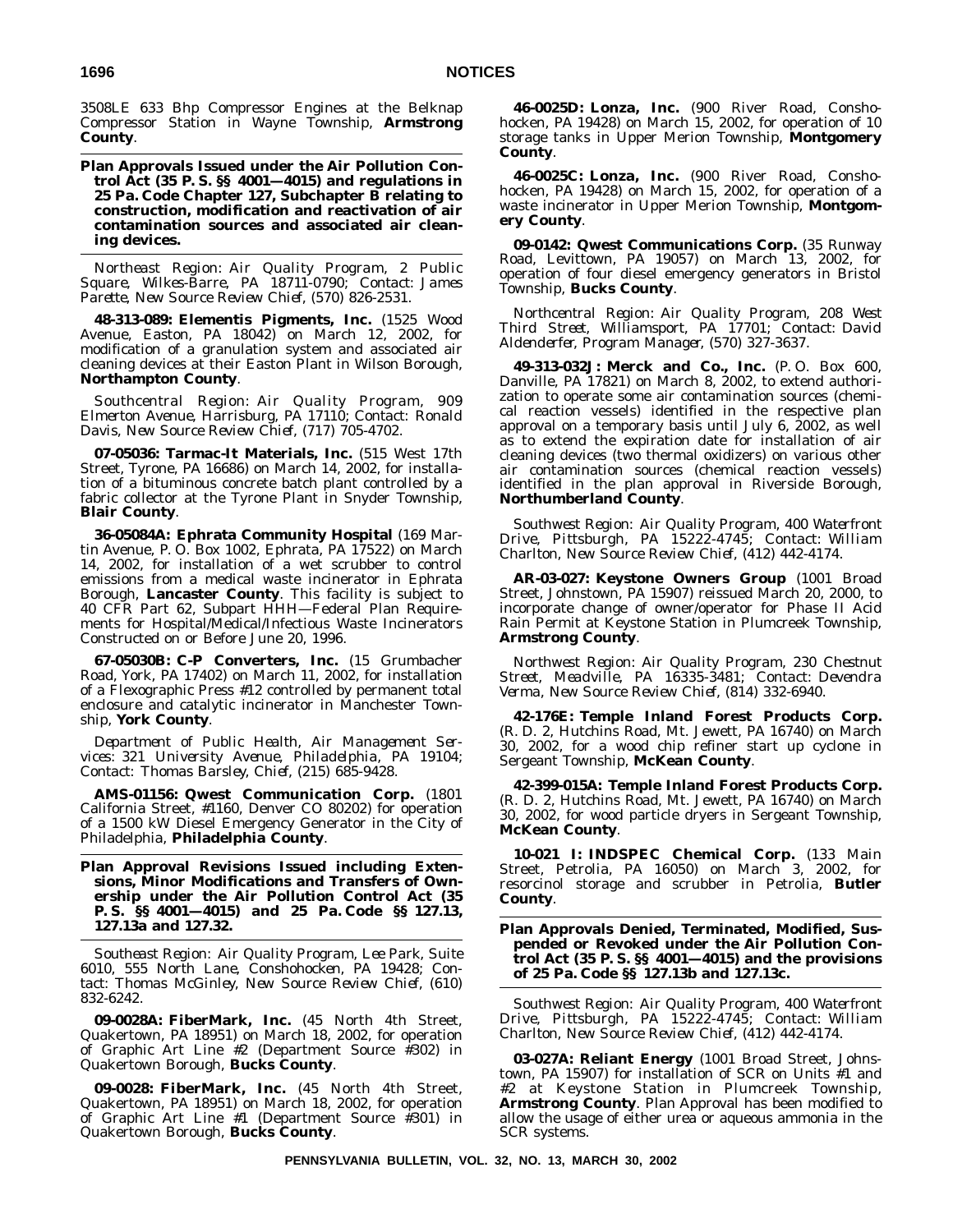#### **Operating Permits for Non-Title V Facilities Issued under the Air Pollution Control Act (35 P. S. §§ 4001—4015) and 25 Pa. Code Chapter 127, Subchapter F.**

*Southcentral Region: Air Quality Program, 909 Elmerton Avenue, Harrisburg, PA 17110; Contact: Yasmin Neidlinger, Facilities Permitting Chief, (717) 705-4702.*

**36-03004: Homette Corp.** (P. O. Box 743, Elkhart, IN 46515-0743) on March 11, 2002, for operation of the Nomad/Layton Travel Trailers facility in Upper Leacock Township, **Lancaster County**.

**36-03071: Humane League of Lancaster County** (2195 Lincoln Highway East, Lancaster, PA 17602) on March 15, 2002, for operation of a cremation chamber in Swatara Township, **Dauphin County**.

**36-03092: Union Quarries, Inc.** (P. O. Box 686, Carlisle, PA 17103) on March 14, 2002, for operation of a crushing plant at the Rheems Quarry in West Donegal Township, **Lancaster County**.

**36-05064: Homette Corp.** (P. O. Box 743, Elkhart, IN 46515-0743) on March 11, 2002, for operation of the Skyline Homes facility in Ephrata Borough, **Lancaster County**.

**36-05065: Homette Corp.** (P. O. Box 743, Elkhart, IN 46515-0743) on March 11, 2002, for operation of the Skyline Homes facility in Upper Leacock Township, **Lancaster County**.

**Operating Permit Revisions Issued including Administrative Amendments, Minor Modifications or Transfers of Ownership under the Air Pollution Control Act (35 P. S. §§ 4001—4015) and 25 Pa. Code §§ 127.412, 127.450, 127.462 and 127.464.**

*Northeast Region: Air Quality Program, 2 Public Square, Wilkes-Barre, PA 18711-0790; Contact: Michael Safko, Facilities Permitting Chief, (570) 826-2531.*

**48-313-070D: Praxair Distributions, Inc.** (145 Shimersville Road, Bethlehem, PA 18015) for reconfiguration of specialty gas processing systems and associated air cleaning devices and elimination of two ethylene oxide systems and associated air cleaning devices in Bethlehem, **Northampton County**.

**48-313-091: Welco—CGI Gas Technologies** (145 Shimersville Road, Bethlehem, PA 18015) for acquisition, reconfiguration and operation (change of ownership) of two ethylene oxide systems and associated air cleaning devices in Bethlehem, **Northampton County**.

*Northcentral Region: Air Quality Program, 208 West Third Street, Williamsport, PA 17701; Contact: David Aldenderfer, Program Manager, (570) 327-3637.*

**08-399-001B: OSRAM SYLVANIA Products, Inc.** (Hawes Street, Towanda, PA 18848-0504) on March 7, 2002, to authorize the use of a fabric collector identified in the operating permit to control the particulate matter emissions from an additional air contamination source, a small sodium nitrite roll crusher, in North Towanda Township, **Bradford County**.

**14-399-009F: Murata Electronics North America, Inc.** (1900 West College Avenue, State College, PA 16801) on March 11, 2002, to authorize the conversion of a ceramic chip capacitor kiln to a binder removal oven in Ferguson Township, **Centre County**.

*Southwest Region: Air Quality Program, 400 Waterfront Drive, Pittsburgh, PA 15222-4745; Contact: Mark Wayner, Facilities Permitting Chief, (412) 442-4174.*

**63-00014: Orion Power Midwest—Elrama Power Plant** (2000 Cliff Mine Road, Suite 200, Pittsburgh, PA 15275) revised Title V Operating Permit on March 12, 2002, to change the permit contact and include the following control devices; SNCR system (C07) for Boiler #2 and SNCR system (C08) for Boiler #3. These control devices were inadvertently omitted in the initial issuance on December 18, 2001 and still exist in the plant in Union Township, **Washington County**.

*Northwest Region: Air Quality Program, 230 Chestnut Street, Meadville, PA 16335-3481; Contact: Eric Gustafson, Facilities Permitting Chief, (814) 332-6940.*

**10-00037: Crompton Corp.—Petrolia Facility** (P. O. Box 336, Petrolia, PA 16050) for an Amended Title V Operating Permit to operate a petroleum processing facility in Petrolia Borough, **Butler County**.

*Department of Public Health, Air Management Services: 321 University Avenue, Philadelphia, PA 19104; Contact: Edward Braun, Chief, (215) 685-9476.*

**95-008: PECO Electric Shop—Oregon** (2610 Columbus Boulevard, Philadelphia, PA 19148) administratively amended a second time on March 19, 2002, to identify a change in the facility name, owner, facility contact, permit contact and responsible official for their facility in the City of Philadelphia, **Philadelphia County**. The Synthetic Minor operating permit was originally issued on November 8, 2000 and first amended on January 4, 2001.

## **ACTIONS ON COAL AND NONCOAL MINING ACTIVITY APPLICATIONS**

**Actions on applications under the Surface Mining Conservation and Reclamation Act (52 P. S. §§ 1396.1—1396.19a); the Noncoal Surface Mining Conservation and Reclamation Act (52 P. S. §§ 3301—3326); The Clean Streams Law (35 P. S. §§ 691.1—691.1001); the Coal Refuse Disposal Control Act (52 P. S. §§ 30.51—30.66); The Bituminous Mine Subsidence and Land Conservation Act (52 P. S. §§ 1406.1—1406.21). The final action on each application also constitutes action on the request for 401 Water Quality Certification and the NPDES permit application. Mining activity permits issued in response to the applications will also address the application permitting requirements of the following statutes; the Air Quality Control Act (35 P. S. §§ 4001—4015); the Dam Safety and Encroachments Act (32 P. S. §§ 693.1— 693.27); and the Solid Waste Management Act (35 P. S. §§ 6018.101—6018.1003).**

#### *Coal Permits Actions*

*Hawk Run District Mining Office: Empire Road, P. O. Box 209, Hawk Run, PA 16840-0209, (814) 342-8200.*

**17910125 and NPDES Permit No. PA 0206733. Laurel Energy, L. P.**, One Energy Place, Suite 7500, Latrobe, PA 15660. Transfer and renewal of an existing bituminous surface mine-auger permit, formerly Al Hamilton Contracting Company, located in Lawrence Township, **Clearfield County** affecting 78 acres. Receiving streams: unnamed tributary to Wallace Run and McLaughlin Run to Little Clearfield Creek to Clearfield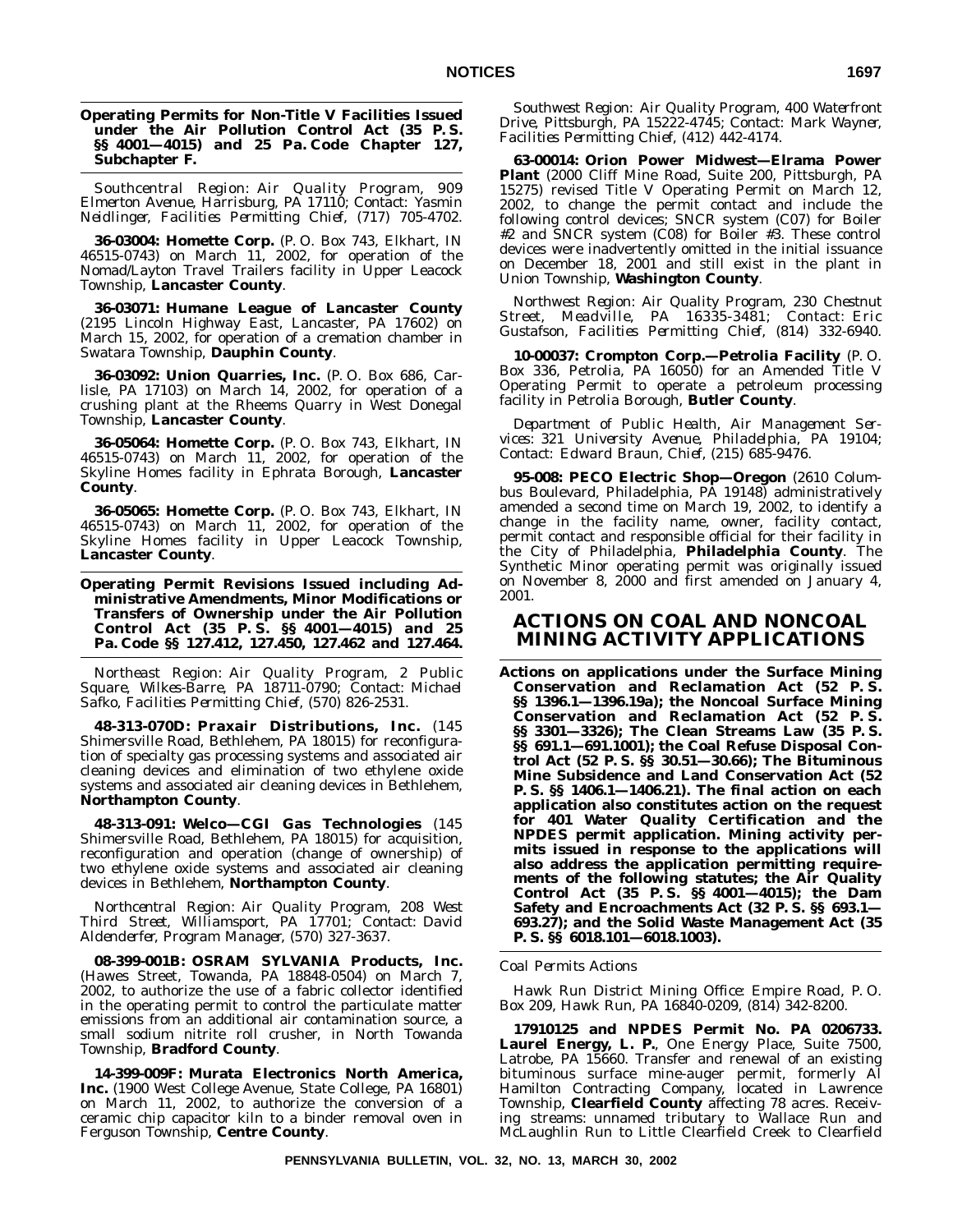Creek to the West Branch of the Susquehanna River. Application received December 26, 2001. Permit issued March 8, 2002.

**17000110 and NPDES Permit No. PA 0243019. Hepburnia Coal Company**, P. O. Box I, Grampian, PA 16838. Revision to an existing bituminous surface mineauger permit for a change in permit acreage from 51 to 75.4 acres. The permit is located in Penn Township, **Clearfield County**. Receiving streams: unnamed tributary to Kratzer Run and unnamed tributary to West Branch Susquehanna River. Application received November 6, 2001. Permit issued March 13, 2002.

## *Cambria District Mining Office: 286 Industrial Park Road, Ebensburg, PA 15931, (814) 472-1900.*

**56000103 and NPDES Permit No. PA0235245. Hoffman Mining, Inc.**, P. O. Box 130, 118 Runway Road, Friedens, PA 15541. Permit revision for a stream enhancement project for an unnamed tributary to Oven Run, the proposed project will include redirecting an unnamed tributary A to a second tributary B to provide a more consistent water source to unnamed tributary B and for existing discharge of treated mine drainage in Shade Township, **Somerset County**, affecting 111.4 acres. Receiving streams: unnamed tributary to Oven Run classified for the following uses: CWF. The first downstream potable water supply intake from the point of discharge is Hooversville Municipal Water Authority and Cambria/ Somerset Water Authority Border. Application received December 6, 2001. Permit issued March 12, 2002.

**32970106 and NPDES Permit No. PA0234435, GLR Mining, Inc.**, P. O. Box 105, Clymer, PA 15728, permit renewal for reclamation only for continued restoration of a bituminous surface and auger mine in Pine Township, **Indiana County**, affecting 92.5 acres. Receiving streams: unnamed tributaries to Leonard Run, unnamed tributary to Yellow Creek classified for the following uses: CWF. The first downstream potable water supply intake from the point of discharge is Central Indiana County Water Authority. Application received February 7, 2002. Permit issued March 8, 2002.

**56920104 and NPDES Permit No. PA0599468, Commercial Coal Sales, Inc.**, Box 148, Friedens, PA 15541, permit renewal for reclamation only for continued restoration of a bituminous surface mine in Milford Township, **Somerset County** affecting 71.0 acres. Receiving streams: unnamed tributaries to/and Middle Creek; and unnamed tributaries to/and the Casselman River classified for the following uses: TSF and CWF. There are no potable water supply intakes within 10 miles downstream. Application received February 13, 2002. Permit issued March 8, 2002.

**32950108 and NPDES Permit No. PA0213241. TLH Coal Company**, R. D. 1, Box 170, Rochester Mills, PA 15771, permit renewal for reclamation only for continued restoration of a bituminous surface mine and for existing discharge of treated mine drainage in East Mahoning Township, **Indiana County**, affecting 52.6 acres. Receiving streams: Dixon Run and unnamed tributaries to Rayne Run classified for the following uses: CWF. The first downstream potable water supply intake from the point of discharge is Indiana County Municipal Authority-Indiana Borough Water Supply. Application received February 26, 2002. Permit issued March 12, 2002.

*Knox District Mining Office: White Memorial Building, P. O. Box 669, Knox, PA 16232-0669, (814) 797-1191.*

**16960106 and NPDES No. PA0227277. MSM Coal Company, Inc.** (P. O. Box 243, DuBois, PA 15801) Renewal of an existing bituminous strip and auger operation in Redbank Township, **Clarion County** affecting 38.6 acres. This renewal is issued for reclamation only. Receiving streams: two unnamed tributaries to Pine Creek. Application received January 18, 2002. Permit issued March 11, 2002.

**33910110 and NPDES No. PA0211079. MSM Coal Company, Inc.** (P. O. Box 243, DuBois, PA 15801) Renewal of an existing bituminous strip and auger operation in Oliver Township, **Jefferson County** affecting 74.6 acres. This renewal is issued for reclamation only. Receiving streams: two unnamed tributaries to Little Sandy Creek. Application received January 18, 2002. Permit issued March 11, 2002.

**16960109 and NPDES No. PAPA0227323. Milestone Crushed, Inc.** (521 South Street, P. O. Box 644, Clarion, PA 16214) Renewal of an existing bituminous strip operation in Perry Township, **Clarion County** affecting 52.6 acres. This renewal is issued for reclamation only. Receiving streams: unnamed tributary to Dunlap Creek and Dunlap Creek. Application received January 23, 2002. Permit issued March 11, 2002.

**37010103. Amerikohl Mining, Inc.** (202 Sunset Drive, Butler, PA 16001) Commencement, operation and restoration of a bituminous strip and auger operation in New Beaver Borough and Little Beaver Township, **Lawrence County** affecting 53.9 acres. Receiving streams: None. Application received July 30, 2001. Permit issued March 4, 2002.

**16010102 and NPDES No. PA0241971. MSM Coal Company, Inc.** (P. O. Box 243, DuBois, PA 15801) Commencement, operation and restoration of a bituminous strip operation in Clarion Township, **Clarion County** affecting 23.3 acres. Receiving streams: unnamed tributary "B" to Brush Run. Application received October 12, 2001. Permit issued March 4, 2002.

## *Noncoal Permits Actions*

*Cambria District Mining Office: 286 Industrial Park Road, Ebensburg, PA 15931, (814) 472-1900.*

**05920301 and NPDES Permit No. PA0212261. New Enterprise Stone & Lime Company, Inc.**, P. O. Box 77, Church Street, New Enterprise, PA 16664, for continued operation of a noncoal surface mine and to add 20.7 acres to the permit. Total acres increase from 351.5 to 372.2 in Snake Spring Valley Township, **Bedford County**. Receiving streams: Cove Creek and Raystown Branch of the Juniata River classified for the following uses: EV, TSF. There are no potable water supply intakes within 10 miles downstream. Application received November 28, 2001. Permit issued March 8, 2002.

**07010801. Randy C. Aurandt**, R. D. 1, Box 229A-2, Williamsburg, PA 16693-9615, commencement, operation and restoration of a small industrial minerals (topsoil) permit in Woodbury Township, **Blair County**, affecting 14.0 acres. Receiving streams: Frankstown Branch of the Juniata River classified for the following uses: TSF. There are no potable water supply intakes within 10 miles downstream. Application received October 18, 2001. Permit issued March 15, 2002.

*Knox District Mining Office: White Memorial Building, P. O. Box 669, Knox, PA 16232-0669, (814) 797-1191.*

**37910305. G. L. McKnight, Inc.** (P. O. Box 773, Slippery Rock, PA 16057) Renewal of NPDES No. PA0208485 in Plain Grove Township, **Lawrence County**. Receiving streams: Taylor Run and unnamed tributary to Taylor Run. Application received January 23, 2002. Permit issued March 11, 2002.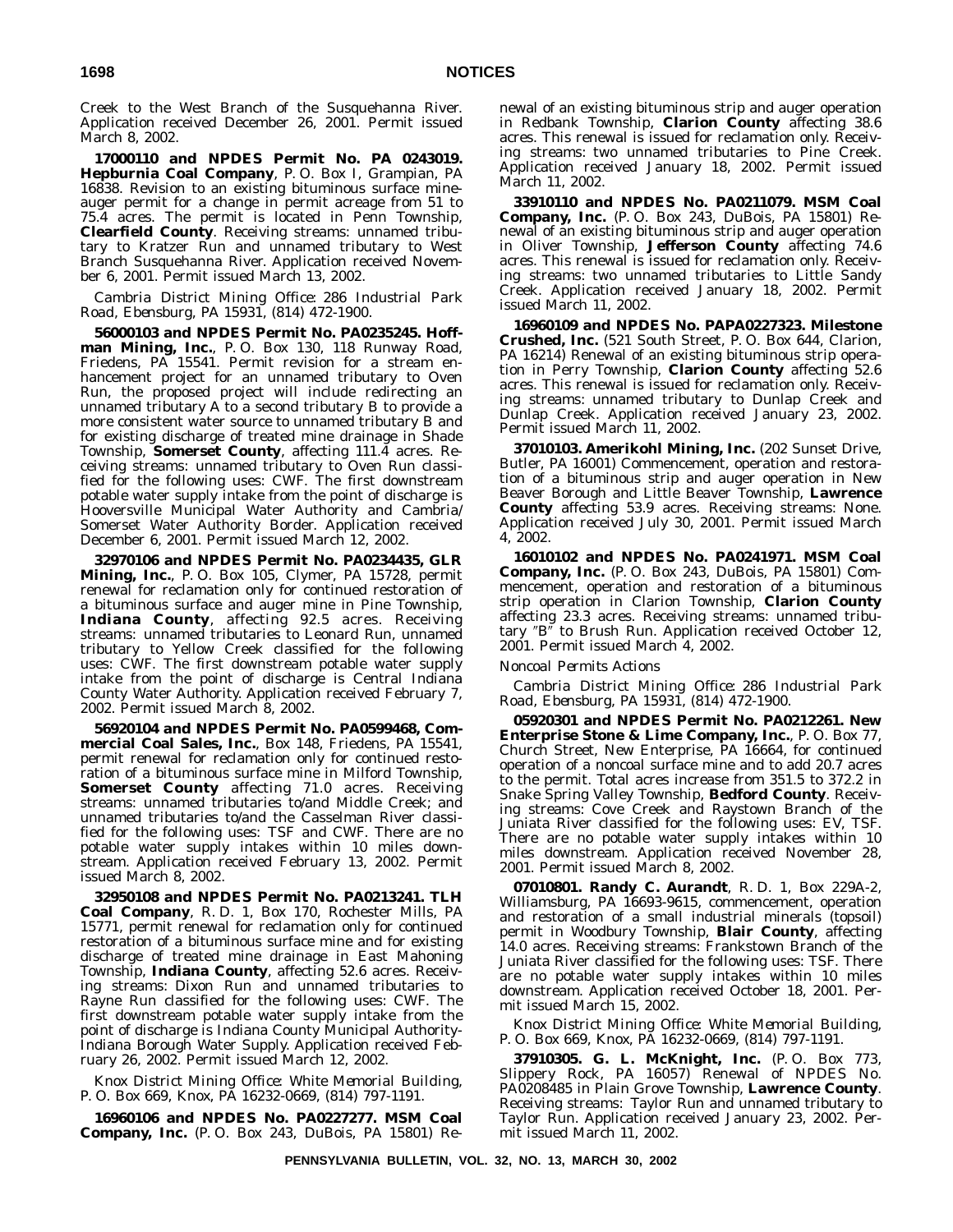#### *Project Proposals Issued*

#### *Cambria District Mining Office: 286 Industrial Park Road, Ebensburg, PA 15931, (814) 472-1900.*

**EGS 32002, Blacklick Creek Watershed Association, Inc.**, 297 Sarah Street, Homer City, PA 15748. A project to collect, transport and passively treat the abandoned Judy 14 Deep Mine acid mine discharge along SR 954 approximately 1 mile east of the village of Tide with treatment facilities located on State Game Lands No. 273 in Brushvalley and Center Townships, **Indiana County**. Receiving stream Yellow Creek. Project received November 1, 2001. Project issued March 11, 2002.

### **ACTIONS ON BLASTING ACTIVITY APPLICATIONS**

**Actions on applications under the Explosives Acts of 1937 and 1957 (43 P. S. §§ 151—161); and 25 Pa. Code § 211.124 (relating to blasting activity permits). Blasting activity performed as part of a coal or noncoal mining activity will be regulated by the mining permit for that coal or noncoal mining activity.**

## *Blasting Permits Actions*

*Pottsville District Mining Office: 5 West Laurel Boulevard, Pottsville, PA 17901-2454, (570) 621-3118.*

**09024003. Godown-Carney** (329 Keewayden Street, Coopersburg, PA 18036) and **Explo-Tech/AEEI** (401 West High Street, Suite 102, Pottstown, PA 19474), construction blasting in Haycock Township, **Bucks County** with an expiration date of June 7, 2002. Permit issued March 13, 2002.

**13024003. Blocker Enterprises, Inc.** (Route 248, Parryville, PA 18244), construction blasting in Franklin Township, **Carbon County** with an expiration date of May 8, 2002. Permit issued March 13, 2002.

**40024001. Mericle Commercial East Mountain Corp.** (100 Baltimore Drive, Wilkes-Barre, PA 18702), construction blasting in Pittston Township, **Luzerne County** with an expiration date of April 30, 2002. Permit issued March 13, 2002.

**46024012. Rock Work, Inc.** (1257 DeKalb Pike, Blue Bell, PA 19422), construction blasting in East Norriton Township, **Montgomery County** with an expiration date of June 13, 2002. Permit issued March 13, 2002.

**09024004. Allan A. Myers, Inc.** (P. O. Box 98, Worchester, PA 19490), construction blasting in Wrightstown Township, **Bucks County** with an expiration date of May 8, 2002. Permit issued March 14, 2002.

**13024001. Latona Trucking, Inc.** (620 South Main Street, Pittston, PA 18640), construction blasting in Franklin and Mahoning Townships and Lehighton Borough, **Carbon County** with an expiration date of May 8, 2002. Permit issued March 14, 2002.

**21024014. David H. Martin Excavating, Inc.** (4961 Cumberland Highway, Chambersburg, PA 17201), construction blasting in Southampton Township, **Cumberland County** with an expiration date of April 30, 2004. Permit issued March 14, 2002.

**28024006. David H. Martin Excavating, Inc.** (4961 Cumberland Highway, Chambersburg, PA 17201), construction blasting for Fannett-Metal School District in Metal Township, **Franklin County** with an expiration date of September 30, 2002. Permit issued March 14, 2002.

**28024008. P & W Excavating, Inc.** (P. O. Box 712, McConnellsburg, PA 17233), construction for Stone Mill Estates in Antrim Township, **Franklin County** with an expiration date of March 14, 2007. Permit issued March 14, 2002.

**45024012. Holbert Explosives, Inc.** (237 Masthope Plank Road, Suite A, Lackawaxen, PA 18435), construction blasting for the Country Club of the Poconos in Smithfield Township, **Monroe County** with an expiration date of March 10, 2007. Permit issued March 14, 2002.

**45024013. Explosive Services, Inc.** (5 Pine Street, Bethany, PA 18431), construction blasting in Stroud Township, **Monroe County** with an expiration date of February 23, 2003. Permit issued March 14, 2002.

**48024005. Grand Central Sanitary Landfill** (1963 Pen Argyl Road, Pen Argyl, PA 18072), blasting for landfill in Plainfield Township, **Northampton County** with an expiration date of October 13, 2002. Permit issued March 14, 2002.

**36024013. Hall Explosives, Inc.** (2981 Elizabethtown Road, Hershey, PA 17033), construction blasting in Manor Township, **Lancaster County** with an expiration date of August 30, 2002. Permit issued March 14, 2002.

**36024014. Keystone Blasting Service** (381 Reifsnyder Road, Lititz, PA 17543), construction blasting in Earl Township, **Lancaster County** with an expiration date of April 15, 2007. Permit issued March 14, 2002.

**36024015. Keystone Blasting Service** (381 Reifsnyder Road, Lititz, PA 17543), construction blasting in Paradise Township, **Lancaster County** with an expiration date of October 15, 2002. Permit issued March 14, 2002.

**36024016. Keystone Blasting Service** (381 Reifsnyder Road, Lititz, PA 17543), construction blasting in Caernarvon Township, **Lancaster County** with an expiration date of October 15, 2002. Permit issued March 14, 2002.

**36024017. Keystone Blasting Service** (381 Reifsnyder Road, Lititz, PA 17543), construction blasting in East Lampeter Township, **Lancaster County** with an expiration date of October 15, 2002. Permit issued March 14, 2002.

**21024017. TJ Angelozzi Co., Inc.** (7845 Kabik Court, Woodbine, MD 21797), construction blasting in Upper Allen Township, **Cumberland County** with an expiration date of May 15, 2002. Permit issued March 15, 2002.

**36024018. Keystone Blasting Service** Reifsnyder Road, Lititz, PA 17543), construction blasting in East Lampeter Township, **Lancaster County** with an expiration date of October 15, 2002. Permit issued March 15, 2002.

**40024004. No. 1 Contracting Corporation** (49 S. Main Street, Ashley, PA 18706), blasting for Growing Greener—Preston Bank Project in Hanover Township, **Luzerne County** with an expiration date of May 15, 2002. Permit issued March 15, 2002.

**46024010. AMROC, Inc.** (7531 Chestnut Street, Zionsville, PA 18092), construction blasting in Douglass Township, **Montgomery County** with an expiration date of July 10, 2002. Permit issued March 15, 2002.

**45024011. Schlouch, Inc.** (Excelsior Park, P. O. Box 69, Blandon, PA 19510), construction blasting in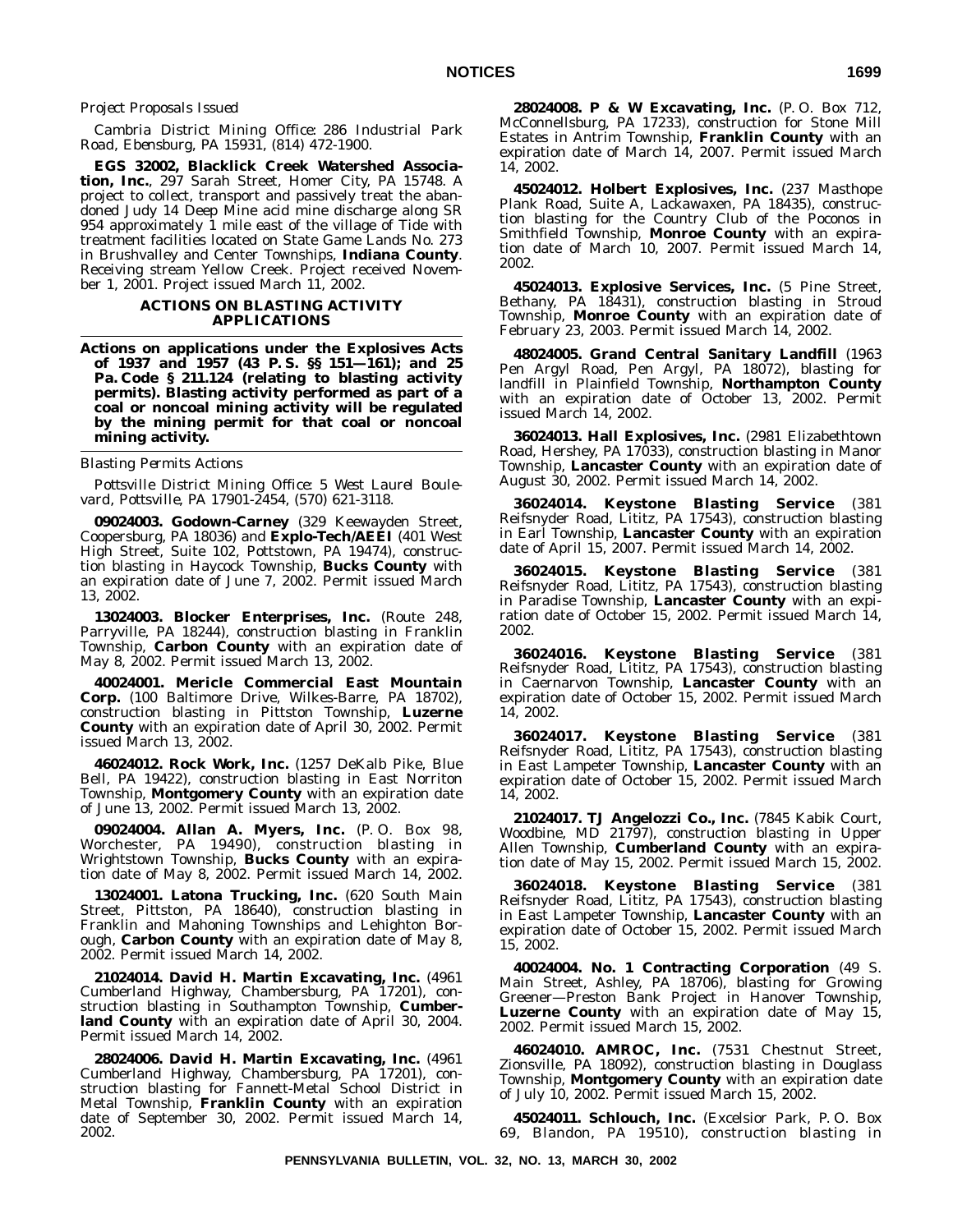Perkiomen Township, **Montgomery County** with an expiration date of September 26, 2002. Permit issued March 15, 2002.

Persons aggrieved by an action may appeal, under section 4 of the Environmental Hearing Board Act (35 P. S. § 7514) and 2 Pa.C.S. §§ 501—508 and 701—704 (relating to the Administrative Agency Law), to the Environmental Hearing Board, Second Floor, Rachel Carson State Office Building, 400 Market Street, P. O. Box 8457, Harrisburg, PA 17105-8457, (717) 787-3483. TDD users may contact the Environmental Hearing Board (Board) through the Pennsylvania Relay Service, (800) 654-5984. Appeals must be filed with the Board within 30 days of publication of this notice in the *Pennsylvania Bulletin*, unless the appropriate statute provides a different time period. Copies of the appeal form and the Board's rules of practice and procedure may be obtained from the Board. The appeal form and the Board's rules of practice and procedure are also available in Braille or on audiotape from the Secretary to the Board at (717) 787-3483. This paragraph does not, in and of itself, create any right of appeal beyond that permitted by applicable statutes and decision law.

For individuals who wish to challenge an action, appeals must reach the Board within 30 days. A lawyer is not needed to file an appeal with the Board.

Important legal rights are at stake, however, so individuals should show this notice to a lawyer at once. Persons who cannot afford a lawyer may qualify for free pro bono representation. Call the Secretary to the Board at (717) 787-3483 for more information.

## **FEDERAL WATER POLLUTION CONTROL ACT SECTION 401**

The Department of Environmental Protection (Department) has taken the following actions on previously received permit applications, requests for Environmental Assessment approval and requests for Water Quality Certification under section 401 of the Federal Water Pollution Control Act (FWPCA) (33 U.S.C.A. § 1341(a)).

Except as otherwise noted, the Department certifies that the construction and operation herein described will comply with the applicable provisions of sections 301— 303, 306 and 307 of the FWPCA (33 U.S.C.A. §§ 1311— 1313, 1316 and 1317) and that the construction will not violate applicable Federal and State Water Quality Standards.

Persons aggrieved by an action may appeal, under section 4 of the Environmental Hearing Board Act (35 P. S. § 7514) and 2 Pa.C.S. §§ 501—508 and 701—704 (relating to the Administrative Agency Law), to the Environmental Hearing Board, Second Floor, Rachel Carson State Office Building, 400 Market Street, P. O. Box 8457, Harrisburg, PA 17105-8457, (717) 787-3483. TDD users may contact the Environmental Hearing Board (Board) through the Pennsylvania Relay Service, (800) 654-5984. Appeals must be filed with the Board within 30 days of publication of this notice in the *Pennsylvania Bulletin*, unless the appropriate statute provides a different time period. Copies of the appeal form and the Board's rules of practice and procedure may be obtained from the Board. The appeal form and the Board's rules of practice and procedure are also available in Braille or on audiotape from the Secretary to the Board at (717) 787-3483. This paragraph does not, in and of itself, create any right of appeal beyond that permitted by applicable statutes and decision law.

For individuals who wish to challenge an action, appeals must reach the Board within 30 days. A lawyer is not needed to file an appeal with the Board.

Important legal rights are at stake, however, so individuals should show this notice to a lawyer at once. Persons who cannot afford a lawyer may qualify for free pro bono representation. Call the Secretary to the Board at (717) 787-3483 for more information.

**Actions on applications for the following activities filed under the Dam Safety and Encroachments Act (32 P. S. §§ 693.1—693.27), section 302 of the Flood Plain Management Act (32 P. S. § 679.302) and The Clean Streams Law (35 §§ 691.1—691.702) and Notice of Final Action for Certification under section 401 of the Federal Water Pollution Control Act (33 U.S.C.A. § 1341(a)).** (*Note*: Water Obstruction and Encroachment Permits issued for Small Projects do not include 401 Certification, unless specifically stated in the description.)

### *Permits Issued and Actions on 401 Certifications*

## **WATER OBSTRUCTIONS AND ENCROACHMENTS**

*Southeast Region: Water Management Program Manager, Lee Park, Suite 6010, 555 North Lane, Conshohocken, PA 19428.*

**E09-831. Camp-Men-O-Lan**, 1415 Doerr Road, Quakertown, PA 18951, Milford Township, **Bucks County**, ACOE Philadelphia District.

To replace and maintain an existing single span pedestrian bridge with a two span pedestrian bridge spanning Hazelback Creek (HQ, TSF) and associated wetland. The bridge is situated in the Min-O-Lan Camp located approximately 100 feet southwest of the intersection of Doerr Road and Canary Road (Milford, PA Quadrangle N: 4.5 inches; W: 6.5 inches).

**E23-418. Pennsylvania Department of Transportation**, 7000 Geerdes Boulevard, King of Prussia, PA 19406-1525, Chadds Ford Township, **Delaware County**, ACOE Philadelphia District.

To remove an existing deteriorated single span bridge which carries SR 0100, Section 67 over Harvey Run, a tributary to Brandywine Creek (WWF, MF) and to construct and maintain a single span prestressed concrete plank bridge having clear span of 30 feet and an average under clearance of 3.97 feet at the same location and the same horizontal alignment. This site is located (Wilmington North, PA Quadrangle N: 22 inches; W: 13 inches).

**E51-199. Saint Joseph's University**, 5600 City Avenue, Philadelphia, PA 19131-1395, City of Philadelphia, **Philadelphia County**, ACOE Philadelphia.

To construct and maintain a boathouse, a 24-foot long by 60-foot wide boat ramp and 144-foot long by 15-foot wide floating dock in and along the Schuylkill River (WWF MF) and its floodplain for rowing activities on the river. This site is located in Fairmount Park on the western side of Kelley Drive and approximately 2,000 feet south of Strawberry Mansion Bridge (Philadelphia, PA-NJ Quadrangle N: 21.2 inches; W: 7.5 inches).

*Northeast Region: Water Management Program Manager, 2 Public Square, Wilkes-Barre, PA 18711-0790.*

**E40-555. Joseph Amato**, 1 Amato Drive, Moosic, PA 18507. Harveys Lake Borough, **Luzerne County**, Army Corps of Engineers Baltimore District.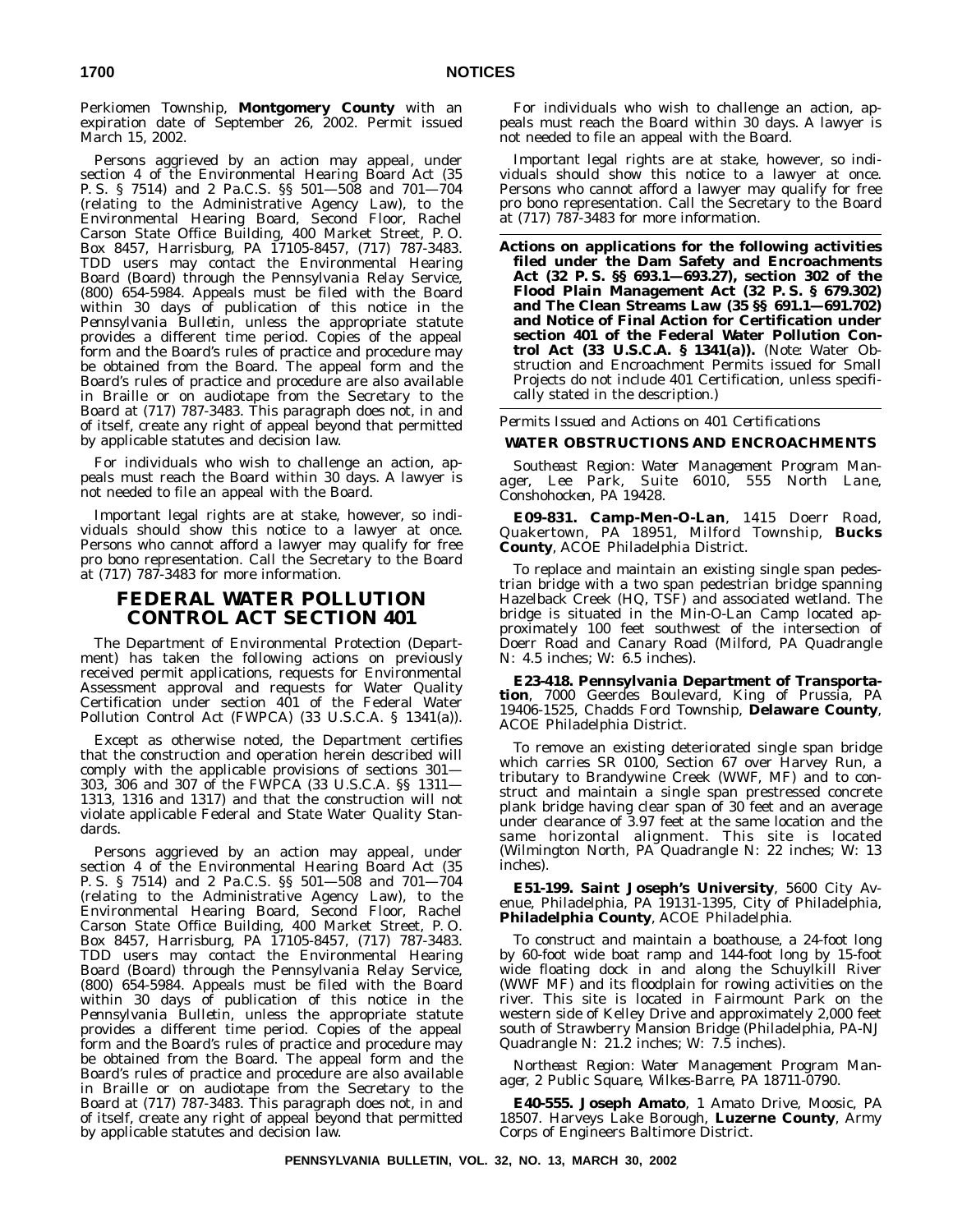To construct and maintain a pile supported, private recreational dock and boathouse having a surface area of approximately 4,358 S.F. and extending 58 feet from the shore of Harveys Lake. The project also includes the construction of 3,976 S.F. of spawning bed area for mitigation by placing 4 inches of washed AASHTO #10 stone on the lake bed around the structure. The project is located along the southern shore at Pole 302 (Harveys Lake, PA Quadrangle N: 18.4 inches; W: 4.5 inches) in Harveys Lake Borough, Luzerne County.

*Northcentral Region: Water Management Program Manager, 208 West Third Street, Williamsport, PA 17701.*

**E12-128. Department of Conservation and Natural Resources**, R. R. 4, Box 212, Suite 1, Emporium, PA 15834. Stillhouse Run Stream Bank Stabilization, in Lumber Township, **Cameron County**, ACOE Baltimore District (Cameron, PA Quadrangle N: 10.5 inches; W: 7.5 inches).

To construct, operate and maintain 155 linear feet bank stabilization in two locations of Stillhouse Run. The first site measures 100 linear feet and the second measures 55 linear feet. Both will be constructed of R-5 riprap and reinforced with geo-textile and trenched under the bed of the stream to ensure stability. This project is located 400 feet from SR 120 on the south side of Stillhouse Road. This permit was issued under section 105.13(e) ''Small Projects.'' This permit also includes 401 Water Quality Certification.

**E19-221. Pennsylvania Department of Transportation, District 3-0**, P. O. Box 218, Montoursville, PA 17754-0218. Bridge Replacement, in Benton Township, **Columbia County**, ACOE Baltimore District (Benton, PA Quadrangle N: 18.1 inches; W: 1.7 inches).

To remove the existing single span, open steel deck, I-beam bridge which has a string length of 53 feet and a clear span of approximately 50 feet, a minimum underclearance of 6 feet and a hydraulic opening of 354 feet; and to construct and maintain a single-span concrete box beam bridge with a 90 degree skew, a normal opening of 52 feet, a curb-to-curb width of 33.5 feet and an out-to-out width of approximately 36 feet, a hydraulic opening of 392 square feet and a minimum underclearance of approximately 8.5 feet over West Creek on SR 0239, Section 013 at the intersection of SR 0239 and T-719.

**E47-072. Danville Borough**, 239 Mill Street, Danville, PA 17821. Danville Soccer Complex, in Danville Borough, **Montour County**, ACOE Baltimore District (Danville, PA Quadrangle N: 13 inches; W: 14 inches).

To construct, operate and maintain stable flyash fill and topsoil cover of a 28 acre soccer complex located east of Danville on Market Street in Danville Borough, Montour County.

**E59-422. Delores Monacelli**, 3704 Bellaire Road, Philadelphia, PA 19154. Private Stream Crossing, in Sullivan Township, **Tioga County**, ACOE Baltimore District (Roseville, PA Quadrangle N: 7.8 inches; W: 5.4 inches).

To construct, operate and maintain a 6-foot diameter by 20 foot long steel driveway culvert, the headwalls at the inlet and outlet and associated fill cover over the culvert. This project is located in Gaffers Run, .75 mile south of the intersection of Dewey Hollow Road and Old Mill Road. This permit was issued under section 105.13(e) "Small Projects." This permit also includes 401 Water Quality Certification.

*Northwest Region: Water Management Program Manager, 230 Chestnut Street, Meadville, PA 16335-3481.*

**E10-348, Butler County**, P. O. Box 1208, Butler, PA 16003-1208. County Bridge No. 142 T-380 McFann Road Across Glade Run, in Middlesex Township, **Butler County**, ACOE Pittsburgh District (Valencia, PA Quadrangle N: 18.3 inches; W: 9.2 inches).

To remove the existing County Bridge No. 142 and to construct and maintain a prestressed concrete spread box beam bridge having a normal span of 41 feet and an underclearance of 7.8 feet on a 70 degree skew across Glade Run on T-380 approximately 0.75 mile west of S.R. 8.

## **DAM SAFETY**

*Central Office: Bureau of Waterways Engineering, 400 Market Street, Floor 3, P. O. Box 8554, Harrisburg, PA 17105-8554.*

**D06-500 Detention Pond 1 Dam. Forino Company, LP** (555 Mountain Home Road, Sinking Spring, PA 19608). To modify, operate and maintain the Detention Road 1 Dam across a tributary to Antietam Creek (CWF), directly impacting 0.1 acre of wetlands (PEM) and 100 feet of stream and indirectly impacting 1.3 acres of wetland and 530 feet of stream by temporary flooding within the basin and providing 0.1 acre of wetland mitigation, for the purpose of stormwater detention (Birdsboro, PA Quadrangle N: 11.25 inches; W: 14.0 inches) in Exeter Township, **Berks County**.

[Pa.B. Doc. No. 02-502. Filed for public inspection March 29, 2002, 9:00 a.m.]

## **Availability of Technical Guidance**

Technical guidance documents are on the Department of Environmental Protection's (Department) website (www.dep.state.

pa.us) at the Public Participation Center page. The ''December 2001 Inventory'' heading is the Governor's list of nonregulatory guidance documents. The ''Final Documents'' heading is the link to a menu of the various Department bureaus and from there to each bureau's final technical guidance documents. The ''Draft Technical Guidance'' heading is the link to the Department's draft technical guidance documents.

## *Ordering Paper Copies of Department Technical Guidance*

The Department encourages the use of the Internet to view guidance documents. When this option is not available, persons can order a bound paper copy of the latest inventory or an unbound paper copy of any of the final documents listed on the inventory by calling the Department at (717) 783-8727.

In addition, bound copies of some of the Department's documents are available as Department publications. Check with the appropriate bureau for more information about the availability of a particular document as a publication.

#### *Changes to Technical Guidance Documents*

The following is the current list of recent changes. Persons who have any questions or comments about a particular document should call the contact person whose name and phone number is listed with each document.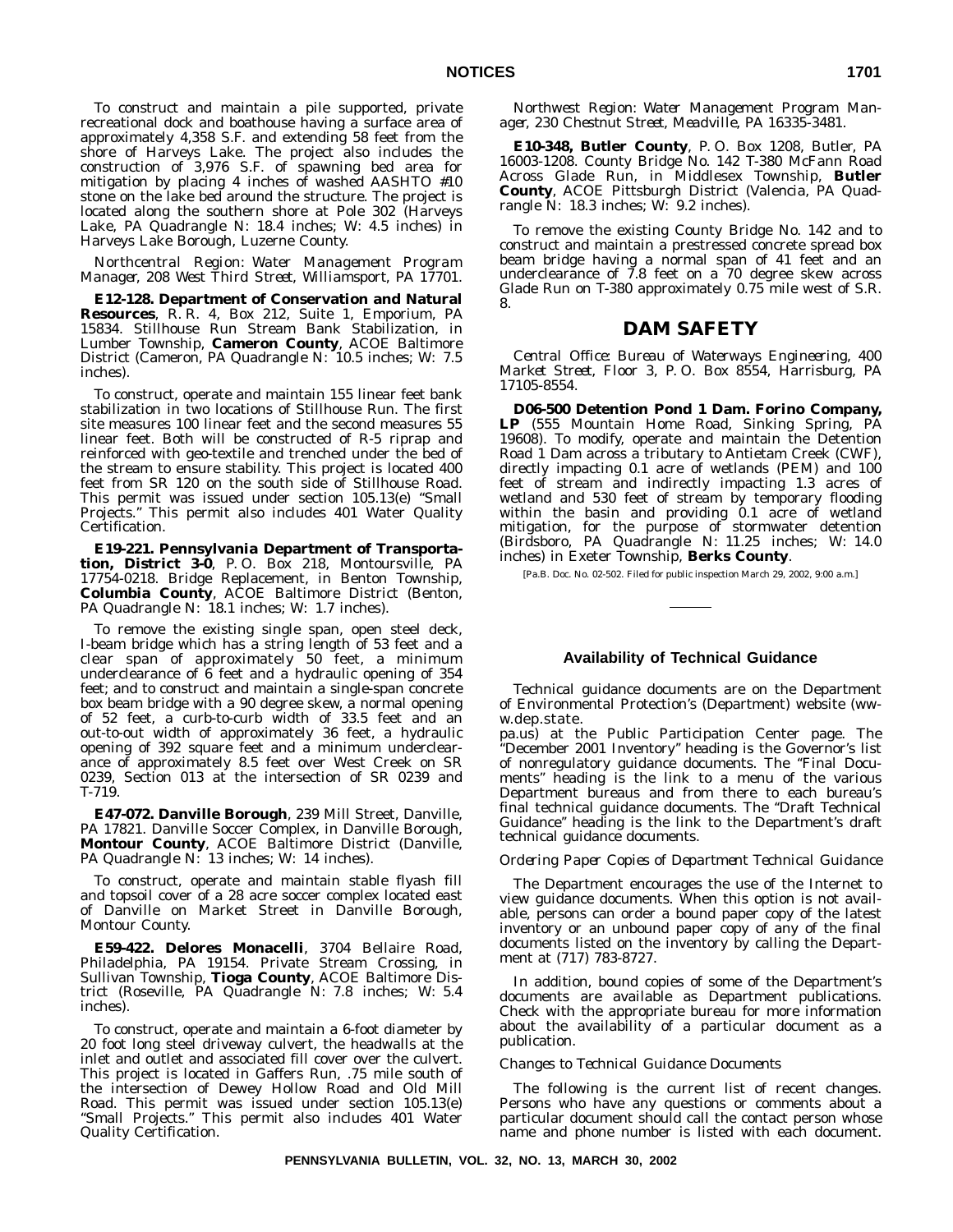#### *Final Technical Guidance*

DEP ID: 362-0300-007. Title: Alternate Systems Guidance. Description: The purpose of this guidance is to provide current technical standards for alternate onlot systems and to update these standards periodically through amendments to this document. This guidance applies to siting, design and construction of alternate onlot sewage treatment systems and to update these standards periodically through amendments to this document. Effective Date: April 1, 2002. Contact: Karen Fenchak at (717) 787-8184 or e-mail: kfenchak@state. pa.us.

DAVID E. HESS,

*Secretary*

[Pa.B. Doc. No. 02-503. Filed for public inspection March 29, 2002, 9:00 a.m.]

## **Technical Advisory Committee on Diesel-Powered Equipment; Change of Meeting Location and Time**

The April 16, 2002, meeting of the Technical Advisory Committee on Diesel-Powered Equipment has been changed. The meeting will be held at the Department of Environmental Protection's (Department) Cambria District Mining Office, 286 Industrial Park Road, Ebensburg PA, 3 p.m. The date remains unchanged.

Questions concerning this meeting can be directed to Allison Gaida at (724) 439-7289 or e-mailed to agaida@state.pa.us. The agenda and meeting materials will be available through the Public Participation Center on Department's website at http://www.dep.state.pa.us.

Persons in need of accommodations as provided for in the Americans With Disabilities Act of 1990 should contact Allison Gaida directly at (724) 439-7289 or through the Pennsylvania AT&T Relay Service at (800) 654-5984 (TDD) to discuss how the Department may accommodate their needs.

> DAVID E. HESS, *Secretary*

[Pa.B. Doc. No. 02-504. Filed for public inspection March 29, 2002, 9:00 a.m.]

## **DEPARTMENT OF HEALTH**

## **Traumatic Brain Injury Advisory Board Meeting**

The Traumatic Brain Injury Advisory Board, established under the Federal Traumatic Brain Injury Act of 1996 (Pub. L. No. 104-66), will hold a public meeting on Wednesday, April 10, 2002. The meeting will be held from 10 a.m. to 3 p.m. in the Heritage B Conference Room, Department of Education, 333 Market Street, Harrisburg, PA.

For additional information, contact Elaine M. Terrell, Director, Head Injury Program, Division of Child and Adult Health Services, (717) 772-4959.

Persons with a disability who wish to attend the meeting and require auxiliary aid, service or other accommodation to do so, should contact the Head Injury Program at (717) 772-4959; V/TT (717) 783-6514 for

speech and/or hearing impaired persons or the Pennsylvania AT&T Relay Services at (800) 654-5984 (TT).

ROBERT S. ZIMMERMAN, Jr.,

*Secretary*

[Pa.B. Doc. No. 02-505. Filed for public inspection March 29, 2002, 9:00 a.m.]

## **DEPARTMENT OF TRANSPORTATION**

## **Contemplated Sale of Land no Longer Needed for Transportation Purposes**

The Department of Transportation (Department), under section 2003 of The Administrative Code of 1929 (71 P. S. § 513(e)(7)), intends to sell certain land owned by the Department.

The following property is available for sale by the Department.

Combination of two parcels of land both located in the City of Erie, Erie County near the northern terminus of Interstate 79 and western section of the Bayfront Parkway. Parcel 1 is located at Lincoln Avenue, Tax Parcel No. 16-031-006.0-210.00, approximately 200 feet × 195 feet irregular shape, .9517 acre. Parcel 2 is located at West 11th Street, Tax Parcel No. 16-031-006.0-113.00, approximately 211 feet  $\times$  128 feet irregular shape, .6652 acre. Total combined acreage of both parcels is approximately 1.62 acres.

The property will be sold in "as is condition." The estimated fair market value is \$350,000. It has been determined that the land is no longer needed for present or future transportation purposes.

Interested public entities are invited to express interest in purchasing the site within 30-calendar days from the date of publication of this notice to William G. Petit, P.E., District Engineer, Department of Transportation, Engineering District 1-0, P. O. Box 398, Oil City PA 16301.

BRADLEY L. MALLORY,

*Secretary*

[Pa.B. Doc. No. 02-506. Filed for public inspection March 29, 2002, 9:00 a.m.]

### **Finding**

## **Delaware County**

Under section 2002(b) of The Administrative Code of 1929 (71 P. S. § 512(b)), the Secretary of Transportation makes the following written finding:

The Department of Transportation (Department) plans to replace the existing Creek Road Bridge over Harvey Run in Chadds Ford Township, Delaware County. The project will require the acquisition of land from the Brandywine Battlefield National Historic Landmark Historic District and the Chadds Ford Historic District.

Impacts to the resources will be mitigated by the following minimization measures:

1. Reduction in visual impacts by maintaining the existing alignment and grade as closely as possible and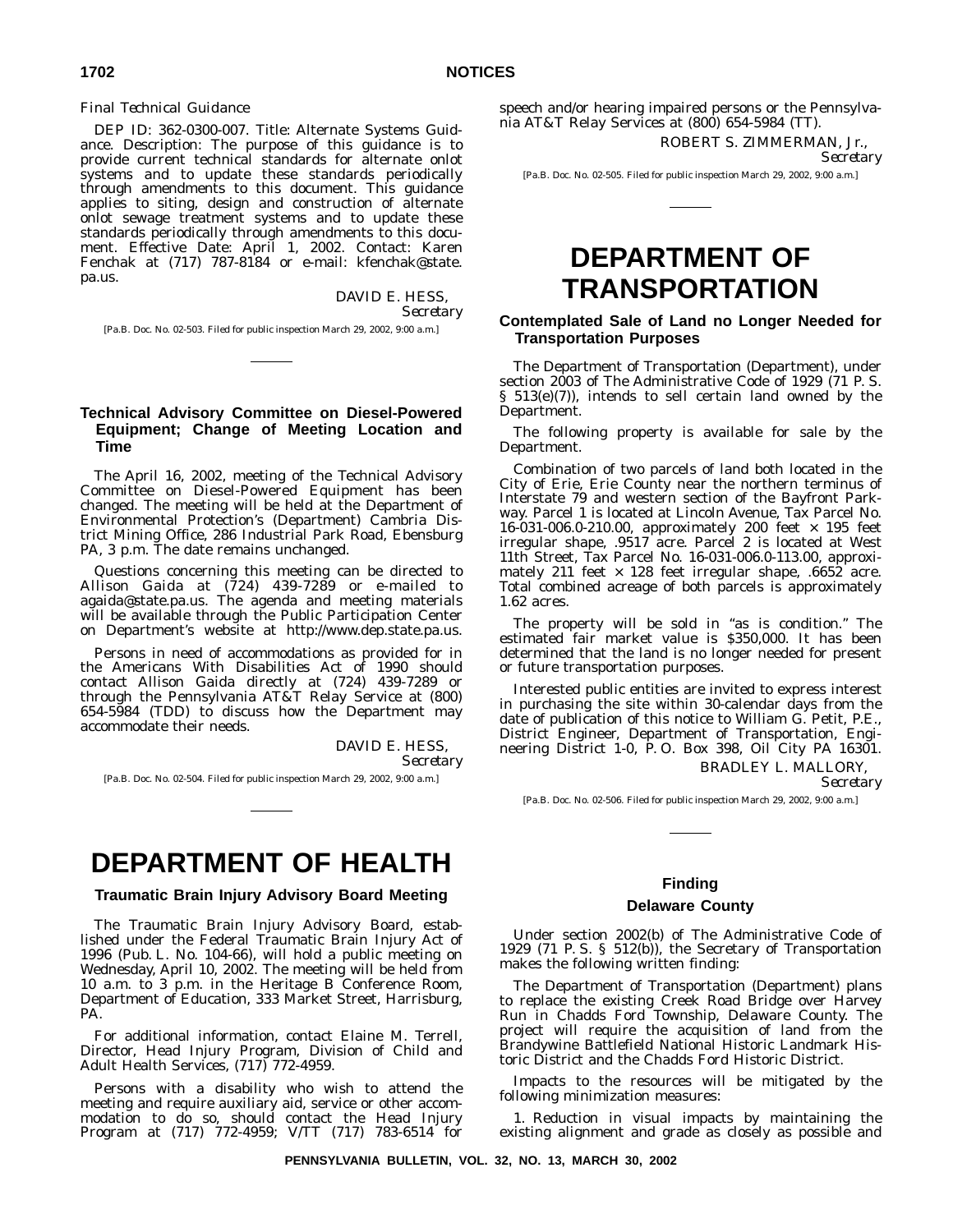incorporation of visually sensitive architectural treatment to the bridge parapets and the use of weathering steel guide rail.

2. Strict adherence to the approved erosion and sedimentation control plan to minimize water quality impacts and sedimentation to Harvey Run.

The Secretary has considered the environmental, economic, social and other effects of the proposed project as enumerated in section 2002 of The Administrative Code of 1929, and has concluded that there is no feasible and prudent alternative to the project as designed, and all reasonable steps have been taken to minimize any effect.

BRADLEY L. MALLORY,

*Secretary*

[Pa.B. Doc. No. 02-507. Filed for public inspection March 29, 2002, 9:00 a.m.]

## **Finding**

#### **Lehigh County**

Under the provisions of section 2002(b) of The Administrative Code of 1929 (code) (71 P. S. § 512(b)), the Secretary of Transportation makes the following written finding:

The Federal Highway Administration and the Department of Transportation plan to replace the Main Street Bridge which carries S.R. 0873 over Trout Creek in Slatington Borough, Lehigh County.

The subject project will require use of the National Register-eligible West Main Street/Kern Historic District, the National Register-eligible Slatington New Company Building and Kern's Mill Park. The project will require the demolition of the Main Street Bridge which is a contributing element to the National Register-eligible West Main Street/Kern Historic District. The project will also require demolition of the Slatington News Company Building. The Slatington News Company Building not only contributes to the significance of the West Main Street/Kern Historic District but is also individually eligible for listing in the National Register of Historic Places. The project will also require the permanent acquisition of approximately 0.024 hectare (0.065 acre) from the 5.1-hectare (12.6 acre) Kern's Mill Park. In addition, a 0.01 hectare (0.022 acre) temporary construction easement will be required from Kern's Mill Park on the north side of the existing bridge and a 0.36 hectare (0.898 acre) temporary construction easement will be required from Kern's Mill Park on the south side of the existing bridge.

The environmental, economic, social and other effects of the proposed project as enumerated in section 2002 of the code have been considered. It has been concluded that there is no feasible and prudent alternative to the project as designed and all reasonable steps have been taken to minimize the effects. A Memorandum of Agreement (MOA) has been prepared and signed by all appropriate agencies for the proposed action to take into account the effect of the proposed undertaking on historic properties. Mitigation measures have been stipulated in the MOA. As stipulated in the MOA that was prepared for this project, the design for the replacement Main Street Bridge will be compatible with the historic and architectural qualities of the West Main Street/Kern Historic District. The substructure (piers, abutments and retaining walls) of the new bridge will be faced in stone similar in appearance to the existing stone substructure. A plaque briefly describing the history and significance of the West Main Street/ Kern Historic District will be placed within an incised blind arch in the southeastern wing wall of the new bridge. This plaque will be developed in consultation with the PA SHPO.

Prior to implementation of the project, the National Park Service will be contacted to determine the appropriateness of Historic American Building Survey/Historic American Engineering Record documentation of the Slatington News Company Building and the Main Street Bridge. The Borough of Slatington will be compensated for the taking of land from Kern's Mill Park and replacement of facilities affected. Project refinements have eliminated the impacts to 435 Main Street and the Slatington High School Property, which are both contributing elements to the West Main Street/Kern Historic District. Therefore, the mitigation identified in the MOA stipulations 1.C and 1.E is no longer applicable.

The Secretary has considered the environmental, economic, social and other effects of the proposed project as enumerated in section 2002 of the code and has concluded that there is no feasible and prudent alternative to the project as designed, and all reasonable steps have been taken to minimize the effect.

> BRADLEY L. MALLORY, *Secretary*

[Pa.B. Doc. No. 02-508. Filed for public inspection March 29, 2002, 9:00 a.m.]

## **ENVIRONMENTAL HEARING BOARD**

## **Donald F. Goetz v. DEP and National Wind Power, Permittee; EHB Doc. No. 2002-069-K**

Donald F. Goetz has appealed the issuance by the Department of Environmental Protection of an NPDES permit to National Wind Power for a facility in Canaan and Clinton Townships, Wayne County.

A date for the hearing on the appeal has not yet been scheduled.

The appeal is filed with the Environmental Hearing Board (Board) at its office on the Second Floor, Rachel Carson State Office Building, 400 Market Street, P. O. Box 8457, Harrisburg, PA 17105-8457, and may be reviewed by any interested party on request during normal business hours. If information concerning this notice is required in an alternative form, contact the Secretary to the Board at (717) 787-3483. TDD users may telephone the Board through the AT&T Pennsylvania Relay Center at (800) 654-5984.

Petitions to intervene in the appeal may be filed with the Board by interested parties under 25 Pa. Code § 1021.62 (relating to intervention). Copies of the Board's rules of practice and procedure are available upon request from the Board.

> GEORGE J. MILLER, *Chairperson*

[Pa.B. Doc. No. 02-509. Filed for public inspection March 29, 2002, 9:00 a.m.]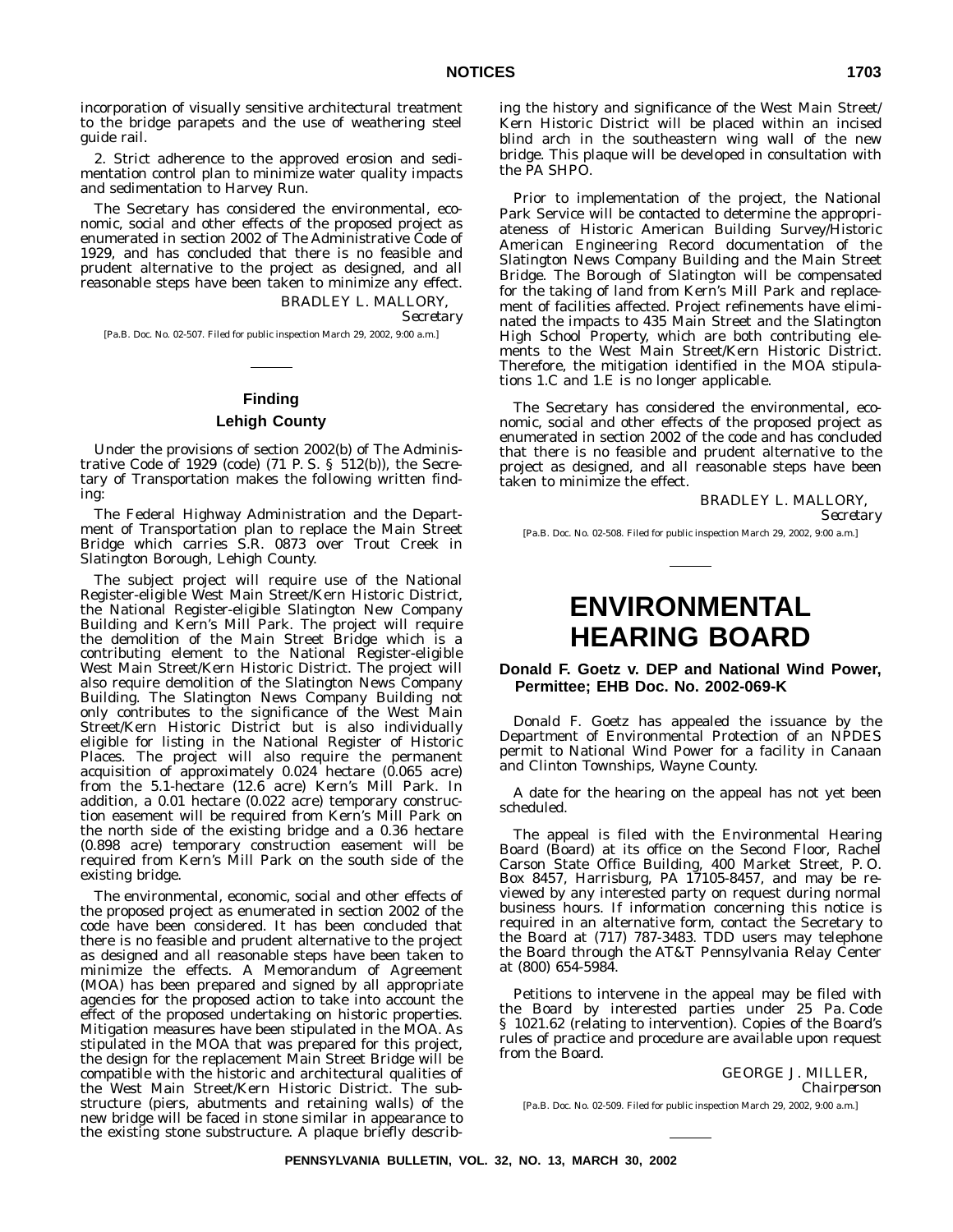## **INSURANCE DEPARTMENT**

## **Review Procedure Hearings under the Unfair Insurance Practices Act**

The following insureds have requested a hearing as authorized by section 8 of the Unfair Insurance Practices Act (40 P. S. § 1171.8) in connection with their company's termination of the insureds' policies. The administrative hearing will be held in the Insurance Department's regional offices in Pittsburgh, PA. Failure by an appellant to appear at a scheduled hearing may result in dismissal with prejudice.

The following hearing will be held in the Pittsburgh Regional Office, Room 304 State Office Building, 300 Liberty Avenue, Pittsburgh, PA 15222.

Thomas J. and Mary Ann Hussar; 02-308-70333; Erie Insurance Exchange; Doc. No. PI02-03-016; April 24, 2002, 3 p.m.

Each party may appear with or without counsel and offer relevant testimony and/or other relevant evidence. Each party must bring documents, photographs, drawings, claims files, witnesses, and the like necessary, to support the party's case. A party intending to offer documents or photographs into evidence shall bring enough copies for the record and for each opposing party.

Following the hearing and receipt of the stenographic transcript, the Insurance Commissioner (Commissioner) will issue a written order resolving the factual issues presented at the hearing and stating what remedial action, if any, is required. The Commissioner's Order will be sent to those persons participating in the hearing or their designated representatives. The Order of the Commissioner may be subject to judicial review by the Commonwealth Court.

Persons with a disability who wish to attend an administrative hearing and require an auxiliary aid, service or other accommodation to participate in the hearing should contact Tracey Pontius, Agency Coordinator, (717) 787-4298.

> M. DIANE KOKEN, *Insurance Commissioner*

[Pa.B. Doc. No. 02-510. Filed for public inspection March 29, 2002, 9:00 a.m.]

## **LIQUOR CONTROL BOARD**

## **Expiration of Leases**

The following Liquor Control Board lease will expire:

Lehigh County, Wine & Spirits Shoppe #3901, 1500 Cedar Crest Boulevard, Allentown, PA 18104-2357.

*Lease Expiration Date:* July 31, 2005

Lease retail commercial space to the Commonwealth. Proposals are invited to provide the Liquor Control Board with approximately 13,500 to 15,000 net useable square feet of new or existing retail commercial space within  $1/2$ mile of the intersection of North Cedar Crest Boulevard (Route 229) and Walbert Avenue, South Whitehall Township.

*Proposals due:* April 19, 2002, at 12 noon

| <b>Location:</b> | <b>Department:</b> Liquor Control Board<br>Real Estate Division, Brandywine<br>Plaza, 2223 Paxton Church Road, Har- |
|------------------|---------------------------------------------------------------------------------------------------------------------|
| <b>Contact:</b>  | risburg, PA 17110<br>Willard Rhodes. (717) 657-4228                                                                 |
|                  | JOHN E. JONES, III.                                                                                                 |

*Chairperson*

[Pa.B. Doc. No. 02-511. Filed for public inspection March 29, 2002, 9:00 a.m.]

## **PENNSYLVANIA PUBLIC UTILITY COMMISSION**

## **Service of Notice of Motor Carrier Applications**

The following temporary authority and/or permanent authority applications for the right to render service as a common carrier or contract carrier in this Commonwealth have been filed with the Pennsylvania Public Utility Commission (Commission). Publication of this notice shall be considered as sufficient notice to all carriers holding authority from this Commission. Applications will be considered without hearing in the absence of protests to the application. Protests to the applications published herein are due on or before April 22, 2002, as set forth in 52 Pa. Code § 3.381 (relating to the applications for the transportation of property, household goods in use and persons). The protests shall also indicate whether it applies to the temporary authority application or the permanent application or both.

**Applications of the following for approval to** *begin* **operating as** *common carriers* **for transportation of** *persons* **described under each application.**

**A-00118443. Larue Limousine, LLC** (17 Louella Court, Wayne, Delaware County, PA 19087), a corporation of the Commonwealth of Pennsylvania—persons in limousine service, between points in the counties of Chester, Delaware, Bucks, Montgomery, and the city and county of Philadelphia, and from points in said city and counties, to points in Pennsylvania, and return. *Attorney*: Mark O. Schaffer, 1429 Walnut Street, Suite 800, Philadelphia, PA 19102.

**A-00118578. A-Class, Inc. t/d/b/a A-Class Luxury Transportation** (1675 Wrightstown Road, Newtown, Bucks County, PA 18940), a corporation of the Commonwealth of Pennsylvania—persons in limousine service, between points in the counties of Bucks, Montgomery, Delaware, and the city and county of Philadelphia, and from points in said city and counties, to points in Pennsylvania, and return.

**A-00118580. Pacifico Luxury Limousine Service, Inc.** (205 E. Lancaster Avenue, Ardmore, Delaware and Montgomery Counties, PA 19003), a corporation of the Commonwealth of Pennsylvania—persons in limousine service, between points in Pennsylvania. *Attorney*: Herbert E. Squires, Five Penn Center, Suite 2330, 1601 Market Street, Philadelphia, PA 19103.

**A-00118711. Tri-State Limousine Service, Inc.** (1524 Waimea Drive, Downingtown, Chester County, PA 19335), a corporation of the Commonwealth of Pennsylvania persons in limousine service, between points in the city and county of Philadelphia, and from points in said city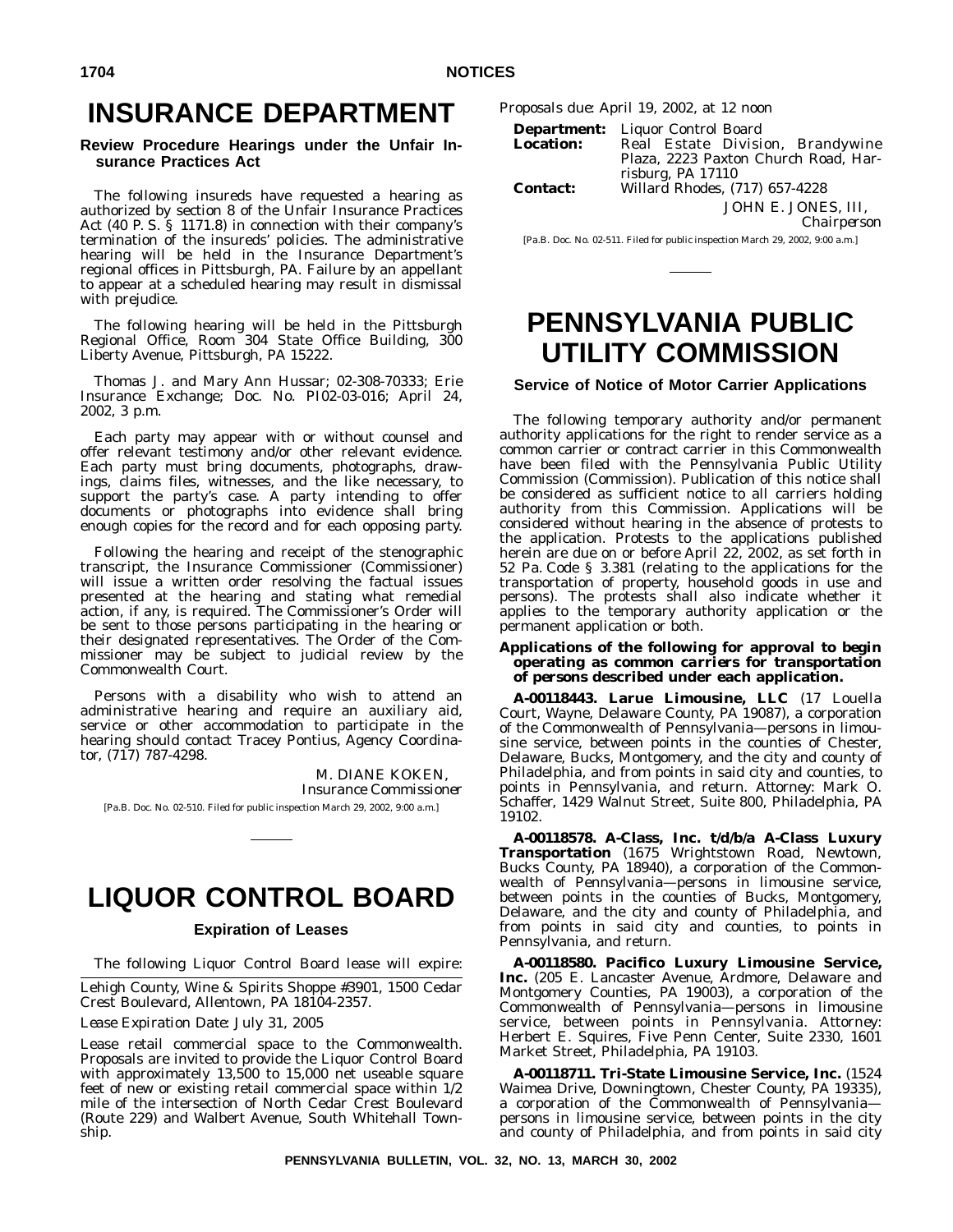and county, to points in Pennsylvania, and return. *Attorney*: Herbert E. Squires, 1601 Market Street, Suite 2330, Philadelphia PA 19103.

**A-00118714. People to Places, Inc.** (56 Deysher Road, Fleetwood, Berks County, PA 15222), a corporation of the Commonwealth of Pennsylvania—persons in paratransit service, between points in the counties of Berks, Chester, Lancaster, Lehigh, Montgomery, Northampton and York, and the city and county of Philadelphia, and from points in said city and counties, to points in Pennsylvania, and return. *Attorney*: J. Bruce Walter, Twelfth Floor, One South Market Square, P. O. Box 1146, Harrisburg, PA 17108-11465.

**A-00118717. Sallie A. Bender** (P. O. Box 139, Carrolltown, Cambria County, PA 15722)—persons in group and party service, in vehicles seating 15 passengers or less, including the driver, between points in the counties of Blair, Cambria, Somerset, Clearfield, Westmoreland, Indiana, Bedford and Centre, and from points in said counties, to points in Pennsylvania, and return.

## **Applications of the following for approval of the** *additional right* **and privilege of operating motor vehicles as** *common carriers* **for transportation of** *persons as* **described under each application.**

**A-00087075, F.7. Willow Grove Yellow Cab Co., Inc. t/d/b/a Bux-Mont Yellow Cab and t/d/b/a Bux-Mont Transportation Services Co.** (710 Lincoln Avenue, Willow Grove, Montgomery County, PA 19090), a corporation of the Commonwealth of Pennsylvania—additional right—persons in limousine service, between points in the counties of Bucks and Montgomery, and from points in said counties, to points in Pennsylvania, and return. *Attorney*: Cara Levy Braslow, 2000 Market Street, 10th Floor, Philadelphia, PA 19103-3291.

**A-00117788, Folder 2. Long Motor Buses, Inc.** (P. O. Box 290, Philipsburg, Clearfield County, PA 16866), a corporation of the Commonwealth of Pennsylvania, additional right—persons in paratransit service, between points in the counties of Centre and Clearfield, and from points in said counties, to points in Pennsylvania, and return.

**A-00117788, Folder 3. Long Motor Buses, Inc.** (P. O. Box 290, Philipsburg, Clearfield County, PA 16866), a corporation of the Commonwealth of Pennsylvania, additional right—persons in group and party service, using vehicles seating 15 passengers or less, including the driver, between points in the counties of Centre and Clearfield, and from points in said counties, to points in Pennsylvania, and return.

### **Application of the following for approval of the** *beginning* **of the exercise of the right and privilege of operating motor vehicles as** *common carriers* **for the transportation of** *household goods* **as described under the application.**

**A-00116323, Folder 2. Roger Sharma, t/d/b/a Phoenix Movers** (668 Stoney Hill Road, No. 227, Yardley, Bucks County, PA 19067)—household goods, in use, between points in the townships of Lower Makefield, Upper Makefield, Newtown, Bensalem, Falls, Bristol, Makefield, Newtown, Bensalem, Falls, Bristol,<br>Buckingham and Middletown, and the boroughs of Yardley, Morrisville, Tulleytown, Langhorne and New Hope, all located in Bucks County, and from points in said territory, to points in Pennsylvania, and vice versa.

### **Application of the following for the approval of the** *transfer of stock* **as described under the application.**

**A-00089650, Folder 5000. Williamsport Moving Co., Inc.** (3340 Wahoo Drive, Williamsport, Lycoming County, PA 17701), a corporation of the Commonwealth of Pennsylvania—for the approval of the transfer of 550 shares of issued and outstanding shares as follows: (1) 330 shares held by Robert J. McKernan, Sr. to Williamsport Moving Co., Inc. as issued stock but held by the company; and  $(2)$ 220 shares from Patricia G. McKernan to Robert J. McKernan, Jr. *Attorney*: Robert B. Wayne, 125 East Third Street, Williamsport, PA 17701.

```
JAMES J. MCNULTY,
```
*Secretary*

[Pa.B. Doc. No. 02-512. Filed for public inspection March 29, 2002, 9:00 a.m.]

### **Telecommunications**

**A-311149F7002. The United Telephone Company of Pennsylvania d/b/a Spirit and NPCR, Inc. d/b/a Nextel Partners.** Joint Petition of The United Telephone Company of Pennsylvania d/b/a Sprint and NPCR, Inc. d/b/a Nextel Partners for approval of a commercial mobile radio services interconnection agreement under section 252(e) of the Telecommunications Act of 1996.

The United Telephone Company of Pennsylvania d/b/a Sprint and NPCR, Inc. d/b/a Nextel Partners filed on March 13, 2002, at the Pennsylvania Public Utility Commission (Commission), a Joint Petition for approval of a commercial mobile radio services interconnection agreement under sections 251 and 252 of the Telecommunications Act of 1996.

Interested parties may file comments concerning the petition and agreement with the Secretary, Pennsylvania Public Utility Commission, P. O. Box 3265, Harrisburg, PA 17105-3265. Comments are due on or before 10 days after the date of publication of this notice. Copies of The United Telephone Company of Pennsylvania d/b/a Sprint and NPCR, Inc. d/b/a Nextel Partners Joint Petition are on file with Commission and are available for public inspection.

The contact person is Cheryl Walker Davis, Director, Office of Special Assistants, (717) 787-1827.

JAMES J. MCNULTY,

*Secretary*

[Pa.B. Doc. No. 02-513. Filed for public inspection March 29, 2002, 9:00 a.m.]

#### **Water Service**

**A-210112. Borough of Berlin.** Application of the Borough of Berlin for approval to offer, render, furnish or supply water service beyond the Borough's corporate limits in a proposed territory including at least the extraterritorial area of the Borough's water system.

This application may be considered without a hearing. Protests or petitions to intervene can be filed with the Pennsylvania Public Utility Commission, P. O. Box 3265,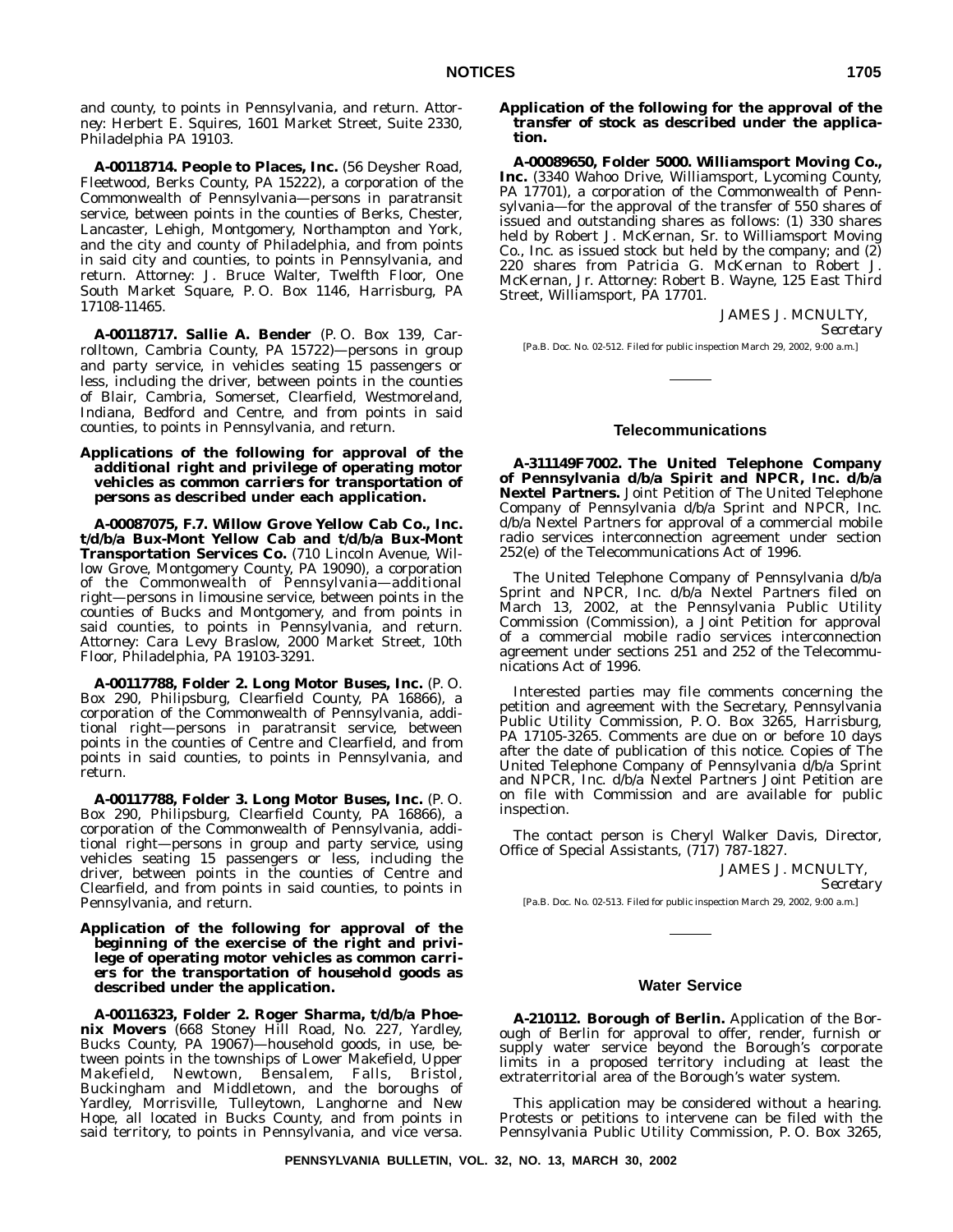Harrisburg, PA 17105-3265, with a copy served on the applicant on or before April 15, 2002, under 52 Pa.Code (relating to public utilities).

*Applicant*: Borough of Berlin

*Through and by Counsel*: William R. Lloyd, Jr., Esquire, P. O. Box 425, Somerset, PA 15501.

JAMES J. MCNULTY,

*Secretary*

[Pa.B. Doc. No. 02-514. Filed for public inspection March 29, 2002, 9:00 a.m.]

## **STATE ETHICS COMMISSION**

## **Public Meeting**

The act of June 26, 1989 (P. L. 26, No. 9) (65 P. S. §§ 401—413), know as the Public Official and Employee Ethics Law (Ethics Law) requires that the State Ethics Commission (Commission) hold at least two public hearings each year to seek input from persons and organizations who represent any individual subject to the provisions of the law and from other interested parties.

The Commission will conduct a public meeting in Room 307 Finance Building, Harrisburg, PA on May 2, 2002, beginning at 9 a.m. for purposes of receiving input and for the conduct of other Commission business. Public officials, public employees, organizations and members of the general public may attend.

Persons seeking to testify or present a statement, information or other comments in relation to the Ethics Law, the regulations or operations of the Commission should contact Claire J. Hershberger at (717) 783-1610 or (800) 932-0936. Written copies of statements should be provided at the time of the meeting.

> DANEEN E. REESE, *Chairperson*

[Pa.B. Doc. No. 02-515. Filed for public inspection March 29, 2002, 9:00 a.m.]

## **TURNPIKE COMMISSION**

## **Retention of a Design Management Firm**

#### **I-95/I-276 (Pennsylvania Turnpike) Interchange Project Corrections and Revisions Reference No. 4-061**

The Turnpike Commission (Commission) is revising its advertisement for retention of a design management firm to provide project management services for the design development of an interchange between Interstate 95 and Interstate 276 (Pennsylvania Turnpike) in Bucks County that was published at 32 Pa.B. 1460 (March 16, 2002).

Note the following corrections/revisions/clarifications:

1. The selected firm is required to establish and maintain an office near the project in Lower Bucks County fully accessible to the public, and to provide a full-time permanent staff of qualified and experienced professional engineers, public involvement specialists, environmental specialists and support personnel to maintain project control. The office must include a conference room capable of seating at least 25 people.

2. Tasks required will also include: establishment and performance of an overall public involvement function during the design and preconstruction phases of the project; and general environmental monitoring tasks to include environmental impact and permit tracking, and other related responsibilities.

3. The statement of interest and required information must be received by 12 p.m., Friday, April 12, 2002. Any statements of interest received after this date and time will be time-stamped and returned.

Direct inquiries about these revisions to Jeffrey C. Davis, (717) 939-9551, ext. 5160; or e-mail at jdavis@paturnpike.com. Direct contractual questions to George M. Hatalowich, (717) 986-8737; or e-mail at ghatalowpaturnpike.com.

BRADLEY L. MALLORY,

*Chairperson*

[Pa.B. Doc. No. 02-516. Filed for public inspection March 29, 2002, 9:00 a.m.]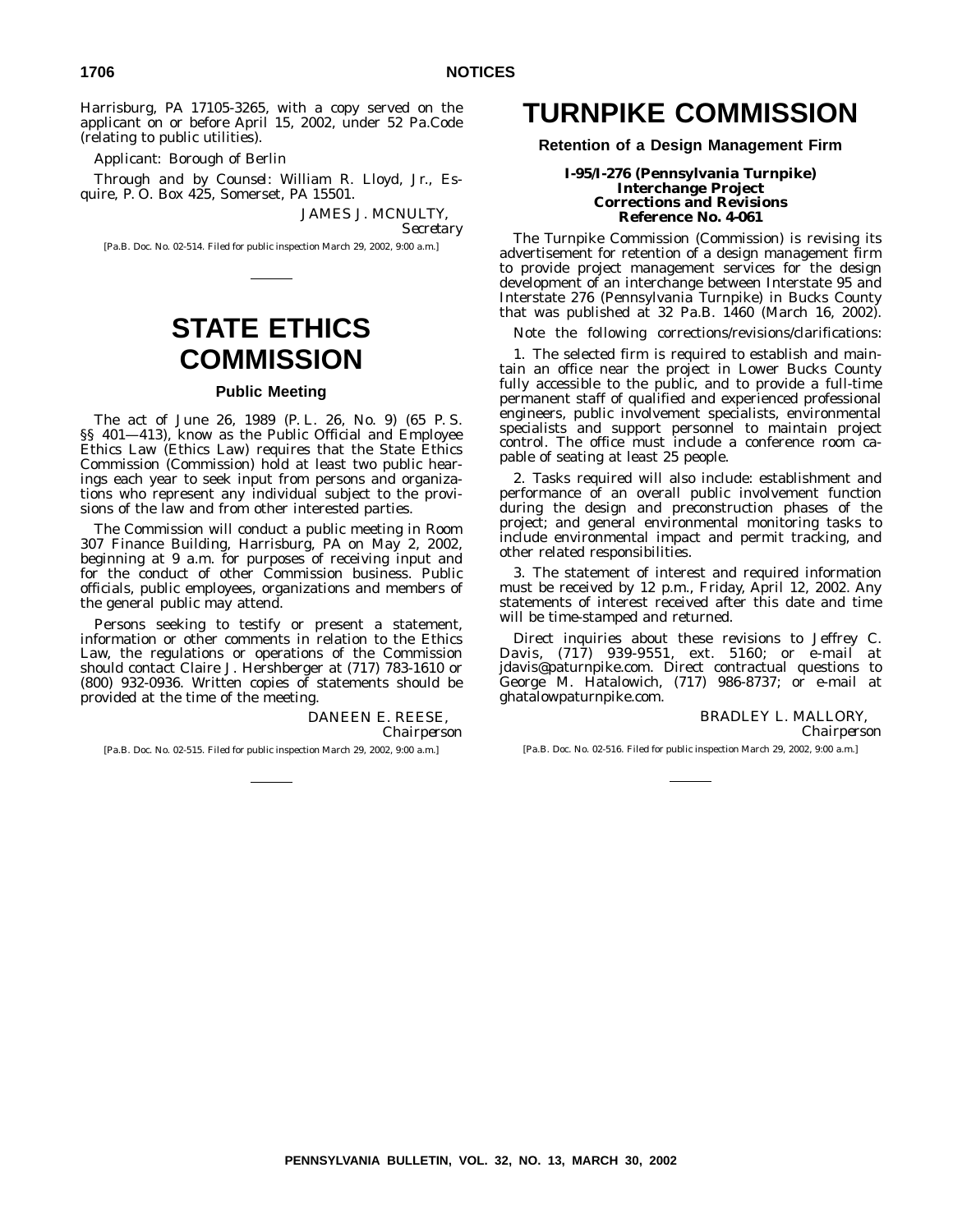# **STATE CONTRACTS INFORMATION DEPARTMENT OF GENERAL SERVICES**

Notices of invitations for bids and requests for proposals on State contracts for services and commodities for which the bid amount is reasonably expected to be over \$10,000, are published in the State Contracts Information Section of the *Pennsylvania Bulletin* prior to bid opening date. Information in this publication is intended only as notification to its subscribers of available bidding and contracting opportunities, and is furnished through the Department of General Services, Vendor Information and Support Division. No action can be taken by any subscriber or any other person, and the Commonwealth of Pennsylvania is not liable to any subscriber or any other person, for any damages or any other costs incurred in connection with the utilization of, or any other reliance upon, any information in the State Contracts Information Section of the *Pennsylvania Bulletin*. Interested persons are encouraged to call the contact telephone number listed for the particular solicitation for current, more detailed information.

**EFFECTIVE JULY 1, 1985, A VENDOR'S FEDERAL IDENTIFICATION NUMBER (NUMBER ASSIGNED WHEN FILING INCOME TAX DOCUMENTS) OR SOCIAL SECURITY NUMBER IF VENDOR IS AN INDIVIDUAL, MUST BE ON ALL CONTRACTS, DOCUMENTS AND INVOICES SUBMITTED TO THE COMMONWEALTH.**

Act 266 of 1982 provides for the payment of interest penalties on certain invoices of ''qualified small business concerns''. The penalties apply to invoices for goods or services when payments are not made by the required payment date or within a 15 day grace period thereafter.

Act 1984-196 redefined a ''qualified small business concern'' as any independently owned and operated, for-profit business concern employing 100 or fewer employees. See 4 Pa. Code § 2.32. The business must include the following statement on every invoice submitted to the Commonwealth: ''(name of business) is a qualified small business concern as defined in 4 Pa. Code 2.32.''

A business is eligible for payments when the required payment is the latest of:

The payment date specified in the contract.

30 days after the later of the receipt of a proper invoice or receipt of goods or services.

The net payment date stated on the business' invoice. A 15-day grace period after the required payment date is provided to the Commonwealth by the Act.

For more information: contact: Small Business Resource Center

PA Department of Community and Economic Development

374 Forum Building Harrisburg, PA 17120

800-280-3801 or (717) 783-5700

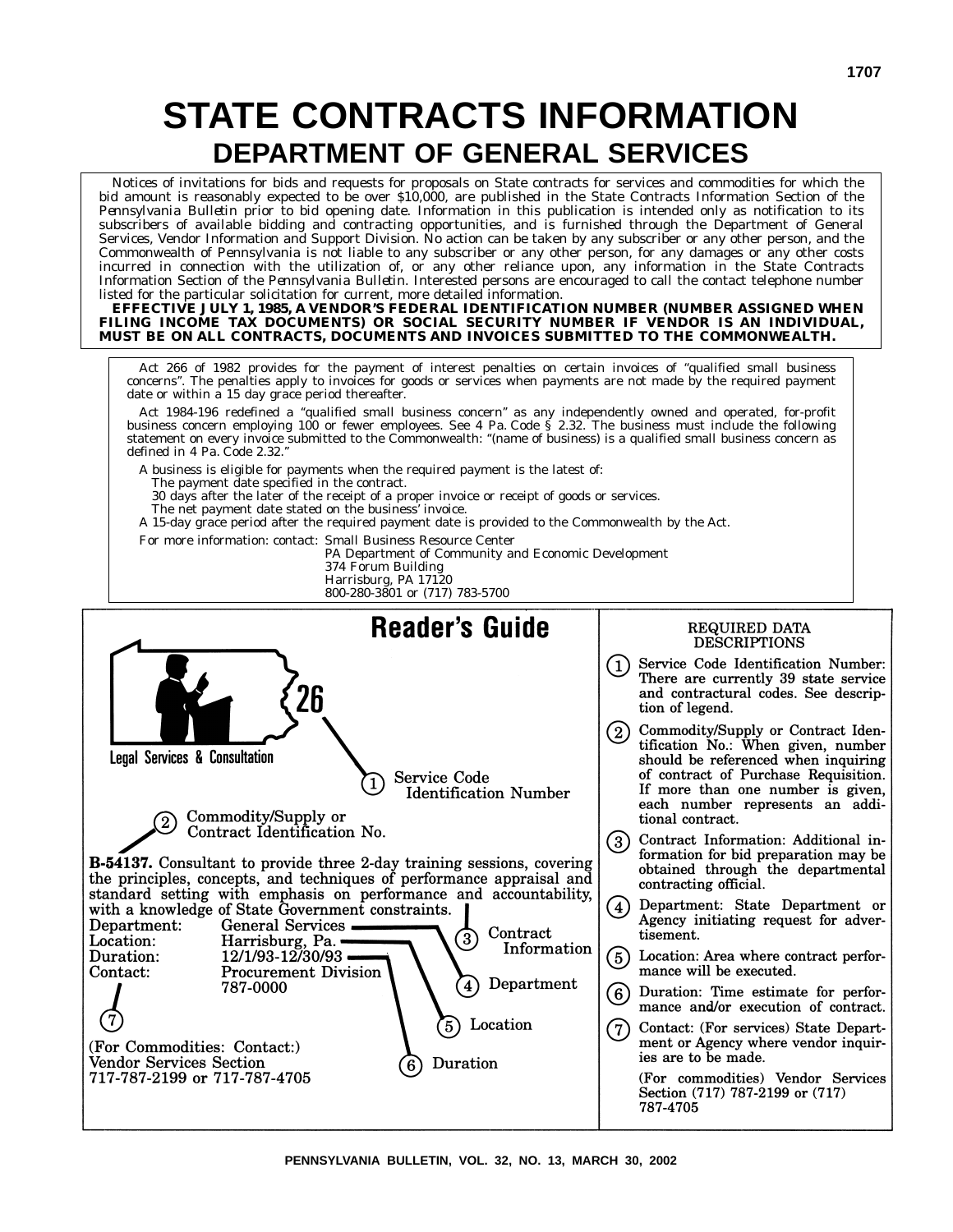## **GET A STEP AHEAD IN COMPETING FOR A STATE CONTRACT!**

The Treasury Department's Bureau of Contracts and Public Records can help you do business with state government agencies. Our efforts focus on guiding the business community through the maze of state government offices. The bureau is, by law, the central repository for all state contracts over \$5,000. Bureau personnel can supply descriptions of contracts, names of previous bidders, pricing breakdowns and other information to help you submit a successful bid on a contract. We will direct you to the appropriate person and agency looking for your product or service to get you ''A Step Ahead." Services are free except the cost of photocopying contracts or dubbing a computer diskette with a list of current contracts on the database. A free brochure, *''Frequently Asked Questions About State Contracts,''* explains how to take advantage of the bureau's services.

Contact: **Bureau of Contracts and Public Records** Pennsylvania State Treasury Room G13 Finance Building Harrisburg, PA 17120 717-787-2990 1-800-252-4700

> BARBARA HAFER, *State Treasurer*

Effective April 15, 2002, the Department of General Services (Department), Bureau of Purchases, will no longer send vendors notices of the availability of invitations for bids or requests for proposals (by fax or other means). Bidding/contracting opportunities will be posted on the Department's website. Vendors who are interested in competing for a particular contracting opportunity with this Commonwealth will be able to download the particular invitation for bids or request for proposals.

The website address for viewing bidding/contracting opportunities and for obtaining copies of invitations for bids and requests for proposals is www.dgs.state.pa.us. To access the information on this website, vendors must select "Procurement" followed by "Bidding Opportunities."

If a vendor wishing to participate does not have access to a computer, public libraries offer free access to the Internet. Additionally, a vendor can obtain a copy of an individual invitation for bids or request for proposals by calling Vendor Services at (717) 787-2199 or (717) 787- 4705, or by visiting us at 414 North Office Building, Harrisburg, PA.

Contact Susan Plecker, Website Manager, at (717) 787-1105 or Ray Cunningham, Vendor Information Section Supervisor, at (717) 787-5862, concerning questions or problems in gaining access to bidding/contracting opportunities information or in locating and downloading invitations for bids or requests for proposals.



#### Commodities

**1555110 Rebid #4** Pole Shed. For a copy of bid package fax request to (717) 787-0725. Bid opening date: 03/29/02

| <b>Department:</b> Corrections |
|--------------------------------|
| Huntingdon, PA                 |
| FY 2001-02                     |
| Vendor Services (717) 787-2199 |
|                                |

| <b>Location:</b>                                                                  | 9150-03 Rebid in Part #1 Bulk, Motor Oil. Bid opening date: 04/12/02<br><b>Department:</b> General Services<br>Various. PA                                                                                                                                                                                                                                       |
|-----------------------------------------------------------------------------------|------------------------------------------------------------------------------------------------------------------------------------------------------------------------------------------------------------------------------------------------------------------------------------------------------------------------------------------------------------------|
| <b>Duration:</b><br><b>Contact:</b>                                               | Contract Period: Date of Award - March 31, 2002<br><b>Vendor Services (717) 787-2199</b>                                                                                                                                                                                                                                                                         |
| <b>04/12/02</b>                                                                   | 6810-09 Boiler Water Treatment Chemicals (Warehouse). If you have problems<br>downloading a bid, please call our Fax Back System at (717) 705-6001. Bid opening date:                                                                                                                                                                                            |
| <b>Location:</b><br><b>Duration:</b>                                              | <b>Department:</b> General Services<br>Commodity Warehouse, Harrisburg, PA<br>07/01/02-06/30/03                                                                                                                                                                                                                                                                  |
| <b>Contact:</b>                                                                   | Vendor Services (717) 787-2199                                                                                                                                                                                                                                                                                                                                   |
| opening date: 04/15/02<br><b>Location:</b><br><b>Duration:</b><br><b>Contact:</b> | 1285381 Latest Model 25,500 Lb GVWR Truck with 21' Carrier Body. If you have<br>problems downloading a bid, please call our Fax Back System at (717) 705-6001. Bid<br><b>Department:</b> General Services<br>Harrisburg, PA<br>FY 2001-02<br>Vendor Services (717) 787-2199                                                                                      |
| <b>Location:</b><br><b>Duration:</b><br><b>Contact:</b>                           | 1263211 Diesel Generator. If you have problems downloading a bid, please call our Fax<br>Back System at (717) 705-6001. Bid opening date: 04/08/02<br>Department: Public Welfare<br>South Mountain Restoration Center, South Mountain, PA<br>FY 2001-02<br>Vendor Services (717) 787-2199                                                                        |
| <b>Location:</b><br><b>Duration:</b><br><b>Contact:</b>                           | 7490-03 Rebid in Part #1 Mailroom Equipment and Supplies. For a copy of bid<br>package fax request to (717) 787-0725. Bid opening date: 03/27/02<br><b>Department:</b> General Services<br>Various, PA<br>Contract Period: Date of Award - December 31, 2005<br>Vendor Services (717) 787-2199                                                                   |
| <b>Location:</b><br><b>Duration:</b><br><b>Contact:</b>                           | 8141910 Superpave Wearing Course. If you have problems downloading a bid, please<br>call our Fax Back System at (717) 705-6001. Bid opening date: 04/15/02<br><b>Department:</b> Transportation<br>Meadville, PA<br>FY 2001-02<br>Vendor Services (717) 787-2199                                                                                                 |
| <b>Location:</b><br><b>Duration:</b><br><b>Contact:</b>                           | 1315211 80KW LP Gas Emergency Generators. If you have problems downloading a<br>bid, please call our Fax Back System at (717) 705-6001. Bid opening date: 04/10/02<br>Department: Public Welfare<br>Clarks Summit, PA<br>FY 2001-02<br>Vendor Services (717) 787-2199                                                                                            |
| <b>Location:</b><br><b>Duration:</b><br><b>Contact:</b>                           | 1332131 Electric Articulating Boom Lift. JLG Model E400AN or approved equal. For a<br>copy of bid package fax request to (717) 787-0725.<br><b>Department:</b> Military Affairs<br>Annville. PA<br>FY 2001-02<br>Vendor Services (717) 787-2199                                                                                                                  |
| <b>Location:</b><br><b>Duration:</b><br><b>Contact:</b>                           | 8520-01 Supplement #3 To obtain a copy of the bid package for Contract #8520-01<br>Supplement #3 for Toiletries fax request to Vendor Services at (717) 787-0725. Vendor<br>Services will mail a complete bid package, including a diskette.<br><b>Department:</b> General Services<br>Various, PA<br>Date of Award - 02/28/03<br>Vendor Services (717) 787-2199 |
| <b>Location:</b>                                                                  | 1320221 Bulk Liquid Oxygen for Fish Culture. If you have problems downloading a<br>bid, please call our Fax Back System at (717) 705-6001. Bid opening date: 04/10/02<br><b>Department:</b> Fish and Boat Commission<br>Loganton, PA                                                                                                                             |

**Duration:** FY 2001-02<br>**Contact:** Vendor Serv

**Contact:** Vendor Services (717) 787-2199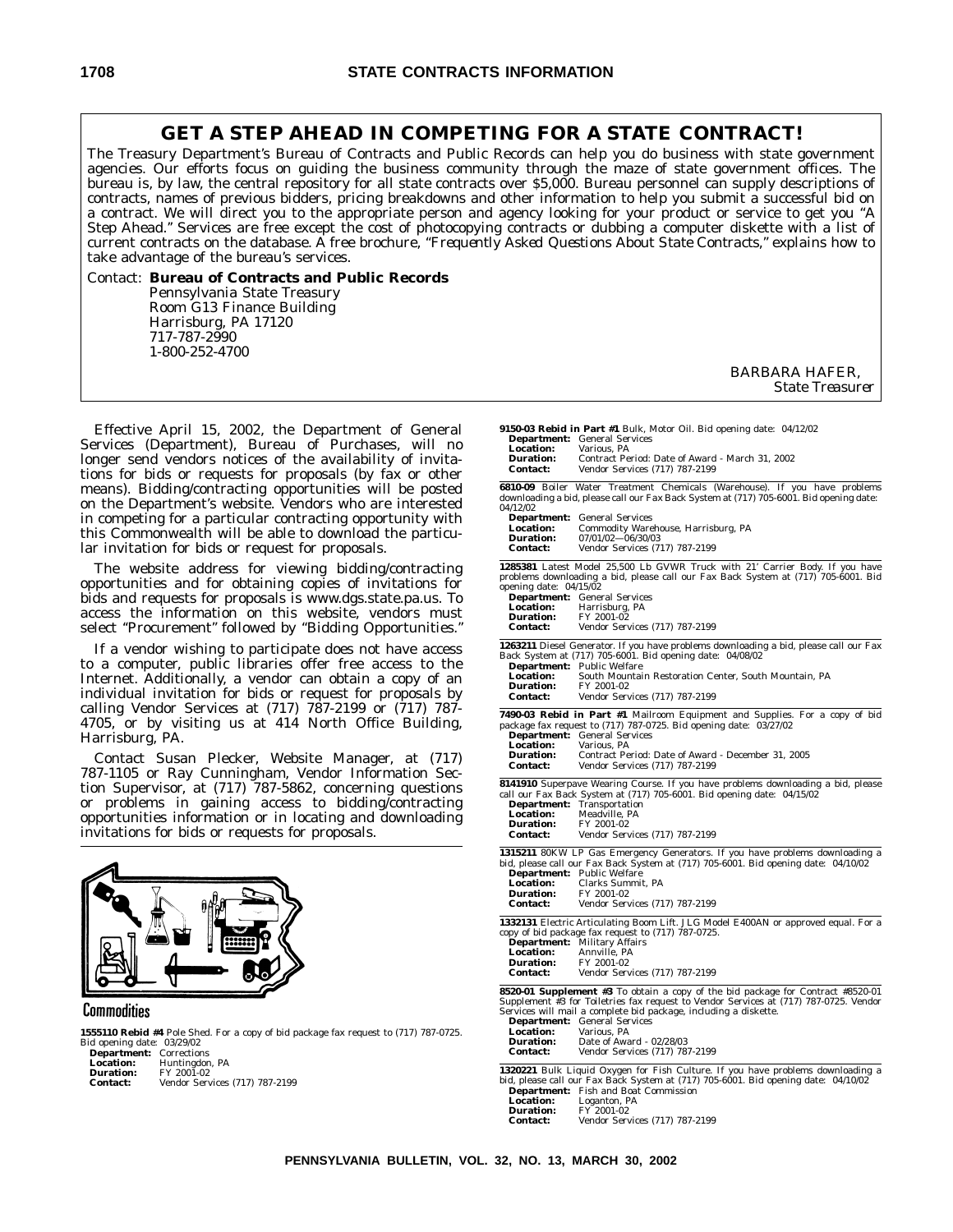## **STATE CONTRACTS INFORMATION 1709**

**1275111** Converted Van Type Wheelchair/Passenger Vehicle. If you have problems downloading a bid, please call our Fax Back System at (717) 705-6001. Bid opening date: 04/10/02 **Department:** Corrections

| <b>Department:</b> Corrections |                                |  |
|--------------------------------|--------------------------------|--|
| <b>Location:</b>               | Camp Hill, PA                  |  |
| Duration:                      | FY 2001-02                     |  |
| <b>Contact:</b>                | Vendor Services (717) 787-2199 |  |

**1338111** Cartons. 6/10 Cartons for Canned Goods. 19" x 12 5/8" x 7". If you have problems downloading a bid, please call our Fax Back System at (717) 705-6001. Bid opening date: 04/12/02

| .<br><b>Department:</b> Corrections |                                |  |
|-------------------------------------|--------------------------------|--|
| <b>Location:</b>                    | Bellefonte, PA                 |  |
| Duration:                           | FY 2001-02                     |  |
| Contact:                            | Vendor Services (717) 787-2199 |  |

**LE-01006** Outboard Engines: 1 each - Mercury Model 225XL Optimax, Model year 2002; 1 each - Mercury Model 200XL, Model year 2002; 1 each - Mercury Model JET40, Model year 2002. **Department:** Fish and Boat Commission

| FISH AND DUAL COMMISSION    |
|-----------------------------|
| Harrisburg, PA              |
| <b>One Time Purchase</b>    |
| Dennis Grove (717) 705-7915 |
|                             |

**3-02-020** Mail and parcel scanner, large capacity (1 each). For copies of bid please e-mail: RFAITH@STATE.PA.US or send request by fax to (717) 861-2932 ATTN: Regine Faith.

#### **Department:** Military Affairs<br>**Location:** FT. Indiantown **Location:** FT. Indiantown Gap, Annville, PA 17003 **Duration:**<br>Contact:

**Contact:** Regine Faith (717) 861-8455

**8506220** Bridge (Sealant, Membrane, Primer). If you have problems downloading a bid, please call our Fax Back System at (717) 705-6001. Bid opening date: 04/12/02 **Department:** Transportation

**Location:** Montoursville, PA<br>**Duration:** FY 2001-02

**Duration:** FY 2001-02<br> **Contact:** Vendor Serv **Contact:** Vendor Services (717) 787-2199

**SCR01-125** Provide approximately a minimum of 520 sq. yds. of carpet for office building's basement, 1st and 2nd floors per bid specifications.

**Department:** Attorney General **Location:** Office of Attorney General, Samter Building, 101 Penn Avenue, Scranton, PA 18503

**Duration:** April—June 30, 2002 **Contact:** Jean Kreiser (717) 783-2369

## **SERVICES**



## **Construction & Construction Maintenance**

**HGA-003** The Hiram G. Andrews Center is seeking a contractor to provide all material and labor to perform surface crack repairs and seal coat of the Facility Parking/ Roadway areas. To obtain a bid package that includes a detailed work scope, submit a written request to the address shown below or Fax your request to the attention of R. D. Robinson at (814) 255-8370.

|                  | <b>Department:</b> Labor and Industry                         |
|------------------|---------------------------------------------------------------|
| <b>Location:</b> | Office of Vocational Rehabilitation. HIRAM G. ANDREWS CENTER. |
|                  | 727 Goucher Street. Johnstown. PA 15905                       |
| <b>Duration:</b> | For the period of July 1, 2002 through June 30, 2003          |
| <b>Contact:</b>  | Robert D. Robinson, Purchasing Agent II (814) 255-8210        |
|                  |                                                               |

**63-0023 -Short Term Building Facade Rehabilitation** The work consists of<br>building facade rehabilitation work at the following buildings: Francis Harvey Green<br>Library, Russell L. Sturzebecker Health Science Center and Main includes masonry restoration (repointing brick masonry, spot brick replacement, steel shelf angle repairs and replacement, vertical crack repairs, cutting of new vertical control joints and re-anchoring existing brick veneer), concrete restoration work<br>(patching of spalls, rebuilding precast concrete beams, epoxy crack injection and<br>concrete coatings) and joint sealant work.<br>**Department:** S

**Contact:** Marianne Peffall, Contract Manager (610) 436-2705



**Demolition-**—Structural Only

**061923** Demolition and/or removal of structures at 3643 Bristol Road, Chalfont, PA (Bucks County).

| <b>Department:</b> | Transportation                                 |
|--------------------|------------------------------------------------|
| Location:          | 3643 Bristol Road, Chalfont, PA (Bucks County) |
| Duration:          | <b>OPEN</b>                                    |
| Contact:           | Linda Bunt (610) 205-6784                      |



## **Engineering Services**

**SP3535402001** PADEP-BAMR. The Pennsylvania Department of Environmental Protection, Bureau of Abandoned Mine Reclamation is seeking bids for professional survey<br>services on various abandoned mine reclamation projects locat

|                  | <b>Department:</b> Environmental Protection                                                                       |  |
|------------------|-------------------------------------------------------------------------------------------------------------------|--|
| <b>Location:</b> | Department of Environmental Protection, Bureau of Abandoned                                                       |  |
|                  | Mine Reclamation, 2 Public Square, 5th Floor, Wilkes-Barre, PA                                                    |  |
|                  | 18711                                                                                                             |  |
| <b>Duration:</b> | One Year $(06/01/02-05/31/03)$ with option for renewal of up to two $(2)$<br>additional, consecutive annual terms |  |
| <b>Contact:</b>  | Ted Fisher (570) 826-2371                                                                                         |  |

**PennDOT-ECMS** The Pennsylvania Department of Transportation has established a website advertising for the retention of engineering firms. You can view these business opportunities by going to the Department of Transportat

| <b>Department:</b> | Transportation       |
|--------------------|----------------------|
| <b>Location:</b>   | <b>Various</b>       |
| <b>Contact:</b>    | www.dot2.state.pa.us |



**Environmental Maintenance Service** 

**OSM 17(6481)101.1** Abandoned Mine Reclamation, Pine Grove East, involves approximately 43,600 c.y. grading, 1,030 tons limestone screenings and seeding 9.8 acress. This project issues March 29, 2002; payment in the amount

| <b>Department:</b> | <b>Environmental Protection</b>               |
|--------------------|-----------------------------------------------|
| <b>Location:</b>   | Lawrence Township, Clearfield County          |
| <b>Duration:</b>   | 160 calendar days after notice to proceed     |
| Contact:           | Construction Contracts Section (717) 783-7994 |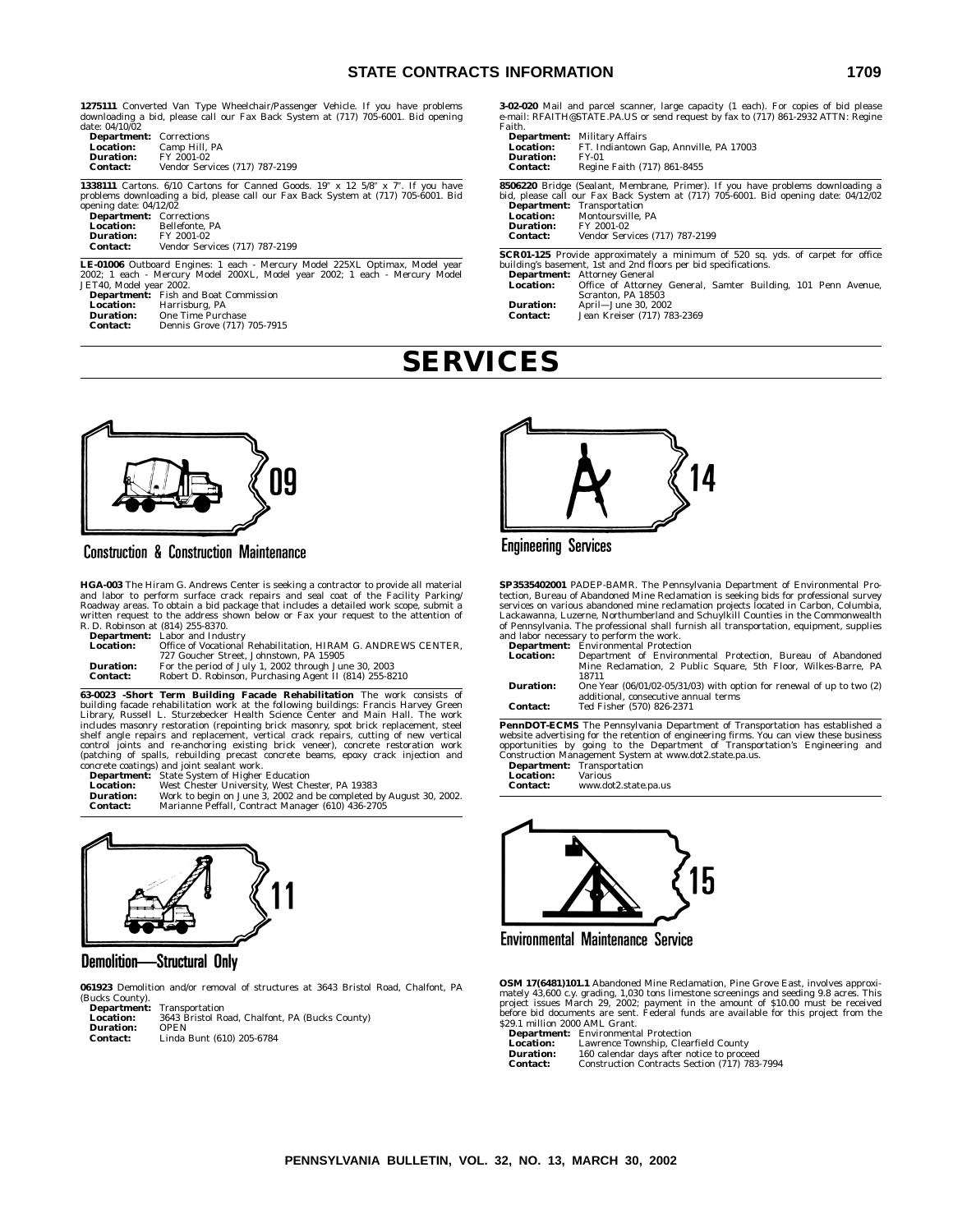**AMD 03(1937)101.1** Acid Mine Drainage Abatement, Sugar Creek, involves approximately 63,300 c.y. grading, one (1) mine seal construction, 3,320 s.y. channel/rock toe<br>buttress installation and 6,700 c.y. wetland construction. This project issues March 29,<br>2002; payment in the amount of \$10.00 must be Grant.

| <b>Department:</b> | <b>Environmental Protection</b>               |
|--------------------|-----------------------------------------------|
| Location:          | Bradys Bend Township, Armstrong County        |
| Duration:          | 130 calendar days after notice to proceed     |
| Contact:           | Construction Contracts Section (717) 783-7994 |

**AMD 10(0747)101.1** Acid Mine Drainage Abatement, Argentine Central, involves<br>approximately 17,025 c.y. embankment material for pond construction and 1,050 c.y.<br>clay for pond construction, 225 c.y. channel excavation, 800 \$13.8 million 2001 AML Grant.

| <b>Department:</b> | <b>Environmental Protection</b>               |
|--------------------|-----------------------------------------------|
| <b>Location:</b>   | Washington Township, Butler County            |
| <b>Duration:</b>   | 375 calendar days after notice to proceed     |
| Contact:           | Construction Contracts Section (717) 783-7994 |



#### Food

**MER-02-039** CC#: 8915-2010-000, Contractor to provide carbonated drink dispensing system, concentrated syrup, and carbon dioxide canisters. Specifications are contained<br>within quote format. Approximate total consumption for a 12 month period should<br>approach eight thousand (8,000) gallons of concentrated period: thirty-six (36) months or three (3) years. **Department:** Corrections

| ---------------  | $-0.11$ $-0.101$                                                      |
|------------------|-----------------------------------------------------------------------|
| <b>Location:</b> | State Regional Correctional Facility, 801 Butler Pike, Rte. 258 South |
|                  | Mercer. PA 16137                                                      |
| <b>Duration:</b> | July 1, 2002 to June 30, 2005                                         |
| <b>Contact:</b>  | John Pitonyak (724) 662-1837 Ext. 194                                 |
|                  |                                                                       |

|                  | APR 633480 Poultry and Poultry Products Bid.                 |
|------------------|--------------------------------------------------------------|
|                  | <b>Department:</b> Public Welfare                            |
| <b>Location:</b> | Warren State Hospital, 33 Main Dr. N., Warren, PA 16365-5099 |
| Duration:        | $4/01/02 - 6/30/02$                                          |
| Contact:         | Bobbie Muntz. PA III 814-726-4496                            |
|                  |                                                              |



**HVAC Services** 

**480080** Repair/Maintenance of new or existing system(s) in District 12-4 Washington<br>County and stocking shed areas in the county. To include all installations maintained<br>by PennDot-Washington County-PA Dept of Transportat

|                  | у генирос-мазнивкон социку-гд рерс ог панзро |
|------------------|----------------------------------------------|
|                  | <b>Department:</b> Transportation            |
| <b>Location:</b> | Washington                                   |
| <b>Duration:</b> | 1 Year with three 1-year renewals            |
| Contact:         | Terri Schubenski (724) 223-4489              |



**Janitorial Services** 

**FM-8372** Furnish all materials, equipment, and labor to perform janitorial services<br>three (3) visits per week at the Troop D, Beaver Station. Detailed work schedule to be<br>coordinated with Station Commander. Bid specificat Facility Management Division. **Department:** State Police

| <b>Department</b> . Diate Ponte                               |  |
|---------------------------------------------------------------|--|
| PA State Police, Troop D, Beaver Station, 1400 Brighton Road, |  |
| Beaver. PA 15009                                              |  |
| July 1, 2002, through June 30, 2005                           |  |
| Stacey Logan-Kent (717) 705-5952                              |  |
|                                                               |  |

**FM-8510** Furnish all materials, equipment, and labor to perform janitorial services<br>three (3) visits per week at the Troop C, Ridgway Station. Detailed work schedule to be<br>coordinated with Station Commander. Bid specifica Facility Management Division. **Department:** State Police

| <b>Department:</b> State Police |                                                             |
|---------------------------------|-------------------------------------------------------------|
| <b>Location:</b>                | Troop C, Ridgway Station, HCR 1, Box 106, Ridgway, PA 15853 |
| <b>Duration:</b>                | July 1, 2002, through June 30, 2005                         |
| <b>Contact:</b>                 | Stacey Logan-Kent (717) 705-5952                            |

**2002-Janitorial** Provide janitorial service after regular working hours for office<br>buildings located at Pleasant Gap, Centre County, PA; buildings located at Bellefonte<br>Fish Culture Station, Bellefonte, Centre County, PA; required to visit all sites to inspect facilities prior to submitting a bid. **Department:** Fish and Boat Commission

|                  | <b>Department.</b> Fish and Doat Commission                    |
|------------------|----------------------------------------------------------------|
| <b>Location:</b> | PA Fish & Boat Commission, Pleasant Gap, Bellefonte, and State |
|                  | College. Centre County. PA                                     |
| <b>Duration:</b> | July 1, 2002 through June 30, 2004                             |
| <b>Contact:</b>  | Kathi Tibbott (814) 359-5131                                   |



Laundry/Dry Cleaning & Linen/Uniform Rental

**LBLA 2225** Provide uniform pants and shirts. Red Kap brand only. No substitutes. To be outright purchase with no laundry service. **Department:** Public Welfare

**Location:** Loysville Youth Development Center, R. D. #2, Box 365B, Loysville, PA 17047

**Duration:** Undetermined<br> **Contact:** Dee Kuhn (71)

**Contact:** Dee Kuhn (717) 789-5509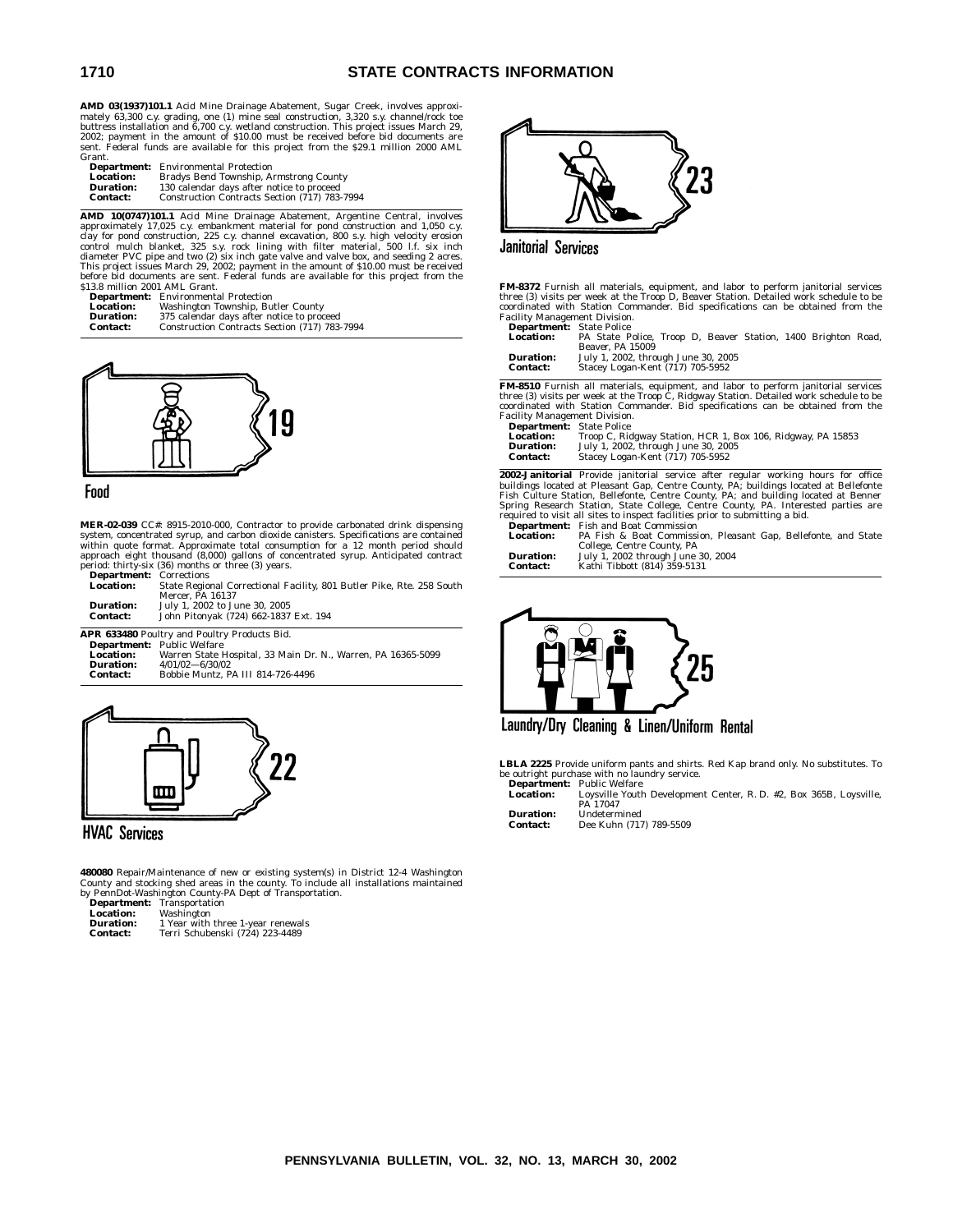

## **Lodging/Meeting Facilities**

**SP 1623350001** Contractor(s) will provide lodging, meals (breakfast/lunch/dinner/am and pm breaks), meeting rooms and ancillary equipment for assessment advisory<br>committee meetings within a 30-mile radius of 333 Market Street, Harrisburg, PA.<br>Meetings will be held on various dates from July 1, 2002 throug to contract award.

**Department:** Education<br>**Location:** Within 30 **Location:** Within 30-mile radius of 333 Market Street, Harrisburg, PA. **Duration:** July 1, 2002—June 30, 2003 (with 4-year renewal option) **Contact:** Diann Kitner (717) 783-2862



## **Medical Services**

**HUN 370** Contractor to provide for dental laboratory services for inmate dental prosthesis.<br>**Departs Department:** Corrections

| <b>Department</b> : corrections |                                                              |
|---------------------------------|--------------------------------------------------------------|
| <b>Location:</b>                | State Correctional Institution at Huntingdon, 1100 Pike St., |
|                                 | Huntingdon, PA 16654                                         |
| <b>Duration:</b>                | 7/01/02 to 6/30/05                                           |
| <b>Contact:</b>                 | Robert Jessell (814) 643-2400 x 304                          |



## Personnel, Temporary

**1626200001** Contract for Clerk, Clerk Typist and Data Entry Operator services on an as needed basis. Contract will be utilized for short-term help (six weeks or less) throughout the Department's Harrisburg offices. **Department:** Education

| Deput chichee    | <u>Luututivii</u>                                          |  |
|------------------|------------------------------------------------------------|--|
| <b>Location:</b> | 333 Market Street & Forum Building located on Commonwealth |  |
|                  | Avenue, Harrisburg, PA.                                    |  |
| <b>Duration:</b> | July 1, 2002 to June 30, 2004                              |  |
| <b>Contact:</b>  | Donna Fessler (717) 787-5151                               |  |
|                  |                                                            |  |

**RFP #2002-03** The Educational Resources Group, Pennsylvania State System of Higher Education, is soliciting proposals from employment agencies to provide<br>temporary personnel services for the various operating components of the Educational<br>Resources Group and the Office of the Chancellor, both loca Center in Harrisburg, PA. Request For Proposal #2002-03 may be found at: http://<br>www.ergpa.org/procurement/bidsopen.html or interested agencies may obtain the RFP<br>package by contacting the issuing office at lvenneri@ergpa. package by cor<br>April 25, 2002.

**Department:** State System of Higher Education **Duration:** 5 Years **Contact:** Linda Venneri (717) 720-4135



Vehicle, Heavy Equipment and **Powered Machinery Services** 

**SP112-5000-004** CC#: 6210-0100-000, Contractor shall provide maintenance service to a fleet of diesel powered generating equipment to include scheduled preventative<br>maintenance service, repair and repair parts, and emergency service. Service is all<br>inclusive to include diesel engines and generating machin contained within quotation format. **Department:** Corrections

| -----------      |                                                                  |  |  |  |
|------------------|------------------------------------------------------------------|--|--|--|
| <b>Location:</b> | State Regional Correctional Facility, 801 Butler Pike, Rte. 258, |  |  |  |
|                  | South Mercer, PA 16137                                           |  |  |  |
| <b>Duration:</b> | July 1, 2002 to June 30, 2005                                    |  |  |  |

| -----------     | $0.41$ , $1.7000$ $0.0000$ $0.0000$ $0.0000$ |  |  |
|-----------------|----------------------------------------------|--|--|
| <b>Contact:</b> | John Pitonyak (724) 662-1837 Ext. 194        |  |  |

**1250-10** The Commonwealth is seeking price quotations for tire repairs or replacement<br>in county facility district 12-5, Greensburg PA - Westmoreland County the contract will<br>be for three renewals, contract will run from

|                  | <b>Department:</b> Iransportation                       |
|------------------|---------------------------------------------------------|
| Location:        | PENN Dot 12-5 Maintenance District 12-5, P.O. Box 189.  |
|                  | Greensburg, PA 15601                                    |
| <b>Duration:</b> | One Year with Option of Three renewals by letter yearly |
| <b>Contact:</b>  | Keith Howard (724) 832-5387                             |



**Miscellaneous** 

**061329** For the removal of ice and snow from the entire length of Interstate I-95 and from the Bensalem Park & Ride Lot in Bucks County, Bidding documents will be<br>available for purchase upon request from the PennDot Sales Store, 5th Floor,<br>Commonwealth Keystone Building, 400 North Street, P. O. Box 2730, Ha in May or June of 2002.

**Department:** Transportation **Location:** Interstate Route I-95 and the Bensalem Park & Ride **Duration:** For the 2002-2003 and the 2003-2004 Snow Season **Contact:** Louis J. Porrini, Highway Maintenance Manager (610) 205-6703

**063346** For the removal of ice and snow from the entire length of Interstate I-95 in Delaware County. Bidding documents will be available for purchase upon request from the PennDot Sales Store, 5th Floor, Commonwealth Key ''General Information/Publications/Highway Related Publications/Publication 408.'' The Bid Opening is expected to occur in May or June of 2002.

| <b>Department:</b> Transportation                            |
|--------------------------------------------------------------|
| Interstate Route I-95.                                       |
| For the 2002-2003 and the 2003-2004 Snow Seasons.            |
| Louis J. Porrini, Highway Maintenance Manager (610) 205-6703 |
|                                                              |

**063347** For the removal of ice and snow from the entire length of Traffic Route 202 in Delaware County. Bidding documents will be available for purchase upon request from the PennDot Sales Store, 5th Floor, Commonwealth K

| ----------       |                                                              |
|------------------|--------------------------------------------------------------|
| <b>Duration:</b> | For the 2002-2003 and the 2003-2004 Snow Seasons.            |
| Contact:         | Louis J. Porrini, Highway Maintenance Manager (610) 205-6703 |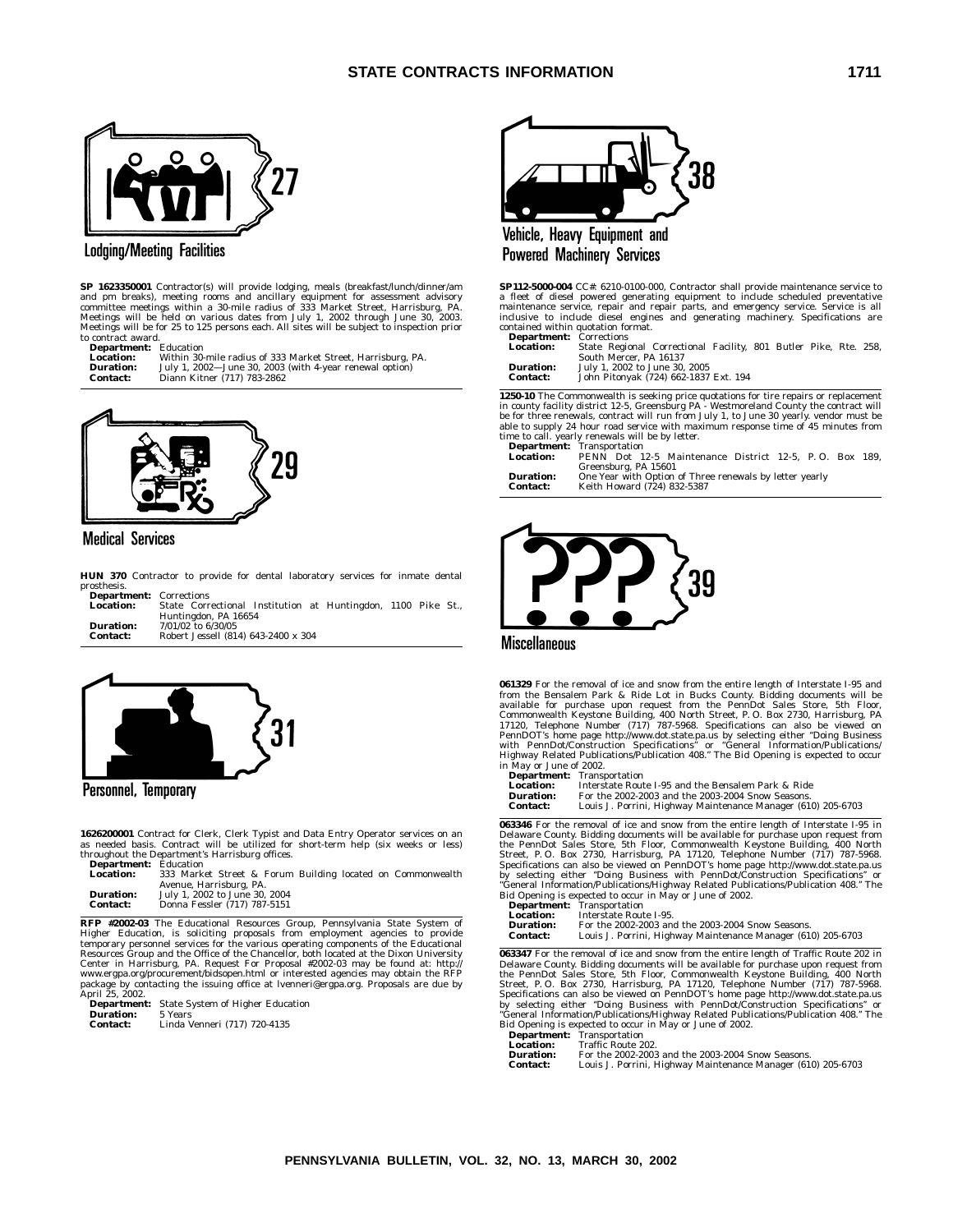**063348** For the removal of ice and snow from the entire length of Traffic Route 3 in Delaware County. Bidding documents will be available for purchase upon request from<br>the PennDot Sales Store, 5th Floor, Commonwealth Keystone Building, 400 North<br>Street, P.O. Box 2730, Harrisburg, PA 17120, Telephone Numbe

| Bid Opening is expected to occur in May or June of 2002. |                                                              |  |  |  |
|----------------------------------------------------------|--------------------------------------------------------------|--|--|--|
|                                                          | <b>Department:</b> Transportation                            |  |  |  |
| Location:                                                | Traffic Route 3                                              |  |  |  |
| Duration:                                                | For the 2002-2003 and the 2003-2004 Snow Seasons.            |  |  |  |
| Contact:                                                 | Louis J. Porrini, Highway Maintenance Manager (610) 205-6703 |  |  |  |

**065370** For the removal of ice and snow from the entire length of Interstate I-95 and Traffic Route 63 in Philadelphia County. Bidding documents will be available for purchase upon request from the PennDot Sales Store, 5t

|                 | <b>Department:</b> Transportation                            |
|-----------------|--------------------------------------------------------------|
|                 |                                                              |
| Location:       | Interstate 95 and Traffic Route 63.                          |
| Duration:       | For the 2002-2003 and the 2003-2004 Snow Seasons.            |
| <b>Contact:</b> | Louis J. Porrini, Highway Maintenance Manager (610) 205-6703 |

**065371** For the removal of ice and snow from the entire length of Interstates I-76, 1-676 and Traffic Route 1 in Philadelphia County. Bidding documents will be available for purchase upon request from the PennDot Sales S

|                 | <b>Department:</b> Transportation                            |
|-----------------|--------------------------------------------------------------|
| Location:       | Interstates 76, 676 and Traffic Route 1.                     |
| Duration:       | For the 2002-2003 and the 2003-2004 Snow Seasons.            |
| <b>Contact:</b> | Louis J. Porrini, Highway Maintenance Manager (610) 205-6703 |

**SP112-5000-003-A** CC#: 9999-4000-000, Contractor shall provide Imam services to the residents of the Orthodox Muslim religious persuasion with considerations recognizing the spiritual needs of other sects within this faith.

**Department:** Corrections **Location:** State Regional Correctional Facility, 801 Butler Pike, Rte. 258 South Mercer, PA 16137

| <b>Duration:</b> | July 1, 2002 to June 30, 2005 July 1, 2002 to June 30, 2003 |
|------------------|-------------------------------------------------------------|
| <b>Contact:</b>  | John Pitonyak (724) 662-1837 Ext. 194                       |

**081S37** Rental and cleaning of portable toilets at various sites throughout Adams County.

|                                                                                       | <b>Department:</b> Transportation                                                          |  |  |  |  |
|---------------------------------------------------------------------------------------|--------------------------------------------------------------------------------------------|--|--|--|--|
| Location:                                                                             | Various sites throughout Adams County                                                      |  |  |  |  |
| One (1) year Contract with two (2) renewal of one (1) year<br><b>Duration:</b>        |                                                                                            |  |  |  |  |
| Donald Crabbs (717) 334-3155<br><b>Contact:</b>                                       |                                                                                            |  |  |  |  |
| <b>SP112-5000-002-A</b> CC#: 9999-4000-000, Request for proposal (MER-RFP-02-001) for |                                                                                            |  |  |  |  |
|                                                                                       | the contractor to provide chaplaincy services to the residents of the Protestant religion. |  |  |  |  |
| <b>Department:</b> Corrections                                                        |                                                                                            |  |  |  |  |
| <b>Location:</b>                                                                      | State Regional Correctional Facility, 801 Butler Pike, Rt. 258 South                       |  |  |  |  |
|                                                                                       | Mercer, PA 16137                                                                           |  |  |  |  |
| <b>Duration:</b>                                                                      | July 1, 2002 to June 30, 2005                                                              |  |  |  |  |
| <b>Contact:</b>                                                                       | John Pitonyak (724) 662-1837 Ext. 194                                                      |  |  |  |  |

**SU-01-15** Shippensburg University is seeking vendors interested in submitting bids for copier maintenance & repair services for Ricoh Copiers, located at various locations on campus form July 1, 2002 through June 30, 2003. Interested bidders must be authorized service providers for Ricoh Copiers in Cumberlan

**Department:** State System of Higher Education<br>Location: Shippensburg University, 1871 O **Location:** Shippensburg University, 1871 Old Main Drive, Shippensburg, PA 17257 **Duration:** July 1, 2002 through June 30, 2003 **Contact:** Pamela A. King (717) 477-1121

**934919** Building & Equipment Maintenance. Personnel will be required to do cleaning, calibrations, replacing worn or damaged belts, replace filters, lube, change oil, clean coils, add freon, as part of their service. Prov service a max. of 750 normal hours and 425 overtime/premium hours for maintenance and repair of building. For bid package fax your name and address to Cookie McWithey @ (717) 783-5955. **Department:** Transportation

| реративень       | 11 answer cauvil                                                 |
|------------------|------------------------------------------------------------------|
| <b>Location:</b> | 1118 State Street. Harrisburg. PA 17120                          |
| <b>Duration:</b> | 1 year from July 1, 2002 through June 30, 2003, with a option to |
|                  | renew for four (4) 1 year periods.                               |
| <b>Contact:</b>  | Cookie McWithey (717) 783-5988                                   |

[Pa.B. Doc. No. 02-517. Filed for public inspection March 29, 2002, 9:00 a.m.]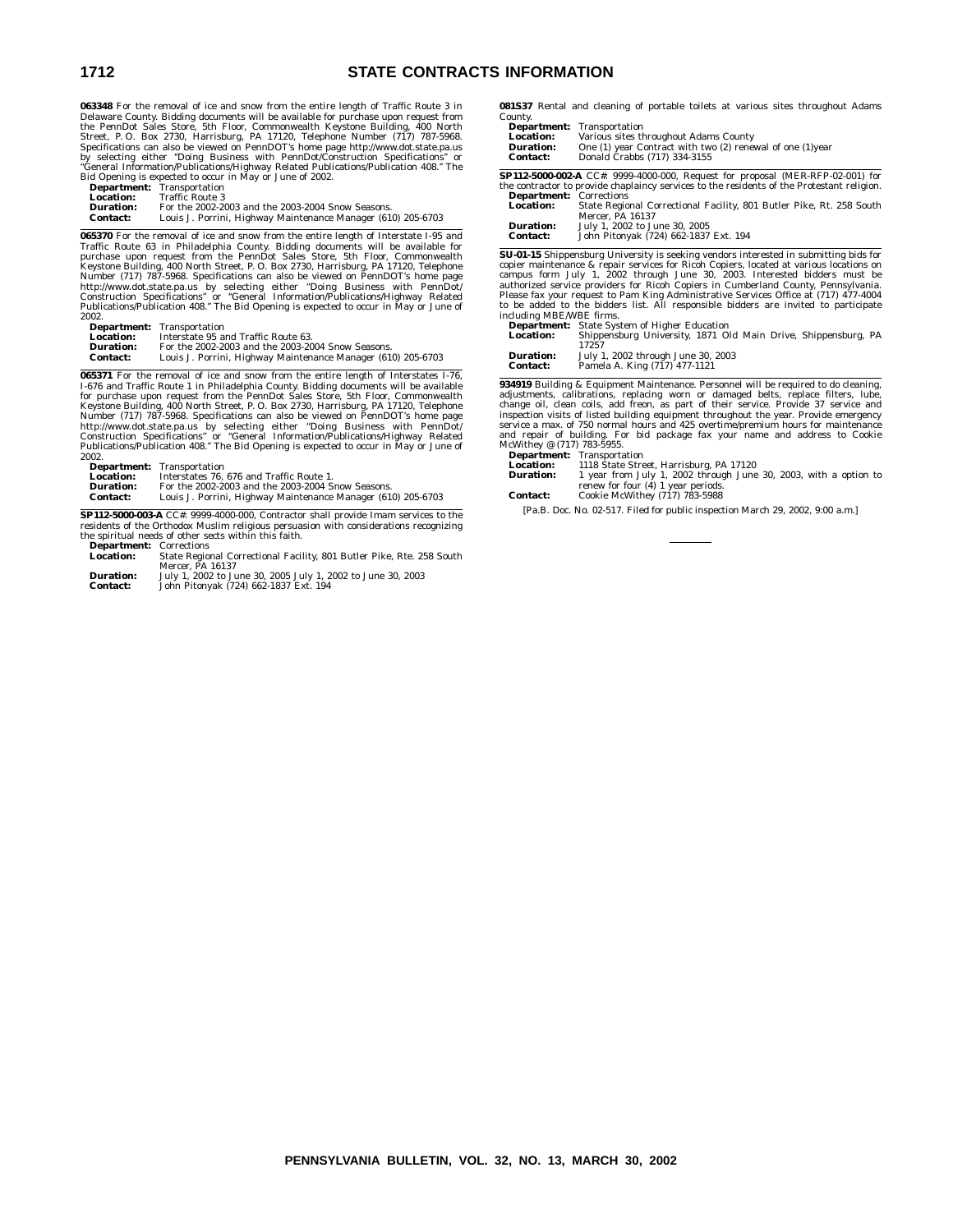## **DESCRIPTION OF LEGEND**

- **1** Advertising, Public Relations, Promotional **Materials**
- **2** Agricultural Services, Livestock, Equipment, Supplies & Repairs: Farming Equipment Rental & Repair, Crop Harvesting & Dusting, Animal Feed, etc.
- **3** Auctioneer Services
- **4** Audio/Video, Telecommunications Services, Equipment Rental & Repair
- **5** Barber/Cosmetology Services & Equipment
- **6** Cartography Services
- **7** Child Care
- **8** Computer Related Services & Equipment Repair: Equipment Rental/Lease, Programming, Data Entry, Payroll Services, Consulting
- **9** Construction & Construction Maintenance: Buildings, Highways, Roads, Asphalt Paving, Bridges, Culverts, Welding, Resurfacing, etc.
- **10** Court Reporting & Stenography Services
- **11** Demolition—Structural Only
- **12** Drafting & Design Services
- **13** Elevator Maintenance
- **14** Engineering Services & Consultation: Geologic, Civil, Mechanical, Electrical, Solar & Surveying
- **15** Environmental Maintenance Services: Well Drilling, Mine Reclamation, Core & Exploratory Drilling, Stream Rehabilitation Projects and Installation Services
- **16** Extermination Services
- **17** Financial & Insurance Consulting & Services
- **18** Firefighting Services
- **19** Food
- **20** Fuel Related Services, Equipment & Maintenance to Include Weighing Station Equipment, Underground & Above Storage Tanks
- **21** Hazardous Material Services: Abatement, Disposal, Removal, Transportation & **Consultation**
- **22** Heating, Ventilation, Air Conditioning, Electrical, Plumbing, Refrigeration Services, Equipment Rental & Repair
- **23** Janitorial Services & Supply Rental: Interior
- **24** Laboratory Services, Maintenance & Consulting
- **25** Laundry/Dry Cleaning & Linen/Uniform Rental
- **26** Legal Services & Consultation
- **27** Lodging/Meeting Facilities
- **28** Mailing Services
- **29** Medical Services, Equipment Rental and Repairs & Consultation
- **30** Moving Services
- **31** Personnel, Temporary
- **32** Photography Services (includes aerial)
- **33** Property Maintenance & Renovation—Interior & Exterior: Painting, Restoration, Carpentry Services, Snow Removal, General Landscaping (Mowing, Tree Pruning & Planting, etc.)
- **34** Railroad/Airline Related Services, Equipment & Repair
- **35** Real Estate Services—Appraisals & Rentals
- **36** Sanitation—Non-Hazardous Removal, Disposal & Transportation (Includes Chemical Toilets)
- **37** Security Services & Equipment—Armed Guards, Investigative Services & Security Systems
- **38** Vehicle, Heavy Equipment & Powered Machinery Services, Maintenance, Rental, Repair & Renovation (Includes ADA Improvements)
- **39** Miscellaneous: This category is intended for listing all bids, announcements not applicable to the above categories

KELLY POWELL LOGAN, *Secretary*